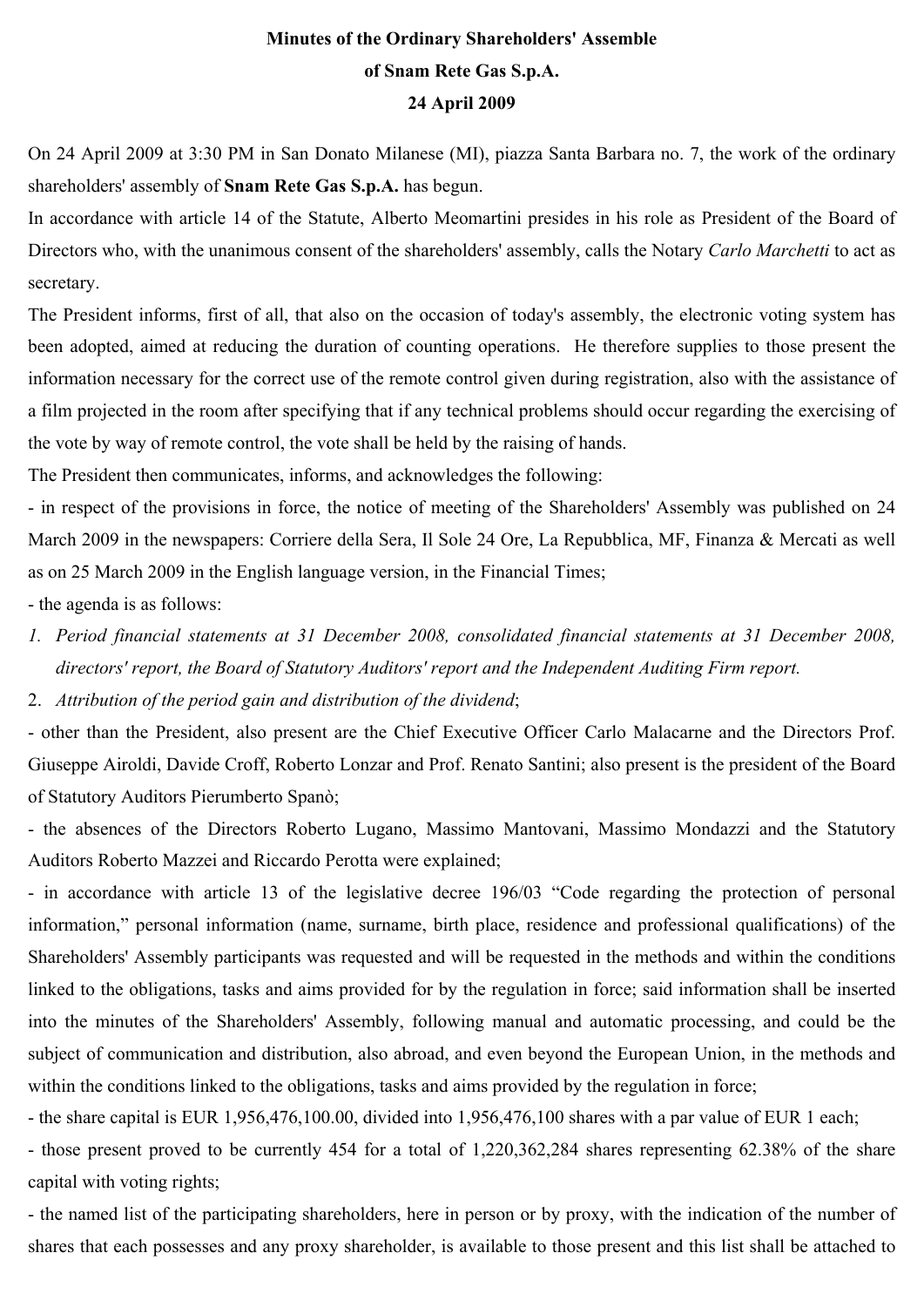the minutes of the shareholders' assembly, complete with the names of the shareholders who may attend successively or who depart before each vote, with the indication of the shares possessed by each;

- before each vote, the number of participants in the vote, in person or by proxy, shall be communicated; after each vote the secretary shall see to declaring its result;

- as recommended by CONSOB, financial analysts, journalists and qualified experts are able to observe the work of the shareholders' assembly;

- the representatives of PricewaterhouseCoopers S.p.A. present in the room are Marilena Cederna and Dr. Stefano Pavesi;

- a device for recording the events is functioning in the room, with the sole purpose of facilitating the taking of minutes;

- an audio-video recording of the shareholders' assembly work shall be made and this recording shall be available, and broadcast if no one is opposed, on the website of the Company.

The President, moving on:

- informs that, in accordance with article 5.2 of the Regulation of the shareholders' assemblies of Snam Rete Gas S.p.A., he has constituted the office of the Presidency, with Daniela Ziglioli presiding;

- reminds that, in accordance with article 7 of the Regulation of the shareholders' assemblies of Snam Rete Gas S.p.A..:

- Requests to speak can be presented to the Office of the presidency from the moment that the Shareholders' Assembly begins until when the discussion has been opened regarding the relative point of the agenda;
- Each shareholder can speak only once on each issue of the agenda;
- Replies are not allowed:
- After the closure of the discussion, only short voting statements are allowed;

- reminds that, in accordance with article 4 of the Regulation of the shareholders' assemblies of Snam Rete Gas S.p.A., in the locations where the Shareholders' Assembly is carried out, recording instruments of any type are not allowed to be used, except for those cited, nor photographic devices or similar. A simultaneous translation service is also provided from Italian into English (transmitters for the translation and the headphones are available at the reception);

- furthermore informs that, regarding today's Shareholders' Assembly, duties indicated by civil regulation and regulated market provisions have been carried out.

The President therefore states that the Ordinary Shareholders' Assembly is validly constituted in its first convocation and is ready for the deliberation of issues registered in the agenda.

The President, after having informed that no request of addition to the agenda has been received in accordance with article 126 *bis* of the legislative decree no. 58/98 and with article 11 of the Statute, and that situations of exclusion from the vote do not exist, requests those present to communicate, in accordance with the provisions of the law, the regulations in force, and the statute, the existence of any situations of lack of legitimacy to the vote or exclusion from the vote as well as the existence of any shareholders' agreements. No one speaks.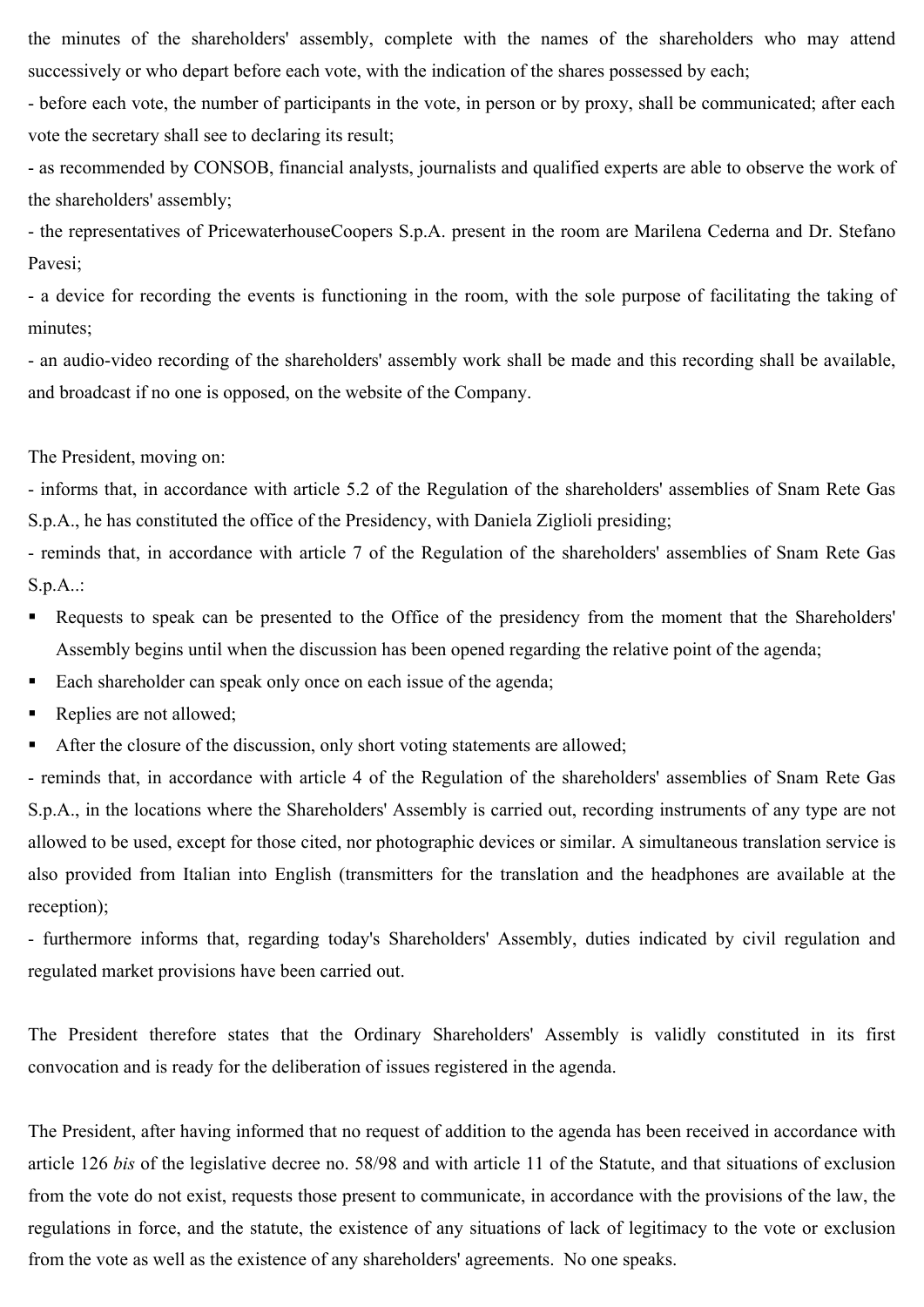The President, then, communicates that:

**-** at 22 April 2009, the Company is the owner of 195,429,850 treasury shares, which is equal to 9.99% of the share capital;

- according to the results of the shareholders' register at 22 April 2009 and from the information received, shareholders who possess shares with the right of representative vote of more than 2% of the total shares issued are -- Eni S.p.A.: 50.031%

-- Pictet Funds Europe SA, in its role as manager, among other items, of the PGSF Global Utilities Equities Fund which detains 3.67%: 3.93%;

- the company is not aware of shareholders' agreements between shareholders or of said agreements which are published in accordance with the law.

The President, therefore, communicates that the shareholders present shall be requested to express their vote utilising the appropriate remote vote instruments given to them when they registered and illustrates how they function, specifying the following:

- said remote controls shall be activated at the moment of the start of voting operations on each point of the agenda. The display shall indicate the personal information of the shareholder himself or by proxy and the number of shares for which these have the right to vote;

- when the President requests to proceed to the vote, the shareholder or proxy shall express his vote pressing only one of the buttons on the remote control, labelled respectively with "IN FAVOUR," "NOT IN FAVOUR," or "ABSTAIN" and immediately after pressing the "OK" button. Until this last button is pressed, the voting intention can be modified by the interested party; the vote expressed in this way shall be indicated on the display until the end of each single vote;

- the vote can be expressed within 1 minute from the start of each vote; after this time period has lapsed, the closure of vote shall be declared;

- in the case that the shareholders present, themselves or by proxy, and for holders of more than one proxy, on the display of the device in their possession the indications relative to the single proxies or groups of proxies for which they are called to vote shall appear. In the case of a relevant number of proxies, two or more remote controls are given in order to allow for the completion of the right to vote for all represented shares. For further information, the shareholders and their proxies may make use of the technical personnel present in the room;

- if, for technical reasons, it is not possible to make use of the remote control, it shall be communicated that the vote shall be carried out by the raising of hands. Votes expressed in the room with methods different from those indicated shall be null and void;

- the shareholders who need to definitively depart form the room before the end of the shareholders' assembly work are asked to return to the staff present at the exit the remote control as well as the badge given to them when they entered;

- those who, instead, intend on leaving the room temporarily, are asked to give the remote control as well as the badge given to them for identification and to take the appropriate ticket from the staff present at the exit. At reentry, the material deposited shall be given back upon presentation of the ticket.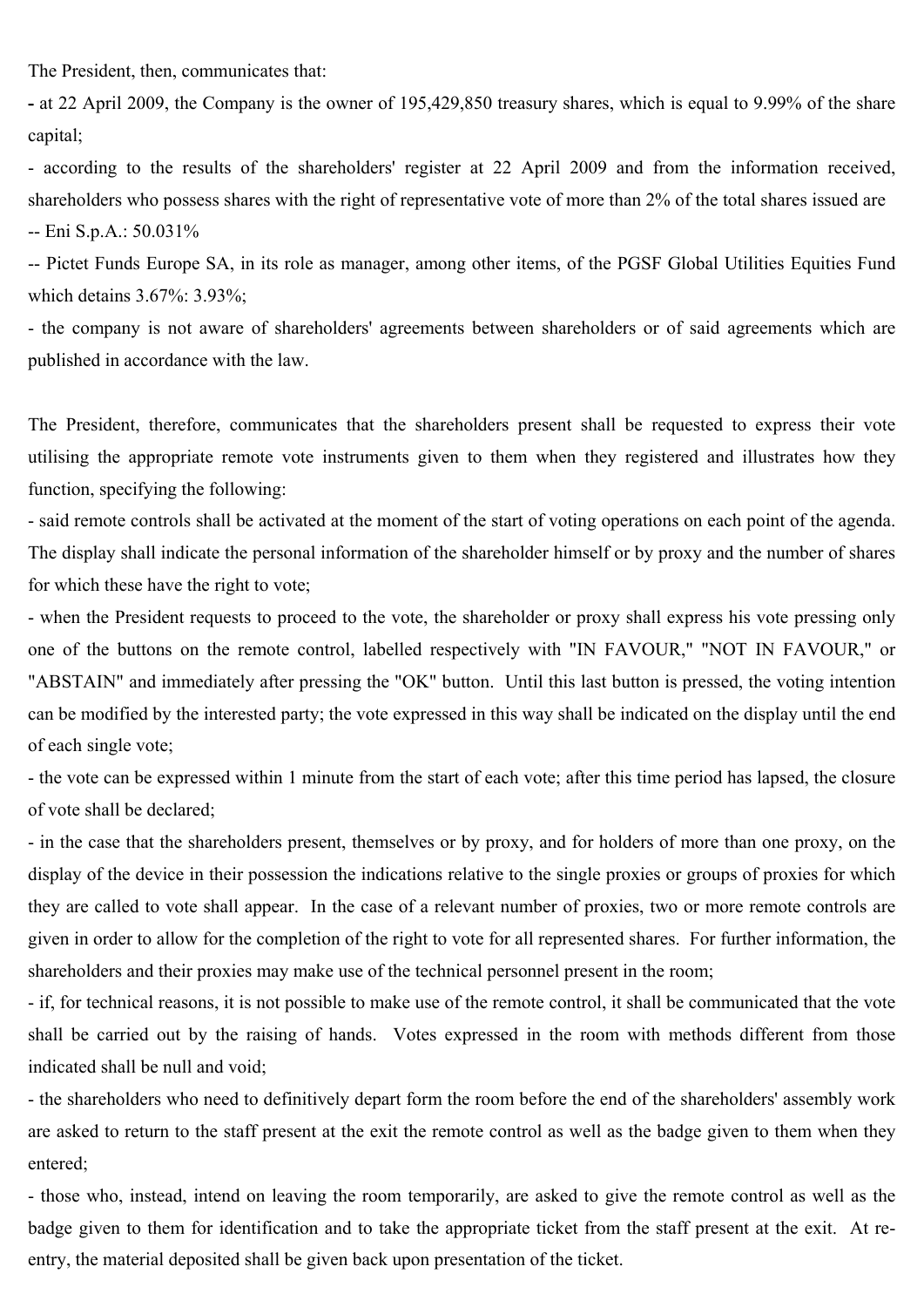Moving on, the President

- reminds that the answers to the questions formulated shall be given after the conclusion of all of the statements on all of the points of the Shareholders' Assembly agenda and possibly after a brief pause necessary to allow for the natural organisation of the response. At the end, each proposal on the various points of the agenda shall be put to a separate vote;

- declares work to be open and before moving on to the agenda, informs, in accordance with the CONSOB communication no. 96003558 of 18 April 1996, that the independent auditing firm PricewaterhouseCoopers S.p.A. employed 2.228 hours for a fee of EUR 130,151.50 for the auditing of the period financial statements and for the verifications during the course of the period, and 213 hours for a fee of EUR 9,374.00 for the auditing of the consolidated financial statements;

- informs, furthermore that the independent auditing firm PricewaterhouseCoopers S.p.A., with a communication on 3 March 2009, requested an increase of EUR 10,000 in the annual fee for the periods from 2008 to 2012. This increase is motivated by new responsibilities for the subjects charged with the legal auditing of accounts introduced by the financial law 2008 which modified article 9, paragraph 5 of the legislative decree 18 December 1997, no. 471, and falls under the case provided by the paragraphs 4.(e) "Exceptional or unforeseeable circumstances" and 4.(f) "External consultants" of the proposal presented by the same PricewaterhouseCoopers on 19 February 2007 and approved by the Shareholders' Assembly of 26 April 2007; the Board of Directors in the meeting on 11 March 2009, following the favourable opinion of the Board of Statutory Auditors, approved the integration of the auditor position costs to PricewaterhouseCoopers S.p.A. for the 2008-2012 period, as illustrated in the proposal presented on 3 March 2009;

- informs that the Board of Directors' Report containing the resolution proposals was deposited at the headquarters of the company and at Borsa Italiana S.p.A. under the conditions of law and was sent to those who requested it; the hardcopy packet containing the cited Report is moreover given out at the entrance of the assembly room.

Then the President, also in accordance with article 8 of the Regulation of Shareholders' Assemblies and with no one opposing, indicates that they shall proceed with the unitary discussion of two points of the agenda, specifying that at the end they shall however proceed with two separate votes.

\* \* \*

The President then moves on to the treatment of points 1) and 2) of the Shareholders' Meeting agenda containing *1) Period financial statements at 31 December 2008, consolidated financial statements at 31 December 2008; directors' report, the Board of Statutory Auditors' report and the independent auditing Firm report. 2) Attribution of the period gain and distribution of the dividend* and, in this regard, first and foremost informs that the packet containing the financial statements of Snam Rete Gas S.p.A. at 31 December 2008, the consolidated financial statements, enclosed with the respective directors' report, the Board of Statutory Auditors' report and the independent auditing Firm report as well as the proposals of the Board of Directors to the Shareholders' Assembly regarding the approval of the period financial statements and the destination of the period gain was deposited at the corporate headquarters of Borsa Italiana S.p.A. under the conditions of law; the packet of the financial statements was given out at the entrance of the assembly room and was sent to those who requested it.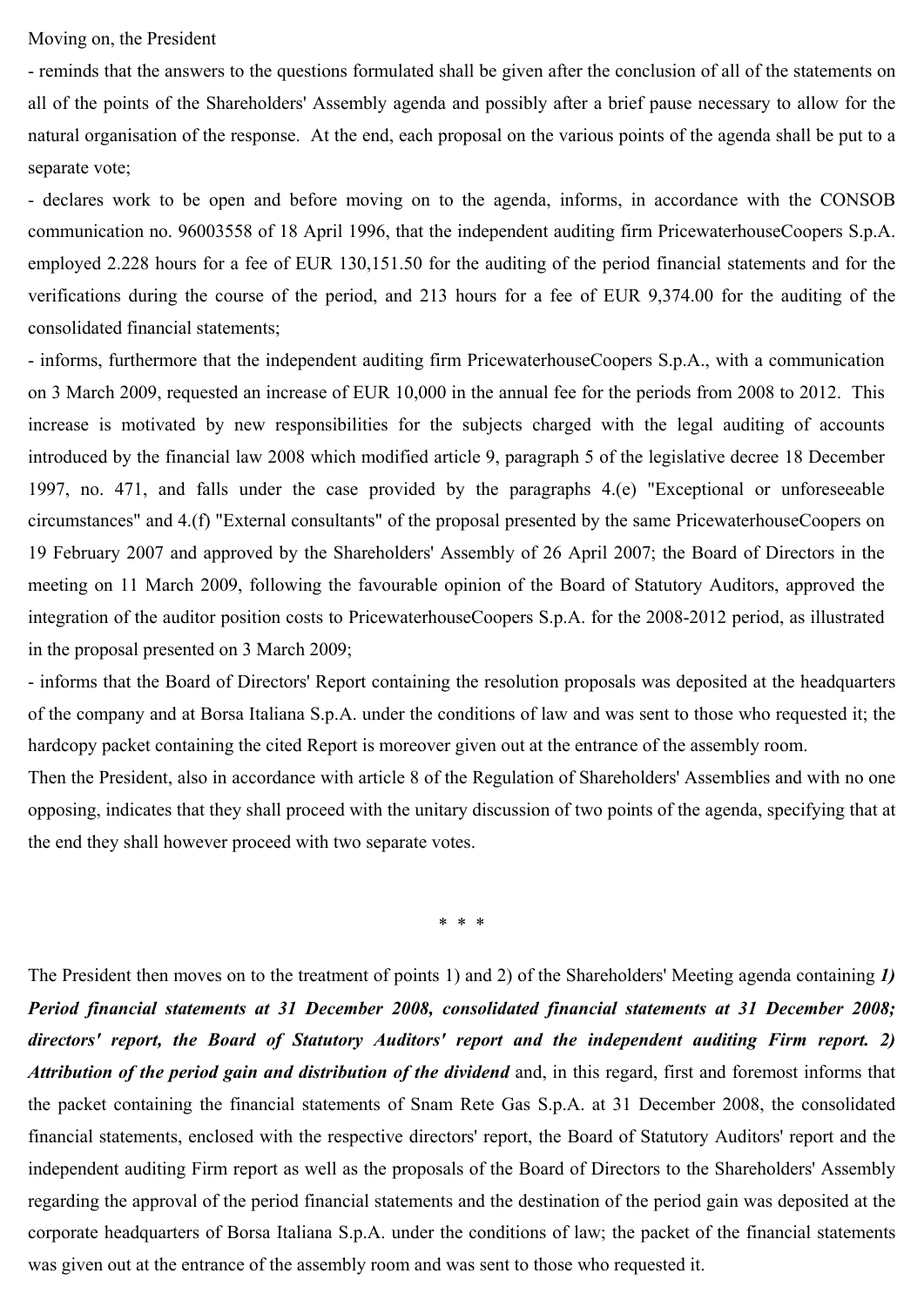The President proposes therefore to omit the reading of the directors' report of the financial statements and, with no one opposing, in order to illustrate its most significant aspects, reads the letter to the Shareholders and the relative resolution proposal contained in the packet of the financial statements deposited and distributed in today's Shareholders' Assembly, transcribed as follows:

#### "*Dear shareholders and stakeholders,*

*in 2008 in a macroeconomic environment which registered a worsening of the financial crisis and its extension to the real economy, which affected the entire world economy, Snam Rete Gas continued to be a company and to operate according to the industrial, and not speculative, reasoning which distinguishes it, confirming the stability of its business model characterised by a limited industrial and financial risk profile, and continuing to pursue the objective of value creation for the shareholders, for the collective and for all of the stakeholders, in full respect of the country and the environment.* 

*In 2008 Snam Rete Gas maintained its commitments for the development of the natural gas sector in Italy, realising relevant investments expected (+43.4% compared with 2007), increasing transport capacity and guaranteeing the improvement of operations effectiveness. The value of the Snam Rete Gas security, even in a complex economic and financial framework characterised by strong elements of instability, felt only in a small way the strongly negative results registered in 2008 in all of the world markets, closing at the end of the period with a listing of EUR 3.98 per share (-8.5% compared with 2007). This performance takes on more relevance if it is compared with the trend of the principal European share indexes, with falls of 49.5% for the Italian S&P MIB, 43.4% for the European Dow Jones Stoxx 50 and 38.1% for the European Utilities sector index (Down Jones 600 Stoxx Utilities).* 

*The Company's market capitalisation at the end of the period amounts to about EUR 7.0 billion (about EUR 7.7 billion at the end of 2007).* 

*On 12 February 2009, Snam Rete Gas signed an acquisition contract from Eni S.p.A. for the entire share capital of Stogit S.p.A., the largest Italian operator in the natural gas storage sector, and of Italgas S.p.A., the principal operator in the activity of gas distribution in Italy.* 

*The price is determined at EUR 1,650 million for Stogit and EUR 3,070 million for Italgas. The fee shall be paid entirely by cash and shall be financed with a debt for EUR 1.3 billion and with a capital increase for the remaining part.* 

*For Snam Rete Gas, this operation represents a result of absolute strategic relevance which allows for the company to create a single integrated operator in the regulated activities of the gas sector in Italy, in the first place for size of capital invested for regulatory ends (RAB) in Continental Europe.* 

#### *Economic-financial results*

*The net gain has been attested at EUR 530 million, a decrease of EUR 64 million (-10.8%) compared with 2007,*  while the operating gain *(EBIT)* was EUR 1,022 million, unchanged compared with 2007.

*Excluding the effects of non-recurrent operations and other special items registered in 2007, the adjusted operating gain and the adjusted net gain register increases of 8.0% and 19.9% respectively, compared with 2007. The net cash flow of period activities of EUR 1,053 million allowed for the financing of expenses for relevant technical investments of EUR 1,023 million (+36.2% compared with 2007). At the end of the period, leverage amounts to 63.6% (62.6% at 31 December 2007).*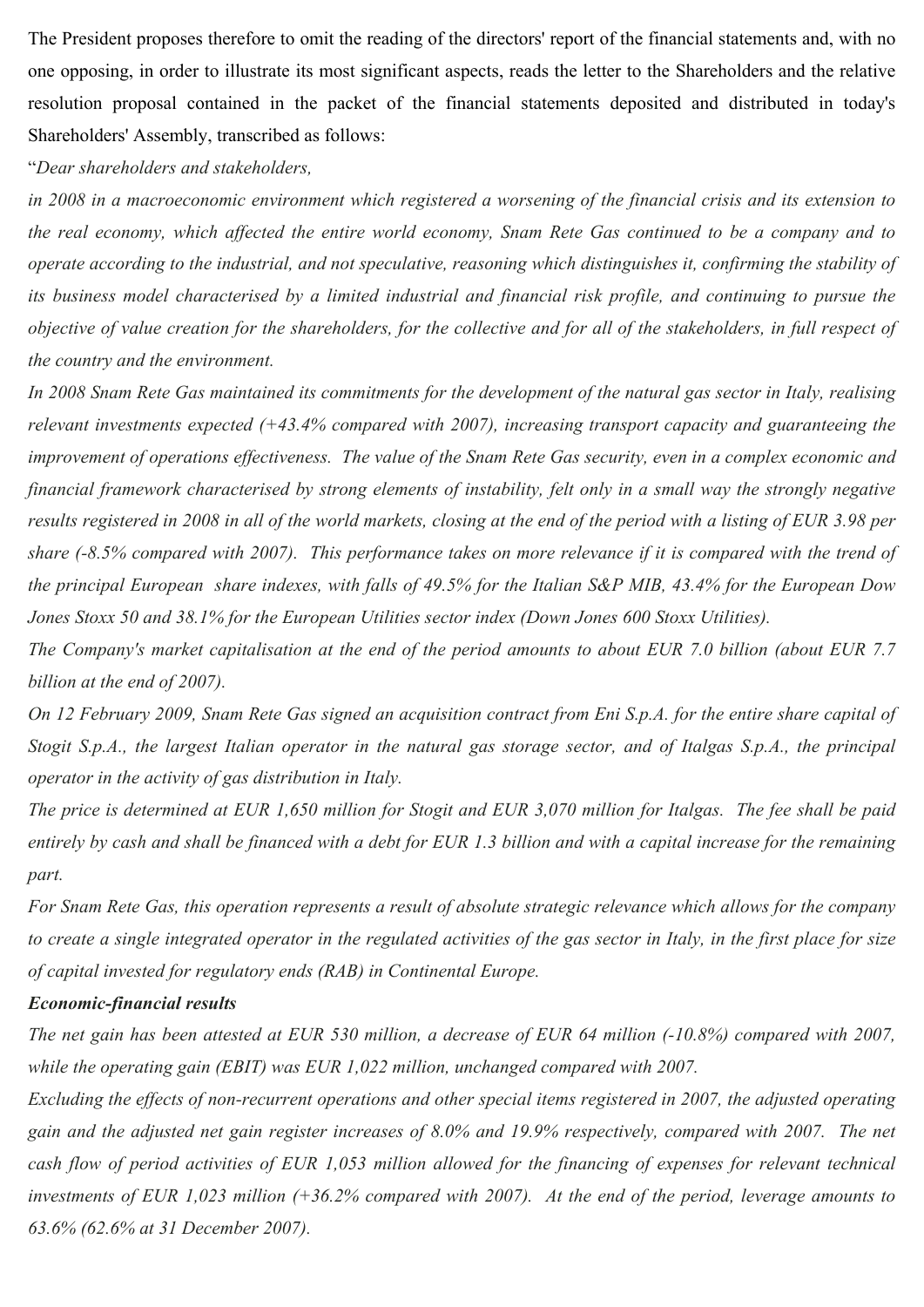*These results allow for us to propose to the Shareholders' Assembly a dividend of EUR 0.23 per share, of which EUR 0.09 was distributed in October 2008 as advance payment, an increase of 9.5% compared with 2007, confirming our dividend policy.* 

#### *Natural gas transport*

*The demand for natural gas in Italy in 2008, of about 84.9 billion cubic metres, proves to be substantially in line*  with the demand of 2007 (-0.02 billion cubic metres) because of the effect of reduced consumption in the industrial *sector, following the effects of the economic and productive crisis in progress, and in the thermoelectric sector (- 7.4% and-1.2% respectively), in part absorbed by the increase in demand of the residential and third-party sector (+6.6%).* 

*Forecasts for the next few years confirm the increase in demand for natural gas in Italy at an average rate of about 2% until 2020. Consumption in the thermoelectric sector will continue to be the principal growth driver also for the next four years, in which the introduction of a further productive power of combined-cycle electric energy fuelled by gas is expected.* 

*Compared with 2007, the transport capacity available at the entrance points interconnected with other countries has increased by 1.9%, passing from 314.9 million standard cubic metres of gas at the beginning of the 2007-2008 thermal year to 321.0 million standard cubic metres of gas at the beginning of the 2008-2009 thermal year. Since 2001, the year of the constitution of the Company, Snam Rete Gas has increased transport capacity available at the importation points interconnected with other countries by 45%.* 

*Investments planned for the 2009-2012 period for a total expense of about EUR 4.3 billion will allow for the further broadening of the gas transport capacity compared with the current level in order to allow for the supplying of* higher volumes of natural gas requested by the market, also in consideration of the progressive reduction of *national productions, and the increasing level of flexibility and security of transport systems.* 

*In the month of September 2008, Snam Rete Gas and Galsi signed a definitive agreement that confirms their reciprocal commitment and defines in detail the conditions for the development, realisation and putting into practice of the Italian section of the project for the new gas importation pipeline from Algeria to Italy via Sardinia, which is about 600 kilometres of which 300 are offshore.* 

*The agreement, which follows the Memorandum of Understanding signed on 7 November 2007, is registered in the framework of the successive intergovernmental agreement between Italy and Algeria of 14 November 2007.* 

*The project provides for an international section via the sea, from the Algerian coast to the south of Sardinia, near Cagliari, and an Italian section constituted by a tract on the land which crosses Sardinia to the area of Olbia and a new sea tract which will reach Tuscany in the area of Piombino, an area in which the new project would be interconnected with the National Transport Network. The initial transport capacity will be 8 billion cubic metres of natural gas per year.* 

*This agreement moreover represents a further strategic step in the process of opening the gas market in Italy and Europe in that it will allow for the importation and commercialisation of natural gas in a new direction with the possibility for new operators to have a presence in the Italian market.* 

#### *Efficiency*

*Snam Rete Gas's constant attention to the maximisation of operating efficiency allowed us to obtain in 2008 a further reduction of controllable fixed costs, equal to 1% in real terms, compared with 2007, even in the presence of*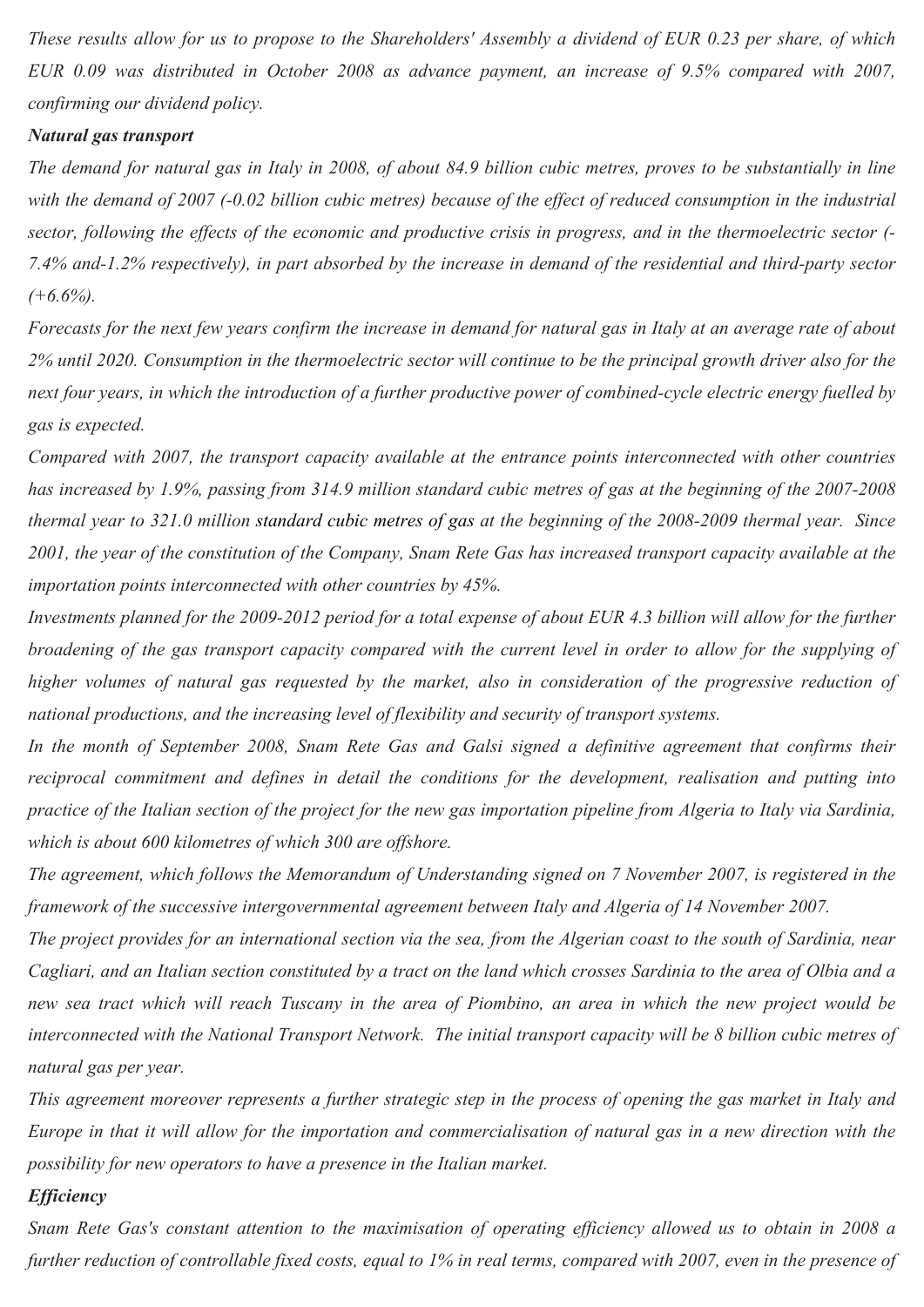*relevant investments in transport infrastructures. The reduction of controllable fixed costs in the four-year term of 2005-2008 reached 16% in real terms, compared with 2004, the reference year for the second period of regulation (1 October 2005- 30 September 2009). The extension of the gas pipeline network at 31 December 2008 exceeded 31,400 kilometres, a growth of about 400 kilometres compared with 2007. The Authority for Electric Energy and Gas, with the VIS 8/09 resolution published on 5 February 2009, recognised higher costs sustained in the thermal years 2005-2006 and 2006-2007 for Snam Rete Gas S.p.A. due to the acquisition of gas for fuelling compression stations and the loss of network. This amount, determined to be EUR 45 million, allows for a further improvement in the operating performance of the Company, which was penalised in previous years in an environment characterised by a dynamic of strong growth in the prices of petroleum and its derivatives. The same resolution furthermore established that the amount to recognise to the Company for higher costs related to the thermal years 2007-2008 and 2008-2009 shall be determined with successive provisions.* 

#### *Sustainable development*

*Snam Rete Gas recognises that the key to its own success is a combination of economic, environmental and social factors. The commitment to sustainable development is an integral part of business behaviours and contributes to the creation of value for shareholders and the collective, in full respect of the environment and social realities.* 

*Since 2006 Snam Rete Gas has published its Sustainability Financial Statements with the objective of fully expressing the business culture and producing an efficient report for the shareholders and stakeholders with a particular focus on vision, strategy, commitments and consequent results on central themes such as governance, people, safeguarding the environment, and relationships with the land.* 

*Also during 2008 we continued to manage and develop our company in a responsible and transparent way, with social responsibility and sustainable development included among the primary objectives of the Company.* 

*For the next few years, we have confirmed our strategic directions, and are aware of the role of Snam Rete Gas in the Italian energy market: development of transport capacity, control of operating efficiency, maintenance of a solid and efficient financial structure. These are objectives which we shall pursue in the framework of directives indicated in our policy of sustainable development, constantly improving the security conditions of our activity, respecting the earth and the environment in which we operate, and promoting a transparent and constructive dialogue with communities and territorial Bodies, with the Authority for Electric Energy and Gas, and with our Clients.* 

*To reach these objectives, it is fundamental to have the contribution of all of the people of Snam Rete Gas, with the professionalism and enthusiasm that has always characterised them, and whom we thank.* 

#### *Dear Shareholders,*

*you are invited to approve the period financial statements at 31 December 2008 of Snam Rete Gas S.p.A. which close with a gain of EUR 528,021,589.84.*"

At the invitation of the President, the President of the Board of Statutory Auditors Dr. Pierumberto Spanò reads the conclusion of the Board of Statutory Auditors' report for the period financial statements, transcribed here below: "*Based on the audit activities carried out during the course of the period, the Board of Statutory Auditors does not find reason to impede its approval of the financial statements at 31 December 2008 and the Resolution proposals formulated by the Board of Directors.*"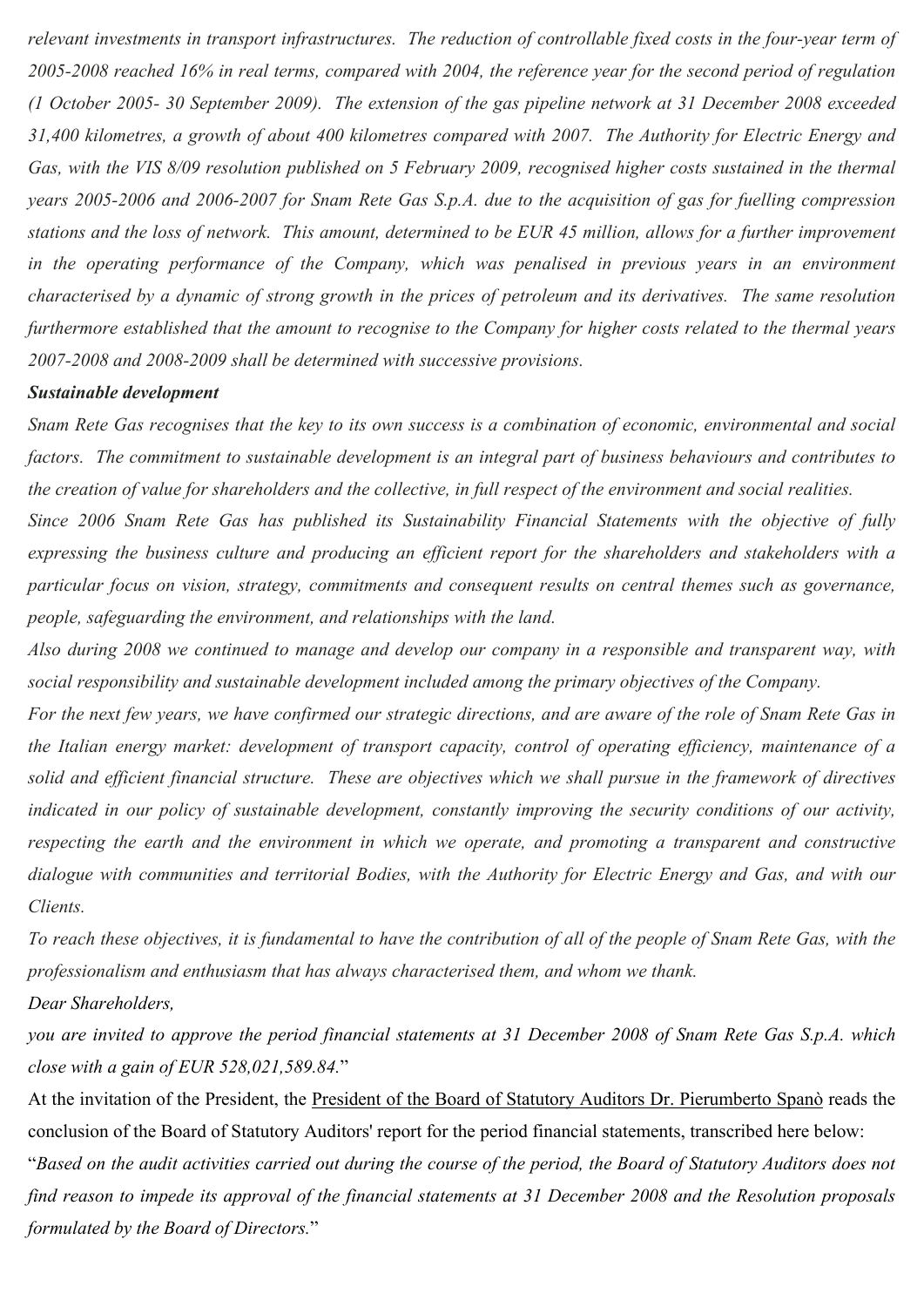At the invitation of the President, Dr. Marilena Cederna reads the conclusion of the independent auditing firm Report for the period financial statements, transcribed here below:

"*At our judgement, the period financial statements of Snam Rete Gas S.p.A. at 31 December 2008 conform with the International Financial Reporting Standards adopted by the European Union, as well as the provisions issued in making effective article 9 of the legislative decree no. 38/2005; these therefore are prepared clearly and represent in a truthful and correct way the equity and financial situation and financial result, the variations of net equity and cash flows of Snam Rete Gas S.p.A. for the period closed at that date.* 

*The responsibility for the preparation of the directors' report, in conformity with what is indicated in the regulations of law and in the regulations, is the task of the Directors of Snam Rete Gas S.p.A. It is our task to express a judgment on the consistency of the directors' report with the financial statements, as requested by article 156, paragraph 4 bis, letter d) of the legislative decree no. 58/98. To this end, we have carried out the procedures indicated by the accounting policy no. PR001 issued by the National Board of Accountants and recommended by the CONSOB. In our opinion the directors' report is consistent with the period financial statements of Snam Rete Gas S.p.A. at 31 December 2008.*"

The President proceeds with the illustration of the following point 2) of the agenda of the ordinary meeting of the Shareholders' Assembly and regarding this reminds the Shareholders' Assembly that the Board of Directors proposes attributing the gain of EUR 369,530,172.34, which remains after the advance payment of the 2008 period dividend of EUR 0.09 per share resolved by the Board of Directors on 29 July 2008, as follows:

- o to the shareholders as a dividend of EUR 0.14 per share to the shares that prove to be in circulation at the date that the dividend is paid to the shareholders, excluding treasury shares in the portfolio at that date, added to the balance of the advance of the period dividend of EUR 0.09; the dividend per share of the 2008 period therefore amounts to EUR 0.23;
- o to the "Legal reserve" the necessary amount so that this amounts to one-fifth of the capital subscribed at the date of the Shareholders' Assembly;
- o carry over the remaining amount after the proposed attributions.

The President therefore reads the resolution proposal transcribed below:

"*Dear Shareholders,* 

*you are invited to allocate the gain of EUR 369,530,17.34, which remains after the distribution as advance payment of the 2008 period dividend of EUR 0.09 per share resolved by the Board of Directors on 29 July 2008, as follows:* 

- *o to the shareholders as a dividend of EUR 0.14 per share to the shares that prove to be in circulation at the date that the dividend is paid to the shareholders, excluding treasury shares in the portfolio at that date, added to the balance of the advance of the period dividend of EUR 0.09; the dividend per share of the 2008 period therefore amounts to EUR 0.23;*
- *o to the "Legal reserve" the necessary amount so that this amounts to one-fifth of the capital subscribed at the date of the Shareholders' Assembly;*
- *o carry over the remaining amount after the proposed attributions.*

*You are moreover invited to approve the proposal to pay the dividend for the balance of EUR 0.14 per share starting from 21 May 2009, with dividend to shareholders set at 18 May 2009.*"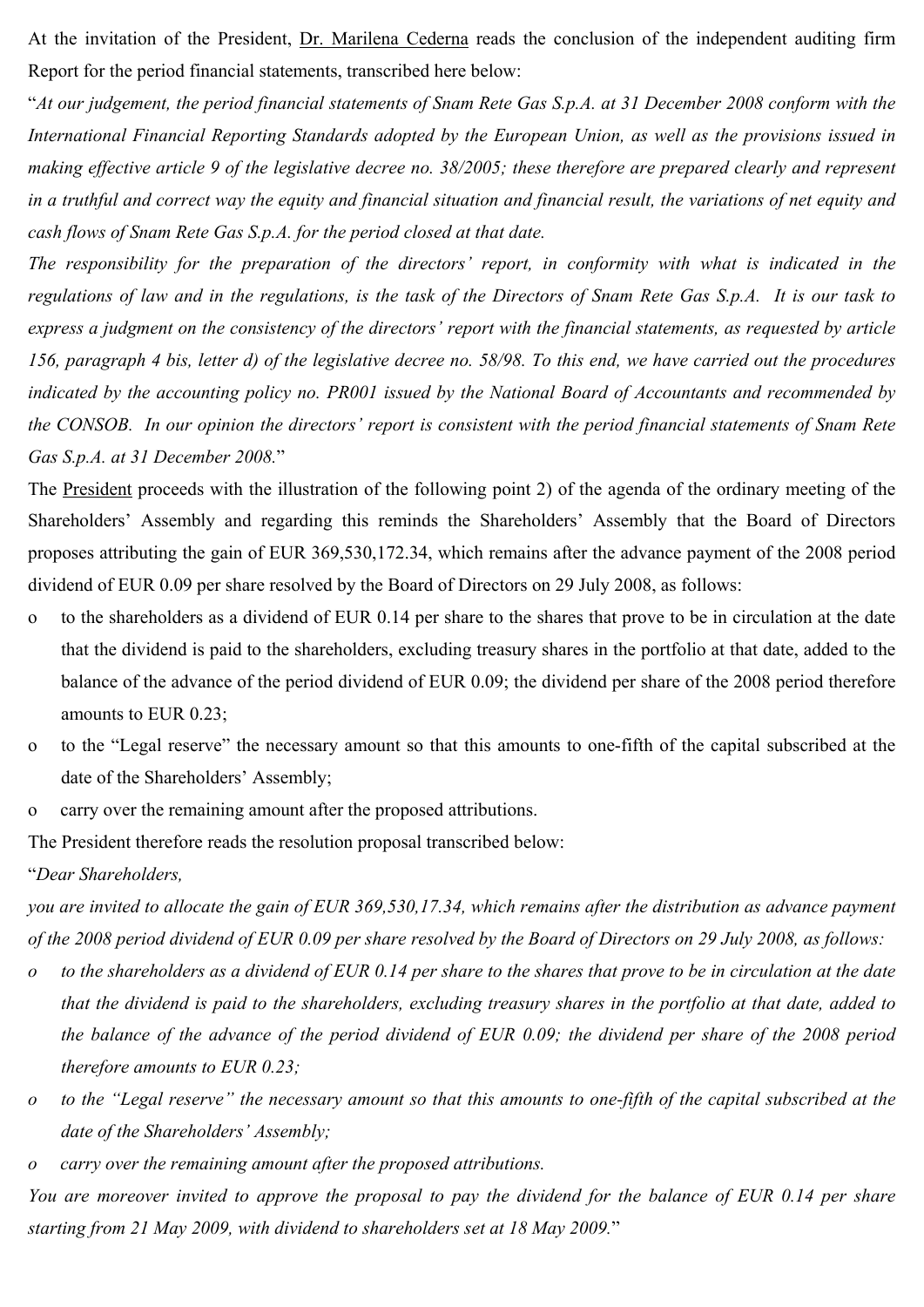The President then declares the discussion open on the first and second points of the agenda of the ordinary meeting.

**Borlenghi**, after having reminded us of the gravity of the crisis in the financial markets and the real economy, observes how Snam Rete Gas, despite all of this, has filed 2008 financial statements with a gain of a good EUR 530 million. Debt has grown as well, but in connection with investments and the distribution of dividends. He consequently values the distribution of a dividend that is even higher than that of the last period and observes that the only negative information, the listing trend, appears to be the fruit of a generalised irrationality in the Stock Market.

The shareholder reminds us then of the imminent acquisition of Italgas and Stogit, asking if this will bring about a decrease of the investment capacity indicated in the Plan.

Finally, regarding the Quarterly Report, he highlights how the reduction in demand for gas is the fruit of the economic crisis in process and how the greater use of stored gas should instead be linked to the interruption of gas importation from Russia, which happened for a few days: he asks if it is retained that the tendency toward consumption contraction could change or not over the course of the year.

**Sacco** observes that while the operating gain has remained substantially unvaried between 2007 and 2008, the net gain underwent a decrease and he asks for the reasons why.

**Armentano** first of all asks for more information on the characteristics and the ways of carrying out the capital increase that will soon occur.

Focusing then on future developments of corporate activity, he observes how in the field of energy we are seeing a type of "genetic mutation" of technologies used, in particular for what regards recourse to forms of production of renewable energy: he asks if from these possibilities could cause a lower use of gas and therefore a contraction in the transport activity of the same. Also, he notes how the trend of the security appears quite squandered, even though the Company carries out a very profitable business: he asks for the opinion of the Board of Directors on this point. Lastly, he reminds us that by now there are many control bodies functioning in the companies, from the Board of Statutory Auditors to the account auditor, and asks if there is actually a necessity for such a broad presence of controllers, and what concrete function they carry out.

**Croce** first notes that the quantity of natural gas issued in 2008 is higher than that of 2007, to demonstrate the fact that during the year there was not any crisis in gas consumption: the increase in quantities issued was instead at 2.36%, and therefore higher than the average increase expected until 2020. Revenues also increased, while the gain decreased because of non-recurrent events, about which he moreover asks for more details. From the point of view of the stock market, instead, the year was disappointing, and the year in process appears to be even more disappointing, since Snam Rete Gas has not, up to now, profited from the general rehabilitation of the markets. The security also seems to have reacted negatively to the publication of first quarter information, which leads one to presume that the indications for the current year are not positive. He then asks how much the crisis in process will affect the 2009 period of the Company, and if a reduction in gas sold is expected also due to the expected atmosphere and the price of petroleum. On this last point, he retains moreover that the decrease in petroleum prices should have positive effects for Snam Rete Gas, considering that this should cause a price drop for gas and consequently an increase in use of the same.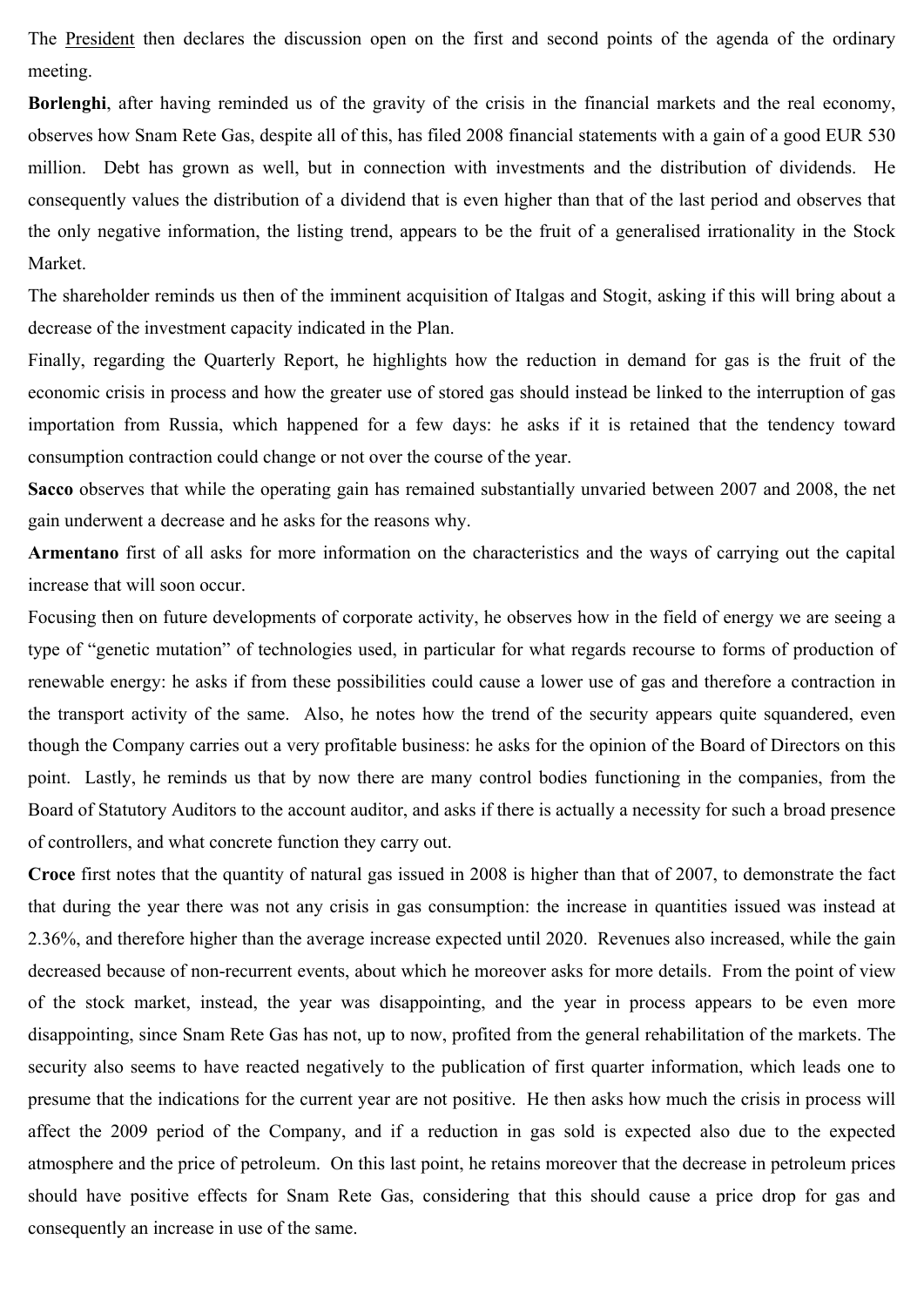The shareholder then moves on to speak about the recent capital increase operation, asking first of all how much the relative extraordinary shareholders' assembly cost: he affirms, on this point, that it would have been better to incorporate the content of that meeting with the approval of the financial statements, and so saving irrelevant costs. Then regarding the content of the operation, he complains that, in effect, not enough information has been distributed to the shareholders: it was in fact established that we will proceed with an increase of EUR 3.5 billion without having specified under what conditions this will be carried out. A similar lack of detailed information, he affirms, also probably contributed to the negative trend of the security.

Regarding the industrial operation related to recapitalisation, the shareholder affirms that in the past the Company had never expressed any interest for storage activity; for example, he had even posed specific questions on that point during shareholders' assemblies. He does not, therefore, understand how Snam Rete Gas, in a moment of crisis such as the current one, has had the idea of proceeding with an investment of such important dimensions: he asks which of Snam Rete Gas's strategic reasons suggested the acquisition of Stogit.

After having reminded us that ENI had announced more than once that it wanted to build a new re-gasification plant, and after having asked if Snam Rete Gas carries out consultancy activity on the point, the shareholder proceeds to request information also regarding the conditions of financing which will be contracted with the same parent company in the context of the acquisition of Italgas and Stogit. He complains, again, about the lack of adequate information on the companies that will soon be acquired, and asks if Snam Rete Gas will take on the risk of the variation of gas prices in relation to the 5 billion cubic metres of stored gas that will be acquired together with Stogit. Regarding Italgas instead, he asks if the fact that there are previous investments could bring about a penalisation at the tariff level, considering that specific rewarding systems are planned only for the new investments.

Finally, the shareholder asks what the structure of the Group will be after the completion of the acquisitions, what the rates of the existing financing are, and what the status is of the progress in the Galsi project.

**Reale** highlights how the generation of cash and the good consequent results make Snam Rete Gas a quite solid company, as is also confirmed by recent acquisition operations. Observing that amortisations remained substantially unvaried in 2008, he asks what the next planned investments are, what the capital losses from radiation of the methane pipeline are, and what the use for surplus of the legal litigation fund means. Lastly, he reminds us that the quarterly report seems to indicate a slow-down of the period in progress, while in the financial statements the information from the demand of 2009 is shown as increasing: he asks for more information on this point, indicating, however, his own vote in favour.

**Magnani** asks about the temporal arc expected for the recovery of capital invested in the two Stogit and Italgas operations, if the rate agreed upon with ENI for the cited financing operation is at a fixed or variable rate, if a revision of the Company's rating could come about from the next increase in the level of debt, and lastly the reasons for which the capital increase was carried out without first distributing detailed information on the relative methods and conditions.

With no one else asking to speak, the **President Dr. Meomartini**, before interrupting the work for a more punctual preparation of the detailed responses, reminds us that the Company has always been particularly careful about distributing with the maximum transparency any possible useful information on the acquisition of Stogit and Italgas. The conditions of the capital increase were decided upon, in the full respect of applicable procedures and in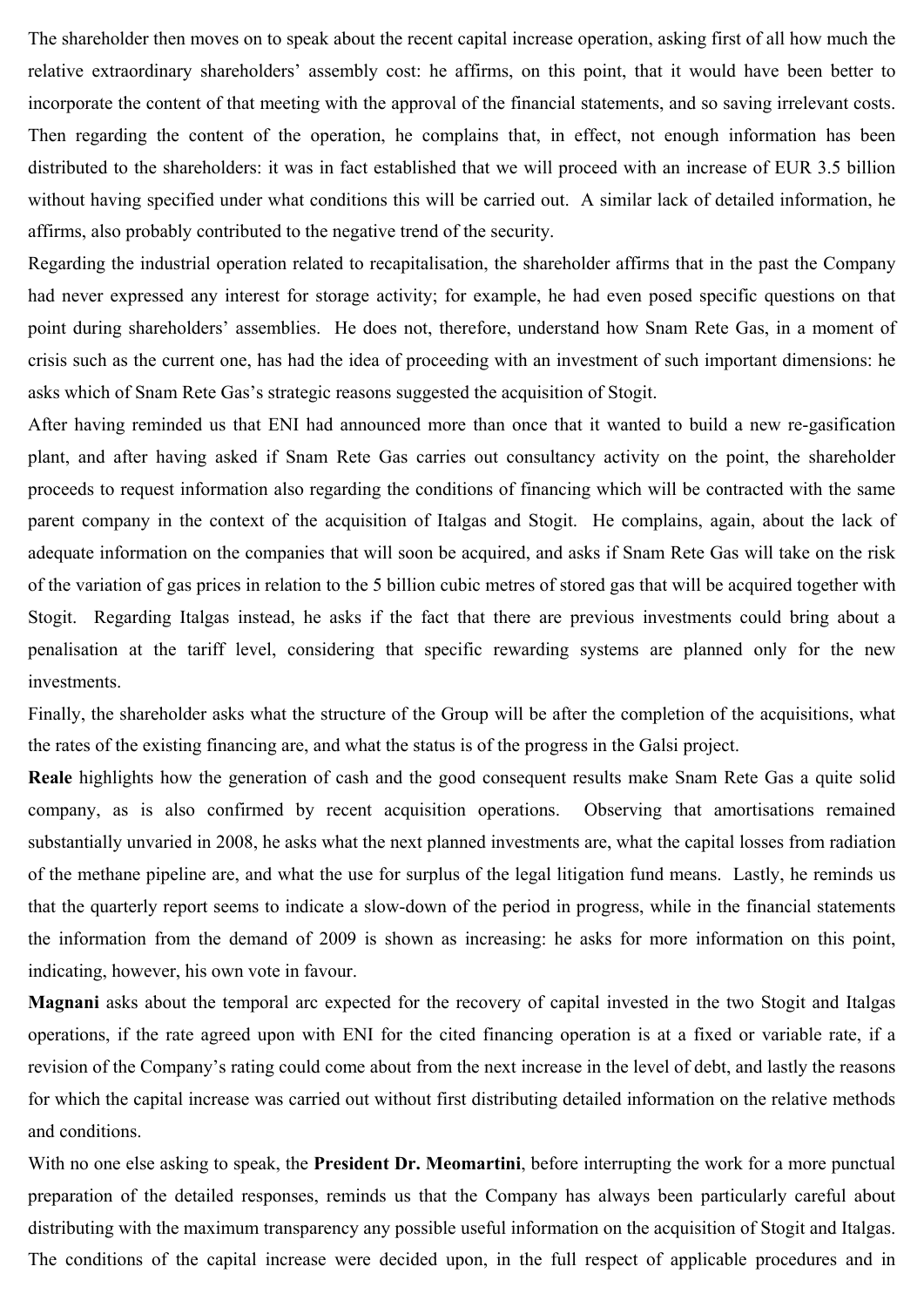conformity with the market practice, only yesterday, and they have already been the subject of a punctual informative notice to the market.

Regarding the entrepreneurial aspect of the operation, the President reminds us that, as always, Company Leadership expressed the interest in evaluating the integration of storage activities: naturally, in order to acquire new assets, it is necessary that the legitimate owner be interested in selling them. When this happened, the negotiation began right away. The operation, therefore, was certainly not the fruit of any improvisation, and not either of an imposition, but is a response to long-term development plans. This, in any case, was structured in such a way as to not reduce in any way the future investment capacity of the Group, which therefore shall maintain the same profitability and the same capacity for realising programmes that have already been announced.

After a brief break (4:40 PM- 5:10 PM), the **President** continues with his replies, specifying first of all that the timing of the two shareholders' assemblies, the extraordinary one for the capital increase and the ordinary one for approval of the financial statements, was necessary to respect the respective expiries and procedures. The choice of times of the capital increase, in particular, was naturally made in light of that which was retained better for the shareholders, who, starting today, can consult the prospectus of the operation on the website. The cost of each shareholders' assembly is EUR 170,000, a large part of which is attributable to publication costs: however, we are dealing with an important meeting among the shareholders.

Regarding ENI's financing conditions, the President specifies that the Company dedicates particular attention to scrupulously respecting each procedure necessary for the completion of operations with associated parties: when it is affirmed that a particular operation was concluded "in market conditions," this is not a simple statement of principle, but it refers, in fact, to very precise evaluation processes.

At the request of the President, the **President of the Board of Statutory Auditors**, **Dr. Spanò**, speaks, and, with reference to the queries around the role of control bodies, he reminds us first of all that the current composition of the Board of Statutory Auditors provides for the presence of members once only suggested by minority shareholders who were not, however, able to collect the percentage of capital necessary to present a true and actual list: this is a sign of the attention with which the majority shareholder regards the minority shareholders. On the other hand, also the current Board of Directors is composed of 5 independent members, of which 3 also once indicated by the minority shareholders.

Regarding the tasks of the Board of Statutory Auditors, Mr. Spanò reminds us that it carries out an activity of supervision of the respect of laws and in general the provisions in force. In carrying out this task, the auditors in the first place maintain periodic meetings directly with the managers of business functions, to understand the concrete operations of the business. In the second place, they issue opinions and authorisations required by law, carrying out all appropriate analyses and preliminary investigations. In the third place, the Board maintains reciprocal information exchange relationships with other control bodies: from the independent auditing firm to the committee for internal control to the supervisory body.

The work carried out by the Board of Statutory Auditors in any case has led to the ascertainment that Snam Rete Gas has an organisational structure that is particularly attentive to the respect of transparency principles and respect of the interest of minority shareholders, enough to be a Company considered as an example of governance, at the very least at the national level.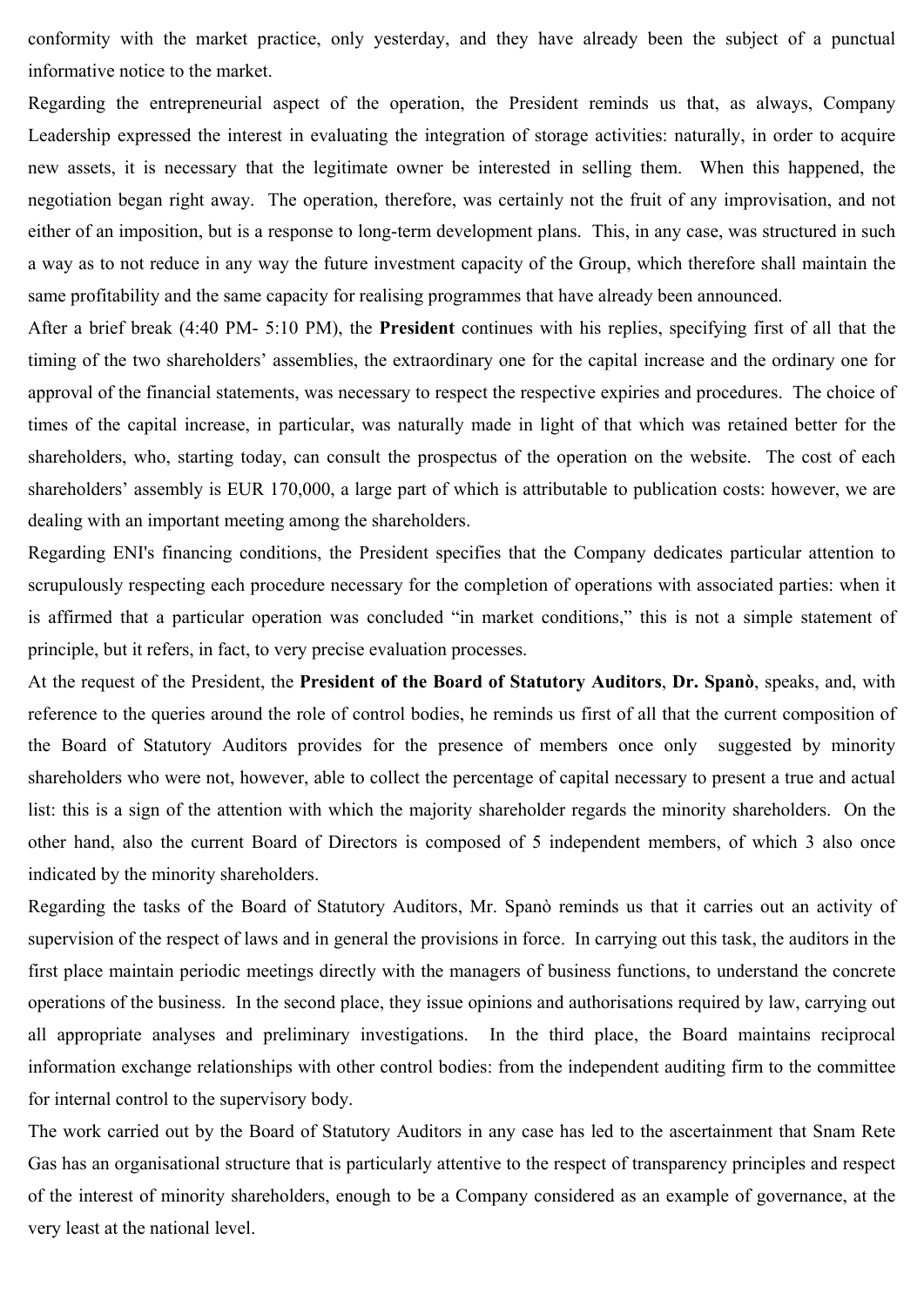The **Chief Executive Officer Mr. Malacarne** speaks, and first of all reminds us that the acquisition of Italgas and Stogit was agreed upon for a price of EUR 4.7 billion, a price that corresponds with the RAB value, and therefore the effective value of the asset which is the subject of the acquisition. The financial resources for this investment will come from, as far as EUR 3.5 billion is concerned, the capital increase already approved by the shareholders' assembly, and for the rest, from the loan which shall be contracted with ENI. The ratio between the measure of the capital increase and that of the debt was established in such a way as to not decrease, following the acquisitions, the capacity of cash generation and the capacity to proceed with planned investments: the financial leverage shall remain unaltered.

Regarding the characteristics of the capital increase, he reminds us that these were the subject of informative analysis of the market just today: the Company shall proceed with the issuing of 1,614,292,394 new shares, offered in the option of the ratio of 11 new shares for each 12 possessed at a unitary price of EUR 2.15. The issued shares shall be available on 1 January 2009, and therefore will not be a part of the distribution of the dividend relative to the 2008 period.

Regarding the industrial aspect of the operation, the Chief Executive Officer, recalling besides what was specified by the President, reminds us that in the course of various meetings had with the financial community and also with the shareholders, it was always said that the strategy of Snam Rete Gas was to be that of creating value for shareholders maintaining a constant risk profile, and therefore maintaining the business focused on regulated activities. At the same time, it has also always been noted that Italy has a particularly efficient regulation, allowing long-term visibility which is not achieved elsewhere. Well then, in Italy, the most relevant business subject to regulation consists of the activities of gas storage and distribution: the interest for Stogit was therefore an interest that was, so to say "natural" considering these strategies, and it is an interest that was able to be realised when the owner, that is ENI, decided to sell that holding.

Regarding return on investment, if one considers that the gross operating margin of Italgas, with the current regulation, is placed in total at around 10% and that the operating margin of Stogit is placed at around 11%, the pay back period can be estimated to be about 10 years. Moreover, if instead one considers the capacity for cash generation of the two companies acquired (about EUR 700 million), and if one compares this information with the relative debt (EUR 1.5 billion for Italgas and EUR 1.3 billion for Stogit), it can be said that in about 5 years the total debt could be, theoretically, entirely repaid.

Regarding the general situation of the Group's debt, Mr. Malacarne informs us that 40% is debt at a variable rate (with an average cost of 4.26%) and 60% has a fixed rate (with an average cost of 4.1%): in 2009, the cost of the debt at the variable rate will probably be reduced.

Regarding instead the trend of the share security, he highlights that if one looks at the trend of competitors, contraction registered in 2008 (-8.7%) appears particularly contained. If then one stops to consider the trend of 2009, one needs to observe that it is not true that the publication of the quarterly information was negatively received: the registered fall is more of a physiological fall when capital increase operations occur, like the one that has just begun, and actually it appears more contained than what usually happens.

The gain of 2007, he proceeds, benefitted from an extraordinary item of about EUR 98 million because of the reduction of the tax burden introduced with the Financial Law for 2008: for the rest, the information is substantially aligned with that of the period that just closed. The other special items of the 2007 period consisted of revenues and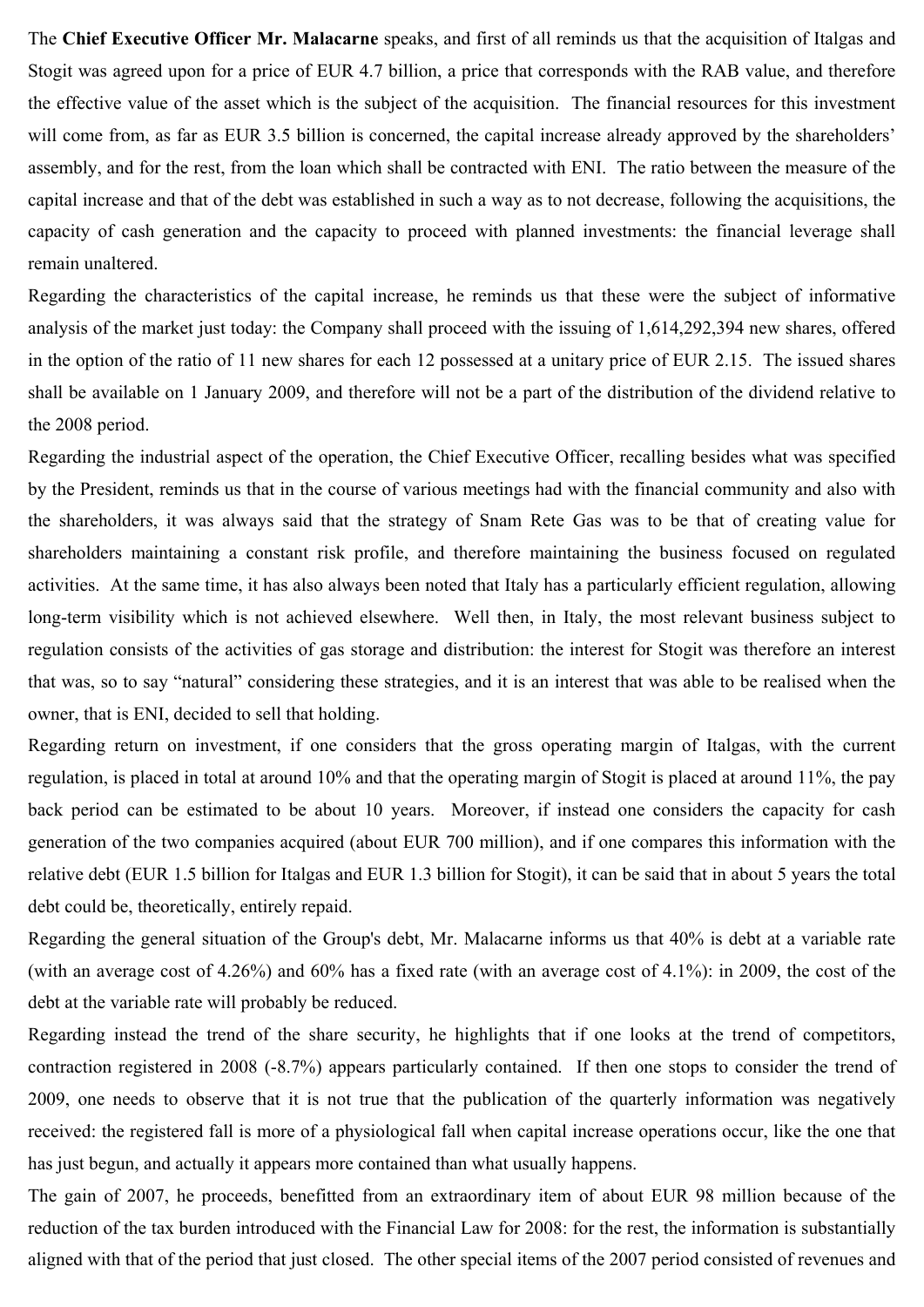profits related to the Sicily tax, and relevant interest and in the redetermination of the severance indemnity due to the Financial Law 2007. The item relative to the legal litigation fund refers principally to funds budgeted for suits inherent to the construction of methane pipelines: the indicated reduction of EUR 6 million corresponds to a lesser utilisation of the fund compared with the burdens expected.

Regarding the stored gas which shall be acquired with Stogit, Mr. Malacarne reminds us first of all that this is an asset which is included in the definition of the RAB value, and therefore enters into the calculation of the remuneration of the investment. In the investment agreement, moreover, it was negotiated that at the moment of concession, the responsibility for the risk of the changing value of gas would be of the seller: the value attributed to that source, for Snam Rete Gas, shall therefore remain unvaried.

On Galsi, he informs about the signing of a preliminary agreement for the participation in the building of a gas pipeline, once the Galsi Company has taken the final investment decision: the amount of the possible investment is about EUR 1.2/1.3 billion.

The demand for gas in 2008, he proceeds in response to the shareholders' queries, has lightly fallen compared with the last period, while the volumes of gas transported have risen: this is principally due to the necessary volumes to fill the storage in the summer period, volumes that in 2008 were higher because the winter consumption of the stored fuel itself were higher.

As a rule, he adds, cold climactic situations imply a higher consumption of gas: moreover, considering that over 60% of the electric energy production requires the use of this raw material, also particularly hot summers can raise the consumption and transport of gas because of higher utilisation of air conditioning systems. In the first three months of 2009 gas consumption however diminished by about 22%, which can be attributed to the industrial sector: on an annual basis, however, the expected contraction should not exceed about 5%. With reference to the volumes transported, one should remember that in the month of January, an interruption of the importation of gas from Russia occurred for 20 days, with consequent use of the stocks which in the summer season need to be renewed; which shall increase, precisely, the volumes transported.

The Chief Executive Officer, finally, informs and specifies that the debt of EUR 1.3 billion shall be activated with ENI as the counterparty and shall have a duration of 7 years and a rate of 260 bps over the Euribor bullet; conditions, as can be seen, which are fully aligned with the market.

With no one else asking to speak, the President therefore:

- declares the discussion closed and begins the vote of the proposal of the Board of Directors on point 1) of the Shareholders' Assembly agenda (*Period financial statements at 31 December 2008, consolidated financial statements at 31 December 2008; directors' report, the Board of Statutory Auditors' report and the Independent Auditing Firm report*);

- he invites those present to not depart during the vote and asks those present to communicate, in accordance with the provisions of the law, regulations in force and the statute, the existence of any situations of absence of legitimacy to the vote or exclusion from the vote and the existence of any shareholders' agreements. He informs that there have not proven to be situations of exclusion from the vote;

- acknowledges that those present remain unvaried;

- invites the shareholders' assembly (at 5:45 PM) to vote on point 1) of the agenda using the remote control;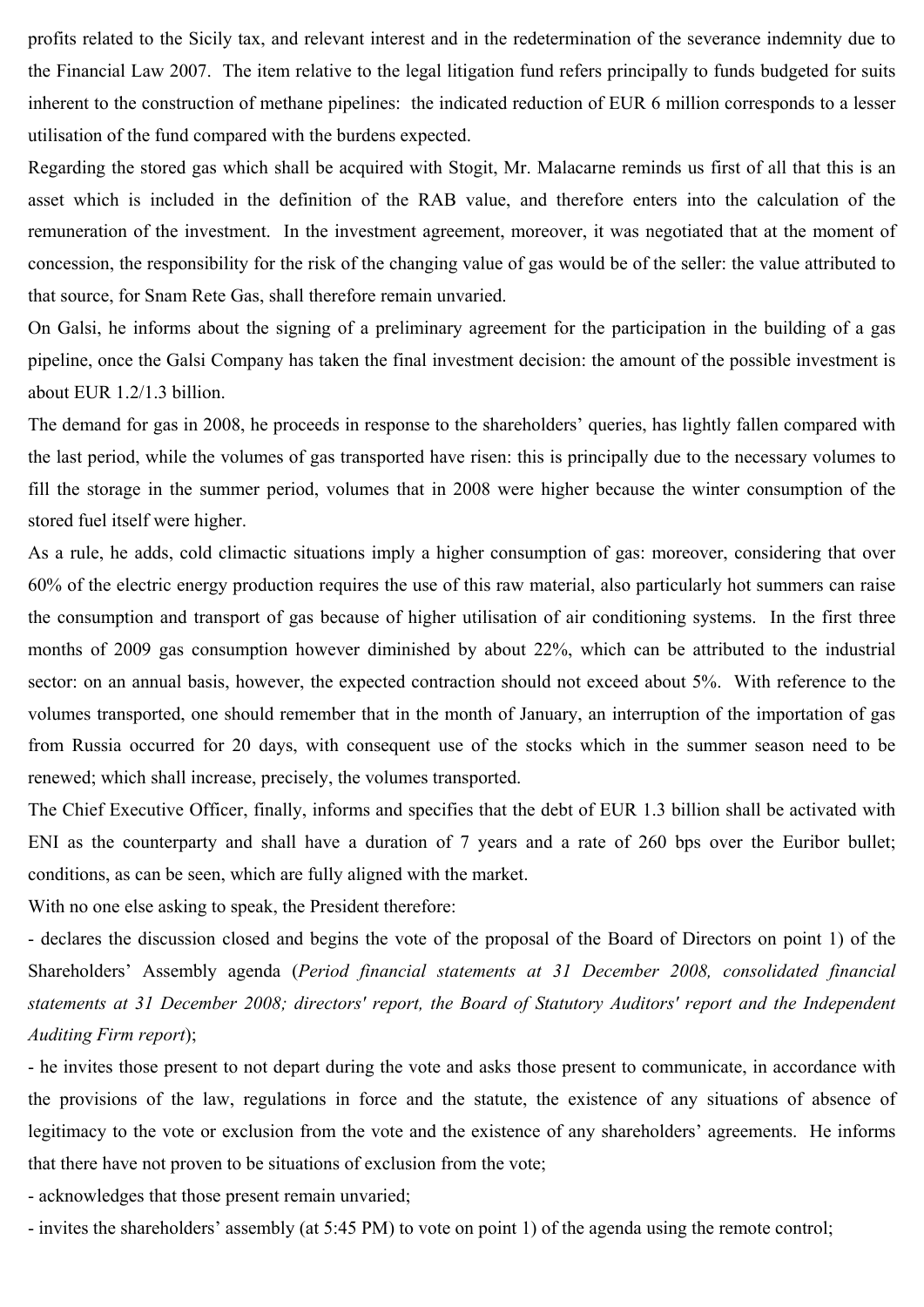- reminds us that the vote is to be expressed within one minute from the beginning of the voting and that, after this period has lapsed, voting shall be declared closed.

When the vote has closed, the Secretary communicates the results of the vote on point 1) of the agenda.

No one is not in favour.

12,223,354 shares abstained, equal to 0.62% of the share capital.

The remaining 1,208,138,930 present shares are favourable, equal to 61.75% of the share capital. Complete details in the attached.

The President declares that **the proposal of the Board of Directors regarding point 1) of the Shareholders' Assembly agenda is approved by a majority** and therefore:

- he puts to a vote the proposal of the Board of Directors on point 2) of the Shareholders' Assembly agenda *(Attribution of the period gain and distribution of the dividend)*;

- he invites those present to not depart during the vote and asks those present to communicate, in accordance with the provisions of the law, regulations in force and the statute, the existence of any situations of absence of legitimacy to the vote or exclusion from the vote and the existence of any shareholders' agreements. He informs that there have not proven to be situations of exclusion from the vote;

- acknowledges that those present remain unvaried;

- invites the shareholders' assembly (at 5:46 PM) to vote on point 2) of the agenda using the remote control;

- reminds us that the vote is to be expressed within one minute from the beginning of the vote and that, after this period has lapsed, the vote shall be declared closed.

When the vote is closed, the Secretary communicates the results of the vote on point 2) of the agenda.

No one is not in favour.

3,000,000 shares abstained, equal to 0.15% of the share capital.

The remaining 1,217,362,284 present shares are favourable, equal to 62.22% of the share capital.

Complete details in the attached.

The President declares that **the proposal of the Board of Directors regarding point 2) of the Shareholders' Assembly agenda is approved by a majority** and therefore, with nothing else to resolve, he declares the Shareholders' Assembly closed at 5:50 PM.

the President the Secretary (signed Alberto Meomartini)(signed Carlo Marchetti)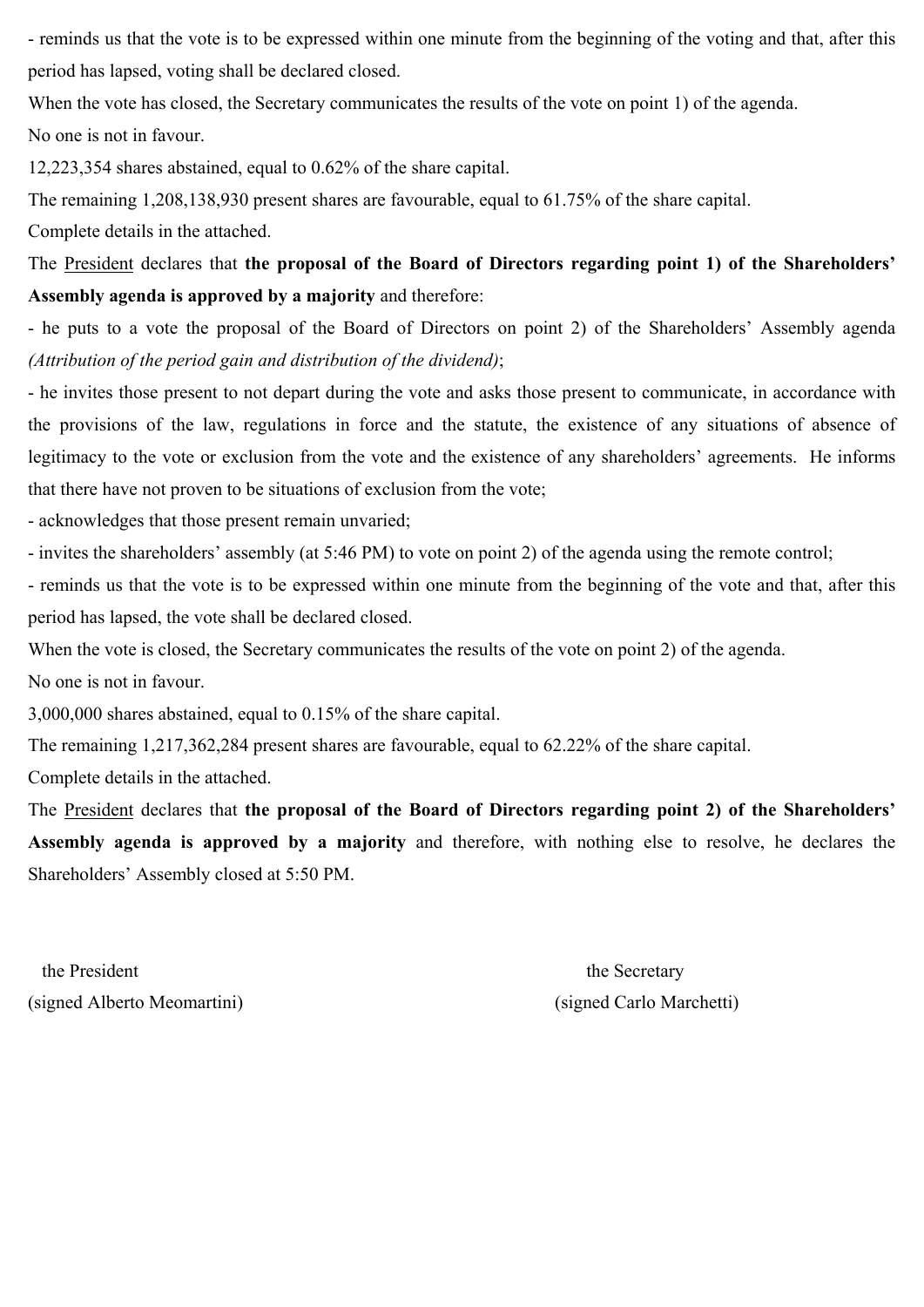# **24 APRIL 2009**



snam rete gas

# **Hardcopy of the Participant list**

| Name                                                                          | <b>PROXY</b>           | <b>TOTAL N. OF SHARES</b> |
|-------------------------------------------------------------------------------|------------------------|---------------------------|
|                                                                               |                        |                           |
| <b>ARMENTANO FAUSTO</b>                                                       |                        | 10                        |
| <b>BORLENGHI FRANCO</b>                                                       |                        | 3,500                     |
| <b>COMPA' EMILIO</b>                                                          |                        | 2,200                     |
| <b>CROCE MARIO</b>                                                            |                        | 700                       |
| DORI CARLO                                                                    |                        | 2,750                     |
| <b>FRANCESCATO FRANCO</b>                                                     |                        | 30,000                    |
| REALE DAVIDE GIORGIO                                                          |                        | 3                         |
| <b>SACCO ETTORE</b>                                                           |                        | 20,000                    |
| ADVANTAGE FUNDS INC - GLOBAL ALPHA FUND                                       | CHILOIRO ANDREA        | 2,901                     |
| AEGON CUSTODY BV INZAKE AEGON BASISFONDS AANDELEN EUROPA                      | <b>CHILOIRO ANDREA</b> | 578,268                   |
| AIR CANADA PENSION MASTER TRUST FUND                                          | <b>CHILOIRO ANDREA</b> | 154,900                   |
| AIR CANADA PENSION MASTER TRUST FUND                                          | <b>CHILOIRO ANDREA</b> | 423,430                   |
| ALASKA PERMANENT FUND CORP.                                                   | <b>CHILOIRO ANDREA</b> | 30,601                    |
| ALASKA PERMANENT FUND CORP.                                                   | <b>CHILOIRO ANDREA</b> | 58,089                    |
| AMP CAPITAL GLOBAL LISTED INFRASTRUCTURE SECURITIES FUND                      | <b>CHILOIRO ANDREA</b> | 72,811                    |
| ARVINMERITOR INC. RETIREMENT PLAN                                             | <b>CHILOIRO ANDREA</b> | 63,300                    |
| <b>ASSURDIX</b>                                                               | <b>CHILOIRO ANDREA</b> | 87,971                    |
| AVIVA INVESTORS MANAGED FUNDS<br><b>ICVC MORLEY DIVERSIFIED STRATEGY FUND</b> | <b>CHILOIRO ANDREA</b> | 2,400                     |
| AXA INVESTMENT MANAGERS DEUTSCHLAND GMBHINNERE                                | <b>CHILOIRO ANDREA</b> | 422,800                   |
| AXA INVESTMENT MANAGERS DEUTSCHLAND GMBHINNERE                                | <b>CHILOIRO ANDREA</b> | 1,072,378                 |
| AXA PREMIER VIP TRUST-MULTIMANAGER SMALLCAP GROWTH PORTFOLIO                  | <b>CHILOIRO ANDREA</b> | 53,344                    |
| <b>BARCLAYS GLOBAL INVESTORS</b><br>PENSIONS MANAGEMENT LTD                   | <b>CHILOIRO ANDREA</b> | 76,066                    |
| <b>BARCLAYS GLOBAL INVESTORS</b><br>PENSIONS MANAGEMENT LTD                   | <b>CHILOIRO ANDREA</b> | 541,190                   |
| BARCLAYS LIFE ASSURANCE COMPANY LTD                                           | <b>CHILOIRO ANDREA</b> | 120,986                   |
| <b>BELL ATLANTIC MASTER TRUST</b>                                             | <b>CHILOIRO ANDREA</b> | 26,780                    |
| BELLSOUTH CORP REP EMPLOYEES HEALTH<br><b>CARE TRUST-RETIREES</b>             | <b>CHILOIRO ANDREA</b> | 14,331                    |
| <b>BGI INDEX SELECTION FUND</b>                                               | <b>CHILOIRO ANDREA</b> | 38,216                    |
| BJC GROUP PENSION TRUST.                                                      | <b>CHILOIRO ANDREA</b> | 5,100                     |
| <b>BJC HEALTH SYSTEM.</b>                                                     | CHILOIRO ANDREA        | 14,596                    |
| <b>BMO HARRIS INTERNATIONAL EQUITY</b><br><b>PORTFOLIO</b>                    | <b>CHILOIRO ANDREA</b> | 187,400                   |
| <b>BMO INTERNATIONAL VALUE CLASS</b>                                          | <b>CHILOIRO ANDREA</b> | 2,000                     |
| BMO NESBITT BURNS INTERNATIONAL EQUITY FUND                                   | CHILOIRO ANDREA        | 3,100                     |
| CAAM DYNALION EUROPE (CA) - L025                                              | <b>CHILOIRO ANDREA</b> | 278,503                   |
| <b>CAAM FUNDS</b>                                                             | <b>CHILOIRO ANDREA</b> | 134,775                   |
| <b>CAAM INDEX EUROPE</b>                                                      | <b>CHILOIRO ANDREA</b> | 34,448                    |
| CAAM INDEXED EUROPE PLUS                                                      | <b>CHILOIRO ANDREA</b> | 29,705                    |
| CAAM LABEL DYNAMIQUE                                                          | <b>CHILOIRO ANDREA</b> | 25,269                    |
| <b>CAAM LABEL EQUILIBRE</b>                                                   | <b>CHILOIRO ANDREA</b> | 93,236                    |
| CAAM LABEL PRUDENCE                                                           | <b>CHILOIRO ANDREA</b> | 21,715                    |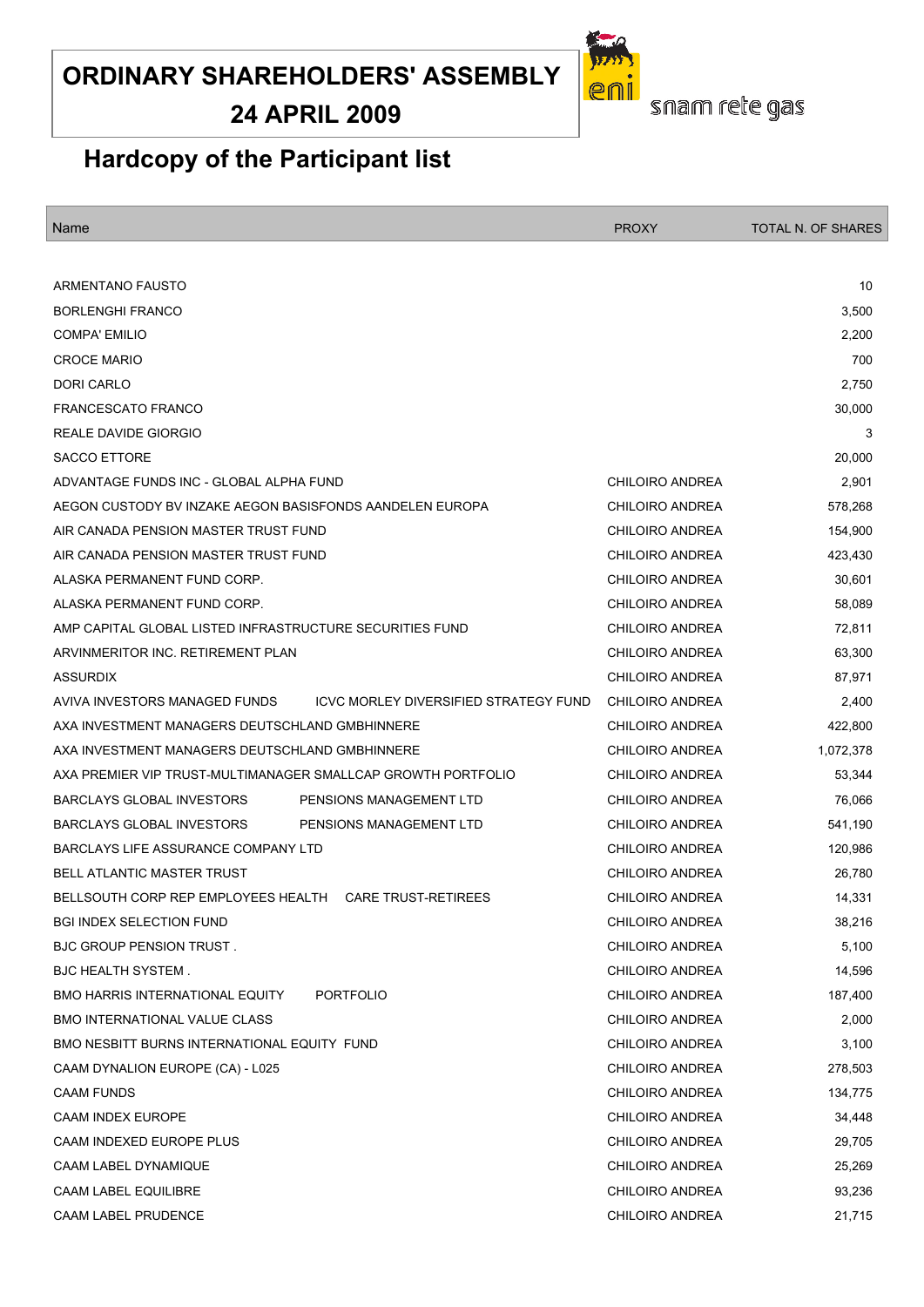**24 APRIL 2009**

# **Hardcopy of the Participant list**

| <b>CAAM MONETAIRE PEA</b>                                 | CHILOIRO ANDREA        | 88,871  |
|-----------------------------------------------------------|------------------------|---------|
| CAAM RESA ESG ACTIONS EURO                                | CHILOIRO ANDREA        | 124,150 |
| <b>CACEIS BANK</b>                                        | CHILOIRO ANDREA        | 395,768 |
| CARGILL INC. & ASSOCIATED COMPANIES MASTER PEN            | CHILOIRO ANDREA        | 4,200   |
| CATHOLIC HEALTH EAST                                      | CHILOIRO ANDREA        | 1,898   |
| CF INTERNATIONAL STOCK INDEX FUND                         | CHILOIRO ANDREA        | 57,589  |
| CF MACQUARIE GLOBAL INFRASTRUCTURE SECURITIES FUND        | CHILOIRO ANDREA        | 237,657 |
| CIBC EUROPEAN INDEX FUND.                                 | CHILOIRO ANDREA        | 7,775   |
| CIBC INTERNATIONAL INDEX FUND.                            | CHILOIRO ANDREA        | 15,814  |
| CITY OF NEW YORK GROUP TRUST                              | CHILOIRO ANDREA        | 56,000  |
| CITY OF NEW YORK GROUP TRUST                              | CHILOIRO ANDREA        | 201,676 |
| CITY OF NEW YORK GROUP TRUST                              | CHILOIRO ANDREA        | 239,723 |
| CITY OF NEW YORK GROUP TRUST                              | CHILOIRO ANDREA        | 587,794 |
| <b>CLUB MINIMUM VARIANCE</b>                              | CHILOIRO ANDREA        | 80,847  |
| COLONIAL FIRST STATE INVESTEMENT LIMITED                  | CHILOIRO ANDREA        | 41,200  |
| COUNTY EMPLOYEES ANNUITY AND BENEFIT FUND OF COOK COUNTY  | CHILOIRO ANDREA        | 16,180  |
| COX ENTERPRISE INC MASTER TRUST                           | CHILOIRO ANDREA        | 31,000  |
| <b>CRITERION GLOBAL CLEAN ENERGY FUND</b>                 | CHILOIRO ANDREA        | 16,600  |
| CURATORS OF UNV MO AS TRUSTEE UNV MO RET DSBLTY &         | CHILOIRO ANDREA        | 32,000  |
| CURATORS OF UNV MO AS TRUSTEE UNV MO RET DSBLTY &         | CHILOIRO ANDREA        | 71,000  |
| DREYFUS INDEX FUNDS INC DREYFUS<br>INTERNATIONAL STC      | <b>CHILOIRO ANDREA</b> | 38,806  |
| DT INTERNATIONAL STOCK INDEX FUND                         | CHILOIRO ANDREA        | 16,470  |
| DYNALION EUROPE NON CYCLIQUE                              | CHILOIRO ANDREA        | 422,058 |
| EMPLOYEES RETIREMENT SYSTEM OF TEXAS.                     | CHILOIRO ANDREA        | 512,055 |
| EQ ADVISORS TRUST-EQ/INTERNATIONAL<br>CORE PLUS PORTFOLIO | CHILOIRO ANDREA        | 103,700 |
| EQUILIBRE PROTEGE ARBITRAGE ACTIFS                        | CHILOIRO ANDREA        | 46,469  |
| <b>EQUIPSUPER</b>                                         | CHILOIRO ANDREA        | 19,402  |
| FCP CAAM AGRO-SANTE MONDE                                 | CHILOIRO ANDREA        | 48,193  |
| FCP ERAFP ACTIONS EUROS1 EDEAM                            | <b>CHILOIRO ANDREA</b> | 192,000 |
| FCP ERAFP ACTIONS EUROS4 BTF P                            | <b>CHILOIRO ANDREA</b> | 220,900 |
| FCP GRD 20                                                | CHILOIRO ANDREA        | 14,900  |
| FCP PORTFOLIO ACTIONS EUROPE                              | CHILOIRO ANDREA        | 166,407 |
| FCP SARASIN EURO MID CAPS EXPANSION<br><b>DURABLE</b>     | <b>CHILOIRO ANDREA</b> | 115,000 |
| <b>FEDERSTOCKS</b>                                        | CHILOIRO ANDREA        | 3,535   |
| <b>FONDS DE RESERVE POUR LES RETRAITES</b>                | CHILOIRO ANDREA        | 19,600  |
| FONDS DE RESERVE POUR LES RETRAITES                       | CHILOIRO ANDREA        | 119,169 |
| FONDS DE RESERVE POUR LES RETRAITES                       | <b>CHILOIRO ANDREA</b> | 459,239 |
| FONDS DE RESERVE POUR LES RETRAITES                       | CHILOIRO ANDREA        | 480,295 |
| FONDS DE RESERVE POUR LES RETRAITES                       | CHILOIRO ANDREA        | 715,079 |
| FONDS DE RESERVE POUR LES RETRAITES                       | CHILOIRO ANDREA        | 748,562 |
| FORSTA AP-FONDEN.                                         | <b>CHILOIRO ANDREA</b> | 399,924 |
| FORTIS B EQ UTILIT. EUROPE                                | <b>CHILOIRO ANDREA</b> | 77,123  |

snam rete gas

eni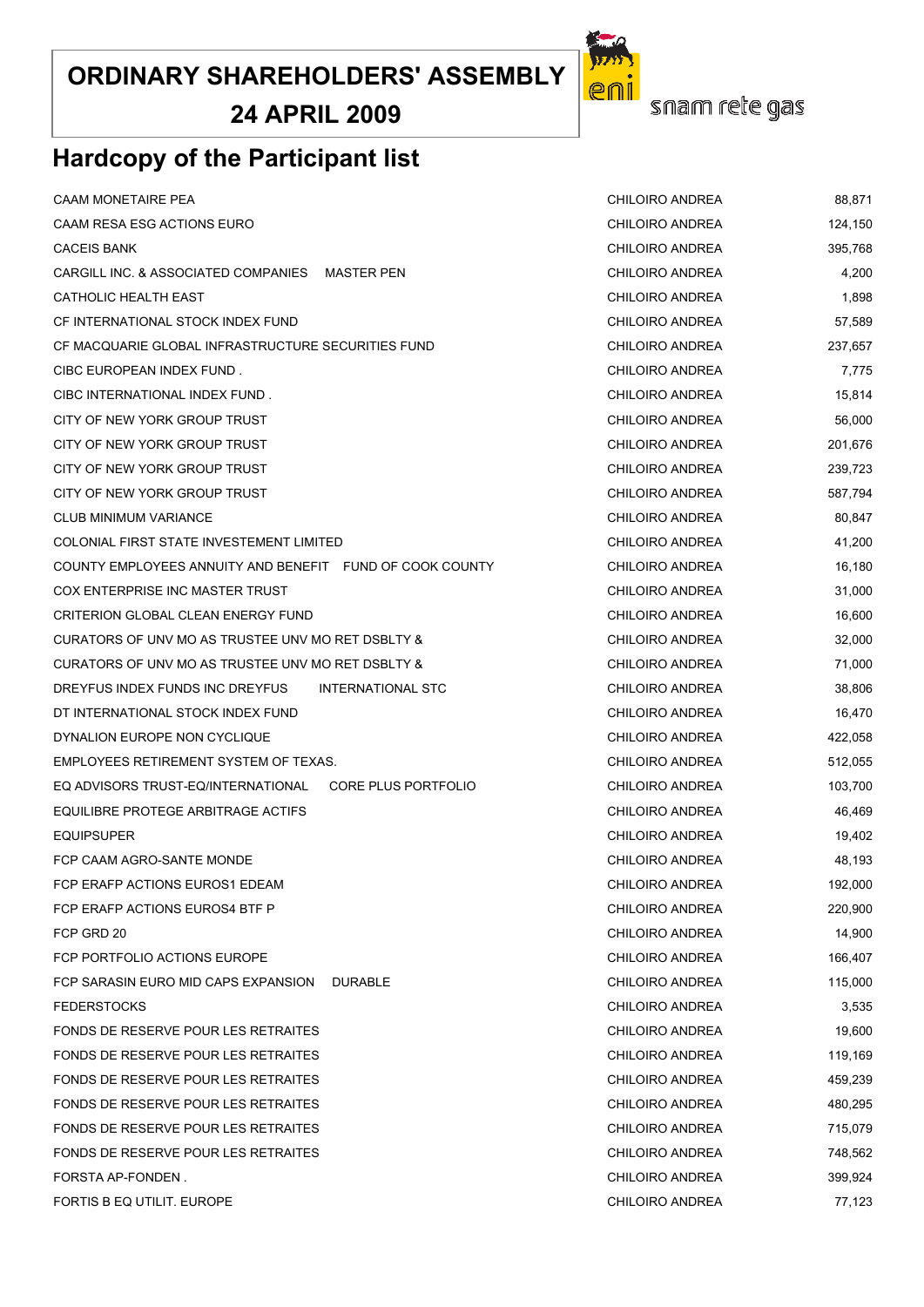**24 APRIL 2009**

# **Hardcopy of the Participant list**

| Ford Motor Company of Canada, Limited Master Trust                                        | CHILOIRO ANDREA                | 12,844                 |                        |
|-------------------------------------------------------------------------------------------|--------------------------------|------------------------|------------------------|
| G.A.FD B EQ.BROAD EURO P                                                                  | CHILOIRO ANDREA                | 46,320                 |                        |
| GAMLA LIVFORSAKRINGS AB SEB TRYGG                                                         | CHILOIRO ANDREA                | 43,328                 |                        |
| GARTMORE NVIT GLOBAL UTILITIES                                                            | CHILOIRO ANDREA                | 13,875                 |                        |
| H.E.S.T. AUSTRALIA LIMITED                                                                |                                | <b>CHILOIRO ANDREA</b> | 1,400                  |
| H.E.S.T. AUSTRALIA LIMITED                                                                |                                | CHILOIRO ANDREA        | 6,407                  |
| HEALTH SUPER FUND                                                                         | CHILOIRO ANDREA                | 865,808                |                        |
| HEALTHCARE EMPLOYEES' PENSION PLAN -    MANIT                                             | CHILOIRO ANDREA                | 54,799                 |                        |
| HORIZON INVESTMENTS SA                                                                    |                                | CHILOIRO ANDREA        | 2,300                  |
| HOSPITALS ONTARIO PENSION PLAN FUND                                                       |                                | CHILOIRO ANDREA        | 493,490                |
| HOURGLASS INDEXED INTERNATIONAL SHARE SECTOR TRUST                                        |                                | CHILOIRO ANDREA        | 13,760                 |
| I.P.I.E.E.S.                                                                              |                                | CHILOIRO ANDREA        | 9,117                  |
| IMPERIAL INTERNATIONAL EQUITY POOL                                                        |                                | CHILOIRO ANDREA        | 23,044                 |
| ING BEWAAR MAATSCHAPPIJ 1 BV                                                              |                                | CHILOIRO ANDREA        | 32,063                 |
| ING BEWAAR MAATSCHAPPIJ 1 BV                                                              |                                | CHILOIRO ANDREA        | 108,105                |
| INTERNATIONAL BANK FOR RECONSTRUCTION AND DEVELOPMENT                                     |                                | CHILOIRO ANDREA        | 16,000                 |
| INTERPOLIS & VAN SPAENDONCK AANDELEN EUROPA POOL                                          |                                | CHILOIRO ANDREA        | 11,298                 |
| IOWA PUBLIC EMPLOYEES RETIREMENT SYSTEM                                                   |                                | CHILOIRO ANDREA        | 1,350,403              |
| JACKSON PERSPECTIVE EUROPEAN 30 FUND                                                      |                                | CHILOIRO ANDREA        | 11,658                 |
| JACKSON PERSPECTIVE INDEX 5 FUND                                                          |                                | CHILOIRO ANDREA        | 955                    |
| JEFFREY COMPANY                                                                           |                                | CHILOIRO ANDREA        | 32,500                 |
| JNL/MELLON CAPITAL MANAGEMENT                                                             | INTERNATIONAL INDEX FUND       | CHILOIRO ANDREA        | 11,784                 |
| KAS DEPOSITARY TRUST COMPANY                                                              |                                | CHILOIRO ANDREA        | 156,112                |
| LEGAL AND GENERAL ASSURANCE (PENSIONS MANAGEMENT) LTD                                     |                                | CHILOIRO ANDREA        | 62,098                 |
| LEGAL GENERAL WORLDWIDE TRUST THE ROYAL BANK OF SCOTLAND TRUSTEE DEPOSITARY SERV<br>1.804 |                                |                        | <b>CHILOIRO ANDREA</b> |
| LOUISIANA STATE EMPLOYEES' RETIREMENT   SYSTEM                                            |                                | CHILOIRO ANDREA        | 2,760                  |
| LUCENT TECHNOLOGIES INC. DC PLAN MASTER TRUST                                             |                                | CHILOIRO ANDREA        | 32,253                 |
| LUCENT TECHNOLOGIES INC. MASTER PENSION  TRUST                                            |                                | CHILOIRO ANDREA        | 8,420                  |
| LUCENT TECHNOLOGIES INC. MASTER PENSION  TRUST                                            |                                | CHILOIRO ANDREA        | 19,685                 |
| LVIP SSGA INTERNATIONAL INDEX FUND                                                        |                                | CHILOIRO ANDREA        | 11,662                 |
| MANVILLE PERSONAL INJURY SETTLEMENT                                                       | TRUST                          | CHILOIRO ANDREA        | 8,867                  |
| MARS GMBH .                                                                               |                                | CHILOIRO ANDREA        | 228,861                |
| MASTER TRUST BANK OF JAPAN, LTD AS                                                        | TRUSTEE FOR ELPIDA MEMORY, INC | CHILOIRO ANDREA        | 85,873                 |
| MASTER TRUST BANK OF JAPAN, LTD AS                                                        | TRUSTEE FOR ELPIDA MEMORY, INC | CHILOIRO ANDREA        | 268,106                |
| MASTER TRUST BANK OF JAPAN, LTD AS                                                        | TRUSTEE FOR ELPIDA MEMORY, INC | CHILOIRO ANDREA        | 705,083                |
| MBC INVESTMENTS-MEA SYSTEMATIC GLOBAL EQ                                                  | CHILOIRO ANDREA                | 2,100                  |                        |
| MELLON BANK EMPLOYEE BENEFIT COLLECTIVE INVESTMEN                                         | CHILOIRO ANDREA                | 63,650                 |                        |
| MELLON BANK N.A.                                                                          | CHILOIRO ANDREA                | 200                    |                        |
| MELLON BANK NA EMP BENEF COL INV PLN - EB SYS INT                                         | CHILOIRO ANDREA                | 9,400                  |                        |
| MELLON BANK NA EMPLOYEE BENE FIT                                                          | <b>CHILOIRO ANDREA</b>         | 38,153                 |                        |
| MELLON BANK NA EMPLOYEE BENE FIT                                                          | CHILOIRO ANDREA                | 51,552                 |                        |

FORTIS L. EQ. UTILIT. EUROPE CHILOIRO ANDREA 131,732

snam rete gas

eni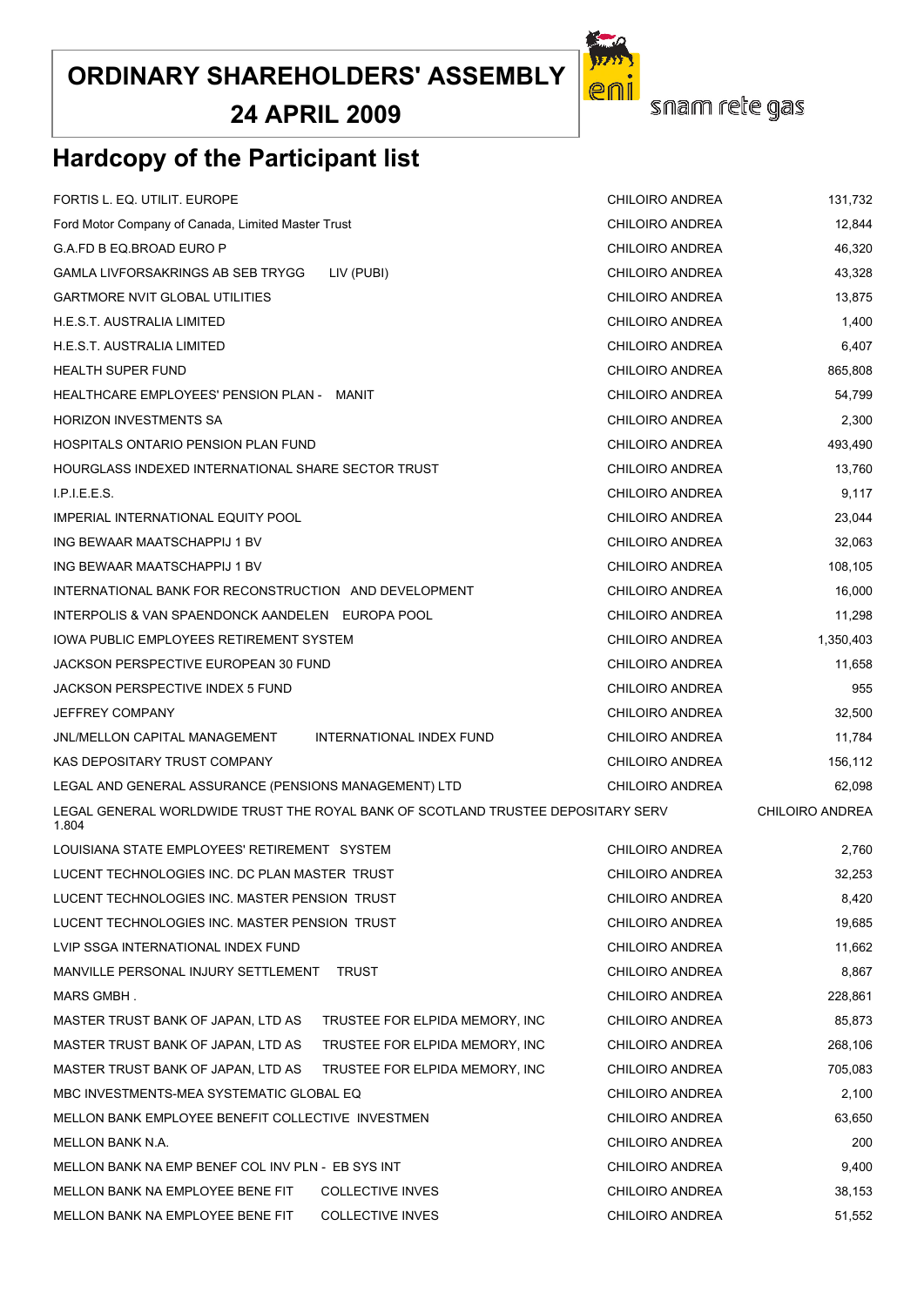**24 APRIL 2009**

# er snam rete gas

# **Hardcopy of the Participant list**

| MELLON GLOBAL FUNDS PLC.                                                                                                   | <b>CHILOIRO ANDREA</b> | 2,416                  |
|----------------------------------------------------------------------------------------------------------------------------|------------------------|------------------------|
| <b>MTAA SUPERANNUATION FUND</b>                                                                                            | CHILOIRO ANDREA        | 42,776                 |
| NATIONAL PENSIONS RESERVE FUNDCOMMISSION                                                                                   | CHILOIRO ANDREA        | 343,708                |
| NATIONAL PENSIONS RESERVE FUNDCOMMISSION                                                                                   | CHILOIRO ANDREA        | 1,884,896              |
| NON-US EQUITY MANAGERS PORTFOLIO 1<br><b>SERIES</b>                                                                        | CHILOIRO ANDREA        | 93,550                 |
| NORTHEN IRELAND LOCAL GOVERNMENT OFF                                                                                       | CHILOIRO ANDREA        | 436,598                |
| NORWICH UNION INVESTMENT FUND ICVC                                                                                         | <b>CHILOIRO ANDREA</b> | 21,500                 |
| NORWICH UNION LIFE AUSTRALIA LIMITED                                                                                       | CHILOIRO ANDREA        | 3,000                  |
| NORWICH UNION LIFE AUSTRALIA LIMITED                                                                                       | CHILOIRO ANDREA        | 5,100                  |
| ONTARIO POWER GENERATION INC.                                                                                              | CHILOIRO ANDREA        | 55,286                 |
| ONTARIO POWER GENERATION INC.                                                                                              | CHILOIRO ANDREA        | 68,719                 |
| <b>PARVEST</b>                                                                                                             | CHILOIRO ANDREA        | 10,000                 |
| <b>PARVEST</b>                                                                                                             | CHILOIRO ANDREA        | 57,776                 |
| PENN SERIES DEVELOPED INTERNATIONAL<br><b>INDEX FUND</b>                                                                   | <b>CHILOIRO ANDREA</b> | 2,214                  |
| PENSION FUND SOCIETY OF THE BANK OF<br><b>MONTREAL</b>                                                                     | CHILOIRO ANDREA        | 33,000                 |
| PEPSICO MASTER RETIREMENT TRUST                                                                                            | CHILOIRO ANDREA        | 51,751                 |
| PETERCAM B FUND                                                                                                            | CHILOIRO ANDREA        | 300,000                |
| PETERCAM B FUND                                                                                                            | CHILOIRO ANDREA        | 300,000                |
| PETERCAM B FUND                                                                                                            | CHILOIRO ANDREA        | 1,000,000              |
| PETERCAM B FUND                                                                                                            | CHILOIRO ANDREA        | 1,400,000              |
| PGGM (STICHTING PENSIOENFONDS VOOR DE GEZONDHELD, GEESTELIJKEEN MAATSCHAPPELIJKE BELANGEN, ZEIST)CHILOIRO ANDREA<br>13,976 |                        |                        |
| PNC PFPC TRUST                                                                                                             | CHILOIRO ANDREA        | 727,939                |
| PSEG NUCLEAR LLC MASTER DECOMMISSIONING TRUS                                                                               | CHILOIRO ANDREA        | 39,399                 |
| PUBLIC EMPLOYEE RETIREMENT SYSTEM OF IDAHO                                                                                 | CHILOIRO ANDREA        | 43,829                 |
| PUBLIC EMPLOYEES RETIREMENT SYSTEM<br>OF MISSISSIPI                                                                        | CHILOIRO ANDREA        | 17,499                 |
| PUBLIC EMPLOYEES RETIREMENT SYSTEM OF NEVADA                                                                               | CHILOIRO ANDREA        | 128,407                |
| QUEENSLAND INVESTMENT CORPORATION                                                                                          | CHILOIRO ANDREA        | 22,390                 |
| <b>QWEST OCCUPATIONAL HEALTH TRUST</b>                                                                                     | CHILOIRO ANDREA        | 3,417                  |
| QWEST PENSION TRUST.                                                                                                       | CHILOIRO ANDREA        | 64,000                 |
| RAILWAYS PENSION TRUSTEE COMPANY LIMITEDAS TRUSTEE FOR THE PENSION SCHEME<br>63,480                                        |                        | CHILOIRO ANDREA        |
| RAILWAYS PENSION TRUSTEE COMPANY LIMITEDAS TRUSTEE FOR THE PENSION SCHEME<br>214,919                                       |                        | <b>CHILOIRO ANDREA</b> |
| RARE INFRASTRUCTURE VALUE FUND                                                                                             | CHILOIRO ANDREA        | 72,080                 |
| RENAISSANCE GLOBAL INFRASTRUCTURE FUND                                                                                     | CHILOIRO ANDREA        | 435,272                |
| RETIREMENT INCOME PLAN OF SAUDI ARABIAN OIL COMPANY                                                                        | <b>CHILOIRO ANDREA</b> | 28,500                 |
| REUNICA CAAM ACTIONS                                                                                                       | CHILOIRO ANDREA        | 49,465                 |
| ROBERT WOOD JOHNSON FOUNDATION                                                                                             | CHILOIRO ANDREA        | 4,151                  |
| ROCKEFELLER CO. INC                                                                                                        | <b>CHILOIRO ANDREA</b> | 64,991                 |
| ROGERSCASEY TARGET SOLUTIONS LLC.                                                                                          | <b>CHILOIRO ANDREA</b> | 9,877                  |
| SAN DIEGO GAS&ELEC CO NUCLEAR FACILITIES QUAL DEC                                                                          | CHILOIRO ANDREA        | 4,023                  |
| SAS TRUSTEE CORPORATION                                                                                                    | <b>CHILOIRO ANDREA</b> | 37,352                 |
| SAS TRUSTEE CORPORATION                                                                                                    | <b>CHILOIRO ANDREA</b> | 137,911                |
| SCHLUMBERGER LTD MASTER PENS TRUST                                                                                         | <b>CHILOIRO ANDREA</b> | 50,000                 |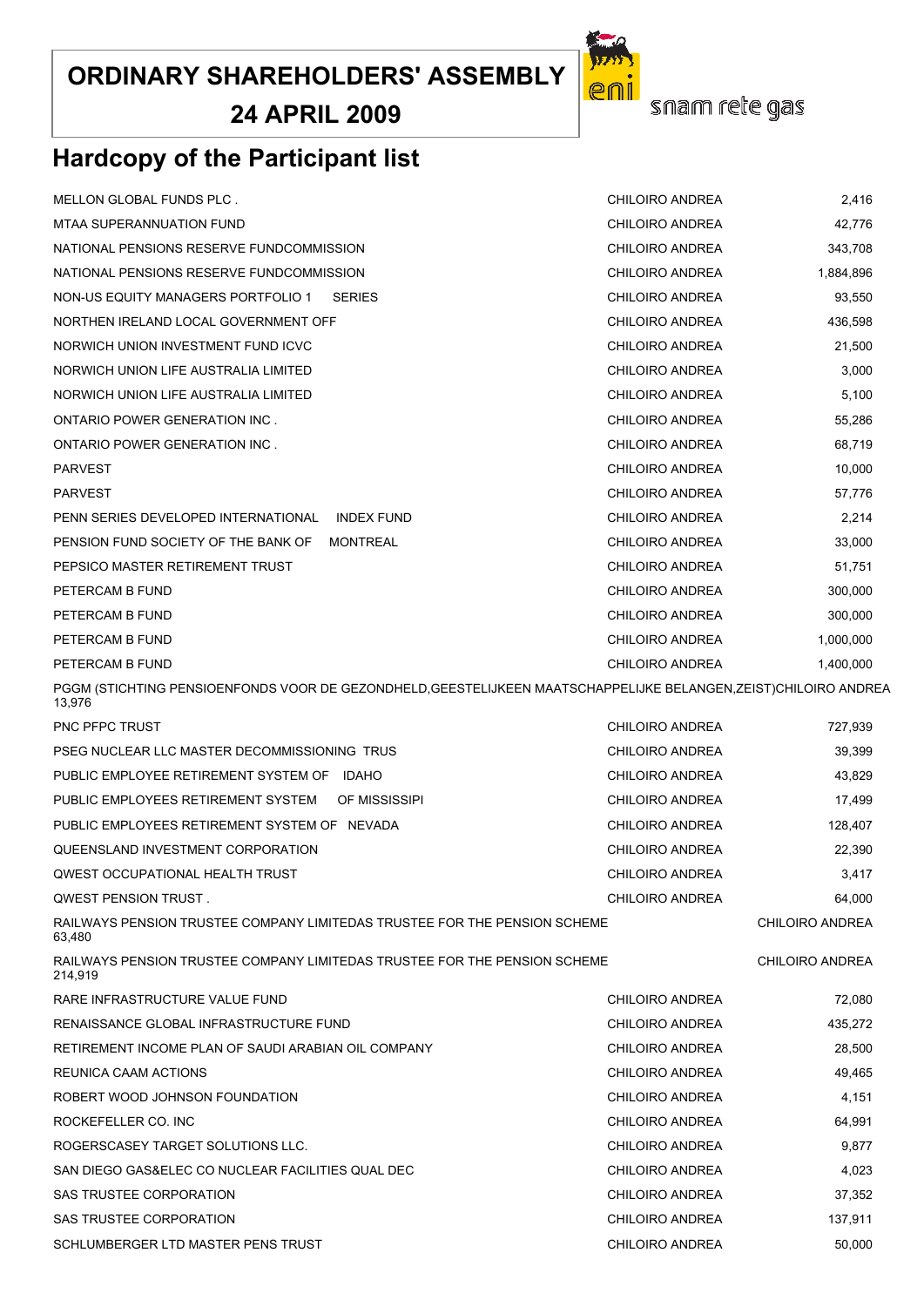**24 APRIL 2009**



snam rete gas

# **Hardcopy of the Participant list**

| SCHOOL EMPLOYEES RETIREMENT SYSTEM OF OHIO                                                | <b>CHILOIRO ANDREA</b> | 7,130                  |
|-------------------------------------------------------------------------------------------|------------------------|------------------------|
| SEMPRA ENERGY PENSION MASTER TRUST                                                        | CHILOIRO ANDREA        | 24,128                 |
| SNS RESPONSIBLE INDEX FUND EQUITY EUROPE (INVESTMENT FUND)                                | <b>CHILOIRO ANDREA</b> | 74,542                 |
| SPRUCEGROVE GROUP TRUST                                                                   | CHILOIRO ANDREA        | 396,010                |
| SPRUCEGROVE NON-US EQUITY LLC                                                             | <b>CHILOIRO ANDREA</b> | 73,970                 |
| STATE OF WYOMING STATE TREASUREN                                                          | CHILOIRO ANDREA        | 164,005                |
| STE LYONNAISE DINVESTISSEMENT EN<br><b>VALEURS MOBILIERES</b>                             | CHILOIRO ANDREA        | 14,767                 |
| <b>STEP PEA</b>                                                                           | CHILOIRO ANDREA        | 1,241,874              |
| STICHTING PENSIOENFONDS VAN DEABN AMRO BANK N.V.                                          | CHILOIRO ANDREA        | 106,100                |
| STICHTING PENSIOENFONDS VOOR<br><b>DIERENARTSEN</b>                                       | CHILOIRO ANDREA        | 2,735                  |
| STICHTING SHELL PENSIOENFONDS                                                             | CHILOIRO ANDREA        | 30,000                 |
| STICHTING TOT BEWARING CORDARES SUBFONDSAANDELEN EUROPA PASSIEF                           | CHILOIRO ANDREA        | 19,710                 |
| STICHTING TOT BEWARING CORDARES SUBFUNDSAANDELEN EUROPA ACTIEF BEHEER                     | CHILOIRO ANDREA        | 315,000                |
| STICHTING TOT BEWARING CORDARES SUBFUNDSAANDELEN EUROPA ACTIEF BEHEER                     | CHILOIRO ANDREA        | 1,291,895              |
| STICHTING TOT BEWARING CORDARES SUBFUNDSAANDELEN EUROPA ENHANCED BEHEER<br>24,976         |                        | <b>CHILOIRO ANDREA</b> |
| STRATEGIC FUNDS INC<br>SYSTEMATIC INTERNATIONAL EQUITY FUND                               | CHILOIRO ANDREA        | 4,535                  |
| TD EMERALD GLOBAL EQUITY POOLEFUND TRUST                                                  | CHILOIRO ANDREA        | 8,564                  |
| TD EMERALD INTERNATIONAL EQUITY INDEX FUND                                                | CHILOIRO ANDREA        | 69,375                 |
| TD EMERALD INTERNATIONAL EQUITY INDEX FUND                                                | CHILOIRO ANDREA        | 69,375                 |
| TD EUROPEAN INDEX FUND.                                                                   | CHILOIRO ANDREA        | 5,933                  |
| TD INTERNATIONAL INDEX FUND.                                                              | CHILOIRO ANDREA        | 13,567                 |
| TEACHERS' RETIREMENT SYSTEM OF LOUISIANA                                                  | CHILOIRO ANDREA        | 300                    |
| TELSTRA SUPERANNUATION SCHEME                                                             | CHILOIRO ANDREA        | 356,573                |
| THE BANK OF KOREA                                                                         | CHILOIRO ANDREA        | 11,528                 |
| THE BANK OF NEW YORK MELLON                                                               | CHILOIRO ANDREA        | 2,076                  |
| THE BOSTON COMMON INTNL SOCIAL INDEX FUND L                                               | CHILOIRO ANDREA        | 14,947                 |
| THE INCOME FUND OF AMERICA INC                                                            | CHILOIRO ANDREA        | 15,500,000             |
| THE NORANDA PENSION FUNDS TRUST<br>INTERNATIONAL EQUITYFD                                 | <b>CHILOIRO ANDREA</b> | 236,366                |
| THE SALVATION ARMY OFFICERS' RETIREMENT TRUST FUN                                         | CHILOIRO ANDREA        | 12,690                 |
| THE SALVATION ARMY TERRITORIAL HEADQUAR                                                   | CHILOIRO ANDREA        | 67,920                 |
| THE SPRUCEGROVE DELAWARE TRUST                                                            | CHILOIRO ANDREA        | 212,760                |
| THREADNEEDLE SPECIALIST INVESTMENT FUNDSICVC GLOBAL EMERGINGMARKETS EQUITY FUND<br>21,686 |                        | <b>CHILOIRO ANDREA</b> |
| TREASURER OF THE STATE OF NORTH CAROLINAEQUITY INVESTMENT FUND POOLED                     | CHILOIRO ANDREA        | 125,600                |
| TREASURER STATE OF MISSISSIPPI.                                                           | CHILOIRO ANDREA        | 48,500                 |
| <b>UNISUPER</b>                                                                           | CHILOIRO ANDREA        | 141,123                |
| UNITED MINE WORKERS OF AMERICA 1974 PENSION PLAN                                          | CHILOIRO ANDREA        | 70,619                 |
| VANTAGEPOINT OVERSEAS EQUITY INDEX FUND                                                   | CHILOIRO ANDREA        | 14,205                 |
| VEBA PARTNERSHIP N LP.                                                                    | CHILOIRO ANDREA        | 35,113                 |
| VISION POOLED SUPERANNUATION TRUST                                                        | CHILOIRO ANDREA        | 33,571                 |
| WEST YORKSHIRE PENSION FUND                                                               | CHILOIRO ANDREA        | 300,000                |
| WSIB INVESTMENTS PUBLIC EQUITIES POOLED FUND TRUST                                        | <b>CHILOIRO ANDREA</b> | 294,710                |
| <b>BECCHETTI LILIANA</b>                                                                  | <b>COMPA' EMILIO</b>   | 1,000                  |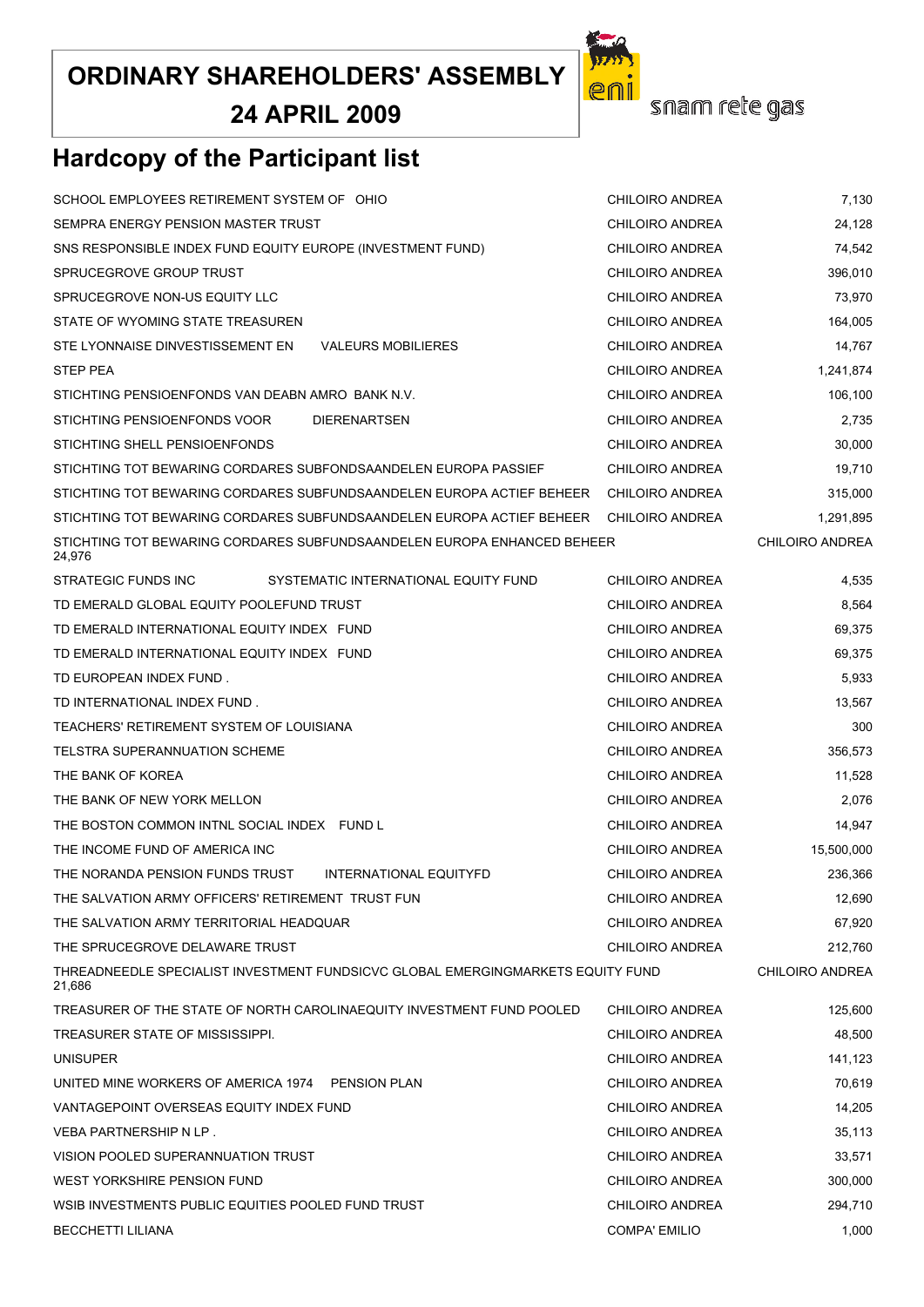**24 APRIL 2009**



# **Hardcopy of the Participant list**

ALPHA ADVANTAGE EUROPE FUND LTD BARCLAYS GLOBAL INVESTORS NA ESPOSITO STEFANO 43,344 BARCLAYS GLOBAL INVESTORS N.A.TRUSST **ESPOSITO STEFANO** 1,221,806 BARCLAYS GLOBAL INVESTORS, NA INVESTEMENT FUNDS FOR EMPLOYEEB ESPOSITO STEFANO 20,896 BARCLAYS GLOBAL INVESTORS, NA INVESTEMENT FUNDS FOR EMPLOYEEB ESPOSITO STEFANO 6 24.743 BARCLAYS GLOBAL INVESTORS, NA INVESTEMENT FUNDS FOR EMPLOYEEB ESPOSITO STEFANO 88.941 BARCLAYS GLOBAL INVESTORS, NA INVESTEMENT FUNDS FOR EMPLOYEEB ESPOSITO STEFANO 98,987 BARCLAYS GLOBAL INVESTORS, NA INVESTEMENT FUNDS FOR EMPLOYEEB ESPOSITO STEFANO 112.408 BARCLAYS GLOBAL INVESTORS, NA INVESTEMENT FUNDS FOR EMPLOYEEB ESPOSITO STEFANO 116,286 BGI AUSTRALIA LTD AS RESPONSIBLE ENTITY FOR THE BARCLAYS EUROPE EX ESPOSITO STEFANO 60.952 BGICL DAILY EAFE EQUITY INDEX FUND **EXPOSITO STEFANO** ESPOSITO STEFANO 112,607 Barclays Global Investors, NA Investement Funds for EmployeeBenefit Trusts ESPOSITO STEFANO 101,217 Barclays Global Investors, NA Investement Funds for EmployeeBenefit Trusts ESPOSITO STEFANO 144,038 Barclays Global Investors, NA Investement Funds for EmployeeBenefit Trusts ESPOSITO STEFANO 1,323,092 CONSOLIDATED EDISON RETIREMENT PLAN EXPOSITO STEFANO AND TURNELLO STEFANO AND TURNELLO AND TURNELLO AND TURNEL DAVIDSON KEMPNER INSTITUTIONAL PARTNERS ESPOSITO STEFANO 2,916,000 INTERNATIONAL EQUITY INDEX PLUS FUND B ESPOSITO STEFANO 22.183 ISHARES MSCI ACWI INDEX FUND ESPOSITO STEFANO 37,819 ISHARES MSCI EAFE GROWTH INDEX FUND **EXAMPLE 2008** ESPOSITO STEFANO 112.896 ISHARES MSCI EAFE INDEX FUND ESPOSITO STEFANO 4,679,574 ISHARES MSCI EAFE VALUE INDEX FUND **ESPOSITO STEFANO** ESPOSITO STEFANO ISHARES MSCI EMU INDEX FUND ESPOSITO STEFANO 206,737 ISHARES MSCI KOKUSAI INDEX FUND ESPOSITO STEFANO 11,016 ISHARES S&P EUROPE 350 INDEX FUND EXPOSITO STEFANO ESPOSITO STEFANO 228.586 ISHARES S&P GLOBAL UTILITIES SECTOR INDEX FUND **ESPOSITO STEFANO** ESPOSITO STEFANO MH DAVIDSON AND CO AND THE SPOSITO STEFANO B4.000 MULTI CURRENCY ALPHA TILTS SOCIAL SCREEN FUND B ESPOSITO STEFANO 3,414 STATE OF INDIANA PUBLIC EMPLOYEES' RETIREMENT FUND ESPOSITO STEFANO 30.169 State Farm Variable Product Trust International Equity IndexFund ESPOSITO STEFANO 18,381 THE BANK OF KOREA ESPOSITO STEFANO 26,923 MAGNANI STEFANO 1.100 BANCA D'ITALIA MIGLIORATI PIER LUIGI 36,953,299 ALLIANZ GLOBAL INVESTORS ITALIA SGR S.P.A. FONDO ALLIANZ AZIONI ITALIA REUSS ISABEL 1,500,000 AACHENER UND MUENCHNER LEBENSVERSICHERUNG RUISI IVANO 546,800 ALLEANZA ASSICURAZIONI RUISI IVANO 125,000 ALLEANZA ASSICURAZIONI RUISI IVANO 1,146,649 ALLEANZA ASSICURAZIONI RUISI IVANO 7,425,182 ASSICURAZIONI GENERALI - SOCIETA' PER AZIONI RUISI IVANO 46,301 ASSICURAZIONI GENERALI - SOCIETA' PER AZIONI RUISI IVANO 590,000 ASSICURAZIONI GENERALI - SOCIETA' PER AZIONI RUISI IVANO 767,950 COSMOS LEBENSVERSICHERUNG RUISI IVANO 200,000 FATA ASSICURAZIONI DANNI RUISI IVANO 120,000

A I DUPONT TESTAMENTARY TRUST TERM AND THE SPOSITO STEFANO AND TESPOSITO STEFANO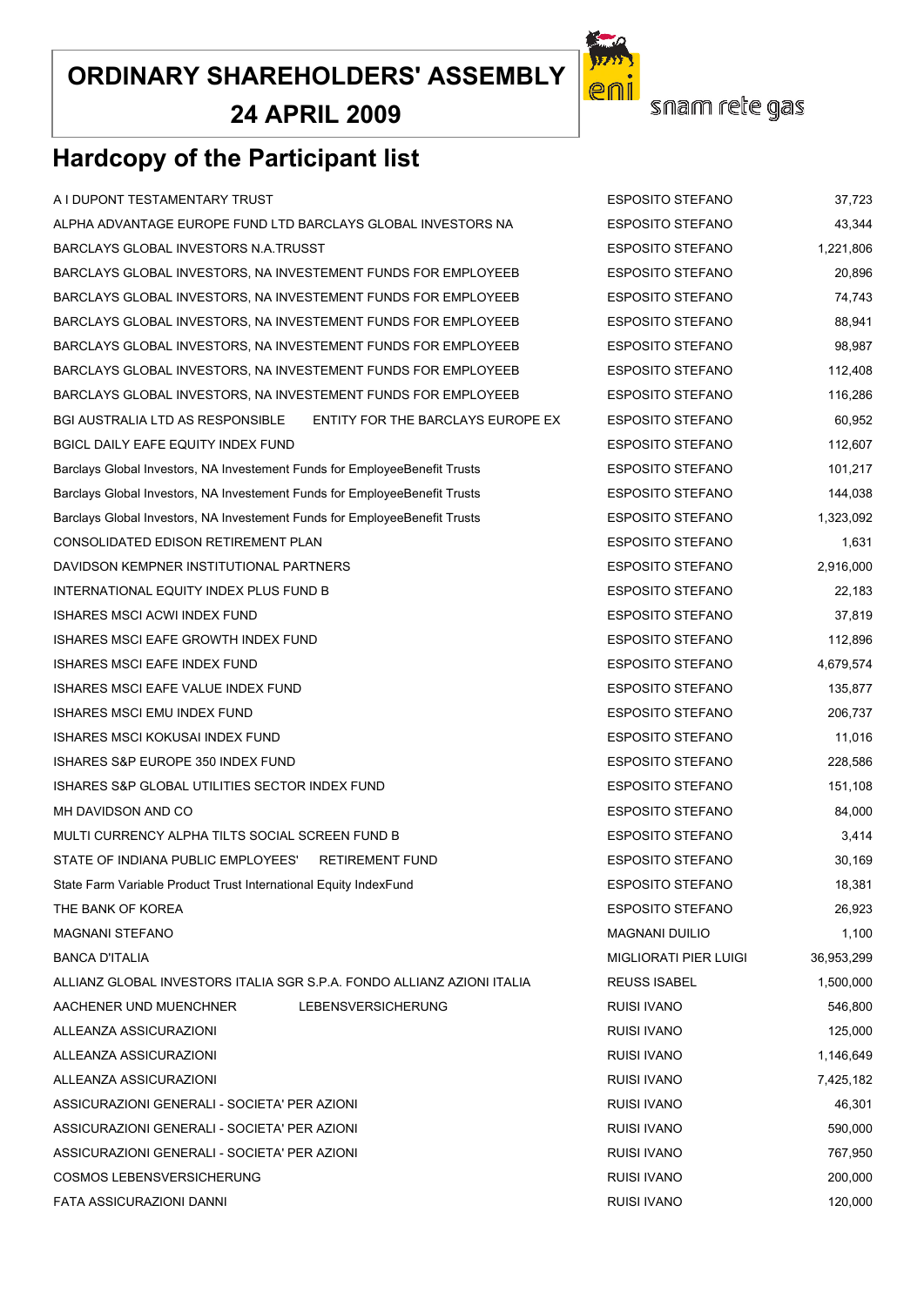**24 APRIL 2009**

## **Hardcopy of the Participant list**

| <b>GENERALI LEBENSVERSICHERUNG</b>               | <b>RUISI IVANO</b>      | 589,100     |
|--------------------------------------------------|-------------------------|-------------|
| <b>GENERTEL</b>                                  | RUISI IVANO             | 510,000     |
| <b>GENERTELLIFE</b>                              | RUISI IVANO             | 20,361      |
| <b>GENERTELLIFE</b>                              | <b>RUISI IVANO</b>      | 51,059      |
| <b>INTESA VITA</b>                               | <b>RUISI IVANO</b>      | 905,101     |
| ENI SPA                                          | TONNARELLI STEFANIA     | 978,843,070 |
| ABU DHABI RETIREMENT PENSIONS FUND               | <b>VIANI ALESSANDRO</b> | 25,589      |
| ALASKA ELECTRICAL PENSION PLAN                   | <b>VIANI ALESSANDRO</b> | 2,321       |
| AMERICAN EXPRESS FUNDS I                         | <b>VIANI ALESSANDRO</b> | 68,712      |
| AMERICAN HOME PRODUCTS CORP.MASTER               | <b>VIANI ALESSANDRO</b> | 49,425      |
| AMONIS NV                                        | <b>VIANI ALESSANDRO</b> | 37,618      |
| ANDRA AP-FONDEN (AP2)                            | <b>VIANI ALESSANDRO</b> | 547,992     |
| ARKWRIGHT, LLC                                   | <b>VIANI ALESSANDRO</b> | 2,894       |
| ARMY AND AIR FORCE EXCHANGE SERVICE              | <b>VIANI ALESSANDRO</b> | 4,000       |
| ASIAN DEVELOPMENT BANK                           | <b>VIANI ALESSANDRO</b> | 36,162      |
| AUS-RARE SERIES VALUE - RIRSVL                   | <b>VIANI ALESSANDRO</b> | 750         |
| <b>BAERUM KOMMUNE</b>                            | <b>VIANI ALESSANDRO</b> | 5,820       |
| <b>BOMBARDIER TRUST US MASTER</b>                | <b>VIANI ALESSANDRO</b> | 26,965      |
| BOMBARDIER TRUST(CANADA) GLOBAL EQUIT FU         | <b>VIANI ALESSANDRO</b> | 144,355     |
| BOY SCOUTS OF AMERICA MASTER PENSION TRUST       | <b>VIANI ALESSANDRO</b> | 105,298     |
| BP PENSION FUND                                  | <b>VIANI ALESSANDRO</b> | 29,700      |
| BRITISH AIRWAYS PENSIONS TRUSTEES LIMITED        | <b>VIANI ALESSANDRO</b> | 11,300      |
| <b>BRITISH AIRWAYS PENSIONS TRUSTEES LIMITED</b> | <b>VIANI ALESSANDRO</b> | 187,242     |
| <b>BRITISH AIRWAYS PENSIONS TRUSTEES LIMITED</b> | <b>VIANI ALESSANDRO</b> | 673,975     |
| BRITISH COLUMBIA INV.MAN.CORPORATION             | <b>VIANI ALESSANDRO</b> | 99,726      |
| BRITISH COLUMBIA INV MAN CORPORATION             | <b>VIANI ALESSANDRO</b> | 125,009     |
| BRITISH COLUMBIA INV MAN CORPORATION             | <b>VIANI ALESSANDRO</b> | 219,094     |
| BRITISH COLUMBIA INV MAN CORPORATION             | <b>VIANI ALESSANDRO</b> | 388,900     |
| BRITISH COLUMBIA INV.MAN.CORPORATION             | <b>VIANI ALESSANDRO</b> | 763,853     |
| <b>BRUNEI INVESTMENT AGENCY</b>                  | <b>VIANI ALESSANDRO</b> | 558,053     |
| CAISSE DE DEPOT ET PLACEMENT DU QUEBEC           | <b>VIANI ALESSANDRO</b> | 457         |
| CAISSE DE DEPOT ET PLACEMENT DU QUEBEC           | <b>VIANI ALESSANDRO</b> | 204,408     |
| CAISSE DE DEPOT ET PLACEMENT DU QUEBEC           | <b>VIANI ALESSANDRO</b> | 467,903     |
| CAISSE DE PREVOYANCE C.E.H                       | <b>VIANI ALESSANDRO</b> | 66.500      |
| CALIFORNIA PUBLIC EMPLOYEES RETIREMENT SYSTEM    | <b>VIANI ALESSANDRO</b> | 21,032      |
| CALIFORNIA PUBLIC EMPLOYEES RETIREMENT SYSTEM    | <b>VIANI ALESSANDRO</b> | 52,700      |
| CALIFORNIA PUBLIC EMPLOYEES RETIREMENT SYSTEM    | <b>VIANI ALESSANDRO</b> | 67,901      |
| CALIFORNIA PUBLIC EMPLOYEES RETIREMENT SYSTEM    | <b>VIANI ALESSANDRO</b> | 239,737     |
| CALIFORNIA PUBLIC EMPLOYEES RETIREMENT SYSTEM    | <b>VIANI ALESSANDRO</b> | 7,070,748   |
| CALIFORNIA STATE TEACHERS RETIREMENT SYSTEM      | <b>VIANI ALESSANDRO</b> | 221,143     |
| CALIFORNIA STATE TEACHERS RETIREMENT SYSTEM      | <b>VIANI ALESSANDRO</b> | 391,357     |
| CALIFORNIA STATE TEACHERS RETIREMENT SYSTEM      | VIANI ALESSANDRO        | 1.122.372   |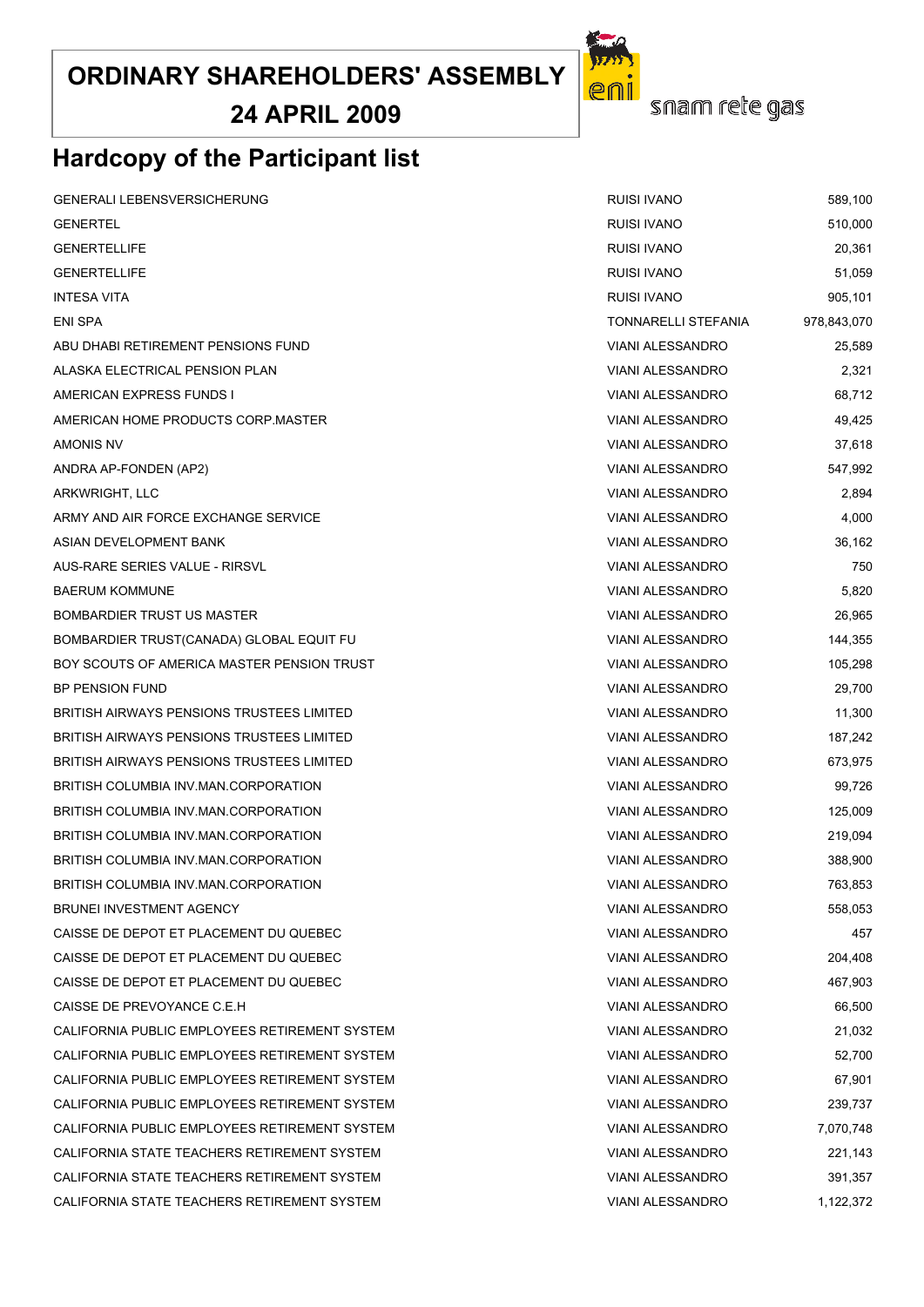**24 APRIL 2009**

![](_page_21_Picture_2.jpeg)

# **Hardcopy of the Participant list**

| CANADA PENSION PLAN INVESTMENT BOARD                                                                                    | <b>VIANI ALESSANDRO</b> | 2,591,252    |
|-------------------------------------------------------------------------------------------------------------------------|-------------------------|--------------|
| CELANESE AMERICAS RETIREMENT PENSION PLAN                                                                               | <b>VIANI ALESSANDRO</b> | 257,340      |
| CHANG HWA COMMERCIAL BANK, LTD. IN IT'S CAPACITY AS MASTER CUSTODIAN OF ING CHB GLOBAL HIGH DIVIDEND FUND<br>ALESSANDRO | 47,778                  | <b>VIANI</b> |
| CITY OF AUSTIN EMPLOYEES RETIR SYSTE                                                                                    | <b>VIANI ALESSANDRO</b> | 140,580      |
| COHEN & STEERS GLOBAL INCOME BUILDER, INC.                                                                              | <b>VIANI ALESSANDRO</b> | 250,000      |
| COHEN & STEERS UTILITY FUND, INC                                                                                        | <b>VIANI ALESSANDRO</b> | 87,000       |
| <b>COLLEGE RETIREMENT EQUITIES FUND</b>                                                                                 | <b>VIANI ALESSANDRO</b> | 2,185        |
| <b>COLLEGE RETIREMENT EQUITIES FUND</b>                                                                                 | <b>VIANI ALESSANDRO</b> | 10,000       |
| COLLEGE RETIREMENT EQUITIES FUND                                                                                        | <b>VIANI ALESSANDRO</b> | 11,534       |
| COMERICA BK FOR SDA INTERNATNAL EQUITY I                                                                                | <b>VIANI ALESSANDRO</b> | 13,883       |
| <b>CUMBRIA LOCAL GOVERNMENT PENSION SCHEME</b>                                                                          | <b>VIANI ALESSANDRO</b> | 55,789       |
| DANSKE BANK A/S CLI.NET INVESTOR                                                                                        | <b>VIANI ALESSANDRO</b> | 674,566      |
| EAFE EQUITY INDEX FD                                                                                                    | <b>VIANI ALESSANDRO</b> | 79,267       |
| EAFE INDEX PLUS SECURITIES LENDING COMMON TRUST FUND                                                                    | <b>VIANI ALESSANDRO</b> | 30,959       |
| ELI LILLY RETIREMENT PLAN MASTER                                                                                        | <b>VIANI ALESSANDRO</b> | 20,779       |
| ENERGY INSURANCE MUTUAL LIMITED                                                                                         | <b>VIANI ALESSANDRO</b> | 10,266       |
| EPWORTH INVESTMENT FUND                                                                                                 | <b>VIANI ALESSANDRO</b> | 10,049       |
| EUROPE INDEX PLUS COMMON TRUST FUND                                                                                     | VIANI ALESSANDRO        | 276,251      |
| EUROPE MID-CAP                                                                                                          | <b>VIANI ALESSANDRO</b> | 365          |
| FCP BNP ACTION EUROPE                                                                                                   | <b>VIANI ALESSANDRO</b> | 627          |
| FIRST AMERICAN INVESTMENT FUNDS, INC.-GLOBAL INFRASTRUCTURE FU                                                          | <b>VIANI ALESSANDRO</b> | 3,676        |
| FIRST AMERICAN INVESTMENT FUNDS, INC.-INTERNATIONAL FUND                                                                | <b>VIANI ALESSANDRO</b> | 2,894        |
| <b>FJARDE AP-FONDEN</b>                                                                                                 | <b>VIANI ALESSANDRO</b> | 32,857       |
| FONDATION J.A. BOMBARDIER                                                                                               | <b>VIANI ALESSANDRO</b> | 25,610       |
| FORD MOTOR COMPANY DEFINED BENEFIT                                                                                      | <b>VIANI ALESSANDRO</b> | 128,825      |
| FORD UAW HOLDING LLC                                                                                                    | <b>VIANI ALESSANDRO</b> | 9,354        |
| FUTURE FUND FOR BOARD OF GUARDIANS                                                                                      | <b>VIANI ALESSANDRO</b> | 64,316       |
| FUTURE FUND FOR BOARD OF GUARDIANS                                                                                      | <b>VIANI ALESSANDRO</b> | 66,165       |
| Factum AG                                                                                                               | <b>VIANI ALESSANDRO</b> | 4,400        |
| <b>Fdt Ethos</b>                                                                                                        | <b>VIANI ALESSANDRO</b> | 5,000        |
| <b>Fdt Ethos</b>                                                                                                        | <b>VIANI ALESSANDRO</b> | 11,700       |
| <b>Fdt Ethos</b>                                                                                                        | <b>VIANI ALESSANDRO</b> | 12,400       |
| GENERAL MOTORS CANADA DOMESTIC TRUST                                                                                    | <b>VIANI ALESSANDRO</b> | 5,586        |
| <b>GENERAL MOTORS WELFARE BENEFIT TRUST</b>                                                                             | <b>VIANI ALESSANDRO</b> | 3,885        |
| <b>GMO ERISA POOL</b>                                                                                                   | <b>VIANI ALESSANDRO</b> | 343,200      |
| <b>GMO FOREIGN FUND</b>                                                                                                 | <b>VIANI ALESSANDRO</b> | 431,600      |
| <b>GMO FUNDS PLC</b>                                                                                                    | <b>VIANI ALESSANDRO</b> | 8,347        |
| <b>GMO INTERNATIONAL CORE EQUITY FUND</b>                                                                               | <b>VIANI ALESSANDRO</b> | 389,955      |
| GMO INTERNATIONAL INTRINSIC VALUE FUND                                                                                  | <b>VIANI ALESSANDRO</b> | 1,776,739    |
| GMO TAX-MANAGED GLOBAL BALANCED PORTFOLIO                                                                               | <b>VIANI ALESSANDRO</b> | 13,561       |
| <b>GMO TAX-MANAGED INTERNATIONAL EQUITIES F</b>                                                                         | <b>VIANI ALESSANDRO</b> | 109,640      |
| GOVERNMENT OF THE REPUBLIC OF SINGAPORE                                                                                 | <b>VIANI ALESSANDRO</b> | 5,163        |
|                                                                                                                         |                         |              |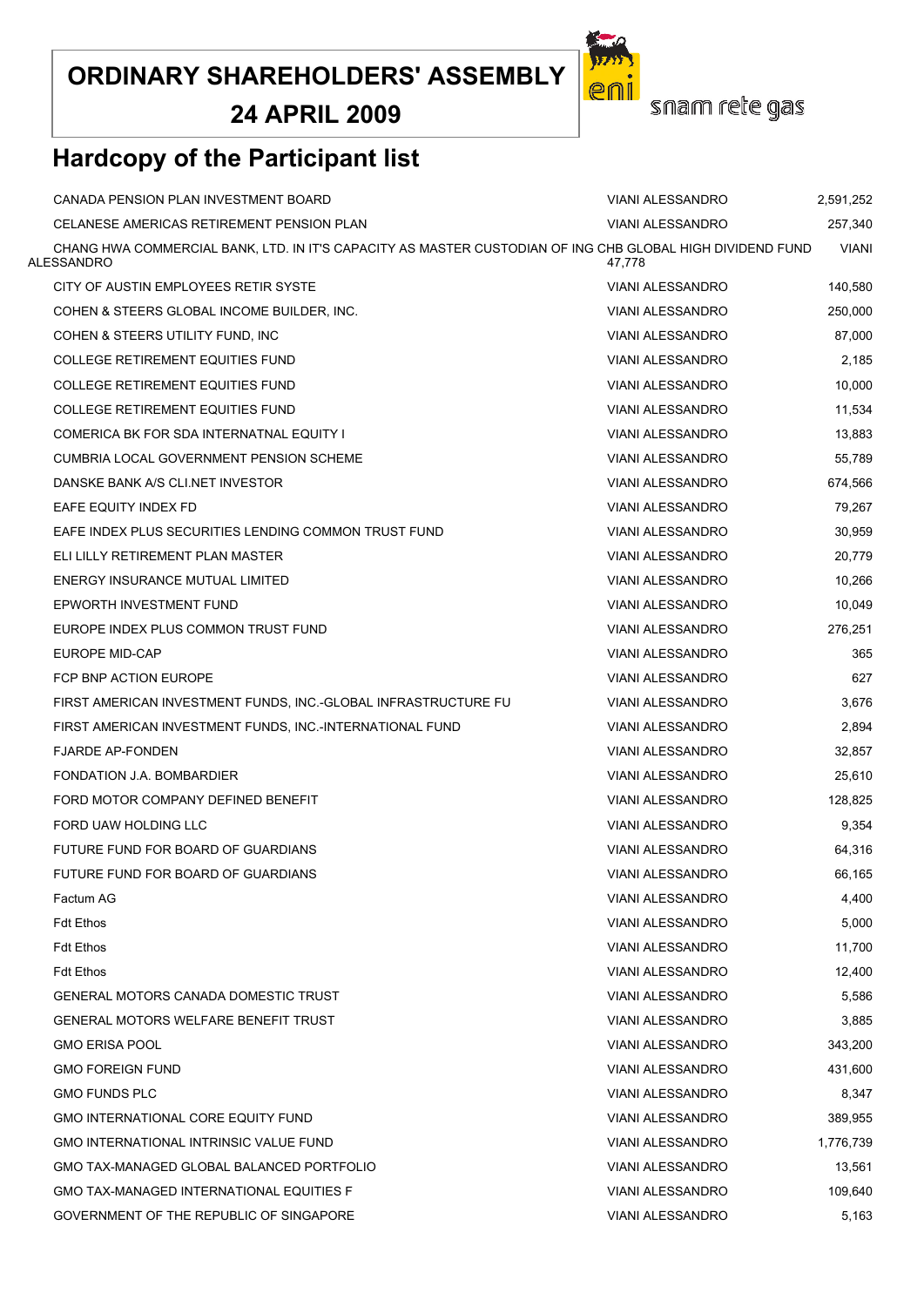**24 APRIL 2009**

# **Hardcopy of the Participant list**

snam rete gas

pr

| HONEYWELL MASTER PENSION TRUST                                                                                     | <b>VIANI ALESSANDRO</b> | 60,573    |
|--------------------------------------------------------------------------------------------------------------------|-------------------------|-----------|
| HONG KONG BANK EUROPEAN FUND                                                                                       | VIANI ALESSANDRO        | 93,471    |
| <b>HONG KONG HOUSING AUTHORITY</b>                                                                                 | <b>VIANI ALESSANDRO</b> | 33,705    |
| HONG KONG SPECIAL ADMIN EXCHANGE FD                                                                                | VIANI ALESSANDRO        | 113,026   |
| HSBC EUROPEAN INDEX FUND                                                                                           | <b>VIANI ALESSANDRO</b> | 35,450    |
| HSBC INVESOTRS (UK) LIMITED CLIENT ACC                                                                             | <b>VIANI ALESSANDRO</b> | 133,937   |
| IAM NATIONAL PENSION FUND                                                                                          | <b>VIANI ALESSANDRO</b> | 295,749   |
| <b>IBM PENSION PLAN</b>                                                                                            | <b>VIANI ALESSANDRO</b> | 85,212    |
| <b>IBM SAVINGS PLAN</b>                                                                                            | <b>VIANI ALESSANDRO</b> | 146,363   |
| INDIANA STATE TEACHERS RETIREMENT FD                                                                               | VIANI ALESSANDRO        | 11,019    |
| INDIANA STATE TEACHERS RETIREMENT FD                                                                               | <b>VIANI ALESSANDRO</b> | 11,614    |
| ING DIRECT STREETWISE BALANCED FUND                                                                                | VIANI ALESSANDRO        | 1,435     |
| ING DIRECT STREETWISE BALANCED GROWTH FUND                                                                         | <b>VIANI ALESSANDRO</b> | 5,690     |
| ING DIRECT STREETWISE BALANCED INCOME FUND                                                                         | <b>VIANI ALESSANDRO</b> | 360       |
| INTERNATIONAL PAPER COMPANY COMMINGLED INVESTMENT GROUP TRUST                                                      | <b>VIANI ALESSANDRO</b> | 45,898    |
| INTERNATIONAL STOCK MARKET PORTFOLIO                                                                               | <b>VIANI ALESSANDRO</b> | 1,616     |
| JOHN HANCOCK FUNDS II INTERNATIONAL EQUITY INDEX FUND                                                              | <b>VIANI ALESSANDRO</b> | 29,485    |
| JOHN HANCOCK FUNDS III INTERNATIONAL CORE FUND                                                                     | <b>VIANI ALESSANDRO</b> | 359,600   |
| JOHN HANCOCK TRUST INTERNATIONAL CORE TRUST                                                                        | <b>VIANI ALESSANDRO</b> | 246,605   |
| JOHN HANCOCK TRUST INTERNATIONAL EQUITY INDEX TRUST A                                                              | VIANI ALESSANDRO        | 99,309    |
| JOHN HANCOCK TRUST INTERNATIONAL EQUITY INDEX TRUST B                                                              | <b>VIANI ALESSANDRO</b> | 30,199    |
| JOHNSON & JOHNSON PENSION & SAVINGS PLANS MASTER TRUST                                                             | <b>VIANI ALESSANDRO</b> | 30,900    |
| KNIGHT VINKE INSTITUTIONAL PARTNERS I, L.P.                                                                        | VIANI ALESSANDRO        | 1,028,473 |
| KNIGHT VINKE INSTITUTIONAL PARTNERS II, L.P.                                                                       | <b>VIANI ALESSANDRO</b> | 333,340   |
| KNIGHT VINKE INSTITUTIONAL PARTNERS II, L.P.                                                                       | VIANI ALESSANDRO        | 1,509,715 |
| KNIGHT VINKE INSTITUTIONAL PARTNERS II, L.P.                                                                       | <b>VIANI ALESSANDRO</b> | 1,824,511 |
| KNIGHT VINKE INSTITUTIONAL PARTNERS II, L.P.                                                                       | <b>VIANI ALESSANDRO</b> | 1,833,851 |
| KNIGHT VINKE INSTITUTIONAL PARTNERS III, L.P                                                                       | <b>VIANI ALESSANDRO</b> | 3,949,709 |
| LA C C D COM D REGIME DE CADRES                                                                                    | <b>VIANI ALESSANDRO</b> | 123,310   |
| LANDROVER PENSION SCHEME                                                                                           | <b>VIANI ALESSANDRO</b> | 10,173    |
| LOMBARD ODIER DARIER HFM SA INSTITUTIONNEL-3D                                                                      | VIANI ALESSANDRO        | 119,000   |
| <b>MANAGED PENSION FUNDS LIMITED</b>                                                                               | <b>VIANI ALESSANDRO</b> | 432,260   |
| <b>MANAGED PENSION FUNDS LIMITED</b>                                                                               | <b>VIANI ALESSANDRO</b> | 836,693   |
| <b>MARCH FUND</b>                                                                                                  | <b>VIANI ALESSANDRO</b> | 7,123     |
| MEGA INTERNATIONAL COMMERCIAL BANK CO LTD IN ITS CAPACITY ASMASTER CUSTODIAN OF ABN AMRO GLOBAL FUND<br>ALESSANDRO | 20,440                  | VIANI     |
| <b>MERSEYSIDE PENSION FUND</b>                                                                                     | <b>VIANI ALESSANDRO</b> | 111,132   |
| MGI NON-US CORE EQUITY FUND                                                                                        | <b>VIANI ALESSANDRO</b> | 21,812    |
| MINISTRY OF STRATEGY AND FINANCE                                                                                   | <b>VIANI ALESSANDRO</b> | 21,472    |
| MIZUHO TRUST BKG-LUX                                                                                               | <b>VIANI ALESSANDRO</b> | 2,236     |
| MONETARY AUTHORITY OF SINGAPORE                                                                                    | <b>VIANI ALESSANDRO</b> | 23,571    |
| Macquarie Global Infrastructure Total Return Fund Inc                                                              | <b>VIANI ALESSANDRO</b> | 1,215,799 |
| NATIONAL PENSION SERVICE                                                                                           | <b>VIANI ALESSANDRO</b> | 1,568     |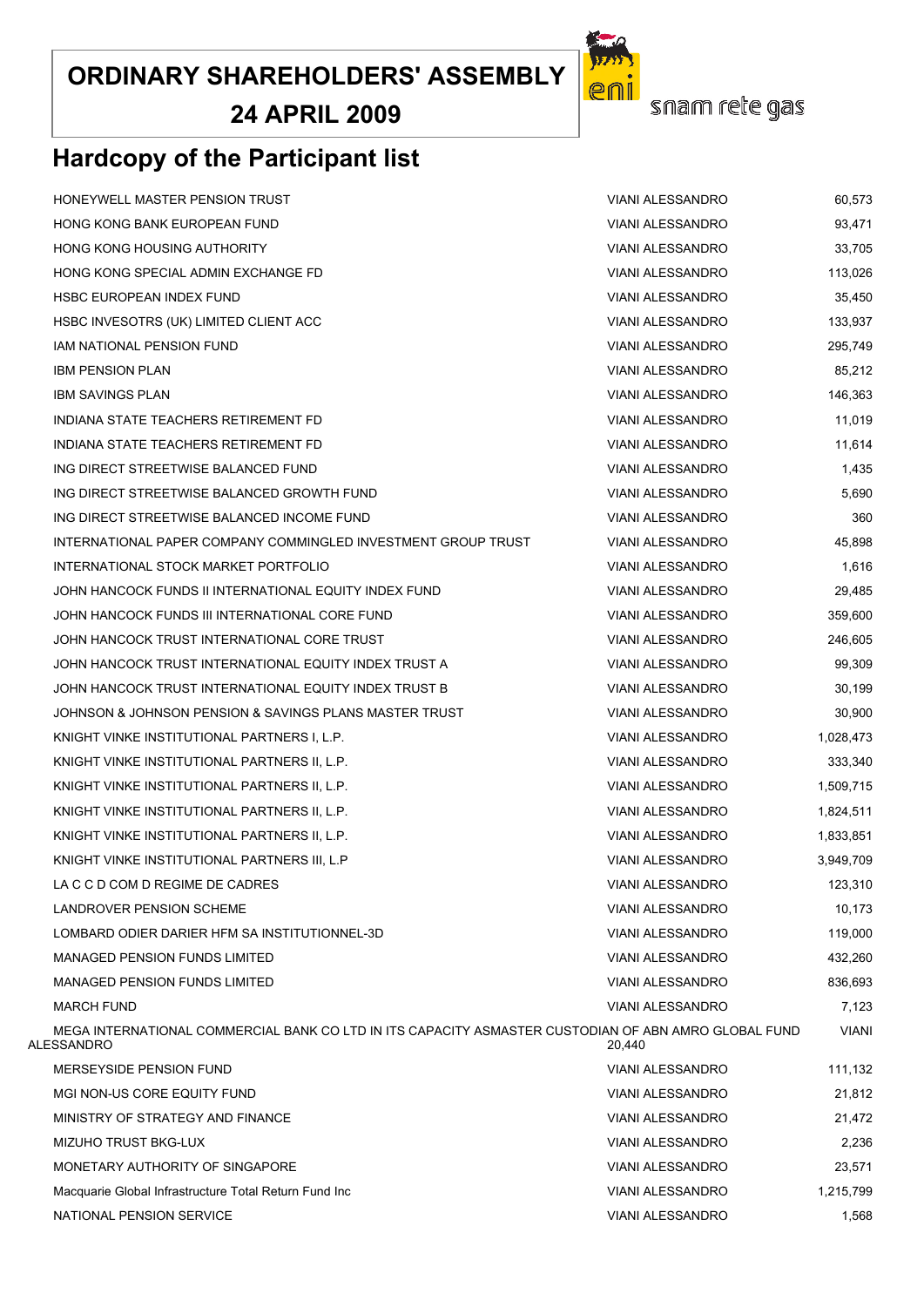**24 APRIL 2009**

# **Hardcopy of the Participant list**

| NORTH SLOPE BOROUGH                                                                          | <b>VIANI ALESSANDRO</b> | 26,780                  |
|----------------------------------------------------------------------------------------------|-------------------------|-------------------------|
| NORTHWEST AIRLINES INC. DEFINED BENEFIT PLAN MASTER TRUST                                    | <b>VIANI ALESSANDRO</b> | 104,000                 |
| NUCLEAR LIABILITIES FUND LIMITED                                                             | <b>VIANI ALESSANDRO</b> | 21,518                  |
| ODDO ET CIE ENTERPRISE D'INVETISS.                                                           | <b>VIANI ALESSANDRO</b> | 788,526                 |
| OMERS ADMINISTRATION CORPORATION                                                             | <b>VIANI ALESSANDRO</b> | 956,550                 |
| ONTARIO TEACHERS PENSION PLAN BOARD                                                          | <b>VIANI ALESSANDRO</b> | 2,581,988               |
| <b>PARVEST</b>                                                                               | <b>VIANI ALESSANDRO</b> | 60,895                  |
| <b>PARVEST</b>                                                                               | <b>VIANI ALESSANDRO</b> | 100,125                 |
| <b>PARWORLD</b>                                                                              | VIANI ALESSANDRO        | 20,801                  |
| PENSION FUND ASSOCIATION FOR LOCAL GOVERNMENT OFFICIALS                                      | <b>VIANI ALESSANDRO</b> | 35,610                  |
| PENSION FUND OF SUMITOMO MITSUI BANKING CORPORATION                                          | <b>VIANI ALESSANDRO</b> | 5,283                   |
| PICTET & Cie Europe SA                                                                       | <b>VIANI ALESSANDRO</b> | 75,893,660              |
| PREMIUM INVESTORS LTD                                                                        | <b>VIANI ALESSANDRO</b> | 132,527                 |
| PUBL EMPL RET ASSOCIAT OF NEW MEXICO                                                         | <b>VIANI ALESSANDRO</b> | 11,470                  |
| PUBLIC SCHOOL RETIREMENT SYSTEM OF MISSOURI                                                  | <b>VIANI ALESSANDRO</b> | 197,850                 |
| PYRFORD INTERNATIONAL EQUITY FUND                                                            | <b>VIANI ALESSANDRO</b> | 171,300                 |
| PYRFORD INTERNATIONAL TRUST                                                                  | <b>VIANI ALESSANDRO</b> | 154,700                 |
| RARE INFRASTRUCTURE VALUE FUND                                                               | <b>VIANI ALESSANDRO</b> | 491,429                 |
| RUSSELL INTERNATIONAL SHARES INDEX FUND-AUD HEDGED                                           | <b>VIANI ALESSANDRO</b> | 13,868                  |
| SEI INST MANAG TR GLOBAL MANAG VOLAT FND                                                     | <b>VIANI ALESSANDRO</b> | 115,907                 |
| <b>SELECT INDEX SERIES</b>                                                                   | VIANI ALESSANDRO        | 41,007                  |
| SHRINERS HOSPITALS FOR CHILDREN                                                              | <b>VIANI ALESSANDRO</b> | 109,100                 |
| SPDR FTSE/MACQUARIE GLOBAL INFRASTRUCTURE 100 ETF                                            | <b>VIANI ALESSANDRO</b> | 62,102                  |
| SPDR S+P INTERNATIONAL UTILITIES SECTOR ETF                                                  | VIANI ALESSANDRO        | 7,082                   |
| SPRUCEGROVE INTL POOLED FUND                                                                 | <b>VIANI ALESSANDRO</b> | 4,174,910               |
| SPRUCEGROVE SPECIAL GLOBAL POOLED F.                                                         | <b>VIANI ALESSANDRO</b> | 143,231                 |
| SPRUCEGROVE SPECIAL GLOBAL POOLED F.                                                         | <b>VIANI ALESSANDRO</b> | 525,939                 |
| SSGA EMU INDEX EQUITY FUND                                                                   | VIANI ALESSANDRO        | 565,400                 |
| SSGA EUROPE INDEX EQUITY FUND                                                                | VIANI ALESSANDRO        | 45.689                  |
| SSGA GLOBAL INDEX PLUS TRUST                                                                 | <b>VIANI ALESSANDRO</b> | 469,677                 |
| SSGA INTERNATIONAL EQUITIES INDEX TRUST                                                      | <b>VIANI ALESSANDRO</b> | 27,811                  |
| SSGA ITALY INDEX EQUITY FUND                                                                 | <b>VIANI ALESSANDRO</b> | 475,401                 |
| <b>SSGA ITALY INDEX FUND</b>                                                                 | <b>VIANI ALESSANDRO</b> | 67,680                  |
| SSGA MSCI EAFE INDEX FUND                                                                    | <b>VIANI ALESSANDRO</b> | 45,046                  |
| SSGA UTILITIES INDEX EQUITY FUND                                                             | <b>VIANI ALESSANDRO</b> | 8,072                   |
| SSGA WORLD INDEX EQUITY FUND                                                                 | <b>VIANI ALESSANDRO</b> | 61,023                  |
| STATE OF ALASKA RETIREMENT AND BENEFITS PLANS                                                | <b>VIANI ALESSANDRO</b> | 110,000                 |
| STATE OF CONNECTICUT RETIREMENT PLANS & TRUST FUNDS                                          | <b>VIANI ALESSANDRO</b> | 49,760                  |
| STATE OF CONNECTICUT RETIREMENT PLANS & TRUST FUNDS                                          | <b>VIANI ALESSANDRO</b> | 156,729                 |
| STATE OF MINNESOTA                                                                           | <b>VIANI ALESSANDRO</b> | 10,889                  |
| STATE STREET BANK AND TRUST COMPANY INVESTMENT FUNDS FOR TAXEXEMPT RETIREMENT PLANS<br>2,031 |                         | <b>VIANI ALESSANDRO</b> |
| STATE STREET BANK AND TRUST COMPANY INVESTMENT FUNDS FOR TAXEXEMPT RETIREMENT PLANS          | <b>VIANI ALESSANDRO</b> |                         |

![](_page_23_Picture_4.jpeg)

31,955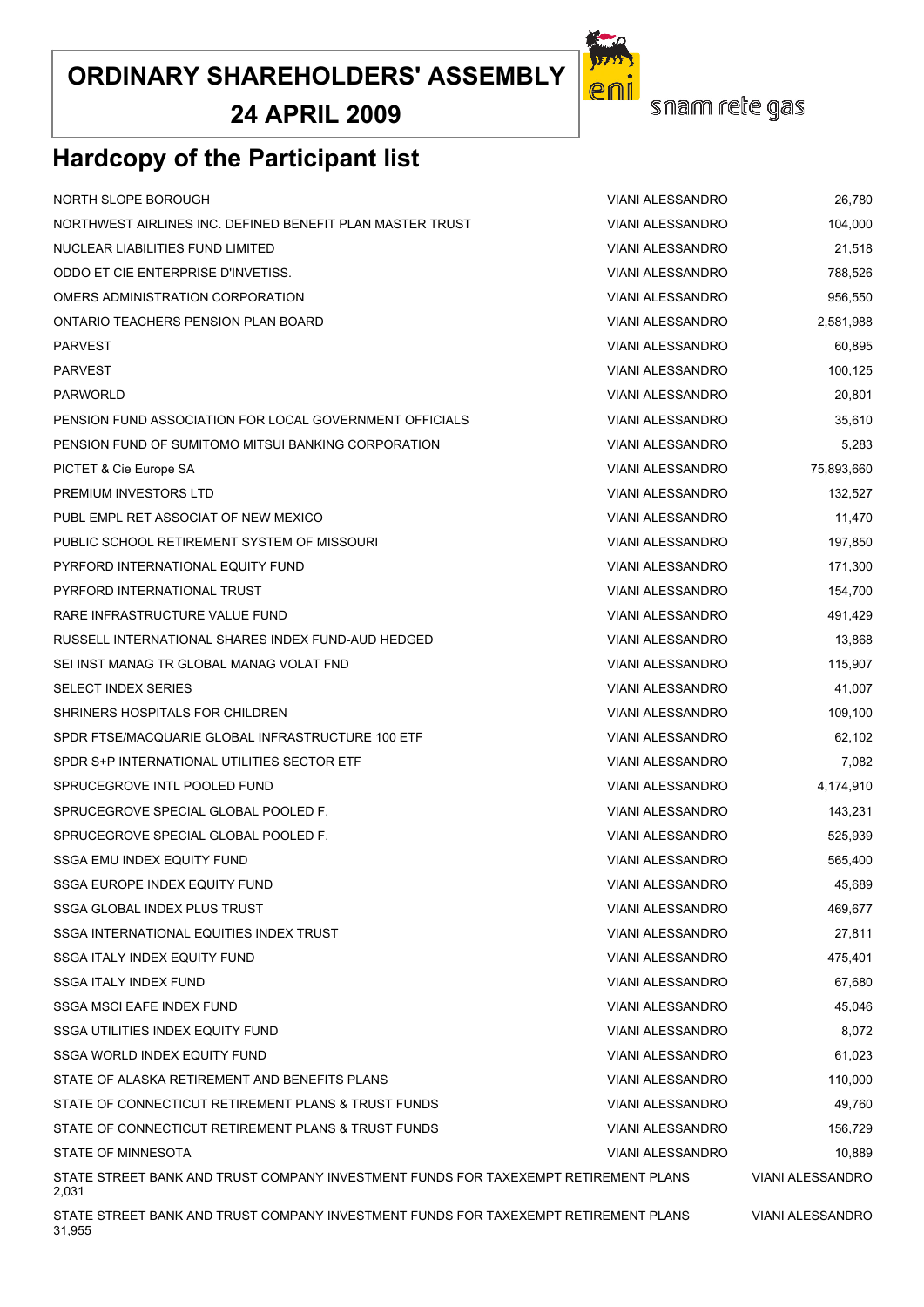**24 APRIL 2009**

![](_page_24_Picture_2.jpeg)

snam rete gas

# **Hardcopy of the Participant list**

| STATE STREET BANK AND TRUST COMPANY INVESTMENT FUNDS FOR TAXEXEMPT RETIREMENT PLANS<br>224.066     | <b>VIANI ALESSANDRO</b> |                         |
|----------------------------------------------------------------------------------------------------|-------------------------|-------------------------|
| STATE STREET BANK AND TRUST COMPANY INVESTMENT FUNDS FOR TAXEXEMPT RETIREMENT PLANS<br>391,841     | <b>VIANI ALESSANDRO</b> |                         |
| STATE STREET BANK AND TRUST COMPANY INVESTMENT FUNDS FOR TAXEXEMPT RETIREMENT PLANS<br>735,382     | <b>VIANI ALESSANDRO</b> |                         |
| STATE STREET BANK AND TRUST COMPANY INVESTMENT FUNDS FOR TAXEXEMPT RETIREMENT PLANS<br>1,108,022   |                         | VIANI ALESSANDRO        |
| STATE STREET EUROPE ENHANCED                                                                       | <b>VIANI ALESSANDRO</b> | 260,850                 |
| STATE STREET GLOBAL ADVISORS INC                                                                   | VIANI ALESSANDRO        | 3,807                   |
| STATE STREET SRI WORLD INDEX                                                                       | <b>VIANI ALESSANDRO</b> | 5,882                   |
| STREETTRACKS MSCI EUROPE ETF                                                                       | VIANI ALESSANDRO        | 637                     |
| STREETTRACKS SM MSCI EUROPE UTILITIES SM ETF                                                       | <b>VIANI ALESSANDRO</b> | 75,502                  |
| SUMMIT PINNACLE SERIES - EAFE INTERNATIONAL INDEX PORTFOLIO                                        | VIANI ALESSANDRO        | 6,818                   |
| Subvenimus Institutional Fund                                                                      | <b>VIANI ALESSANDRO</b> | 5,583                   |
| TAIWAN BUSINESS BANK IN ITS CAPACITY AS MASTER CUSTODIAN OF ABN AMRO GLOBAL BALANCED FUND<br>6,400 |                         | VIANI ALESSANDRO        |
| TEACHERS' RETIREMENT SYSTEM OF THE STATE OF ILLINOIS                                               | <b>VIANI ALESSANDRO</b> | 5,033                   |
| TEACHERS' RETIREMENT SYSTEM OF THE STATE OF ILLINOIS                                               | VIANI ALESSANDRO        | 6,953                   |
| TEXAS MUTUAL INSURANCE COMPANY                                                                     | <b>VIANI ALESSANDRO</b> | 357.340                 |
| TG INVESTMENT FUNDS PLC                                                                            | VIANI ALESSANDRO        | 17,239                  |
| THE BOMBARDIER TRUST (UK)                                                                          | <b>VIANI ALESSANDRO</b> | 127,411                 |
| THE INTEL IRELAND PENSION SCHEME                                                                   | VIANI ALESSANDRO        | 272,200                 |
| THE JOHNS HOPKINS UNIVERSITY                                                                       | <b>VIANI ALESSANDRO</b> | 37,300                  |
| THE MASTER TRUST BANK OF JAPAN LTD (RE NESTLE JAPAN HOLDI NG LIMITED)                              | <b>VIANI ALESSANDRO</b> | 3,485                   |
| THE MASTER TRUST BANK OF JAPAN LTD RE: HITACHI FOREIGN EQUITY INDEX MOTHER FUND<br>29,140          |                         | <b>VIANI ALESSANDRO</b> |
| THE ONTARIO PUB SER EMPL UNI PEN T F                                                               | <b>VIANI ALESSANDRO</b> | 160,937                 |
| THE PUBLIC EDUCATION EMPLOYEE RETIREMENT SYSTEM OF MISSOURI                                        | <b>VIANI ALESSANDRO</b> | 38,101                  |
| THE REGENTS OF THE UNIVERSITY OF CALIFORNIA                                                        | VIANI ALESSANDRO        | 119,175                 |
| THE RET ANN. PLAN FOR EMPLYEES OF THE ARMY AND AIR FORCE EX.S                                      | <b>VIANI ALESSANDRO</b> | 46,000                  |
| THE ROMAN CATHOLIC ARCHBISHOP OF LOS ANGELES A CORPORATION SOL                                     | VIANI ALESSANDRO        | 14,500                  |
| TIIA - CREF INSTITUTIONAL MUTUAL FUNDS - ENHANCED INTERNATIONA                                     | VIANI ALESSANDRO        | 2,000                   |
| TIIA-CREF INSTITUTIONAL MUTUAL FUNDS-INTERNATIONAL EQUITY INDE                                     | <b>VIANI ALESSANDRO</b> | 10,000                  |
| TRUST FOR RET. MED., DEN. AND LIFE INS. PLAN OF THE ARMY & AIR                                     | VIANI ALESSANDRO        | 26,000                  |
| UBS AG-OMNIBUS NON RESIDENT                                                                        | <b>VIANI ALESSANDRO</b> | 133,940                 |
| UNITED CHURCH OF CANADA PENSION PLAN                                                               | <b>VIANI ALESSANDRO</b> | 86,240                  |
| UNITED NATIONS RELIEF AND WORKS FOR PALESTINIAN REFUGEES IN THE NEAR EAST                          | VIANI ALESSANDRO        | 3,960                   |
| UNIVERSAL SHIPOWNERS MARINE INSURANCE ASSOCIATION LTD EQUITYCLASS 3                                | VIANI ALESSANDRO        | 8,008                   |
| WESTPAC INTERNATIONAL SHARE INDEX TRUST                                                            | VIANI ALESSANDRO        | 56,277                  |
| WHEELS COMMON INVESTMENT FUND                                                                      | VIANI ALESSANDRO        | 25,972                  |
| WORLD INDEX OLUS SECURITIES LENDING COMMON TRUST FUND                                              | VIANI ALESSANDRO        | 83,204                  |
| <b>XEROX PENSIONS LIMITED</b>                                                                      | VIANI ALESSANDRO        | 33,000                  |

**TOTAL PARTICIPANTS** n° 454 Shareholders, for a total number of shares of 1,220,362,284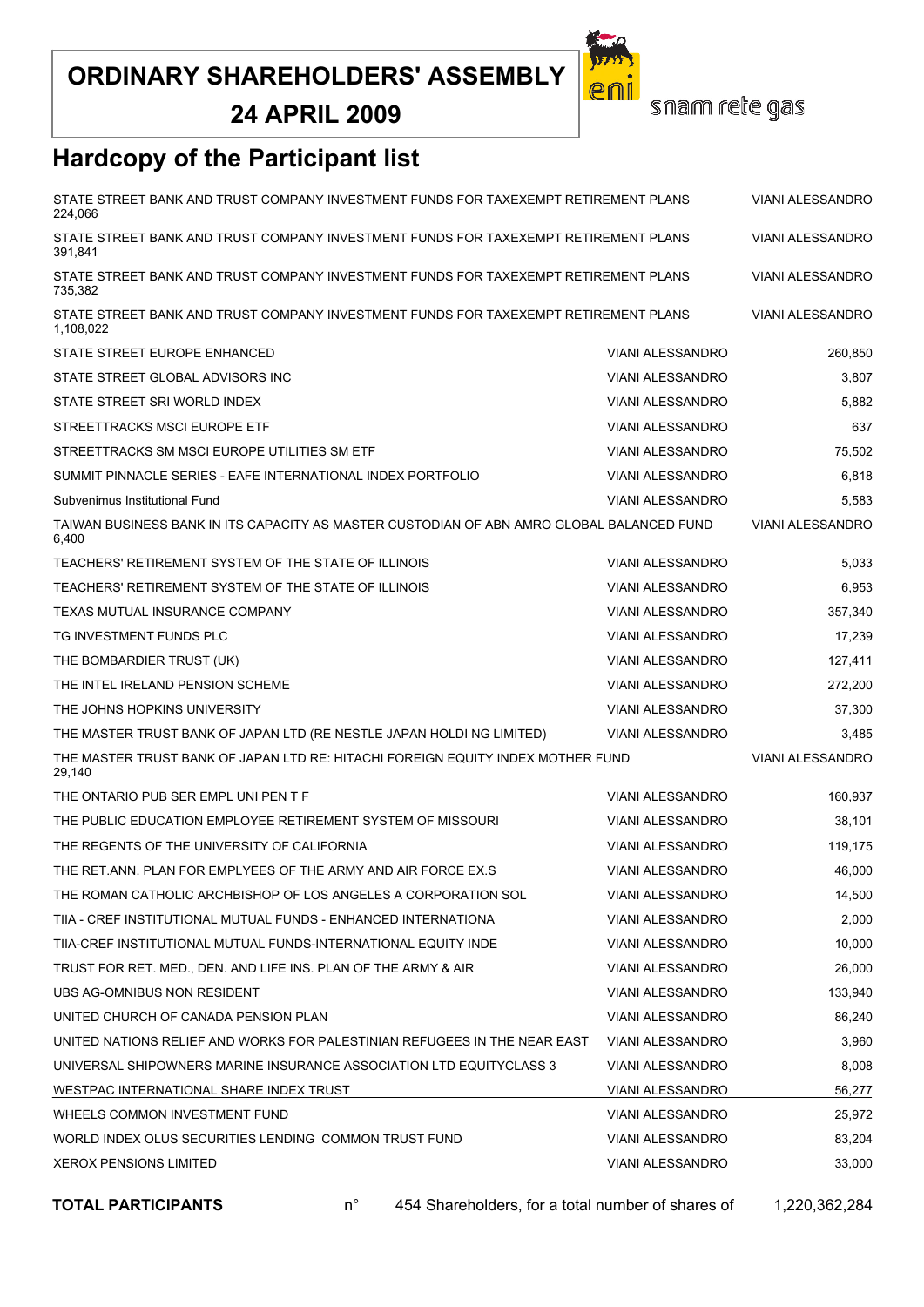**24 APRIL 2009**

snam rete gas

**Result of the vote on point 1 of the agenda**

**Period financial statements at 31 December 2008, consolidated financial statements at 31 December 2008, directors' report, the Board of Statutory Auditors' report, and the independent audit firm report.** 

| <b>Shareholders Present</b> |             |                               |                     |                             |          |                                         |
|-----------------------------|-------------|-------------------------------|---------------------|-----------------------------|----------|-----------------------------------------|
| In person                   | $n^{\circ}$ | 8                             | for $n^{\circ}$     | 59,163 shares               |          | 0.00 % of the share capital             |
| By proxy                    | $n^{\circ}$ |                               | 446 for $n^{\circ}$ | 1,220,303,121 shares        |          | 62.37 % of the share capital            |
| <b>TOTAL PRESENT</b>        | $n^{\circ}$ |                               | 454 for $n^{\circ}$ | 1,220,362,284 shares        |          | 62.38 % of the share capital            |
|                             |             |                               |                     |                             |          |                                         |
| <b>Quorum for approval</b>  |             |                               |                     |                             |          |                                         |
|                             |             |                               | $n^{\circ}$         | 610,181,143 Votes in favour |          |                                         |
|                             |             |                               |                     |                             |          | (Equal to 1/2 +1 of the shares present) |
|                             |             |                               |                     |                             |          |                                         |
| <b>Vote Result</b>          |             |                               |                     |                             |          |                                         |
| <b>IN FAVOUR</b>            | $n^{\circ}$ | 424 shareholders for n°       |                     | 1,208,138,930 shares        |          | 61.75 % of the share capital            |
| <b>NOT IN FAVOUR</b>        | $n^{\circ}$ | <b>0</b> shareholders for n°  |                     |                             | 0 shares | 0.00 % of the share capital             |
| <b>ABSTAINING</b>           | $n^{\circ}$ | <b>30</b> shareholders for n° |                     | 12,223,354 shares           |          | 0.62 % of the share capital             |
| <b>TOTAL VOTING</b>         | $n^{\circ}$ | 454 shareholders for n°       |                     | 1,220,362,284 shares        |          | 62.38 % of the share capital            |
| <b>TOTAL NOT VOTING</b>     | $n^{\circ}$ | 0 shareholders for n°         |                     |                             | 0 shares | 0.00 % of the share capital             |
| <b>TOTAL PRESENT</b>        | $n^{\circ}$ | 454 shareholders for n°       |                     | 1,220,362,284 shares        |          | 62.38 % of the share capital            |
| The proposal is approved    |             |                               |                     |                             |          |                                         |

| <b>Present in the room</b>          |    |
|-------------------------------------|----|
| Shareholders in person              | 8  |
| Proxies                             | 10 |
| <b>Total televoters distributed</b> | 17 |
| <b>Total physical persons</b>       | 17 |
|                                     |    |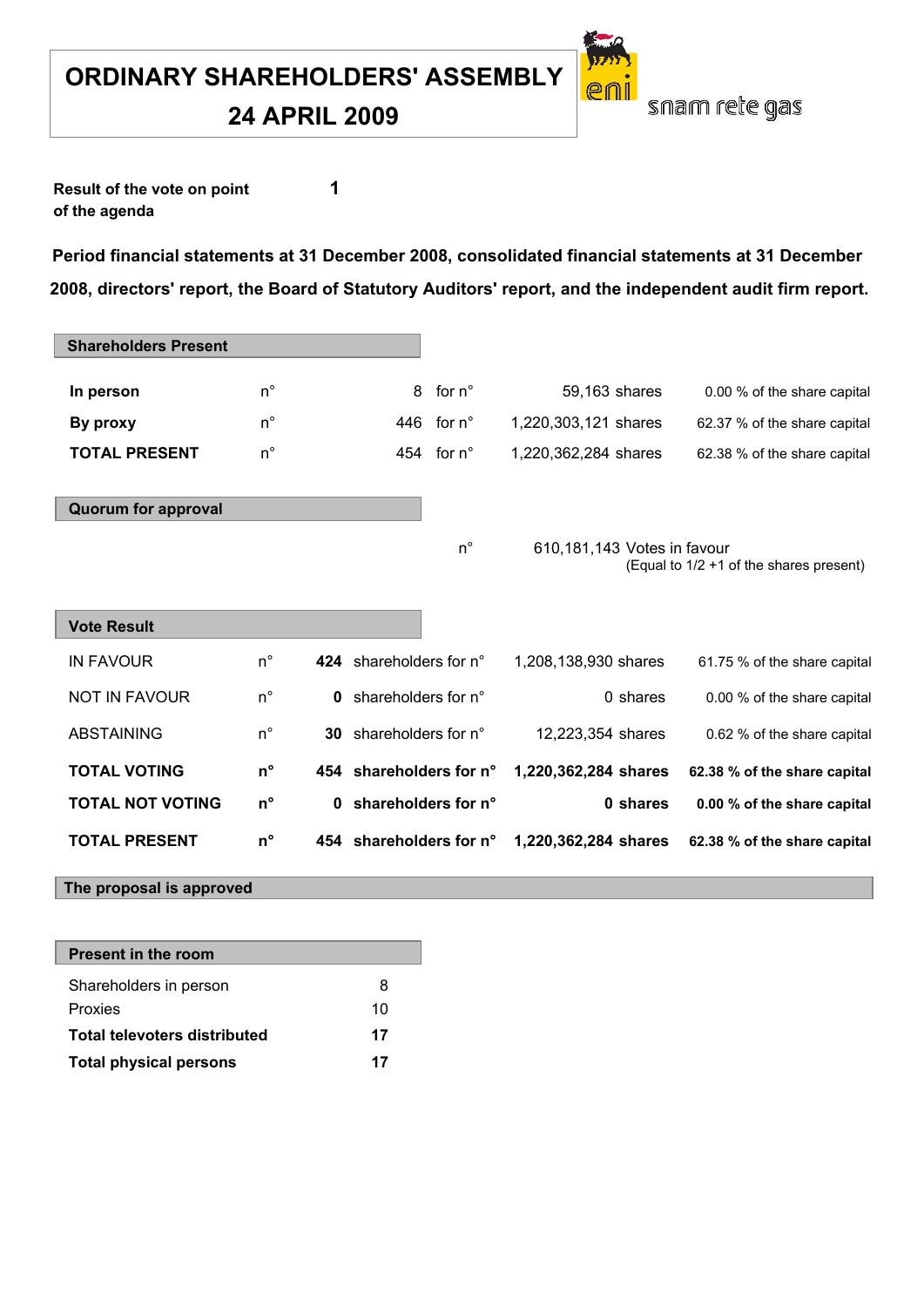#### **24 APRIL 2009**

**Result of the vote on point 1 of the agenda**

**Period financial statements at 31 December 2008, consolidated financial statements at 31 December 2008, directors' report, the Board of Statutory Auditors' report, and the independent audit firm report.**

snam rete gas

#### **List of those not in favour**

| Summary of those not in favour |             |                       |                                         |
|--------------------------------|-------------|-----------------------|-----------------------------------------|
| <b>TOTAL</b>                   | $n^{\circ}$ | 0 shareholders for n° | 0 shares                                |
| of which                       |             |                       | 0.00 % of the share capital             |
| <b>IN PERSON</b>               | $n^{\circ}$ | 0 shareholders for n° | 0 shares<br>0.00 % of the share capital |
| <b>BY PROXY</b>                | n°          | 0 shareholders for n° | 0 shares<br>0.00 % of the share capital |
|                                |             |                       |                                         |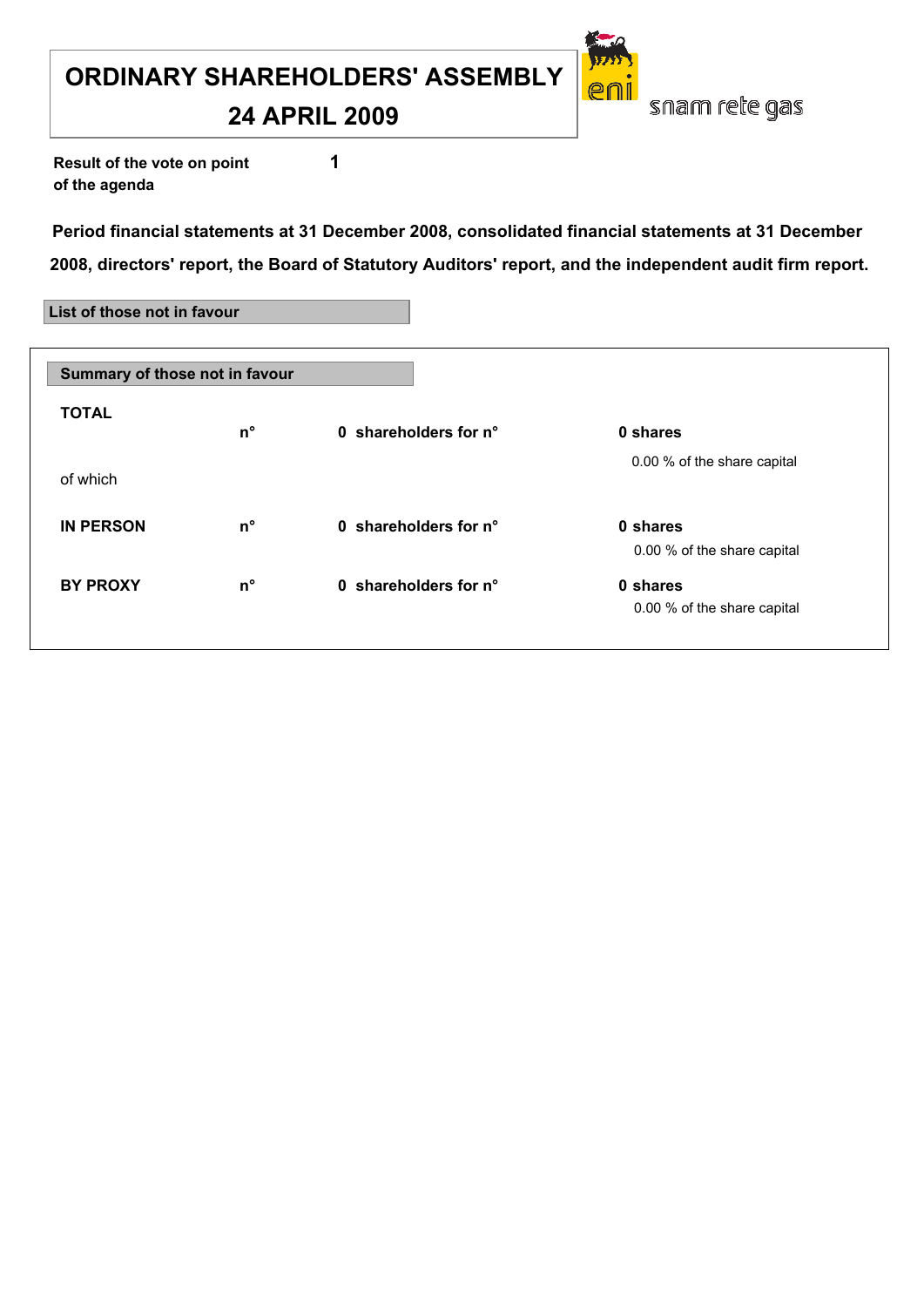#### **24 APRIL 2009**

**Result of the vote on point 1 of the agenda**

**List of those abstaining**

**Period financial statements at 31 December 2008, consolidated financial statements at 31 December 2008, directors' report, the Board of Statutory Auditors' report, and the independent audit firm report.**

| VOTE           | <b>SHAREHOLDER NAMES</b>                                                                    | <b>PROXY</b>            | N. OF SHARES WITH VOTING RIGHTS<br><b>TOTAL</b> |           |
|----------------|---------------------------------------------------------------------------------------------|-------------------------|-------------------------------------------------|-----------|
|                | 605 A I DUPONT TESTAMENTARY TRUST                                                           | <b>ESPOSITO STEFANO</b> | 37,723                                          | 37,723    |
| 43,344         | 334 ALPHA ADVANTAGE EUROPE FUND LTD BARCLAYS GLOBAL INVESTORS NA                            |                         | <b>ESPOSITO STEFANO</b>                         | 43,344    |
|                | 478 BARCLAYS GLOBAL INVESTORS N.A.TRUSST                                                    | <b>ESPOSITO STEFANO</b> | 1,221,806                                       | 1,221,806 |
| 474<br>20,896  | BARCLAYS GLOBAL INVESTORS, NA INVESTEMENT FUNDS FOR EMPLOYEEB                               |                         | <b>ESPOSITO STEFANO</b>                         | 20,896    |
| 472<br>74,743  | BARCLAYS GLOBAL INVESTORS, NA INVESTEMENT FUNDS FOR EMPLOYEEB                               |                         | <b>ESPOSITO STEFANO</b>                         | 74,743    |
| 473<br>88,941  | BARCLAYS GLOBAL INVESTORS, NA INVESTEMENT FUNDS FOR EMPLOYEEB                               |                         | <b>ESPOSITO STEFANO</b>                         | 88,941    |
| 471<br>98,987  | BARCLAYS GLOBAL INVESTORS, NA INVESTEMENT FUNDS FOR EMPLOYEEB                               |                         | <b>ESPOSITO STEFANO</b>                         | 98,987    |
| 469<br>112,408 | BARCLAYS GLOBAL INVESTORS, NA INVESTEMENT FUNDS FOR EMPLOYEEB                               |                         | <b>ESPOSITO STEFANO</b>                         | 112,408   |
| 475<br>116,286 | BARCLAYS GLOBAL INVESTORS, NA INVESTEMENT FUNDS FOR EMPLOYEEB                               |                         | <b>ESPOSITO STEFANO</b>                         | 116,286   |
| 60,952         | ENTITY FOR THE BARCLAYS EUROPE EX<br>287 BGI AUSTRALIA LTD AS RESPONSIBLE                   |                         | <b>ESPOSITO STEFANO</b>                         | 60,952    |
|                | 467 BGICL DAILY EAFE EQUITY INDEX FUND                                                      | <b>ESPOSITO STEFANO</b> | 112,607                                         | 112,607   |
| 470            | Barclays Global Investors, NA Investement Funds for EmployeeBenefit Trusts ESPOSITO STEFANO |                         | 101,217                                         | 101,217   |
| 476            | Barclays Global Investors, NA Investement Funds for EmployeeBenefit Trusts ESPOSITO STEFANO |                         | 144,038                                         | 144,038   |
| 468            | Barclays Global Investors, NA Investement Funds for EmployeeBenefit Trusts ESPOSITO STEFANO |                         | 1,323,092                                       | 1,323,092 |
|                | 424 CONSOLIDATED EDISON RETIREMENT PLAN                                                     | <b>ESPOSITO STEFANO</b> | 1,631                                           | 1,631     |
|                | 480 INTERNATIONAL EQUITY INDEX PLUS FUND B                                                  | <b>ESPOSITO STEFANO</b> | 22,183                                          | 22,183    |
| 459            | <b>ISHARES MSCI ACWI INDEX FUND</b>                                                         | <b>ESPOSITO STEFANO</b> | 37,819                                          | 37,819    |
|                | 462 ISHARES MSCI EAFE GROWTH INDEX FUND                                                     | <b>ESPOSITO STEFANO</b> | 112,896                                         | 112,896   |
|                | 463 ISHARES MSCI EAFE INDEX FUND                                                            | <b>ESPOSITO STEFANO</b> | 4,679,574                                       | 4,679,574 |
|                | 464 ISHARES MSCI EAFE VALUE INDEX FUND                                                      | <b>ESPOSITO STEFANO</b> | 135,877                                         | 135,877   |
|                | 466 ISHARES MSCI EMU INDEX FUND                                                             | <b>ESPOSITO STEFANO</b> | 206,737                                         | 206,737   |
| 460            | <b>ISHARES MSCI KOKUSAI INDEX FUND</b>                                                      | <b>ESPOSITO STEFANO</b> | 11,016                                          | 11,016    |
| 461            | ISHARES S&P EUROPE 350 INDEX FUND                                                           | <b>ESPOSITO STEFANO</b> | 228,586                                         | 228,586   |
|                | 465 ISHARES S&P GLOBAL UTILITIES SECTOR INDEX FUND                                          | <b>ESPOSITO STEFANO</b> | 151,108                                         | 151,108   |
|                | 479 MULTI CURRENCY ALPHA TILTS SOCIAL SCREEN FUND B                                         | <b>ESPOSITO STEFANO</b> | 3,414                                           | 3,414     |
|                | 289 STATE OF INDIANA PUBLIC EMPLOYEES'<br><b>RETIREMENT FUND</b>                            | <b>ESPOSITO STEFANO</b> | 30,169                                          | 30,169    |
|                | 458 State Farm Variable Product Trust International Equity IndexFund                        | <b>ESPOSITO STEFANO</b> | 18,381                                          | 18,381    |
|                | 72 THE BANK OF KOREA                                                                        | <b>ESPOSITO STEFANO</b> | 26,923                                          | 26,923    |
| 247            | DAVIDSON KEMPNER INSTITUTIONAL PARTNERS                                                     | <b>ESPOSITO STEFANO</b> | 2,916,000                                       | 2,916,000 |
|                | 246 MH DAVIDSON AND CO                                                                      | <b>ESPOSITO STEFANO</b> | 84,000                                          | 84,000    |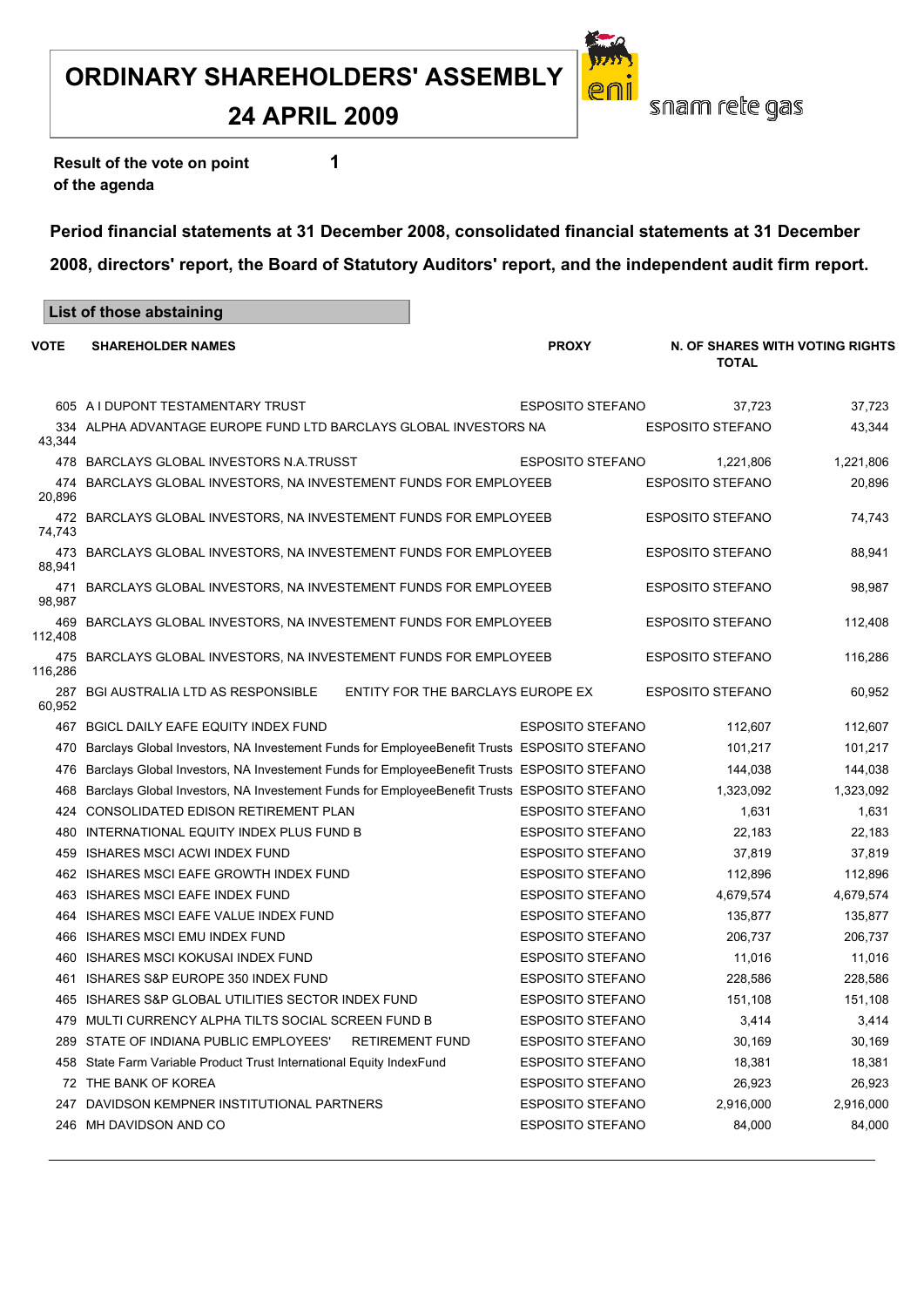**24 APRIL 2009**

**Result of the vote on point 1 of the agenda**

**Period financial statements at 31 December 2008, consolidated financial statements at 31 December 2008, directors' report, the Board of Statutory Auditors' report, and the independent audit firm report.**

| <b>Summary of those abstaining</b> |             |                        |                                                  |
|------------------------------------|-------------|------------------------|--------------------------------------------------|
| <b>TOTAL</b>                       | $n^{\circ}$ | 30 shareholders for n° | 12,223,354 shares                                |
| Of which                           |             |                        | 0.62 % of the share capital                      |
| <b>IN PERSON</b>                   | $n^{\circ}$ | 0 shareholders for n°  | 0 shares<br>0.00 % of the share capital          |
| <b>BY PROXY</b>                    | $n^{\circ}$ | 30 shareholders for n° | 12,223,354 shares<br>0.62 % of the share capital |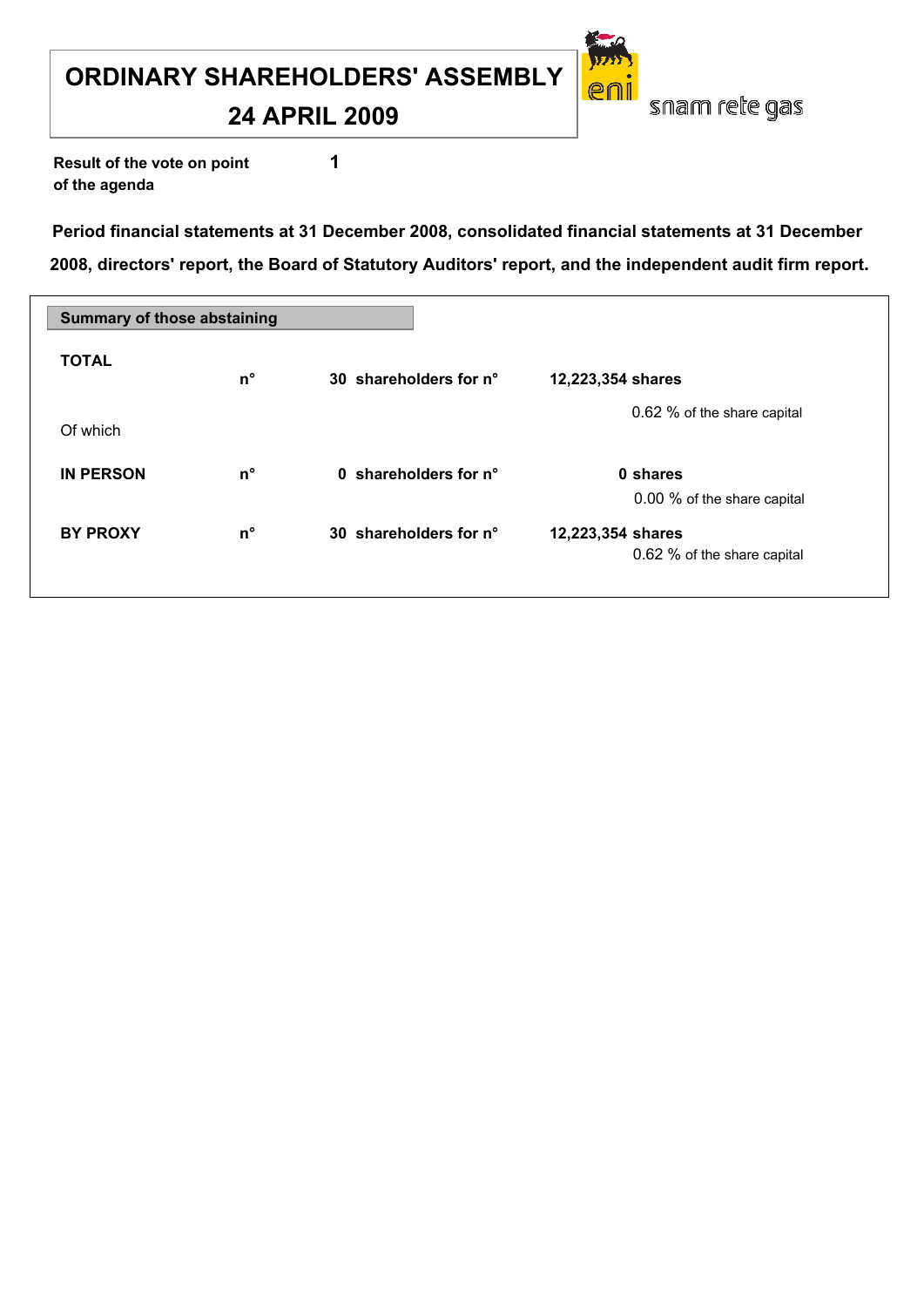**24 APRIL 2009**

**Result of the vote on point 1 of the agenda**

**Period financial statements at 31 December 2008, consolidated financial statements at 31 December** 

**2008, directors' report, the Board of Statutory Auditors' report, and the independent audit firm report.**

**List Not Voting**

| <b>Summary Not Voting</b> |             |                       |                                         |
|---------------------------|-------------|-----------------------|-----------------------------------------|
| <b>VOTAL NOT</b>          | $n^{\circ}$ | 0 shareholders for n° | 0 shares                                |
| di cui                    |             |                       | 0.00 % of the share capital             |
| <b>IN PERSON</b>          | $n^{\circ}$ | 0 shareholders for n° | 0 shares<br>0.00 % of the share capital |
| <b>BY PROXY</b>           | $n^{\circ}$ | 0 shareholders for n° | 0 shares<br>0.00 % of the share capital |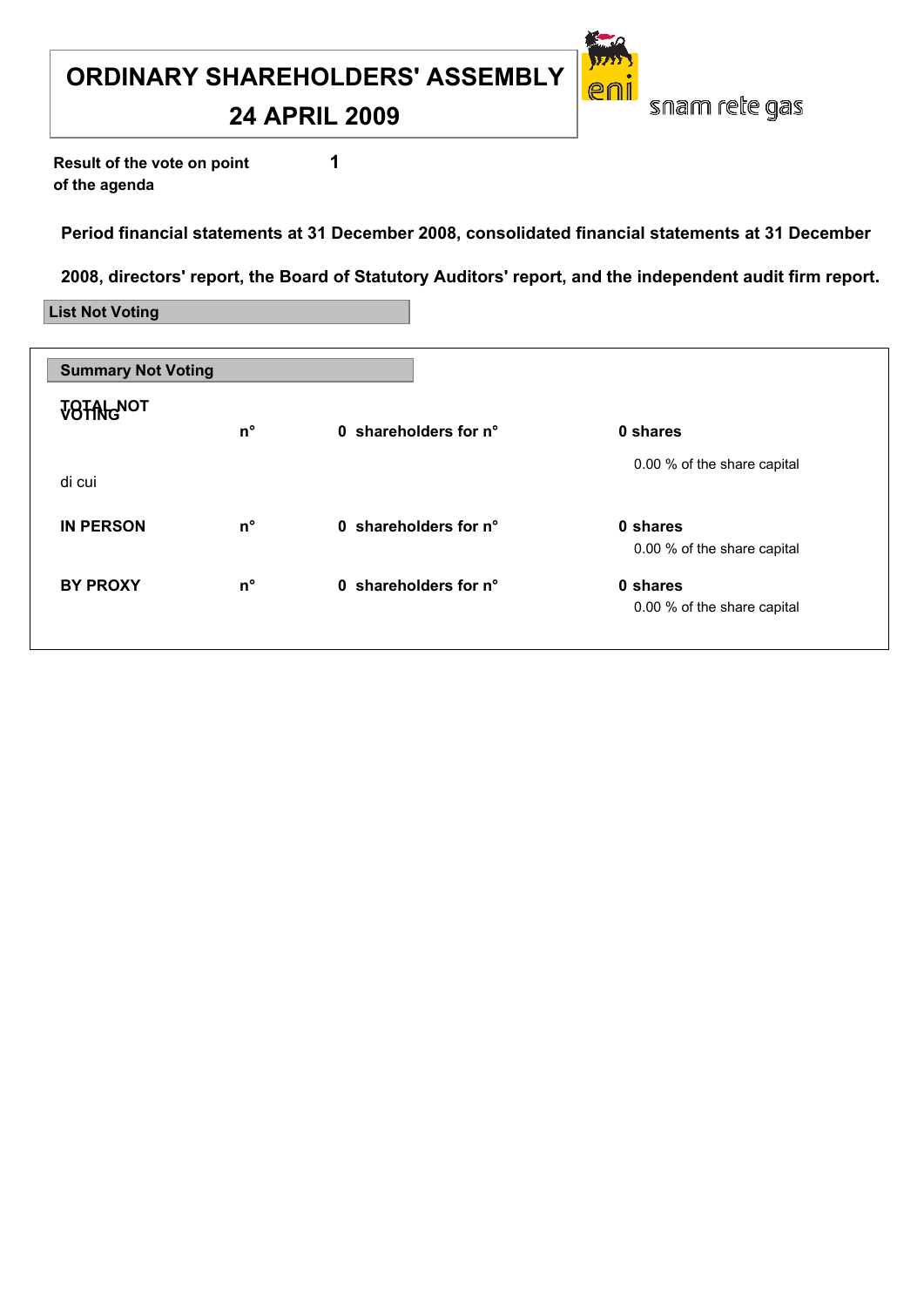**24 APRIL 2009**

**Result of the vote on point 1 of the agenda**

**List in favour**

**Period financial statements at 31 December 2008, consolidated financial statements at 31 December 2008, directors' report, the Board of Statutory Auditors' report, and the independent audit firm report.**

| VOTE<br><b>SHAREHOLDER NAMES</b>               |                    | <b>PROXY</b>            | N. OF SHARES WITH VOTING RIGHTS<br><b>TOTAL</b> |           |
|------------------------------------------------|--------------------|-------------------------|-------------------------------------------------|-----------|
| <b>3 ARMENTANO FAUSTO</b>                      |                    |                         | 10                                              | 10        |
| <b>26 BORLENGHI FRANCO</b>                     |                    |                         | 3,500                                           | 3,500     |
| 645 COMPA' EMILIO                              |                    |                         | 2,200                                           | 2,200     |
| 634 CROCE MARIO                                |                    |                         | 700                                             | 700       |
| 642 DORI CARLO                                 |                    |                         | 2,750                                           | 2,750     |
| 381 FRANCESCATO FRANCO                         |                    |                         | 30,000                                          | 30,000    |
| 14 REALE DAVIDE GIORGIO                        |                    |                         | 3                                               | 3         |
| 5 SACCO ETTORE                                 |                    |                         | 20,000                                          | 20,000    |
| 316 AACHENER UND MUENCHNER                     | LEBENSVERSICHERUNG | <b>RUISI IVANO</b>      | 546,800                                         | 546,800   |
| 15 ALLEANZA ASSICURAZIONI                      |                    | <b>RUISI IVANO</b>      | 125,000                                         | 125,000   |
| 17 ALLEANZA ASSICURAZIONI                      |                    | <b>RUISI IVANO</b>      | 1,146,649                                       | 1,146,649 |
| 16 ALLEANZA ASSICURAZIONI                      |                    | <b>RUISI IVANO</b>      | 7,425,182                                       | 7,425,182 |
| 6 ASSICURAZIONI GENERALI - SOCIETA' PER AZIONI |                    | <b>RUISI IVANO</b>      | 46,301                                          | 46,301    |
| 8 ASSICURAZIONI GENERALI - SOCIETA' PER AZIONI |                    | <b>RUISI IVANO</b>      | 590,000                                         | 590,000   |
| 7 ASSICURAZIONI GENERALI - SOCIETA' PER AZIONI |                    | <b>RUISI IVANO</b>      | 767,950                                         | 767,950   |
| 20 COSMOS LEBENSVERSICHERUNG                   |                    | <b>RUISI IVANO</b>      | 200,000                                         | 200,000   |
| 9 FATA ASSICURAZIONI DANNI                     |                    | <b>RUISI IVANO</b>      | 120,000                                         | 120,000   |
| 19 GENERALI LEBENSVERSICHERUNG                 |                    | <b>RUISI IVANO</b>      | 589,100                                         | 589,100   |
| 86 GENERTEL                                    |                    | <b>RUISI IVANO</b>      | 510,000                                         | 510,000   |
| <b>337 GENERTELLIFE</b>                        |                    | <b>RUISI IVANO</b>      | 20,361                                          | 20,361    |
| 338 GENERTELLIFE                               |                    | RUISI IVANO             | 51,059                                          | 51,059    |
| 4 INTESA VITA                                  |                    | <b>RUISI IVANO</b>      | 905,101                                         | 905,101   |
| 600 ABU DHABI RETIREMENT PENSIONS FUND         |                    | <b>VIANI ALESSANDRO</b> | 25,589                                          | 25,589    |
| 495 ALASKA ELECTRICAL PENSION PLAN             |                    | <b>VIANI ALESSANDRO</b> | 2,321                                           | 2,321     |
| 553 AMERICAN EXPRESS FUNDS I                   |                    | <b>VIANI ALESSANDRO</b> | 68,712                                          | 68,712    |
| 608 AMERICAN HOME PRODUCTS CORP.MASTER         |                    | <b>VIANI ALESSANDRO</b> | 49,425                                          | 49,425    |
| 419 AMONIS NV                                  |                    | <b>VIANI ALESSANDRO</b> | 37,618                                          | 37,618    |
| 523 ANDRA AP-FONDEN (AP2)                      |                    | <b>VIANI ALESSANDRO</b> | 547,992                                         | 547,992   |
| 385 ARKWRIGHT, LLC                             |                    | VIANI ALESSANDRO        | 2,894                                           | 2,894     |
| 382 ARMY AND AIR FORCE EXCHANGE SERVICE        |                    | <b>VIANI ALESSANDRO</b> | 4,000                                           | 4,000     |
| 449 ASIAN DEVELOPMENT BANK                     |                    | <b>VIANI ALESSANDRO</b> | 36,162                                          | 36,162    |
| 567 AUS-RARE SERIES VALUE - RIRSVL             |                    | VIANI ALESSANDRO        | 750                                             | 750       |
| <b>447 BAERUM KOMMUNE</b>                      |                    | <b>VIANI ALESSANDRO</b> | 5,820                                           | 5,820     |
| 561 BOMBARDIER TRUST US MASTER                 |                    | <b>VIANI ALESSANDRO</b> | 26,965                                          | 26,965    |
| 562 BOMBARDIER TRUST(CANADA) GLOBAL EQUIT FU   |                    | VIANI ALESSANDRO        | 144,355                                         | 144,355   |
| 483 BOY SCOUTS OF AMERICA MASTER PENSION TRUST |                    | VIANI ALESSANDRO        | 105,298                                         | 105,298   |
| 485 BP PENSION FUND                            |                    | <b>VIANI ALESSANDRO</b> | 29,700                                          | 29,700    |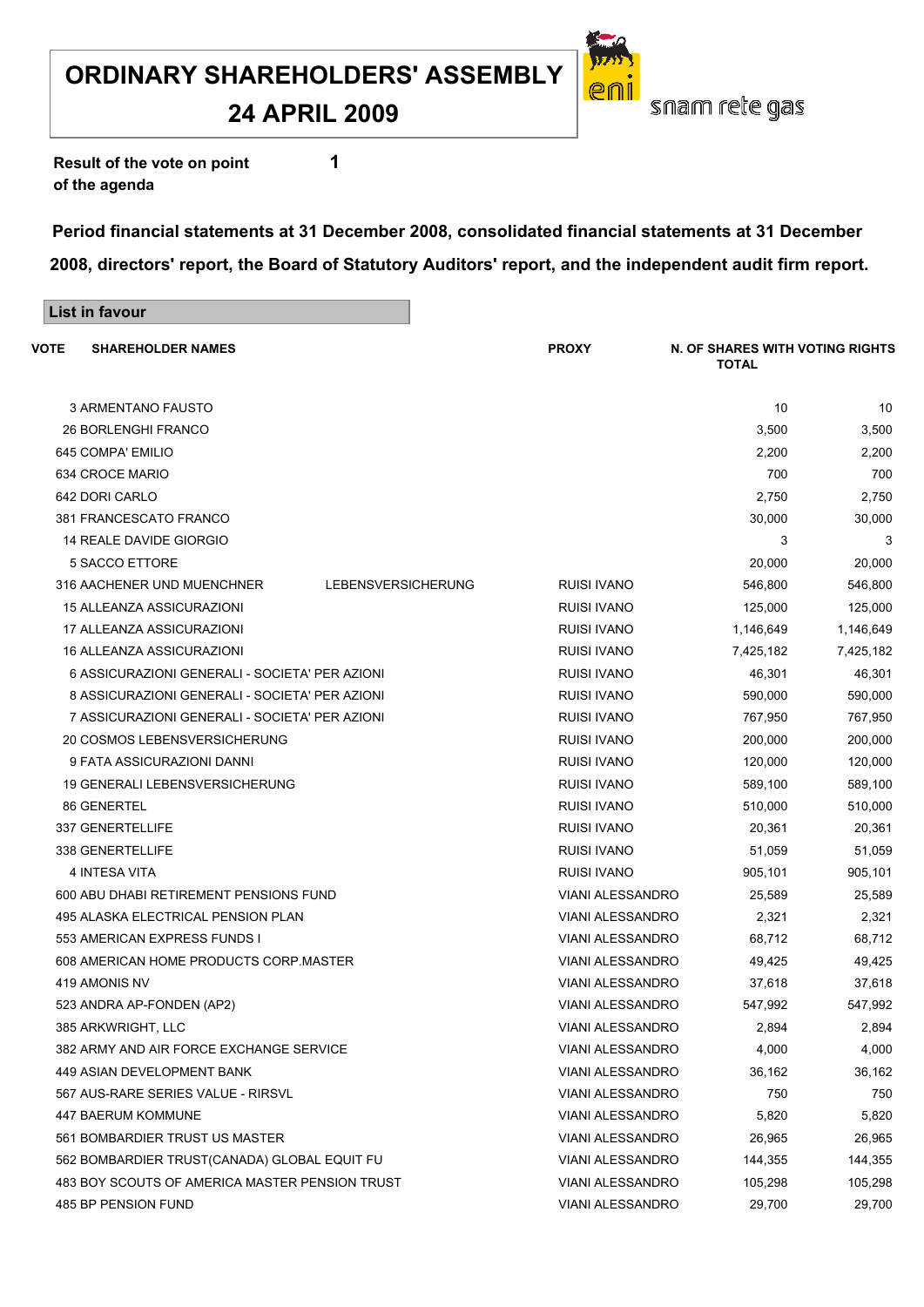**24 APRIL 2009**

![](_page_31_Picture_2.jpeg)

**Result of the vote on point 1 of the agenda**

#### **Period financial statements at 31 December 2008, consolidated financial statements at 31 December 2008, directors' report, the Board of Statutory Auditors' report, and the independent audit firm report.**

| 487 BRITISH AIRWAYS PENSIONS TRUSTEES LIMITED                                                                               | <b>VIANI ALESSANDRO</b> | 11,300    | 11,300       |
|-----------------------------------------------------------------------------------------------------------------------------|-------------------------|-----------|--------------|
| 486 BRITISH AIRWAYS PENSIONS TRUSTEES LIMITED                                                                               | <b>VIANI ALESSANDRO</b> | 187,242   | 187,242      |
| 488 BRITISH AIRWAYS PENSIONS TRUSTEES LIMITED                                                                               | <b>VIANI ALESSANDRO</b> | 673,975   | 673,975      |
| 573 BRITISH COLUMBIA INV. MAN. CORPORATION                                                                                  | <b>VIANI ALESSANDRO</b> | 99,726    | 99,726       |
| 570 BRITISH COLUMBIA INV.MAN.CORPORATION                                                                                    | <b>VIANI ALESSANDRO</b> | 125,009   | 125,009      |
| 571 BRITISH COLUMBIA INV.MAN.CORPORATION                                                                                    | <b>VIANI ALESSANDRO</b> | 219,094   | 219,094      |
| 563 BRITISH COLUMBIA INV.MAN.CORPORATION                                                                                    | <b>VIANI ALESSANDRO</b> | 388,900   | 388,900      |
| 572 BRITISH COLUMBIA INV.MAN.CORPORATION                                                                                    | <b>VIANI ALESSANDRO</b> | 763,853   | 763,853      |
| 507 BRUNEI INVESTMENT AGENCY                                                                                                | <b>VIANI ALESSANDRO</b> | 558,053   | 558,053      |
| 413 CAISSE DE DEPOT ET PLACEMENT DU QUEBEC                                                                                  | <b>VIANI ALESSANDRO</b> | 457       | 457          |
| 412 CAISSE DE DEPOT ET PLACEMENT DU QUEBEC                                                                                  | <b>VIANI ALESSANDRO</b> | 204,408   | 204,408      |
| 414 CAISSE DE DEPOT ET PLACEMENT DU QUEBEC                                                                                  | <b>VIANI ALESSANDRO</b> | 467,903   | 467,903      |
| 551 CAISSE DE PREVOYANCE C.E.H                                                                                              | <b>VIANI ALESSANDRO</b> | 66,500    | 66,500       |
| 444 CALIFORNIA PUBLIC EMPLOYEES RETIREMENT SYSTEM                                                                           | <b>VIANI ALESSANDRO</b> | 21,032    | 21,032       |
| 443 CALIFORNIA PUBLIC EMPLOYEES RETIREMENT SYSTEM                                                                           | <b>VIANI ALESSANDRO</b> | 52,700    | 52,700       |
| 445 CALIFORNIA PUBLIC EMPLOYEES RETIREMENT SYSTEM                                                                           | <b>VIANI ALESSANDRO</b> | 67,901    | 67,901       |
| 442 CALIFORNIA PUBLIC EMPLOYEES RETIREMENT SYSTEM                                                                           | <b>VIANI ALESSANDRO</b> | 239,737   | 239,737      |
| 427 CALIFORNIA PUBLIC EMPLOYEES RETIREMENT SYSTEM                                                                           | <b>VIANI ALESSANDRO</b> | 7,070,748 | 7,070,748    |
| 513 CALIFORNIA STATE TEACHERS RETIREMENT SYSTEM                                                                             | <b>VIANI ALESSANDRO</b> | 221.143   | 221,143      |
| 446 CALIFORNIA STATE TEACHERS RETIREMENT SYSTEM                                                                             | <b>VIANI ALESSANDRO</b> | 391,357   | 391,357      |
| 512 CALIFORNIA STATE TEACHERS RETIREMENT SYSTEM                                                                             | <b>VIANI ALESSANDRO</b> | 1,122,372 | 1,122,372    |
| 436 CANADA PENSION PLAN INVESTMENT BOARD                                                                                    | <b>VIANI ALESSANDRO</b> | 2,591,252 | 2,591,252    |
| 484 CELANESE AMERICAS RETIREMENT PENSION PLAN                                                                               | <b>VIANI ALESSANDRO</b> | 257,340   | 257,340      |
| 404 CHANG HWA COMMERCIAL BANK, LTD. IN IT'S CAPACITY AS MASTER CUSTODIAN OF ING CHB GLOBAL HIGH DIVIDEND FUND<br>ALESSANDRO | 47,778                  | 47,778    | <b>VIANI</b> |
| 594 CITY OF AUSTIN EMPLOYEES RETIR SYSTE                                                                                    | <b>VIANI ALESSANDRO</b> | 140,580   | 140,580      |
| 394 COHEN & STEERS GLOBAL INCOME BUILDER, INC.                                                                              | <b>VIANI ALESSANDRO</b> | 250,000   | 250,000      |
| 393 COHEN & STEERS UTILITY FUND, INC                                                                                        | <b>VIANI ALESSANDRO</b> | 87,000    | 87,000       |
| 632 COLLEGE RETIREMENT EQUITIES FUND                                                                                        | <b>VIANI ALESSANDRO</b> | 2,185     | 2,185        |
| 409 COLLEGE RETIREMENT EQUITIES FUND                                                                                        | <b>VIANI ALESSANDRO</b> | 10,000    | 10,000       |
| 631 COLLEGE RETIREMENT EQUITIES FUND                                                                                        | <b>VIANI ALESSANDRO</b> | 11,534    | 11,534       |
| 543 COMERICA BK FOR SDA INTERNATNAL EQUITY I                                                                                | VIANI ALESSANDRO        | 13,883    | 13,883       |
| 489 CUMBRIA LOCAL GOVERNMENT PENSION SCHEME                                                                                 | <b>VIANI ALESSANDRO</b> | 55,789    | 55,789       |
| 579 DANSKE BANK A/S CLI.NET INVESTOR                                                                                        | <b>VIANI ALESSANDRO</b> | 674,566   | 674,566      |
| 568 EAFE EQUITY INDEX FD                                                                                                    | <b>VIANI ALESSANDRO</b> | 79,267    | 79,267       |
| 450 EAFE INDEX PLUS SECURITIES LENDING COMMON TRUST FUND                                                                    | <b>VIANI ALESSANDRO</b> | 30,959    | 30,959       |
| 597 ELI LILLY RETIREMENT PLAN MASTER                                                                                        | <b>VIANI ALESSANDRO</b> | 20,779    | 20,779       |
| <b>401 ENERGY INSURANCE MUTUAL LIMITED</b>                                                                                  | <b>VIANI ALESSANDRO</b> | 10,266    | 10,266       |
| 545 EPWORTH INVESTMENT FUND                                                                                                 | <b>VIANI ALESSANDRO</b> | 10,049    | 10,049       |
| 527 EUROPE INDEX PLUS COMMON TRUST FUND                                                                                     | <b>VIANI ALESSANDRO</b> | 276,251   | 276,251      |
| 558 EUROPE MID-CAP                                                                                                          | <b>VIANI ALESSANDRO</b> | 365       | 365          |
| 557 FCP BNP ACTION EUROPE                                                                                                   | <b>VIANI ALESSANDRO</b> | 627       | 627          |
|                                                                                                                             |                         |           |              |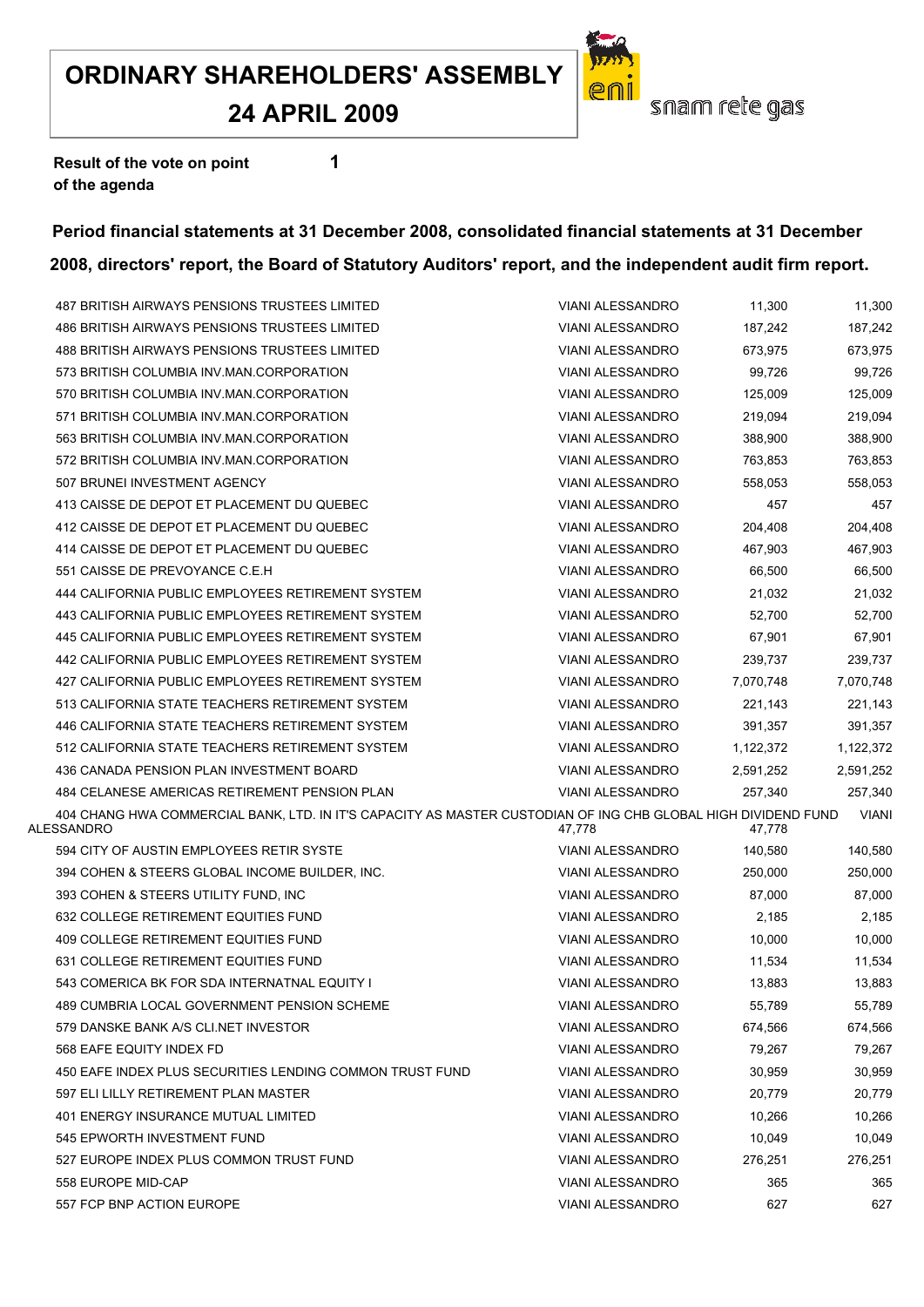**24 APRIL 2009**

![](_page_32_Picture_2.jpeg)

**Result of the vote on point 1 of the agenda**

#### **Period financial statements at 31 December 2008, consolidated financial statements at 31 December**

| 434 FIRST AMERICAN INVESTMENT FUNDS, INC.-GLOBAL INFRASTRUCTURE FU                | <b>VIANI ALESSANDRO</b> | 3,676     | 3,676     |
|-----------------------------------------------------------------------------------|-------------------------|-----------|-----------|
| 433 FIRST AMERICAN INVESTMENT FUNDS, INC,-INTERNATIONAL FUND                      | <b>VIANI ALESSANDRO</b> | 2,894     | 2,894     |
| 606 FJARDE AP-FONDEN                                                              | <b>VIANI ALESSANDRO</b> | 32,857    | 32,857    |
| 559 FONDATION J.A. BOMBARDIER                                                     | <b>VIANI ALESSANDRO</b> | 25,610    | 25,610    |
| 590 FORD MOTOR COMPANY DEFINED BENEFIT                                            | <b>VIANI ALESSANDRO</b> | 128,825   | 128,825   |
| 602 FORD UAW HOLDING LLC                                                          | <b>VIANI ALESSANDRO</b> | 9,354     | 9,354     |
| 610 FUTURE FUND FOR BOARD OF GUARDIANS                                            | <b>VIANI ALESSANDRO</b> | 64,316    | 64,316    |
| 611 FUTURE FUND FOR BOARD OF GUARDIANS                                            | <b>VIANI ALESSANDRO</b> | 66,165    | 66,165    |
| 550 Factum AG                                                                     | <b>VIANI ALESSANDRO</b> | 4,400     | 4,400     |
| 547 Fdt Ethos                                                                     | VIANI ALESSANDRO        | 5,000     | 5,000     |
| 548 Fdt Ethos                                                                     | <b>VIANI ALESSANDRO</b> | 11,700    | 11,700    |
| 549 Fdt Ethos                                                                     | <b>VIANI ALESSANDRO</b> | 12,400    | 12,400    |
| 564 GENERAL MOTORS CANADA DOMESTIC TRUST                                          | <b>VIANI ALESSANDRO</b> | 5,586     | 5,586     |
| 415 GENERAL MOTORS WELFARE BENEFIT TRUST                                          | <b>VIANI ALESSANDRO</b> | 3,885     | 3,885     |
| 541 GMO ERISA POOL                                                                | VIANI ALESSANDRO        | 343,200   | 343,200   |
| 539 GMO FOREIGN FUND                                                              | <b>VIANI ALESSANDRO</b> | 431,600   | 431,600   |
| 609 GMO FUNDS PLC                                                                 | <b>VIANI ALESSANDRO</b> | 8,347     | 8,347     |
| 538 GMO INTERNATIONAL CORE EQUITY FUND                                            | <b>VIANI ALESSANDRO</b> | 389,955   | 389,955   |
| 540 GMO INTERNATIONAL INTRINSIC VALUE FUND                                        | <b>VIANI ALESSANDRO</b> | 1,776,739 | 1,776,739 |
| 420 GMO TAX-MANAGED GLOBAL BALANCED PORTFOLIO                                     | <b>VIANI ALESSANDRO</b> | 13,561    | 13,561    |
| 542 GMO TAX-MANAGED INTERNATIONAL EQUITIES F                                      | <b>VIANI ALESSANDRO</b> | 109,640   | 109,640   |
| 396 GOVERNMENT OF THE REPUBLIC OF SINGAPORE                                       | <b>VIANI ALESSANDRO</b> | 5,163     | 5,163     |
| 593 HONEYWELL MASTER PENSION TRUST                                                | <b>VIANI ALESSANDRO</b> | 60,573    | 60,573    |
| 607 HONG KONG BANK EUROPEAN FUND                                                  | <b>VIANI ALESSANDRO</b> | 93,471    | 93,471    |
| 440 HONG KONG HOUSING AUTHORITY                                                   | <b>VIANI ALESSANDRO</b> | 33,705    | 33,705    |
| 614 HONG KONG SPECIAL ADMIN EXCHANGE FD                                           | <b>VIANI ALESSANDRO</b> | 113,026   | 113,026   |
| 575 HSBC EUROPEAN INDEX FUND                                                      | <b>VIANI ALESSANDRO</b> | 35,450    | 35,450    |
| 576 HSBC INVESOTRS (UK) LIMITED CLIENT ACC                                        | <b>VIANI ALESSANDRO</b> | 133,937   | 133,937   |
| 398 IAM NATIONAL PENSION FUND                                                     | <b>VIANI ALESSANDRO</b> | 295,749   | 295,749   |
| 599 IBM PENSION PLAN                                                              | <b>VIANI ALESSANDRO</b> | 85,212    | 85,212    |
| 491 IBM SAVINGS PLAN                                                              | <b>VIANI ALESSANDRO</b> | 146,363   | 146,363   |
| 591 INDIANA STATE TEACHERS RETIREMENT FD                                          | VIANI ALESSANDRO        | 11,019    | 11,019    |
| 592 INDIANA STATE TEACHERS RETIREMENT FD                                          | <b>VIANI ALESSANDRO</b> | 11,614    | 11,614    |
| 417 ING DIRECT STREETWISE BALANCED FUND                                           | <b>VIANI ALESSANDRO</b> | 1,435     | 1,435     |
| 418 ING DIRECT STREETWISE BALANCED GROWTH FUND                                    | <b>VIANI ALESSANDRO</b> | 5,690     | 5,690     |
| 416 ING DIRECT STREETWISE BALANCED INCOME FUND                                    | <b>VIANI ALESSANDRO</b> | 360       | 360       |
| 490 INTERNATIONAL PAPER COMPANY COMMINGLED INVESTMENT GROUP TRUSTVIANI ALESSANDRO |                         | 45,898    | 45,898    |
| 438 INTERNATIONAL STOCK MARKET PORTFOLIO                                          | <b>VIANI ALESSANDRO</b> | 1,616     | 1,616     |
| 391 JOHN HANCOCK FUNDS II INTERNATIONAL EQUITY INDEX FUND                         | <b>VIANI ALESSANDRO</b> | 29,485    | 29,485    |
| 390 JOHN HANCOCK FUNDS III INTERNATIONAL CORE FUND                                | <b>VIANI ALESSANDRO</b> | 359,600   | 359,600   |
| 387 JOHN HANCOCK TRUST INTERNATIONAL CORE TRUST                                   | <b>VIANI ALESSANDRO</b> | 246,605   | 246,605   |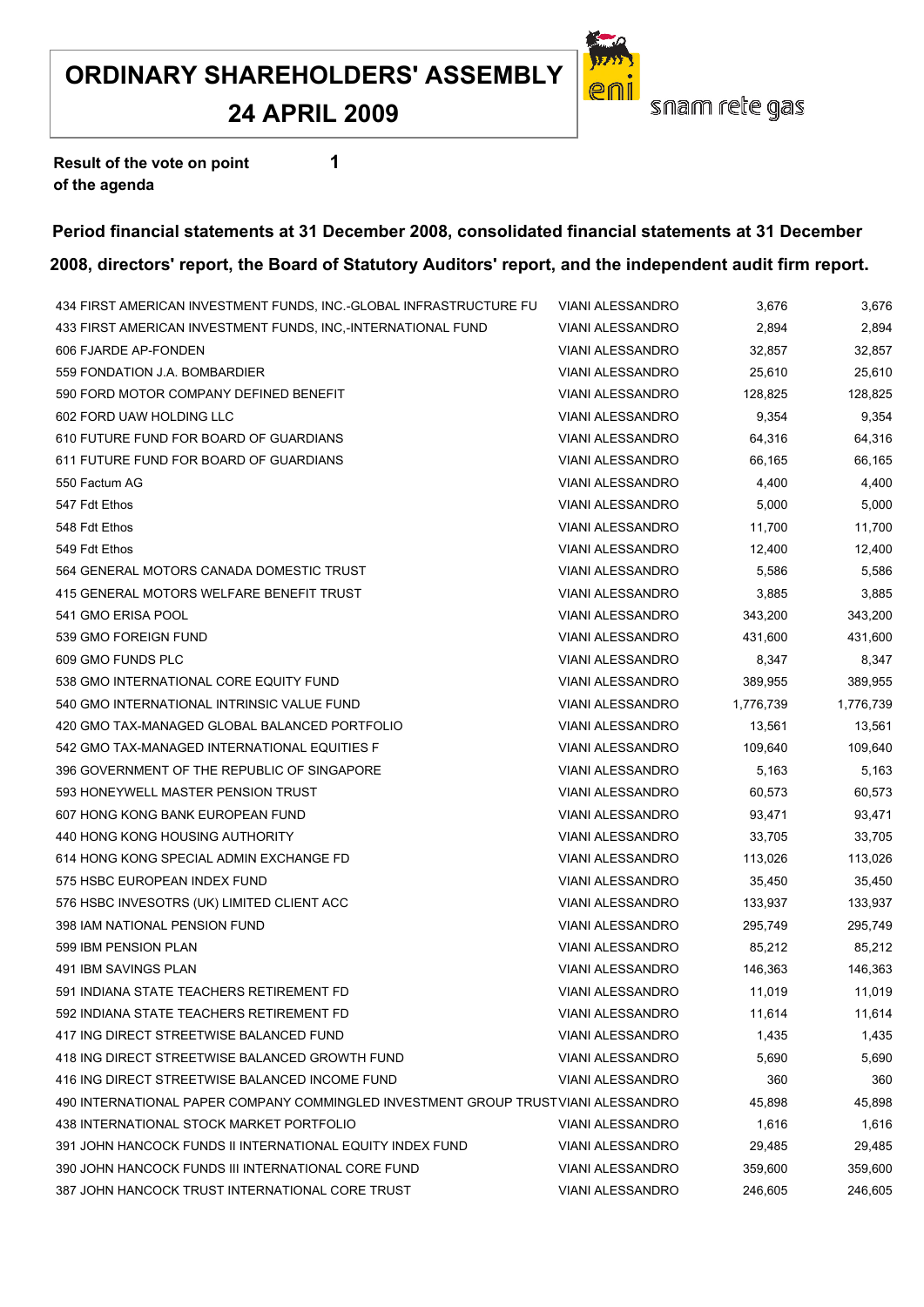#### **24 APRILE 2009**

![](_page_33_Picture_2.jpeg)

**Result of the vote on point 1 of the agenda**

#### **Period financial statements at 31 December 2008, consolidated financial statements at 31 December**

| 389 JOHN HANCOCK TRUST INTERNATIONAL EQUITY INDEX TRUST A                                                              | <b>VIANI ALESSANDRO</b> | 99,309     | 99,309       |
|------------------------------------------------------------------------------------------------------------------------|-------------------------|------------|--------------|
| 388 JOHN HANCOCK TRUST INTERNATIONAL EQUITY INDEX TRUST B                                                              | <b>VIANI ALESSANDRO</b> | 30,199     | 30,199       |
| 423 JOHNSON & JOHNSON PENSION & SAVINGS PLANS MASTER TRUST                                                             | VIANI ALESSANDRO        | 30,900     | 30,900       |
| 431 KNIGHT VINKE INSTITUTIONAL PARTNERS I, L.P.                                                                        | <b>VIANI ALESSANDRO</b> | 1,028,473  | 1,028,473    |
| 426 KNIGHT VINKE INSTITUTIONAL PARTNERS II, L.P.                                                                       | <b>VIANI ALESSANDRO</b> | 333,340    | 333,340      |
| 428 KNIGHT VINKE INSTITUTIONAL PARTNERS II, L.P.                                                                       | <b>VIANI ALESSANDRO</b> | 1,509,715  | 1,509,715    |
| 425 KNIGHT VINKE INSTITUTIONAL PARTNERS II, L.P.                                                                       | <b>VIANI ALESSANDRO</b> | 1,824,511  | 1,824,511    |
| 429 KNIGHT VINKE INSTITUTIONAL PARTNERS II, L.P.                                                                       | <b>VIANI ALESSANDRO</b> | 1,833,851  | 1,833,851    |
| 430 KNIGHT VINKE INSTITUTIONAL PARTNERS III, L.P                                                                       | <b>VIANI ALESSANDRO</b> | 3.949.709  | 3,949,709    |
| 584 LA C C D COM D REGIME DE CADRES                                                                                    | <b>VIANI ALESSANDRO</b> | 123,310    | 123,310      |
| 603 LANDROVER PENSION SCHEME                                                                                           | <b>VIANI ALESSANDRO</b> | 10,173     | 10,173       |
| 613 LOMBARD ODIER DARIER HFM SA INSTITUTIONNEL-3D                                                                      | VIANI ALESSANDRO        | 119,000    | 119,000      |
| 502 MANAGED PENSION FUNDS LIMITED                                                                                      | <b>VIANI ALESSANDRO</b> | 432,260    | 432,260      |
| 501 MANAGED PENSION FUNDS LIMITED                                                                                      | <b>VIANI ALESSANDRO</b> | 836,693    | 836,693      |
| 455 MARCH FUND                                                                                                         | <b>VIANI ALESSANDRO</b> | 7,123      | 7,123        |
| 402 MEGA INTERNATIONAL COMMERCIAL BANK CO LTD IN ITS CAPACITY ASMASTER CUSTODIAN OF ABN AMRO GLOBAL FUND<br>ALESSANDRO | 20,440                  | 20,440     | <b>VIANI</b> |
| 506 MERSEYSIDE PENSION FUND                                                                                            | <b>VIANI ALESSANDRO</b> | 111,132    | 111,132      |
| 503 MGI NON-US CORE EQUITY FUND                                                                                        | <b>VIANI ALESSANDRO</b> | 21,812     | 21,812       |
| 441 MINISTRY OF STRATEGY AND FINANCE                                                                                   | VIANI ALESSANDRO        | 21,472     | 21,472       |
| 588 MIZUHO TRUST BKG-LUX                                                                                               | <b>VIANI ALESSANDRO</b> | 2,236      | 2,236        |
| 457 MONETARY AUTHORITY OF SINGAPORE                                                                                    | <b>VIANI ALESSANDRO</b> | 23,571     | 23,571       |
| 612 Macquarie Global Infrastructure Total Return Fund Inc                                                              | <b>VIANI ALESSANDRO</b> | 1,215,799  | 1,215,799    |
| 403 NATIONAL PENSION SERVICE                                                                                           | <b>VIANI ALESSANDRO</b> | 1,568      | 1,568        |
| 400 NORTH SLOPE BOROUGH                                                                                                | VIANI ALESSANDRO        | 26,780     | 26,780       |
| 492 NORTHWEST AIRLINES INC. DEFINED BENEFIT PLAN MASTER TRUST                                                          | <b>VIANI ALESSANDRO</b> | 104,000    | 104,000      |
| 544 NUCLEAR LIABILITIES FUND LIMITED                                                                                   | <b>VIANI ALESSANDRO</b> | 21,518     | 21,518       |
| 578 ODDO ET CIE ENTERPRISE D'INVETISS.                                                                                 | <b>VIANI ALESSANDRO</b> | 788,526    | 788,526      |
| 439 OMERS ADMINISTRATION CORPORATION                                                                                   | <b>VIANI ALESSANDRO</b> | 956,550    | 956,550      |
| 435 ONTARIO TEACHERS PENSION PLAN BOARD                                                                                | VIANI ALESSANDRO        | 2,581,988  | 2,581,988    |
| 554 PARVEST                                                                                                            | <b>VIANI ALESSANDRO</b> | 60,895     | 60,895       |
| 555 PARVEST                                                                                                            | <b>VIANI ALESSANDRO</b> | 100,125    | 100,125      |
| 556 PARWORLD                                                                                                           | <b>VIANI ALESSANDRO</b> | 20,801     | 20,801       |
| 493 PENSION FUND ASSOCIATION FOR LOCAL GOVERNMENT OFFICIALS                                                            | <b>VIANI ALESSANDRO</b> | 35,610     | 35,610       |
| 397 PENSION FUND OF SUMITOMO MITSUI BANKING CORPORATION                                                                | <b>VIANI ALESSANDRO</b> | 5,283      | 5,283        |
| 589 PICTET & Cie Europe SA                                                                                             | VIANI ALESSANDRO        | 75,893,660 | 75,893,660   |
| 565 PREMIUM INVESTORS LTD                                                                                              | VIANI ALESSANDRO        | 132,527    | 132,527      |
| 601 PUBL EMPL RET ASSOCIAT OF NEW MEXICO                                                                               | <b>VIANI ALESSANDRO</b> | 11,470     | 11,470       |
| 504 PUBLIC SCHOOL RETIREMENT SYSTEM OF MISSOURI                                                                        | <b>VIANI ALESSANDRO</b> | 197,850    | 197,850      |
| 574 PYRFORD INTERNATIONAL EQUITY FUND                                                                                  | <b>VIANI ALESSANDRO</b> | 171,300    | 171,300      |
| 399 PYRFORD INTERNATIONAL TRUST                                                                                        | VIANI ALESSANDRO        | 154,700    | 154,700      |
| 566 RARE INFRASTRUCTURE VALUE FUND                                                                                     | <b>VIANI ALESSANDRO</b> | 491,429    | 491,429      |
|                                                                                                                        |                         |            |              |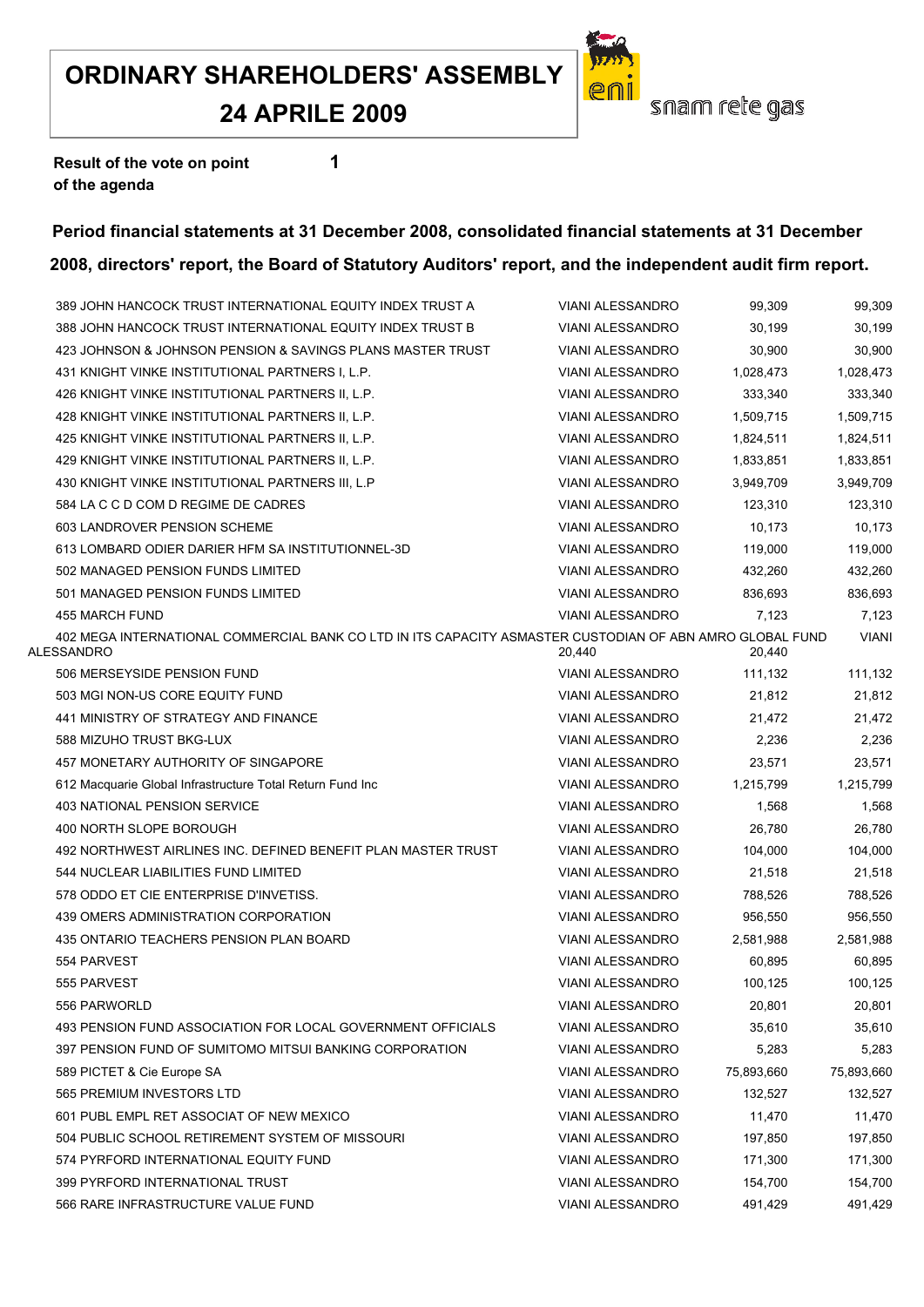## **24 APRIL 2009**

![](_page_34_Picture_2.jpeg)

**Result of the vote on point 1 of the agenda**

#### **Period financial statements at 31 December 2008, consolidated financial statements at 31 December**

#### **2008, directors' report, the Board of Statutory Auditors' report, and the independent audit firm report.**

|           | 406 RUSSELL INTERNATIONAL SHARES INDEX FUND-AUD HEDGED                                                             | <b>VIANI ALESSANDRO</b> | 13,868    | 13,868    |
|-----------|--------------------------------------------------------------------------------------------------------------------|-------------------------|-----------|-----------|
|           | 537 SEI INST MANAG TR GLOBAL MANAG VOLAT FND                                                                       | <b>VIANI ALESSANDRO</b> | 115,907   | 115,907   |
|           | 456 SELECT INDEX SERIES                                                                                            | <b>VIANI ALESSANDRO</b> | 41,007    | 41,007    |
|           | 598 SHRINERS HOSPITALS FOR CHILDREN                                                                                | <b>VIANI ALESSANDRO</b> | 109,100   | 109,100   |
|           | 421 SPDR FTSE/MACQUARIE GLOBAL INFRASTRUCTURE 100 ETF                                                              | <b>VIANI ALESSANDRO</b> | 62.102    | 62,102    |
|           | 422 SPDR S+P INTERNATIONAL UTILITIES SECTOR ETF                                                                    | <b>VIANI ALESSANDRO</b> | 7,082     | 7,082     |
|           | 586 SPRUCEGROVE INTL POOLED FUND                                                                                   | <b>VIANI ALESSANDRO</b> | 4,174,910 | 4,174,910 |
|           | 585 SPRUCEGROVE SPECIAL GLOBAL POOLED F.                                                                           | <b>VIANI ALESSANDRO</b> | 143,231   | 143,231   |
|           | 583 SPRUCEGROVE SPECIAL GLOBAL POOLED F.                                                                           | <b>VIANI ALESSANDRO</b> | 525,939   | 525,939   |
|           | 516 SSGA EMU INDEX EQUITY FUND                                                                                     | <b>VIANI ALESSANDRO</b> | 565,400   | 565,400   |
|           | 521 SSGA EUROPE INDEX EQUITY FUND                                                                                  | <b>VIANI ALESSANDRO</b> | 45,689    | 45,689    |
|           | 494 SSGA GLOBAL INDEX PLUS TRUST                                                                                   | <b>VIANI ALESSANDRO</b> | 469,677   | 469,677   |
|           | 505 SSGA INTERNATIONAL EQUITIES INDEX TRUST                                                                        | <b>VIANI ALESSANDRO</b> | 27,811    | 27,811    |
|           | 515 SSGA ITALY INDEX EQUITY FUND                                                                                   | <b>VIANI ALESSANDRO</b> | 475,401   | 475,401   |
|           | 508 SSGA ITALY INDEX FUND                                                                                          | <b>VIANI ALESSANDRO</b> | 67.680    | 67,680    |
|           | 509 SSGA MSCI EAFE INDEX FUND                                                                                      | <b>VIANI ALESSANDRO</b> | 45,046    | 45,046    |
|           | 517 SSGA UTILITIES INDEX EQUITY FUND                                                                               | <b>VIANI ALESSANDRO</b> | 8,072     | 8,072     |
|           | 514 SSGA WORLD INDEX EQUITY FUND                                                                                   | <b>VIANI ALESSANDRO</b> | 61,023    | 61,023    |
|           | 496 STATE OF ALASKA RETIREMENT AND BENEFITS PLANS                                                                  | <b>VIANI ALESSANDRO</b> | 110,000   | 110,000   |
|           | 511 STATE OF CONNECTICUT RETIREMENT PLANS & TRUST FUNDS                                                            | <b>VIANI ALESSANDRO</b> | 49.760    | 49,760    |
|           | 510 STATE OF CONNECTICUT RETIREMENT PLANS & TRUST FUNDS                                                            | <b>VIANI ALESSANDRO</b> | 156,729   | 156,729   |
|           | 500 STATE OF MINNESOTA                                                                                             | <b>VIANI ALESSANDRO</b> | 10,889    | 10,889    |
| 2,031     | 453 STATE STREET BANK AND TRUST COMPANY INVESTMENT FUNDS FOR TAXEXEMPT RETIREMENT PLANSVIANI ALESSANDRO            |                         |           | 2,031     |
| 31,955    | 530 STATE STREET BANK AND TRUST COMPANY INVESTMENT FUNDS FOR TAXEXEMPT RETIREMENT PLANSVIANI ALESSANDRO            |                         |           | 31,955    |
| 224,066   | 452 STATE STREET BANK AND TRUST COMPANY INVESTMENT FUNDS FOR TAXEXEMPT RETIREMENT PLANSVIANI ALESSANDRO 224,066    |                         |           |           |
| 391,841   | 526 STATE STREET BANK AND TRUST COMPANY INVESTMENT FUNDS FOR TAXEXEMPT RETIREMENT PLANSVIANI ALESSANDRO 391,841    |                         |           |           |
| 735,382   | 525 STATE STREET BANK AND TRUST COMPANY INVESTMENT FUNDS FOR TAXEXEMPT RETIREMENT PLANSVIANI ALESSANDRO 735,382    |                         |           |           |
| 1.108.022 | 524 STATE STREET BANK AND TRUST COMPANY INVESTMENT FUNDS FOR TAXEXEMPT RETIREMENT PLANSVIANI ALESSANDRO1.108.022   |                         |           |           |
|           | 520 STATE STREET EUROPE ENHANCED                                                                                   | <b>VIANI ALESSANDRO</b> | 260,850   | 260,850   |
|           | 451 STATE STREET GLOBAL ADVISORS INC                                                                               | <b>VIANI ALESSANDRO</b> | 3,807     | 3,807     |
|           | 522 STATE STREET SRI WORLD INDEX                                                                                   | <b>VIANI ALESSANDRO</b> | 5,882     | 5,882     |
|           | 518 STREETTRACKS MSCI EUROPE ETF                                                                                   | <b>VIANI ALESSANDRO</b> | 637       | 637       |
|           | 519 STREETTRACKS SM MSCI EUROPE UTILITIES SM ETF                                                                   | <b>VIANI ALESSANDRO</b> | 75,502    | 75,502    |
|           | 411 SUMMIT PINNACLE SERIES - EAFE INTERNATIONAL INDEX PORTFOLIO                                                    | <b>VIANI ALESSANDRO</b> | 6,818     | 6,818     |
|           | 546 Subvenimus Institutional Fund                                                                                  | <b>VIANI ALESSANDRO</b> | 5,583     | 5,583     |
| 6,400     | 448 TAIWAN BUSINESS BANK IN ITS CAPACITY AS MASTER CUSTODIAN OF ABN AMRO GLOBAL BALANCED FUNDVIANI ALESSANDRO6.400 |                         |           |           |
|           | 386 TEACHERS' RETIREMENT SYSTEM OF THE STATE OF ILLINOIS                                                           | <b>VIANI ALESSANDRO</b> | 5,033     | 5,033     |
|           | 384 TEACHERS' RETIREMENT SYSTEM OF THE STATE OF ILLINOIS                                                           | <b>VIANI ALESSANDRO</b> | 6,953     | 6,953     |
|           | 595 TEXAS MUTUAL INSURANCE COMPANY                                                                                 | VIANI ALESSANDRO        | 357,340   | 357,340   |

TG INVESTMENT FUNDS PLC VIANI ALESSANDRO 17,239 17,239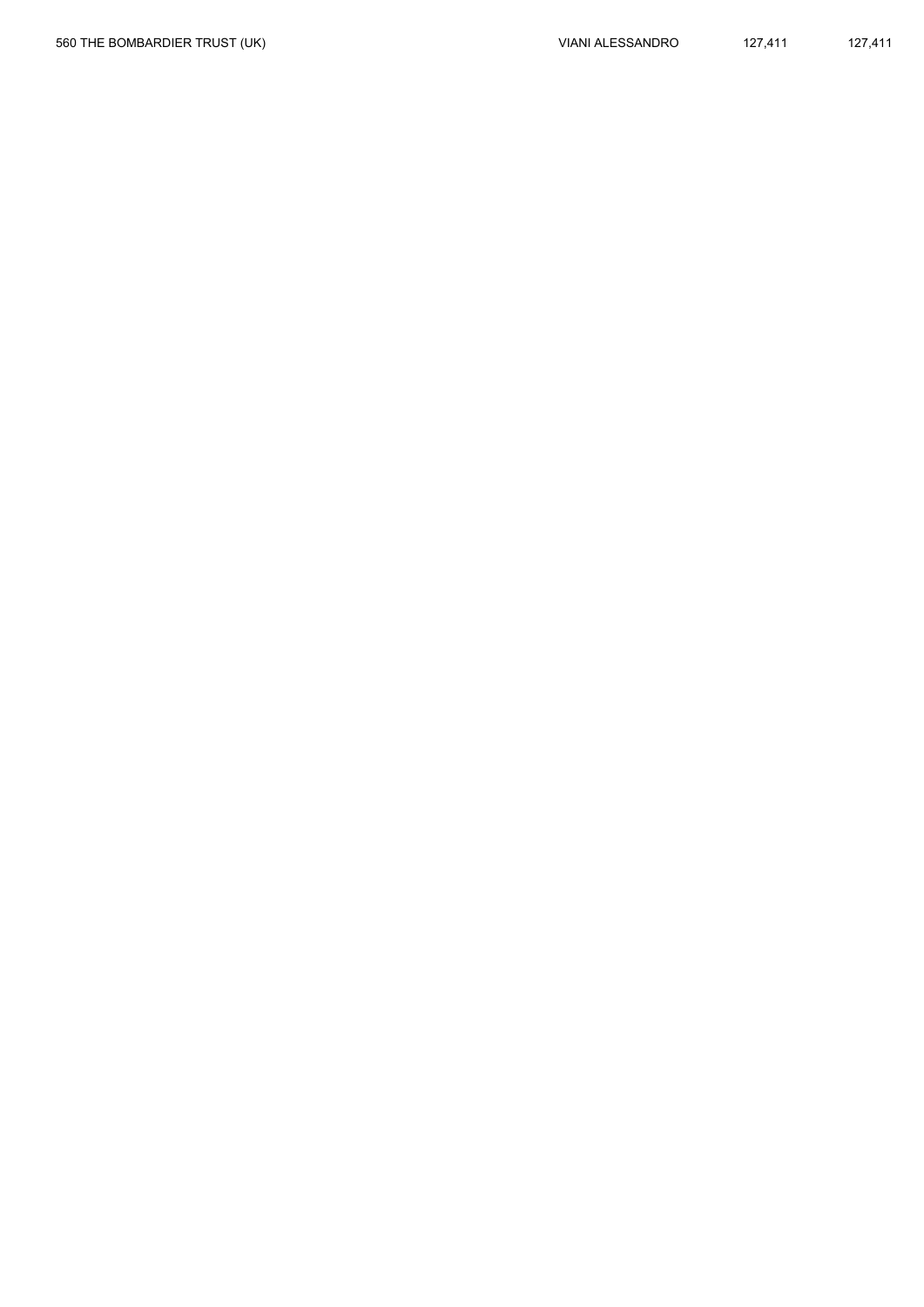![](_page_36_Picture_2.jpeg)

**Result of the vote on point 1 of the agenda**

#### **Period financial statements at 31 December 2008, consolidated financial statements at 31 December 2008, directors' report, the Board of Statutory Auditors' report, and the independent audit firm report.**

#### THE INTEL IRELAND PENSION SCHEME VIANI ALESSANDRO 272,200 272,200 THE JOHNS HOPKINS UNIVERSITY VIANI ALESSANDRO 37,300 37,300 THE MASTER TRUST BANK OF JAPAN LTD (RE NESTLE JAPAN HOLDI NG LIMITED) VIANI ALESSANDRO 3,485 3,485 THE MASTER TRUST BANK OF JAPAN LTD RE: HITACHI FOREIGN EQUITY INDEX MOTHER FUND VIANI ALESSANDRO 29,140 29,140 569 THE ONTARIO PUB SER EMPL UNI PEN T F THE REST AND MALESSANDRO 160,937 160,937 160,937 THE PUBLIC EDUCATION EMPLOYEE RETIREMENT SYSTEM OF MISSOURI VIANI ALESSANDRO 38,101 38,101 498 THE REGENTS OF THE UNIVERSITY OF CALIFORNIA VIANI ALESSANDRO 119,175 119,175 119,175 THE RET.ANN. PLAN FOR EMPLYEES OF THE ARMY AND AIR FORCE EX.S VIANI ALESSANDRO 46,000 46,000 THE ROMAN CATHOLIC ARCHBISHOP OF LOS ANGELES A CORPORATION SOL VIANI ALESSANDRO 14,500 14,500 TIIA - CREF INSTITUTIONAL MUTUAL FUNDS - ENHANCED INTERNATIONA VIANI ALESSANDRO 2,000 2,000 TIIA-CREF INSTITUTIONAL MUTUAL FUNDS-INTERNATIONAL EQUITY INDE VIANI ALESSANDRO 10,000 10,000 TRUST FOR RET, MED., DEN. AND LIFE INS. PLAN OF THE ARMY & AIR VIANI ALESSANDRO 26,000 26,000 UBS AG-OMNIBUS NON RESIDENT VIANI ALESSANDRO 133,940 133,940 UNITED CHURCH OF CANADA PENSION PLAN VIANI ALESSANDRO 86,240 86,240 UNITED NATIONS RELIEF AND WORKS FOR PALESTINIAN REFUGEES IN THE NEAR EAST VIANI ALESSANDRO 3,960 3,960 UNIVERSAL SHIPOWNERS MARINE INSURANCE ASSOCIATION LTD EQUITYCLASS 3 VIANI ALESSANDRO 8,008 8,008 WESTPAC INTERNATIONAL SHARE INDEX TRUST VIANI ALESSANDRO 56,277 56,277 WHEELS COMMON INVESTMENT FUND VIANI ALESSANDRO 25,972 25,972 WORLD INDEX OLUS SECURITIES LENDING COMMON TRUST FUND VIANI ALESSANDRO 83,204 83,204 XEROX PENSIONS LIMITED VIANI ALESSANDRO 33,000 33,000 BANCA D'ITALIA MIGLIORATI PIER LUIGI 36,953,299 36,953,299 BECCHETTI LILIANA COMPA' EMILIO 1,000 1,000 ENI SPA TONNARELLI STEFANIA 978,843,070 978,843,070 ADVANTAGE FUNDS INC - GLOBAL ALPHA FUND CHILOIRO ANDREA 2,901 2,901 AEGON CUSTODY BV INZAKE AEGON BASISFONDS AANDELEN EUROPA CHILOIRO ANDREA 578,268 578,268 182 AIR CANADA PENSION MASTER TRUST FUND CHILOIRO ANDREA 154,900 154,900 154,900 175 AIR CANADA PENSION MASTER TRUST FUND CHILOIRO ANDREA 423,430 423,430 423,430 ALASKA PERMANENT FUND CORP, CHILOIRO ANDREA 30,601 30,601 ALASKA PERMANENT FUND CORP. CHILOIRO ANDREA 58,089 58,089 AMP CAPITAL GLOBAL LISTED INFRASTRUCTURE SECURITIES FUND CHILOIRO ANDREA 72,811 72,811 ARVINMERITOR INC. RETIREMENT PLAN CHILOIRO ANDREA 63,300 63,300 ASSURDIX CHILOIRO ANDREA 87,971 87,971 AVIVA INVESTORS MANAGED FUNDS ICVC MORLEY DIVERSIFIED STRATEGY FUND CHILOIRO ANDREA 2,400 2,400 AXA INVESTMENT MANAGERS DEUTSCHLAND GMBHINNERE CHILOIRO ANDREA 422,800 422,800 276 AXA INVESTMENT MANAGERS DEUTSCHLAND GMBHINNERE CHILOIRO ANDREA 1,072,378 1,072,378 AXA PREMIER VIP TRUST-MULTIMANAGER SMALLCAP GROWTH PORTFOLIO CHILOIRO ANDREA 53,344 53,344 BARCLAYS GLOBAL INVESTORS PENSIONS MANAGEMENT LTD CHILOIRO ANDREA 76,066 76,066 BARCLAYS GLOBAL INVESTORS PENSIONS MANAGEMENT LTD CHILOIRO ANDREA 541,190 541,190 273 BARCLAYS LIFE ASSURANCE COMPANY LTD CHILOIRO ANDREA 120,986 120,986 120,986 BELL ATLANTIC MASTER TRUST CHILOIRO ANDREA 26,780 26,780

BELLSOUTH CORP REP EMPLOYEES HEALTH CARE TRUST-RETIREES CHILOIRO ANDREA 14,331 14,331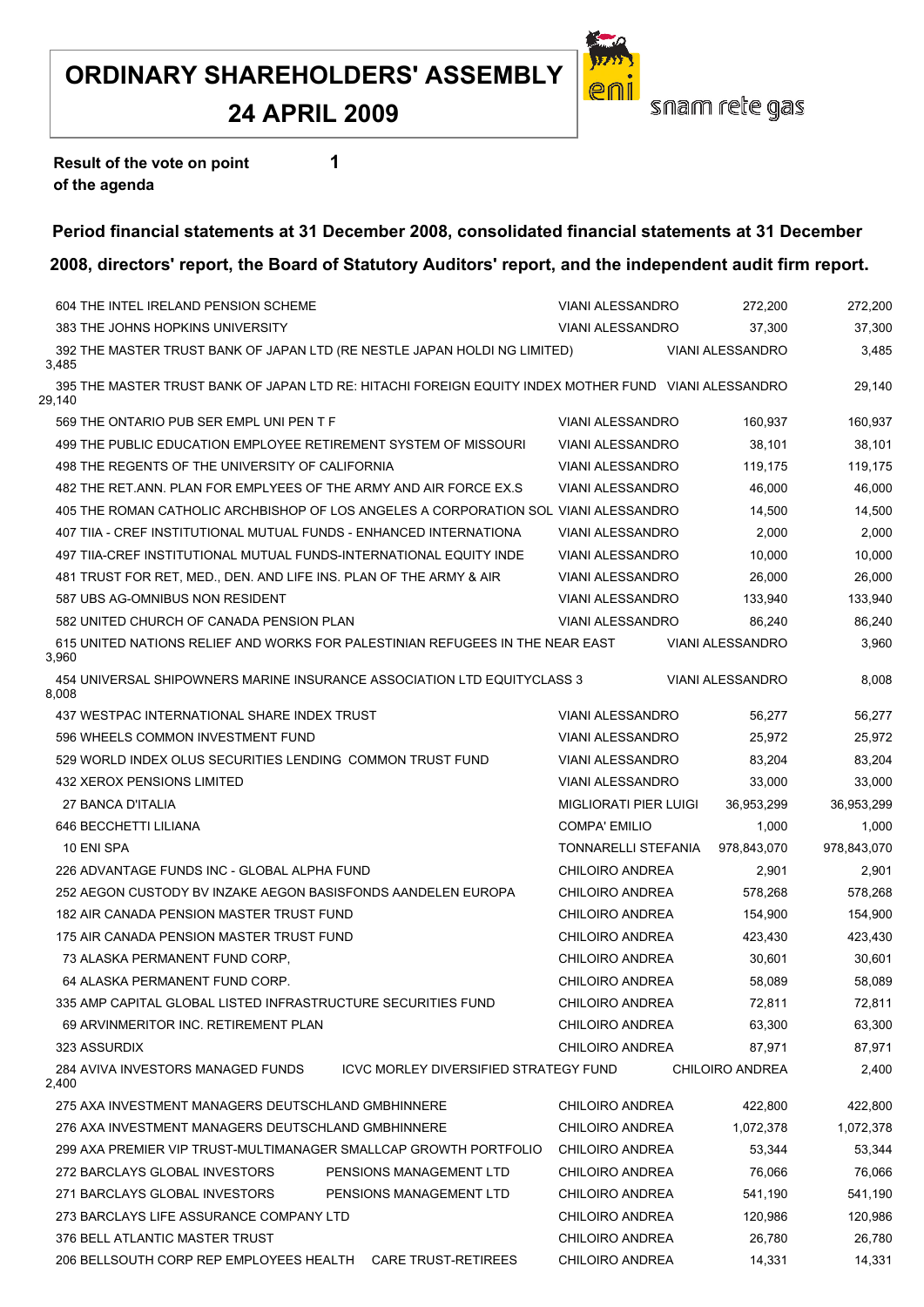## **24 APRIL 2009**

![](_page_37_Picture_2.jpeg)

**Result of the vote on point 1 of the agenda**

#### **Period financial statements at 31 December 2008, consolidated financial statements at 31 December 2008, directors' report, the Board of Statutory Auditors' report, and the independent audit firm report.**

| 270 BGI INDEX SELECTION FUND                                    | <b>CHILOIRO ANDREA</b> | 38,216  | 38,216  |
|-----------------------------------------------------------------|------------------------|---------|---------|
| 353 BJC GROUP PENSION TRUST.                                    | CHILOIRO ANDREA        | 5,100   | 5,100   |
| 351 BJC HEALTH SYSTEM.                                          | CHILOIRO ANDREA        | 14,596  | 14,596  |
| 75 BMO HARRIS INTERNATIONAL EQUITY<br><b>PORTFOLIO</b>          | CHILOIRO ANDREA        | 187,400 | 187,400 |
| 171 BMO INTERNATIONAL VALUE CLASS                               | CHILOIRO ANDREA        | 2,000   | 2,000   |
| 212 BMO NESBITT BURNS INTERNATIONAL EQUITY FUND                 | CHILOIRO ANDREA        | 3,100   | 3,100   |
| 312 CAAM DYNALION EUROPE (CA) - L025                            | CHILOIRO ANDREA        | 278,503 | 278,503 |
| 305 CAAM FUNDS                                                  | CHILOIRO ANDREA        | 134,775 | 134,775 |
| 319 CAAM INDEX EUROPE                                           | CHILOIRO ANDREA        | 34,448  | 34,448  |
| 326 CAAM INDEXED EUROPE PLUS                                    | CHILOIRO ANDREA        | 29,705  | 29,705  |
| 318 CAAM LABEL DYNAMIQUE                                        | CHILOIRO ANDREA        | 25,269  | 25,269  |
| 315 CAAM LABEL EQUILIBRE                                        | CHILOIRO ANDREA        | 93,236  | 93,236  |
| 317 CAAM LABEL PRUDENCE                                         | CHILOIRO ANDREA        | 21,715  | 21,715  |
| 320 CAAM MONETAIRE PEA                                          | CHILOIRO ANDREA        | 88,871  | 88,871  |
| 325 CAAM RESA ESG ACTIONS EURO                                  | CHILOIRO ANDREA        | 124,150 | 124,150 |
| 77 CACEIS BANK                                                  | CHILOIRO ANDREA        | 395,768 | 395,768 |
| 355 CARGILL INC, & ASSOCIATED COMPANIES MASTER PEN              | CHILOIRO ANDREA        | 4,200   | 4,200   |
| 176 CATHOLIC HEALTH EAST                                        | CHILOIRO ANDREA        | 1,898   | 1,898   |
| 214 CF INTERNATIONAL STOCK INDEX FUND                           | CHILOIRO ANDREA        | 57,589  | 57,589  |
| 68 CF MACQUARIE GLOBAL INFRASTRUCTURE SECURITIES FUND           | CHILOIRO ANDREA        | 237,657 | 237,657 |
| 243 CIBC EUROPEAN INDEX FUND.                                   | CHILOIRO ANDREA        | 7,775   | 7,775   |
| 242 CIBC INTERNATIONAL INDEX FUND,                              | CHILOIRO ANDREA        | 15,814  | 15,814  |
| 85 CITY OF NEW YORK GROUP TRUST                                 | CHILOIRO ANDREA        | 56,000  | 56,000  |
| 80 CITY OF NEW YORK GROUP TRUST                                 | CHILOIRO ANDREA        | 201,676 | 201,676 |
| 83 CITY OF NEW YORK GROUP TRUST                                 | CHILOIRO ANDREA        | 239,723 | 239,723 |
| 84 CITY OF NEW YORK GROUP TRUST                                 | CHILOIRO ANDREA        | 587,794 | 587,794 |
| 327 CLUB MINIMUM VARIANCE                                       | CHILOIRO ANDREA        | 80,847  | 80,847  |
| 250 COLONIAL FIRST STATE INVESTEMENT LIMITED                    | CHILOIRO ANDREA        | 41,200  | 41,200  |
| 234 COUNTY EMPLOYEES ANNUITY AND BENEFIT FUND OF COOK COUNTY    | CHILOIRO ANDREA        | 16,180  | 16,180  |
| 79 COX ENTERPRISE INC MASTER TRUST                              | CHILOIRO ANDREA        | 31,000  | 31,000  |
| 236 CRITERION GLOBAL CLEAN ENERGY FUND                          | <b>CHILOIRO ANDREA</b> | 16,600  | 16,600  |
| 219 CURATORS OF UNV MO AS TRUSTEE UNV MO RET DSBLTY &           | CHILOIRO ANDREA        | 32,000  | 32,000  |
| 209 CURATORS OF UNV MO AS TRUSTEE UNV MO RET DSBLTY &           | <b>CHILOIRO ANDREA</b> | 71,000  | 71,000  |
| 228 DREYFUS INDEX FUNDS INC DREYFUS<br><b>INTERNATIONAL STC</b> | CHILOIRO ANDREA        | 38,806  | 38,806  |
| 357 DT INTERNATIONAL STOCK INDEX FUND                           | <b>CHILOIRO ANDREA</b> | 16,470  | 16,470  |
| 324 DYNALION EUROPE NON CYCLIQUE                                | <b>CHILOIRO ANDREA</b> | 422,058 | 422,058 |
| 301 EMPLOYEES RETIREMENT SYSTEM OF TEXAS.                       | <b>CHILOIRO ANDREA</b> | 512,055 | 512,055 |
| 298 EQ ADVISORS TRUST-EQ/INTERNATIONAL<br>CORE PLUS PORTFOLIO   | CHILOIRO ANDREA        | 103,700 | 103,700 |
| 321 EQUILIBRE PROTEGE ARBITRAGE ACTIFS                          | <b>CHILOIRO ANDREA</b> | 46,469  | 46,469  |
| 213 EQUIPSUPER                                                  | <b>CHILOIRO ANDREA</b> | 19,402  | 19,402  |
| 314 FCP CAAM AGRO-SANTE MONDE                                   | CHILOIRO ANDREA        | 48,193  | 48,193  |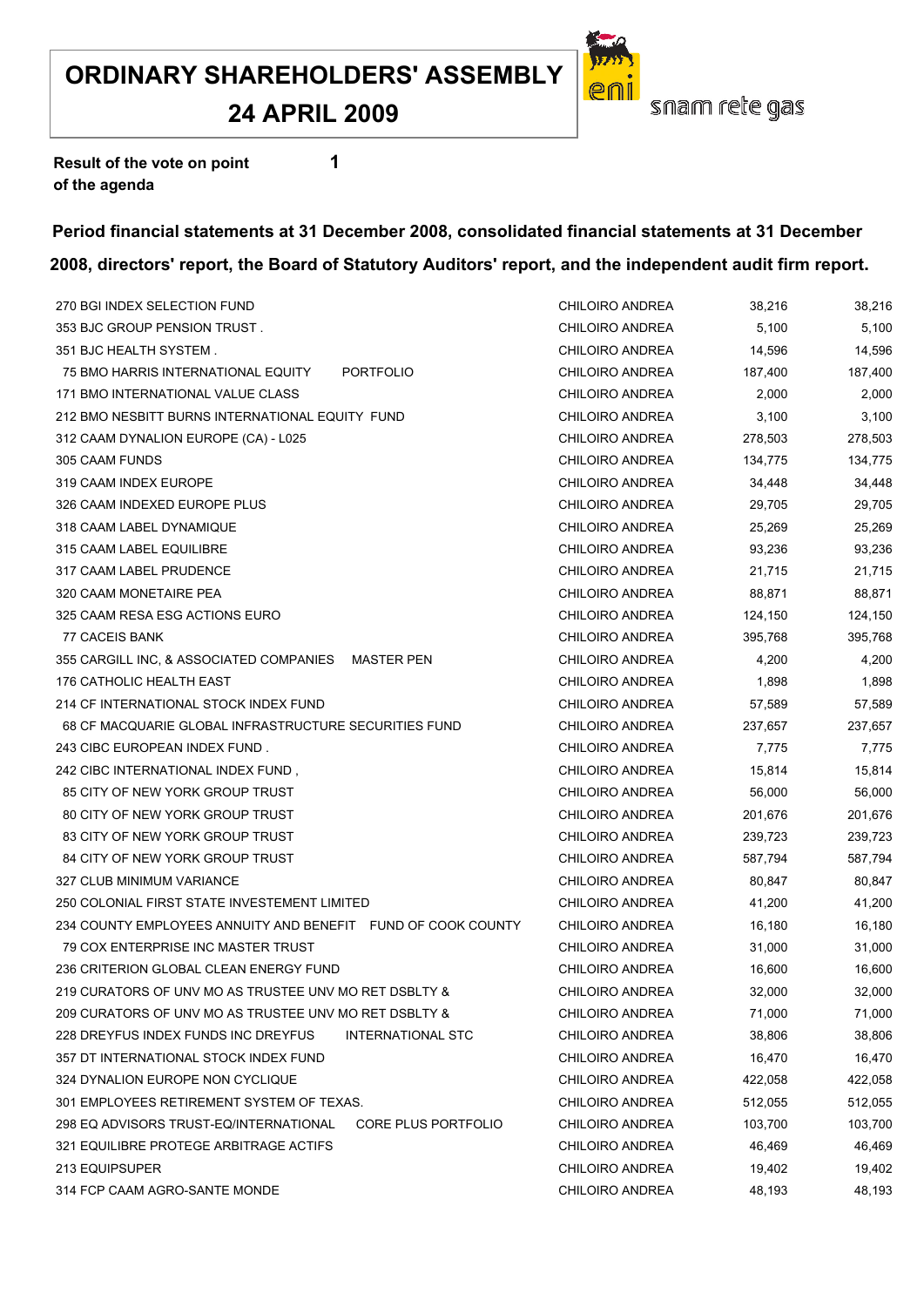#### **24 APRIL 2009**

![](_page_38_Picture_2.jpeg)

**Result of the vote on point 1 of the agenda**

#### **Period financial statements at 31 December 2008, consolidated financial statements at 31 December 2008, directors' report, the Board of Statutory Auditors' report, and the independent audit firm report.**

| 257 FCP ERAFP ACTIONS EUROS1 EDEAM                                                                           | <b>CHILOIRO ANDREA</b> | 192,000   | 192,000   |
|--------------------------------------------------------------------------------------------------------------|------------------------|-----------|-----------|
| 256 FCP ERAFP ACTIONS EUROS4 BTF P                                                                           | <b>CHILOIRO ANDREA</b> | 220,900   | 220,900   |
| 329 FCP GRD 20                                                                                               | CHILOIRO ANDREA        | 14,900    | 14,900    |
| 311 FCP PORTFOLIO ACTIONS EUROPE                                                                             | CHILOIRO ANDREA        | 166,407   | 166,407   |
| 330 FCP SARASIN EURO MID CAPS EXPANSION<br><b>DURABLE</b>                                                    | CHILOIRO ANDREA        | 115,000   | 115,000   |
| 322 FEDERSTOCKS                                                                                              | CHILOIRO ANDREA        | 3,535     | 3,535     |
| 259 FONDS DE RESERVE POUR LES RETRAITES                                                                      | CHILOIRO ANDREA        | 19,600    | 19,600    |
| 261 FONDS DE RESERVE POUR LES RETRAITES                                                                      | <b>CHILOIRO ANDREA</b> | 119,169   | 119,169   |
| 263 FONDS DE RESERVE POUR LES RETRAITES                                                                      | CHILOIRO ANDREA        | 459,239   | 459,239   |
| 258 FONDS DE RESERVE POUR LES RETRAITES                                                                      | CHILOIRO ANDREA        | 480,295   | 480,295   |
| 260 FONDS DE RESERVE POUR LES RETRAITES                                                                      | CHILOIRO ANDREA        | 715,079   | 715,079   |
| 262 FONDS DE RESERVE POUR LES RETRAITES                                                                      | CHILOIRO ANDREA        | 748,562   | 748,562   |
| 190 FORSTA AP-FONDEN.                                                                                        | CHILOIRO ANDREA        | 399,924   | 399,924   |
| 308 FORTIS B EQ UTILIT. EUROPE                                                                               | CHILOIRO ANDREA        | 77,123    | 77,123    |
| 306 FORTIS L. EQ. UTILIT. EUROPE                                                                             | CHILOIRO ANDREA        | 131,732   | 131,732   |
| 621 Ford Motor Company of Canada, Limited Master Trust                                                       | CHILOIRO ANDREA        | 12,844    | 12,844    |
| 307 G.A.FD B EQ.BROAD EURO P                                                                                 | CHILOIRO ANDREA        | 46,320    | 46,320    |
| 285 GAMLA LIVFORSAKRINGS AB SEB TRYGG<br>LIV (PUBI)                                                          | CHILOIRO ANDREA        | 43,328    | 43,328    |
| 277 GARTMORE NVIT GLOBAL UTILITIES                                                                           | CHILOIRO ANDREA        | 13,875    | 13,875    |
| 297 H.E.S.T. AUSTRALIA LIMITED                                                                               | <b>CHILOIRO ANDREA</b> | 1,400     | 1,400     |
| 296 H.E.S.T. AUSTRALIA LIMITED                                                                               | CHILOIRO ANDREA        | 6,407     | 6,407     |
| 279 HEALTH SUPER FUND                                                                                        | CHILOIRO ANDREA        | 865,808   | 865,808   |
| 179 HEALTHCARE EMPLOYEES' PENSION PLAN - MANIT                                                               | CHILOIRO ANDREA        | 54,799    | 54,799    |
| 269 HORIZON INVESTMENTS SA                                                                                   | CHILOIRO ANDREA        | 2,300     | 2,300     |
| 620 HOSPITALS ONTARIO PENSION PLAN FUND                                                                      | CHILOIRO ANDREA        | 493,490   | 493,490   |
| 336 HOURGLASS INDEXED INTERNATIONAL SHARE SECTOR TRUST                                                       | <b>CHILOIRO ANDREA</b> | 13,760    | 13,760    |
| 328 I.P.I.E.E.S.                                                                                             | <b>CHILOIRO ANDREA</b> | 9,117     | 9,117     |
| 196 IMPERIAL INTERNATIONAL EQUITY POOL                                                                       | CHILOIRO ANDREA        | 23,044    | 23,044    |
| 333 ING BEWAAR MAATSCHAPPIJ 1 BV                                                                             | CHILOIRO ANDREA        | 32,063    | 32,063    |
| 374 ING BEWAAR MAATSCHAPPIJ 1 BV                                                                             | <b>CHILOIRO ANDREA</b> | 108,105   | 108,105   |
| 63 INTERNATIONAL BANK FOR RECONSTRUCTION AND DEVELOPMENT                                                     | <b>CHILOIRO ANDREA</b> | 16,000    | 16,000    |
| 205 INTERPOLIS & VAN SPAENDONCK AANDELEN EUROPA POOL                                                         | CHILOIRO ANDREA        | 11,298    | 11,298    |
| 71 IOWA PUBLIC EMPLOYEES RETIREMENT SYSTEM                                                                   | CHILOIRO ANDREA        | 1,350,403 | 1,350,403 |
| 187 JACKSON PERSPECTIVE EUROPEAN 30 FUND                                                                     | <b>CHILOIRO ANDREA</b> | 11,658    | 11,658    |
| 186 JACKSON PERSPECTIVE INDEX 5 FUND                                                                         | CHILOIRO ANDREA        | 955       | 955       |
| 292 JEFFREY COMPANY                                                                                          | CHILOIRO ANDREA        | 32,500    | 32,500    |
| 340 JNL/MELLON CAPITAL MANAGEMENT<br>INTERNATIONAL INDEX FUND                                                | <b>CHILOIRO ANDREA</b> | 11,784    | 11,784    |
| 222 KAS DEPOSITARY TRUST COMPANY                                                                             | CHILOIRO ANDREA        | 156,112   | 156,112   |
| 249 LEGAL AND GENERAL ASSURANCE (PENSIONS MANAGEMENT) LTD                                                    | CHILOIRO ANDREA        | 62,098    | 62,098    |
| 283 LEGAL GENERAL WORLDWIDE TRUST THE ROYAL BANK OF SCOTLAND TRUSTEE DEPOSITARY SERVCHILOIRO ANDREA<br>1,804 |                        |           | 1,804     |
|                                                                                                              |                        |           |           |

LOUISIANA STATE EMPLOYEES' RETIREMENT SYSTEM CHILOIRO ANDREA 2,760 2,760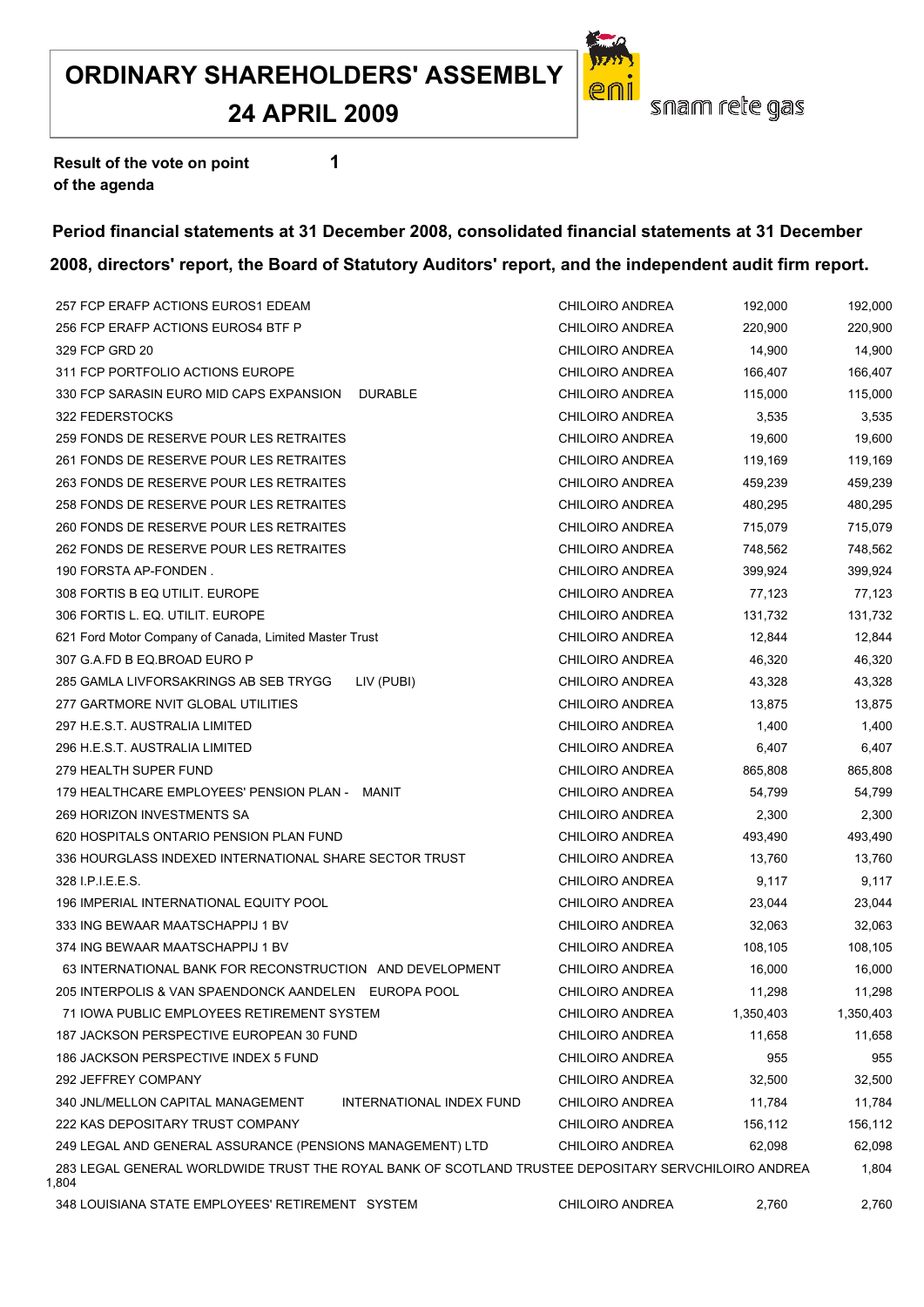#### **24 APRIL 2009**

![](_page_39_Picture_2.jpeg)

**Result of the vote on point 1 of the agenda**

#### **Period financial statements at 31 December 2008, consolidated financial statements at 31 December**

|                      | 188 LUCENT TECHNOLOGIES INC. DC PLAN MASTER TRUST                                                     |                                | <b>CHILOIRO ANDREA</b> | 32,253                 | 32,253          |
|----------------------|-------------------------------------------------------------------------------------------------------|--------------------------------|------------------------|------------------------|-----------------|
|                      | 343 LUCENT TECHNOLOGIES INC. MASTER PENSION TRUST                                                     |                                | <b>CHILOIRO ANDREA</b> | 8,420                  | 8,420           |
|                      | 344 LUCENT TECHNOLOGIES INC. MASTER PENSION TRUST                                                     |                                | <b>CHILOIRO ANDREA</b> | 19,685                 | 19,685          |
|                      | 346 LVIP SSGA INTERNATIONAL INDEX FUND                                                                |                                | CHILOIRO ANDREA        | 11,662                 | 11,662          |
|                      | 76 MANVILLE PERSONAL INJURY SETTLEMENT TRUST                                                          |                                | <b>CHILOIRO ANDREA</b> | 8,867                  | 8,867           |
| 201 MARS GMBH,       |                                                                                                       |                                | CHILOIRO ANDREA        | 228,861                | 228,861         |
| 85,873               | 274 MASTER TRUST BANK OF JAPAN, LTD AS                                                                | TRUSTEE FOR ELPIDA MEMORY, INC |                        | CHILOIRO ANDREA        | 85,873          |
| 268,106              | 290 MASTER TRUST BANK OF JAPAN, LTD AS                                                                | TRUSTEE FOR ELPIDA MEMORY, INC |                        | <b>CHILOIRO ANDREA</b> | 268,106         |
| 705,083              | 293 MASTER TRUST BANK OF JAPAN, LTD AS                                                                | TRUSTEE FOR ELPIDA MEMORY, INC |                        | <b>CHILOIRO ANDREA</b> | 705,083         |
|                      | 180 MBC INVESTMENTS-MEA SYSTEMATIC GLOBAL EQ                                                          |                                | CHILOIRO ANDREA        | 2,100                  | 2,100           |
|                      | 223 MELLON BANK EMPLOYEE BENEFIT COLLECTIVE INVESTMEN                                                 |                                | CHILOIRO ANDREA        | 63,650                 | 63,650          |
| 177 MELLON BANK N.A. |                                                                                                       |                                | CHILOIRO ANDREA        | 200                    | 200             |
|                      | 231 MELLON BANK NA EMP BENEF COL INV PLN - EB SYS INT                                                 |                                | CHILOIRO ANDREA        | 9,400                  | 9,400           |
|                      | 359 MELLON BANK NA EMPLOYEE BENE FIT                                                                  | <b>COLLECTIVE INVES</b>        | CHILOIRO ANDREA        | 38,153                 | 38,153          |
|                      | 221 MELLON BANK NA EMPLOYEE BENE FIT                                                                  | <b>COLLECTIVE INVES</b>        | <b>CHILOIRO ANDREA</b> | 51,552                 | 51,552          |
|                      | 185 MELLON GLOBAL FUNDS PLC.                                                                          |                                | CHILOIRO ANDREA        | 2,416                  | 2,416           |
|                      | 369 MTAA SUPERANNUATION FUND                                                                          |                                | CHILOIRO ANDREA        | 42,776                 | 42,776          |
|                      | 364 NATIONAL PENSIONS RESERVE FUNDCOMMISSION                                                          |                                | CHILOIRO ANDREA        | 343,708                | 343,708         |
|                      | 365 NATIONAL PENSIONS RESERVE FUNDCOMMISSION                                                          |                                | <b>CHILOIRO ANDREA</b> | 1,884,896              | 1,884,896       |
|                      | 82 NON-US EQUITY MANAGERS PORTFOLIO 1                                                                 | <b>SERIES</b>                  | <b>CHILOIRO ANDREA</b> | 93,550                 | 93,550          |
|                      | 619 NORTHEN IRELAND LOCAL GOVERNMENT OFF                                                              |                                | CHILOIRO ANDREA        | 436,598                | 436,598         |
|                      | 253 NORWICH UNION INVESTMENT FUND ICVC                                                                |                                | <b>CHILOIRO ANDREA</b> | 21,500                 | 21,500          |
|                      | 280 NORWICH UNION LIFE AUSTRALIA LIMITED                                                              |                                | CHILOIRO ANDREA        | 3,000                  | 3,000           |
|                      | 281 NORWICH UNION LIFE AUSTRALIA LIMITED                                                              |                                | CHILOIRO ANDREA        | 5,100                  | 5,100           |
|                      | 207 ONTARIO POWER GENERATION INC.                                                                     |                                | <b>CHILOIRO ANDREA</b> | 55,286                 | 55,286          |
|                      | 217 ONTARIO POWER GENERATION INC.                                                                     |                                | <b>CHILOIRO ANDREA</b> | 68,719                 | 68,719          |
| 640 PARVEST          |                                                                                                       |                                | <b>CHILOIRO ANDREA</b> | 10,000                 | 10,000          |
| 641 PARVEST          |                                                                                                       |                                | CHILOIRO ANDREA        | 57,776                 | 57,776          |
|                      | 291 PENN SERIES DEVELOPED INTERNATIONAL                                                               | <b>INDEX FUND</b>              | CHILOIRO ANDREA        | 2,214                  | 2,214           |
|                      | 162 PENSION FUND SOCIETY OF THE BANK OF                                                               | MONTREAL                       | CHILOIRO ANDREA        | 33,000                 | 33,000          |
|                      | 617 PEPSICO MASTER RETIREMENT TRUST                                                                   |                                | CHILOIRO ANDREA        | 51,751                 | 51,751          |
| 265 PETERCAM B FUND  |                                                                                                       |                                | <b>CHILOIRO ANDREA</b> | 300,000                | 300,000         |
| 268 PETERCAM B FUND  |                                                                                                       |                                | <b>CHILOIRO ANDREA</b> | 300,000                | 300,000         |
| 267 PETERCAM B FUND  |                                                                                                       |                                | CHILOIRO ANDREA        | 1,000,000              | 1,000,000       |
| 266 PETERCAM B FUND  |                                                                                                       |                                | CHILOIRO ANDREA        | 1,400,000              | 1,400,000       |
| ANDREA13,976         | 251 PGGM (STICHTING PENSIOENFONDS VOOR DE GEZONDHELD, GEESTELIJKEEN MAATSCHAPPELIJKE BELANGEN, ZEIST) |                                | 13,976                 |                        | <b>CHILOIRO</b> |
| 248 PNC PFPC TRUST   |                                                                                                       |                                | <b>CHILOIRO ANDREA</b> | 727,939                | 727,939         |
|                      | 163 PSEG NUCLEAR LLC MASTER DECOMMISSIONING TRUS                                                      |                                | CHILOIRO ANDREA        | 39,399                 | 39,399          |
|                      | 164 PUBLIC EMPLOYEE RETIREMENT SYSTEM OF IDAHO                                                        |                                | <b>CHILOIRO ANDREA</b> | 43,829                 | 43,829          |
|                      | 361 PUBLIC EMPLOYEES RETIREMENT SYSTEM                                                                | OF MISSISSIPI                  | <b>CHILOIRO ANDREA</b> | 17,499                 | 17,499          |
|                      | 367 PUBLIC EMPLOYEES RETIREMENT SYSTEM OF NEVADA                                                      |                                | <b>CHILOIRO ANDREA</b> | 128,407                | 128,407         |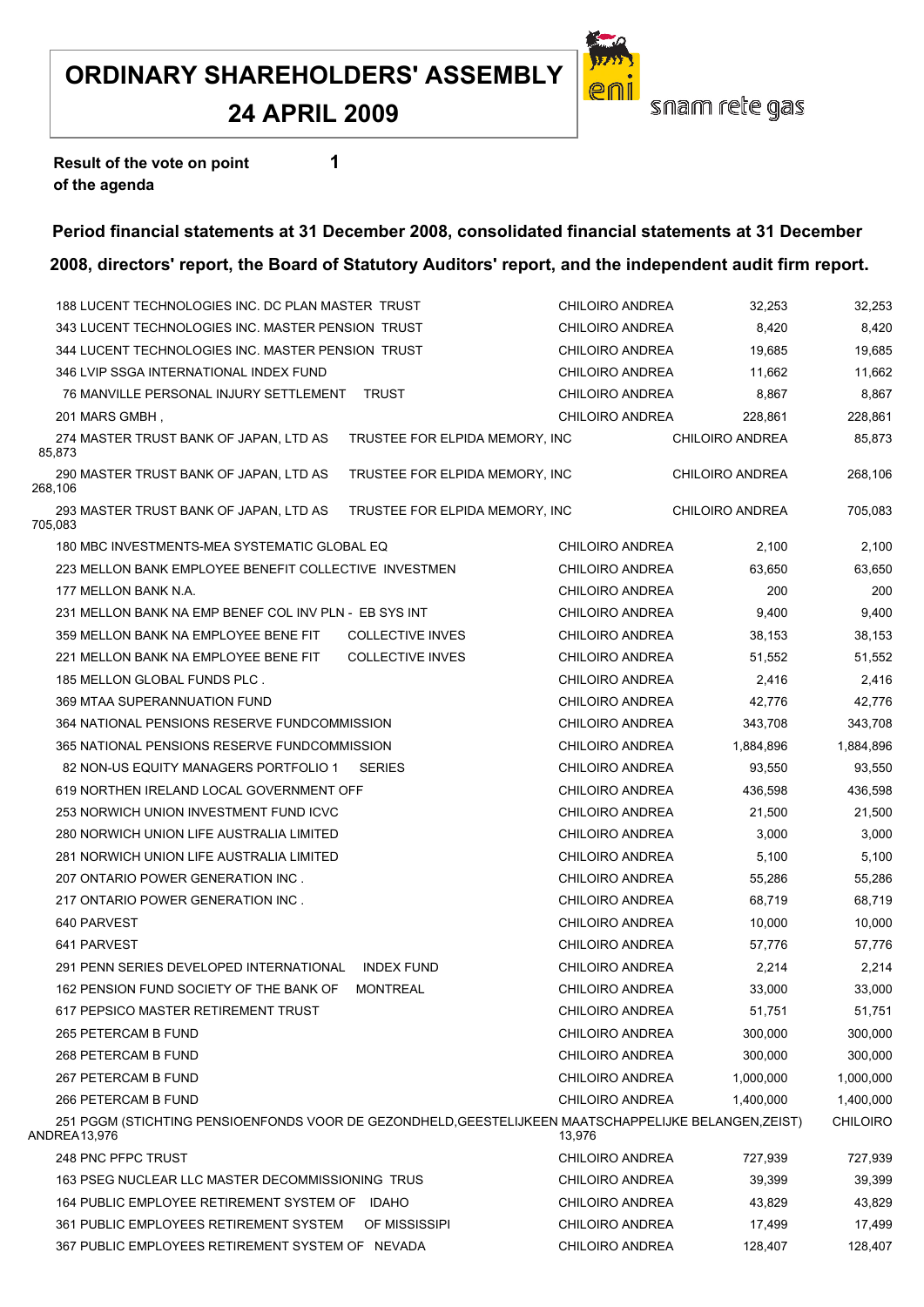## **24 APRIL 2009**

![](_page_40_Picture_2.jpeg)

**Result of the vote on point 1 of the agenda**

# **Period financial statements at 31 December 2008, consolidated financial statements at 31 December**

| 368 QUEENSLAND INVESTMENT CORPORATION                                                   | <b>CHILOIRO ANDREA</b> | 22,390                 | 22,390    |
|-----------------------------------------------------------------------------------------|------------------------|------------------------|-----------|
| 380 QWEST OCCUPATIONAL HEALTH TRUST                                                     | <b>CHILOIRO ANDREA</b> | 3,417                  | 3,417     |
| 233 QWEST PENSION TRUST.                                                                | CHILOIRO ANDREA        | 64,000                 | 64,000    |
| 66 RAILWAYS PENSION TRUSTEE COMPANY LIMITEDAS TRUSTEE FOR THE PENSION SCHEME            |                        | <b>CHILOIRO ANDREA</b> | 63,480    |
| 63,480                                                                                  |                        |                        |           |
| 67 RAILWAYS PENSION TRUSTEE COMPANY LIMITEDAS TRUSTEE FOR THE PENSION SCHEME<br>214,919 |                        | <b>CHILOIRO ANDREA</b> | 214,919   |
| 639 RARE INFRASTRUCTURE VALUE FUND                                                      | CHILOIRO ANDREA        | 72,080                 | 72,080    |
| 165 RENAISSANCE GLOBAL INFRASTRUCTURE FUND                                              | CHILOIRO ANDREA        | 435,272                | 435,272   |
| 303 RETIREMENT INCOME PLAN OF SAUDI ARABIAN OIL COMPANY                                 | <b>CHILOIRO ANDREA</b> | 28,500                 | 28,500    |
| 309 REUNICA CAAM ACTIONS                                                                | CHILOIRO ANDREA        | 49,465                 | 49,465    |
| 378 ROBERT WOOD JOHNSON FOUNDATION                                                      | CHILOIRO ANDREA        | 4,151                  | 4,151     |
| 286 ROCKEFELLER CO. INC                                                                 | CHILOIRO ANDREA        | 64,991                 | 64,991    |
| 216 ROGERSCASEY TARGET SOLUTIONS LLC.                                                   | <b>CHILOIRO ANDREA</b> | 9,877                  | 9,877     |
| 170 SAN DIEGO GAS&ELEC CO NUCLEAR FACILITIES QUAL DEC                                   | <b>CHILOIRO ANDREA</b> | 4,023                  | 4,023     |
| 294 SAS TRUSTEE CORPORATION                                                             | <b>CHILOIRO ANDREA</b> | 37,352                 | 37,352    |
| 295 SAS TRUSTEE CORPORATION                                                             | CHILOIRO ANDREA        | 137,911                | 137,911   |
| 618 SCHLUMBERGER LTD MASTER PENS TRUST                                                  | <b>CHILOIRO ANDREA</b> | 50,000                 | 50,000    |
| 194 SCHOOL EMPLOYEES RETIREMENT SYSTEM OF OHIO                                          | CHILOIRO ANDREA        | 7,130                  | 7,130     |
| 169 SEMPRA ENERGY PENSION MASTER TRUST                                                  | CHILOIRO ANDREA        | 24,128                 | 24,128    |
| 245 SNS RESPONSIBLE INDEX FUND EQUITY EUROPE (INVESTMENT FUND)                          | <b>CHILOIRO ANDREA</b> | 74,542                 | 74,542    |
| 300 SPRUCEGROVE GROUP TRUST                                                             | <b>CHILOIRO ANDREA</b> | 396,010                | 396,010   |
| 81 SPRUCEGROVE NON-US EQUITY LLC                                                        | CHILOIRO ANDREA        | 73,970                 | 73,970    |
| 302 STATE OF WYOMING STATE TREASUREN                                                    | CHILOIRO ANDREA        | 164,005                | 164,005   |
| 313 STE LYONNAISE DINVESTISSEMENT EN<br><b>VALEURS MOBILIERES</b>                       | <b>CHILOIRO ANDREA</b> | 14,767                 | 14,767    |
| 331 STEP PEA                                                                            | <b>CHILOIRO ANDREA</b> | 1,241,874              | 1,241,874 |
| 174 STICHTING PENSIOENFONDS VAN DEABN AMRO BANK N.V.                                    | CHILOIRO ANDREA        | 106,100                | 106,100   |
| 630 STICHTING PENSIOENFONDS VOOR<br><b>DIERENARTSEN</b>                                 | <b>CHILOIRO ANDREA</b> | 2,735                  | 2,735     |
| 264 STICHTING SHELL PENSIOENFONDS                                                       | <b>CHILOIRO ANDREA</b> | 30,000                 | 30,000    |
| 255 STICHTING TOT BEWARING CORDARES SUBFONDSAANDELEN EUROPA PASSIEF                     |                        | <b>CHILOIRO ANDREA</b> | 19,710    |
| 19,710                                                                                  |                        |                        |           |
| 199 STICHTING TOT BEWARING CORDARES SUBFUNDSAANDELEN EUROPA ACTIEF BEHEER<br>315,000    |                        | <b>CHILOIRO ANDREA</b> | 315,000   |
| 202 STICHTING TOT BEWARING CORDARES SUBFUNDSAANDELEN EUROPA ACTIEF BEHEER<br>1,291,895  |                        | CHILOIRO ANDREA        | 1,291,895 |
| 204 STICHTING TOT BEWARING CORDARES SUBFUNDSAANDELEN EUROPA ENHANCED BEHEER<br>24,976   |                        | CHILOIRO ANDREA        | 24,976    |
| SYSTEMATIC INTERNATIONAL EQUITY FUND<br>70 STRATEGIC FUNDS INC<br>4,535                 |                        | CHILOIRO ANDREA        | 4,535     |
| 178 TD EMERALD GLOBAL EQUITY POOLEFUND TRUST                                            | <b>CHILOIRO ANDREA</b> | 8,564                  | 8,564     |
| 172 TD EMERALD INTERNATIONAL EQUITY INDEX FUND                                          | CHILOIRO ANDREA        | 69,375                 | 69,375    |
| 173 TD EMERALD INTERNATIONAL EQUITY INDEX FUND                                          | <b>CHILOIRO ANDREA</b> | 69.375                 | 69,375    |
| 192 TD EUROPEAN INDEX FUND.                                                             | CHILOIRO ANDREA        | 5,933                  | 5,933     |
| 181 TD INTERNATIONAL INDEX FUND.                                                        | CHILOIRO ANDREA        | 13,567                 | 13,567    |
| 350 TEACHERS' RETIREMENT SYSTEM OF LOUISIANA                                            | CHILOIRO ANDREA        | 300                    | 300       |
| 372 TELSTRA SUPERANNUATION SCHEME                                                       | <b>CHILOIRO ANDREA</b> | 356,573                | 356,573   |
| 74 THE BANK OF KOREA                                                                    | CHILOIRO ANDREA        | 11,528                 | 11,528    |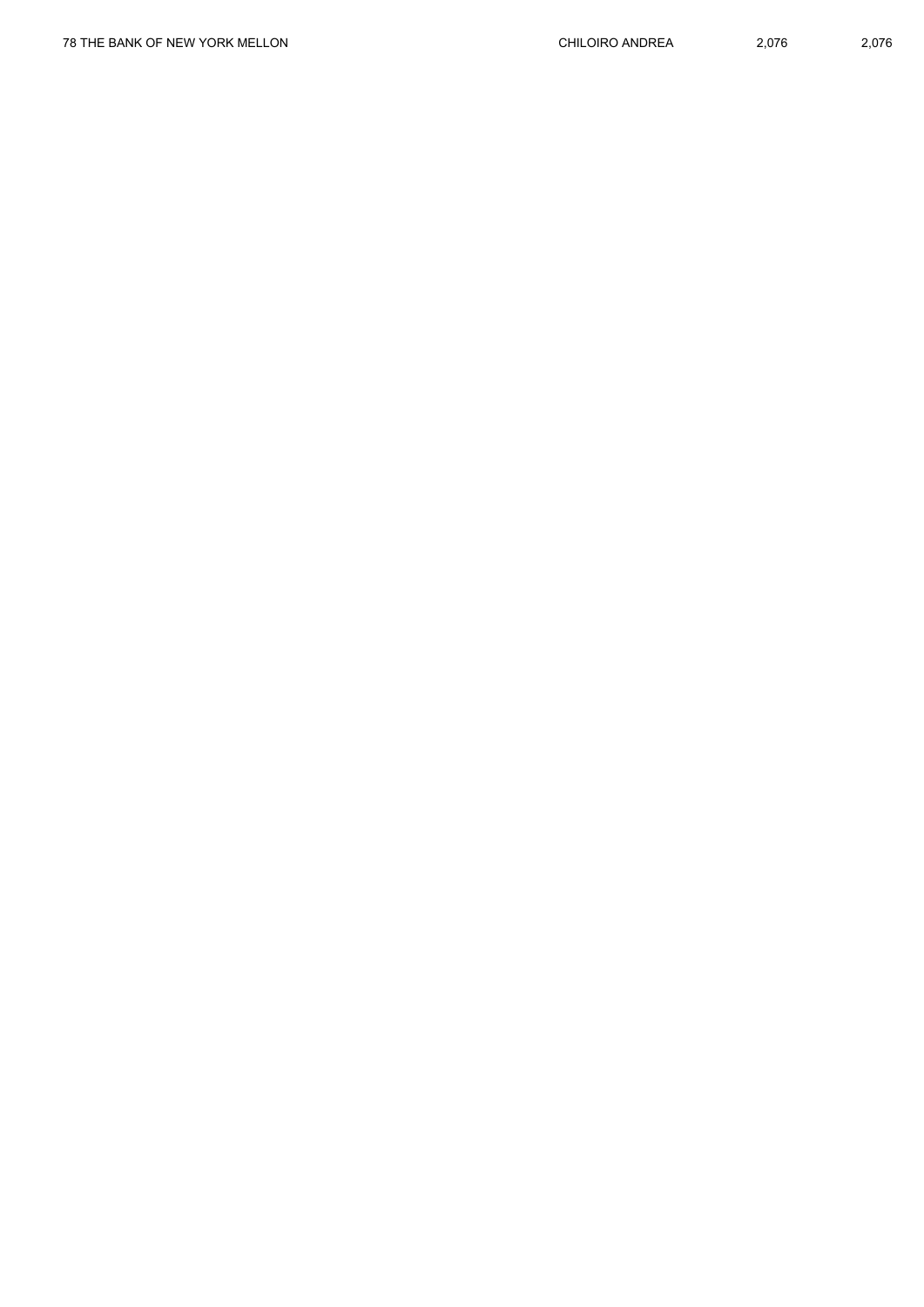## **24 APRIL 2009**

![](_page_42_Picture_2.jpeg)

**Result of the vote on point 1 of the agenda**

#### **Period financial statements at 31 December 2008, consolidated financial statements at 31 December**

| 240 THE BOSTON COMMON INTNL SOCIAL INDEX FUND L                                                              | CHILOIRO ANDREA        | 14.947                 | 14.947     |
|--------------------------------------------------------------------------------------------------------------|------------------------|------------------------|------------|
| 278 THE INCOME FUND OF AMERICA INC                                                                           | <b>CHILOIRO ANDREA</b> | 15.500.000             | 15,500,000 |
| 239 THE NORANDA PENSION FUNDS TRUST<br>INTERNATIONAL EQUITYFD                                                | <b>CHILOIRO ANDREA</b> | 236.366                | 236,366    |
| 168 THE SALVATION ARMY OFFICERS' RETIREMENT TRUST FUN                                                        | CHILOIRO ANDREA        | 12,690                 | 12,690     |
| 167 THE SALVATION ARMY TERRITORIAL HEADOUAR                                                                  | CHILOIRO ANDREA        | 67.920                 | 67,920     |
| 288 THE SPRUCEGROVE DELAWARE TRUST                                                                           | <b>CHILOIRO ANDREA</b> | 212,760                | 212,760    |
| 282 THREADNEEDLE SPECIALIST INVESTMENT FUNDSICVC GLOBAL EMERGINGMARKETS EQUITY FUNDCHILOIRO ANDREA<br>21,686 |                        |                        | 21,686     |
| 215 TREASURER OF THE STATE OF NORTH CAROLINAEQUITY INVESTMENT FUND POOLED<br>125.600                         |                        | <b>CHILOIRO ANDREA</b> | 125.600    |
| 200 TREASURER STATE OF MISSISSIPPI.                                                                          | CHILOIRO ANDREA        | 48.500                 | 48.500     |
| 371 UNISUPER                                                                                                 | <b>CHILOIRO ANDREA</b> | 141,123                | 141,123    |
| 208 UNITED MINE WORKERS OF AMERICA 1974 PENSION PLAN                                                         | CHILOIRO ANDREA        | 70.619                 | 70.619     |
| 304 VANTAGEPOINT OVERSEAS EQUITY INDEX FUND                                                                  | CHILOIRO ANDREA        | 14,205                 | 14,205     |
| 237 VEBA PARTNERSHIP N LP.                                                                                   | CHILOIRO ANDREA        | 35,113                 | 35,113     |
| 370 VISION POOLED SUPERANNUATION TRUST                                                                       | <b>CHILOIRO ANDREA</b> | 33.571                 | 33,571     |
| 616 WEST YORKSHIRE PENSION FUND                                                                              | CHILOIRO ANDREA        | 300,000                | 300,000    |
| 241 WSIB INVESTMENTS PUBLIC EQUITIES POOLED FUND TRUST                                                       | <b>CHILOIRO ANDREA</b> | 294.710                | 294.710    |
| 55 MAGNANI STEFANO                                                                                           | <b>MAGNANI DUILIO</b>  | 1,100                  | 1,100      |
| 635 ALLIANZ GLOBAL INVESTORS ITALIA SGR S P A FONDO ALLIANZ AZIONI ITALIAREUSS ISABEL                        |                        | 1.500.000              | 1,500,000  |
|                                                                                                              |                        |                        |            |

| <b>Summary in favour</b> |             |                         |                                                      |
|--------------------------|-------------|-------------------------|------------------------------------------------------|
| <b>TOTALOUR</b>          | n°          | 424 shareholders for n° | 1,208,138,930 shares                                 |
| of which                 |             |                         | 61.75 % of the share capital                         |
| <b>IN PERSON</b>         | $n^{\circ}$ | 8 shareholders for n°   | 59.163 shares<br>0.00 % of the share capital         |
| <b>BY PROXY</b>          | $n^{\circ}$ | 416 shareholders for n° | 1.208.079.767 shares<br>61.75 % of the share capital |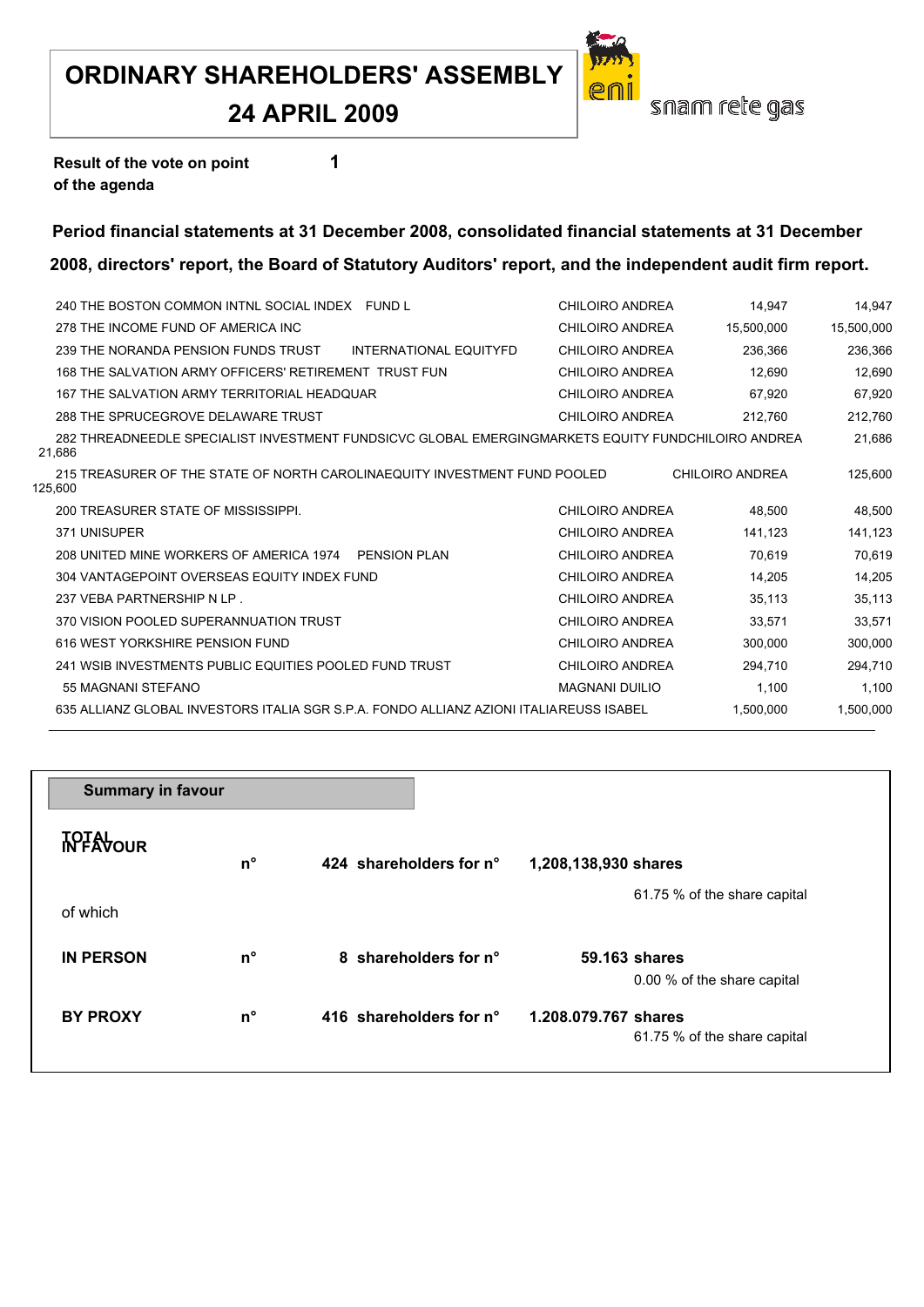**24 APRIL 2009**

![](_page_43_Picture_2.jpeg)

**Result of the vote on point 2 of the agenda**

#### **Attribution of the period gain and distribution of the dividend.**

| <b>Shareholders Present</b> |             |                         |                      |                             |                                         |
|-----------------------------|-------------|-------------------------|----------------------|-----------------------------|-----------------------------------------|
| In person                   | $n^{\circ}$ |                         | for $n^{\circ}$<br>8 | 59,163 shares               | 0.00 % of the share capital             |
| By proxy                    | $n^{\circ}$ |                         | 446 for $n^{\circ}$  | 1,220,303,121 shares        | 62.37 % of the share capital            |
| <b>TOTAL PRESENT</b>        | $n^{\circ}$ |                         | 454 for $n^{\circ}$  | 1,220,362,284 shares        | 62.38 % of the share capital            |
| <b>Quorum for approval</b>  |             |                         | $n^{\circ}$          | 610,181,143 Votes in favour | (Equal to 1/2 +1 of the shares present) |
| <b>Vote Result</b>          |             |                         |                      |                             |                                         |
| <b>IN FAVOUR</b>            | $n^{\circ}$ | 452 shareholders for n° |                      | 1,217,362,284 shares        | 62.,22 % of the share capital           |
| <b>NOT IN FAVOUR</b>        | $n^{\circ}$ | 0                       | shareholders for n°  | 0 shares                    | 0.00 % of the share capital             |
| <b>ABSTAINING</b>           | $n^{\circ}$ | $\mathbf{2}$            | shareholders for n°  | 3,000,000 shares            | 0.15 % of the share capital             |
| <b>TOTAL VOTING</b>         | $n^{\circ}$ | 454 shareholders for n° |                      | 1,220,362,284 shares        | 62.38 % of the share capital            |
| <b>TOTAL NOT VOTING</b>     | $n^{\circ}$ | 0                       | shareholders for n°  | 0 shares                    | 0.00 % of the share capital             |
| <b>TOTALE PRESENT</b>       | $n^{\circ}$ | 454 shareholders for n° |                      | 1,220,362,284 shares        | 62.38 % of the share capital            |
| The proposal is approved    |             |                         |                      |                             |                                         |

| 8  |
|----|
| 10 |
| 17 |
| 17 |
|    |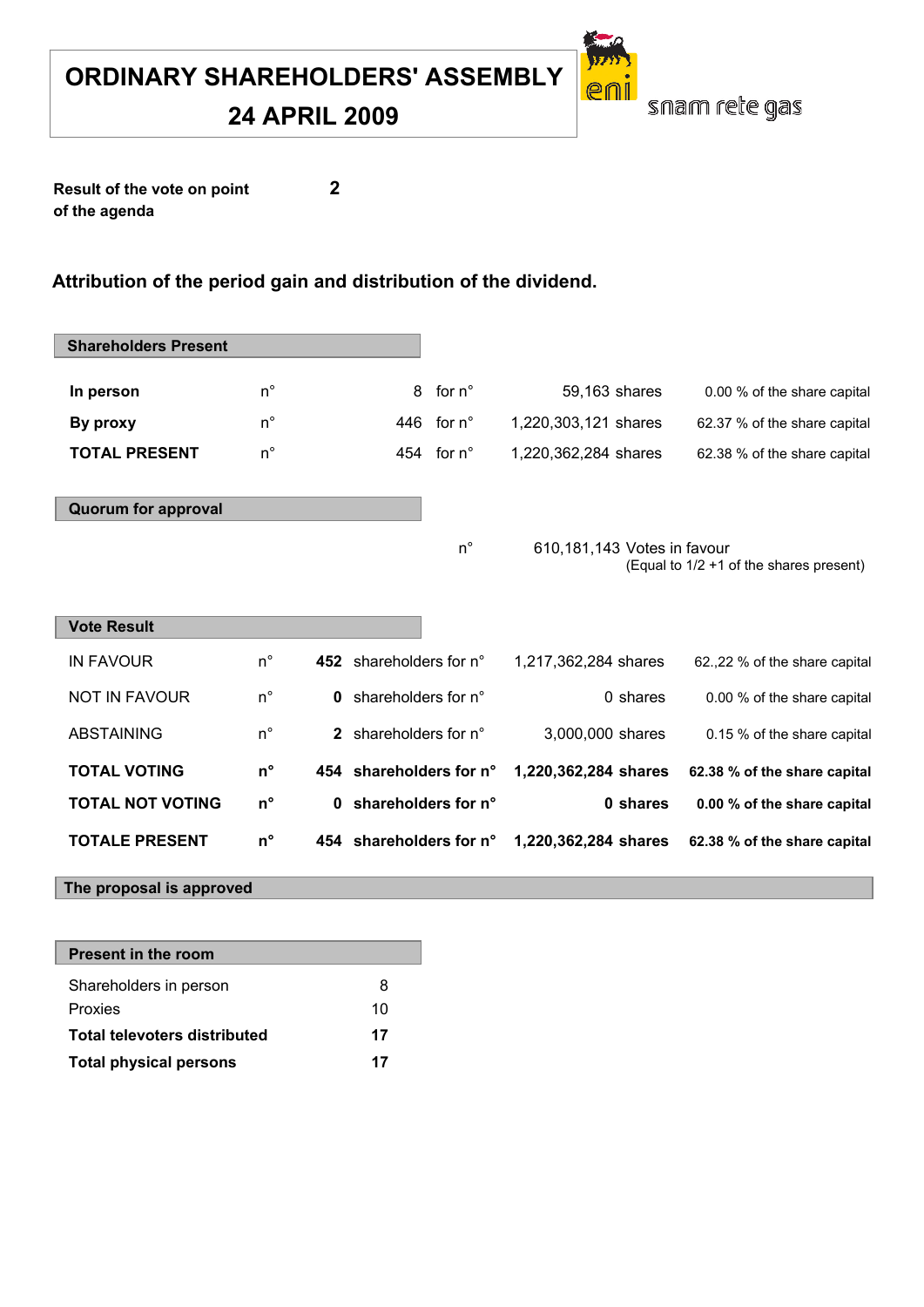**24 APRIL 2009**

snam rete gas

er

**Result of the vote on point 2 of the agenda**

#### **Attribution of the period gain and distribution of the dividend.**

#### **List of those not in favour**

| Summary of those not in favour |             |                       |                                         |  |  |
|--------------------------------|-------------|-----------------------|-----------------------------------------|--|--|
| <b>TOTAL</b>                   | $n^{\circ}$ | 0 shareholders for n° | 0 shares                                |  |  |
| of which                       |             |                       | 0,00 % of the share capital             |  |  |
| <b>IN PERSON</b>               | $n^{\circ}$ | 0 shareholders for n° | 0 shares<br>0,00 % of the share capital |  |  |
| <b>BY PROXY</b>                | $n^{\circ}$ | 0 shareholders for n° | 0 shares<br>0,00 % of the share capital |  |  |
|                                |             |                       |                                         |  |  |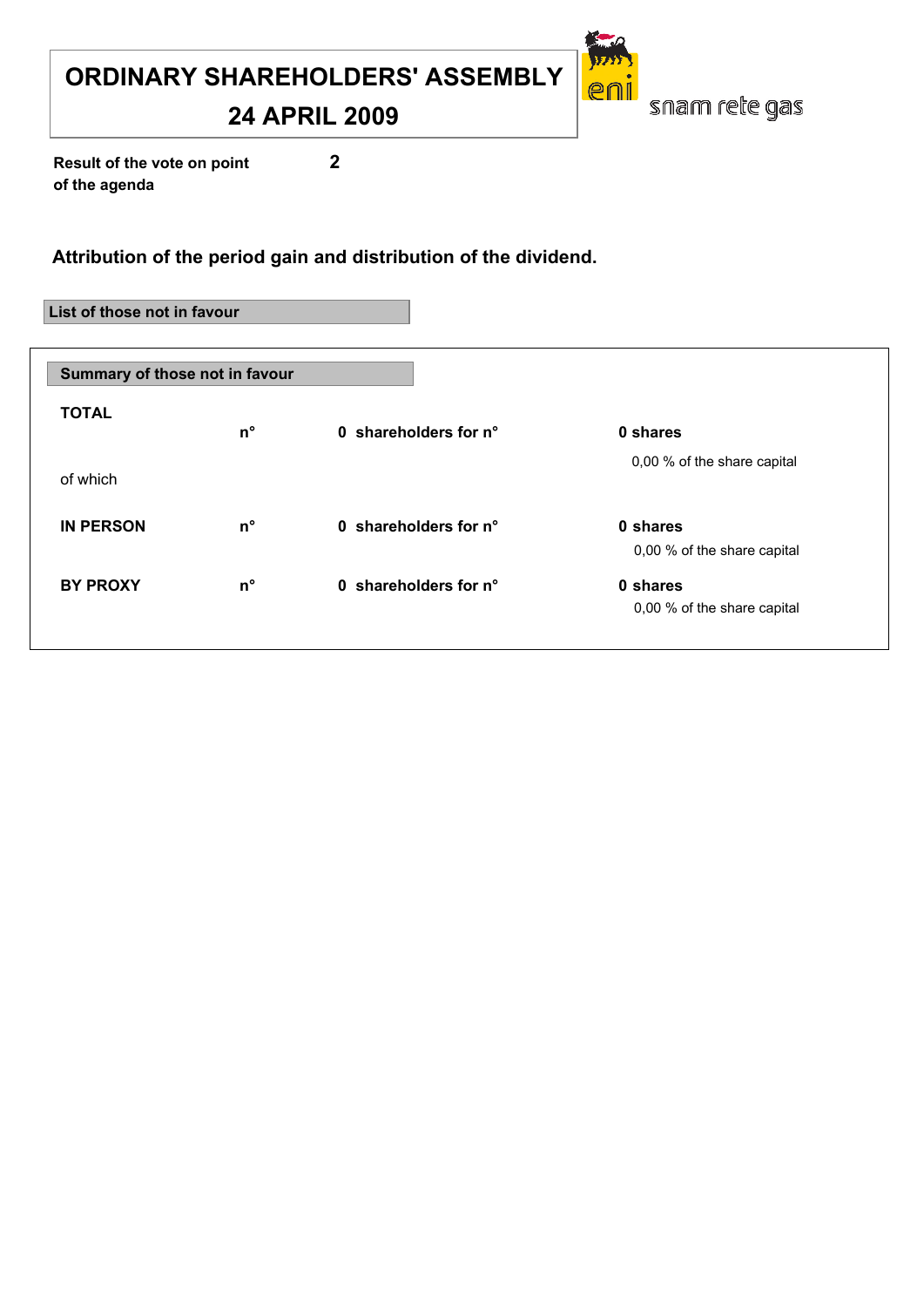## **24 APRIL 2009**

snam rete gas

eni

**Result of the vote on point 2 of the agenda**

|                                         | List of those abstaining                |                  |                                                 |           |
|-----------------------------------------|-----------------------------------------|------------------|-------------------------------------------------|-----------|
| <b>VOTE</b><br><b>SHAREHOLDER NAMES</b> |                                         | <b>PROXY</b>     | N. OF SHARES WITH VOTING RIGHTS<br><b>TOTAL</b> |           |
| 247                                     | DAVIDSON KEMPNER INSTITUTIONAL PARTNERS | ESPOSITO STEFANO | 2.916.000                                       | 2,916,000 |
|                                         | 246 MH DAVIDSON AND CO                  | ESPOSITO STEFANO | 84.000                                          | 84.000    |

| <b>Summary of those abstaining</b> |             |                       |                                                 |  |  |
|------------------------------------|-------------|-----------------------|-------------------------------------------------|--|--|
| <b>TOTAL</b>                       | $n^{\circ}$ | 2 shareholders for n° | 3,000,000 shares                                |  |  |
| Of which                           |             |                       | 0.15 % of the share capital                     |  |  |
| <b>IN PERSON</b>                   | $n^{\circ}$ | 0 shareholders for n° | 0 shares<br>0.00 % of the share capital         |  |  |
| <b>BY PROXY</b>                    | $n^{\circ}$ | 2 shareholders for n° | 3,000,000 shares<br>0.15 % of the share capital |  |  |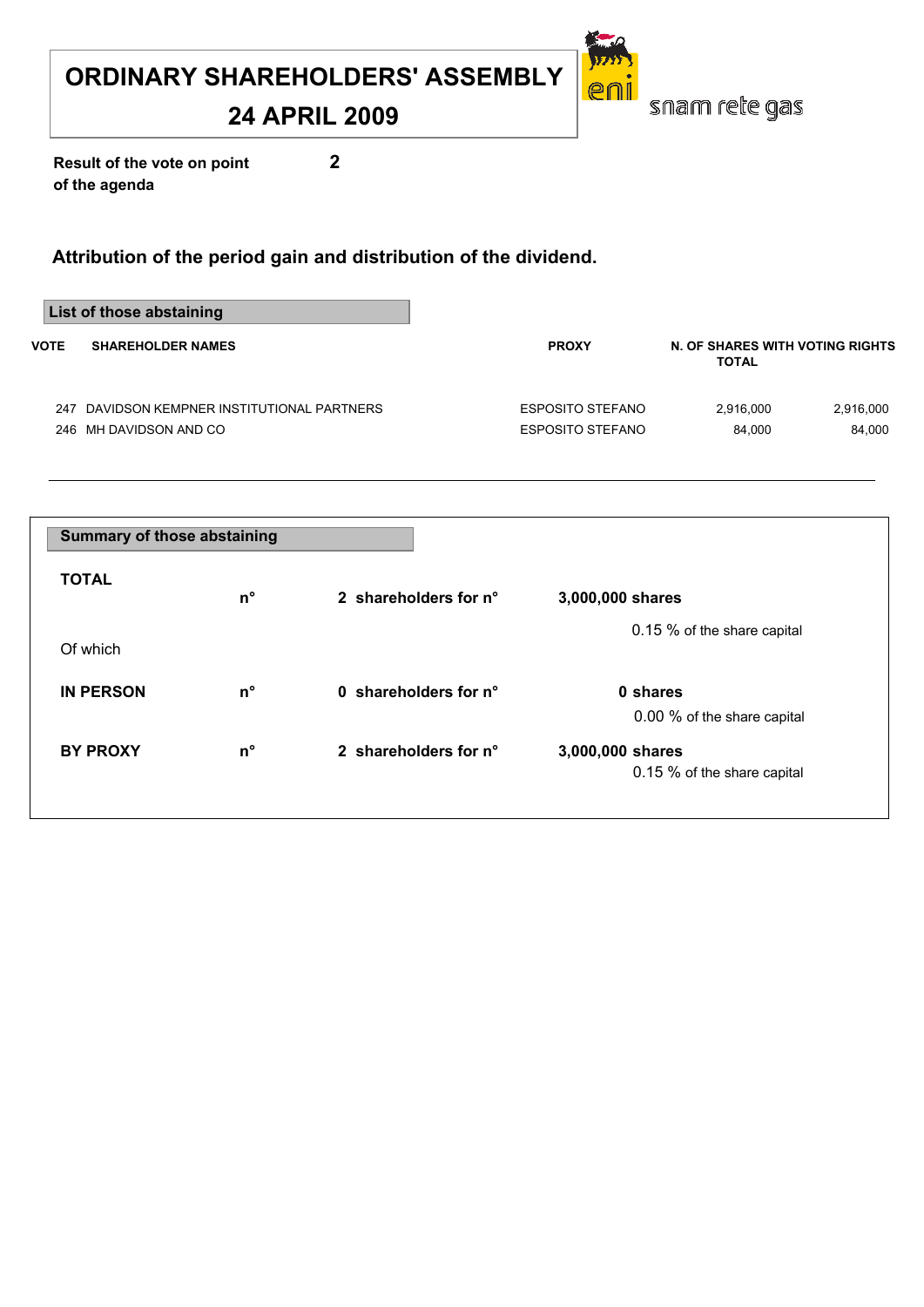**24 APRIL 2009**

snam rete gas

er

**Result of the vote on point 2 of the agenda**

#### **Attribution of the period gain and distribution of the dividend.**

**List of those not voting**

| <b>Summary of those not voting</b> |             |                       |                                         |  |  |
|------------------------------------|-------------|-----------------------|-----------------------------------------|--|--|
| <b>VOTAL NOT</b>                   | $n^{\circ}$ | 0 shareholders for n° | 0 shares                                |  |  |
| Of Which                           |             |                       | 0.00 % of the share capital             |  |  |
| <b>IN PERSON</b>                   | $n^{\circ}$ | 0 shareholders for n° | 0 shares<br>0.00 % of the share capital |  |  |
| <b>BY PROXY</b>                    | $n^{\circ}$ | 0 shareholders for n° | 0 shares<br>0.00 % of the share capital |  |  |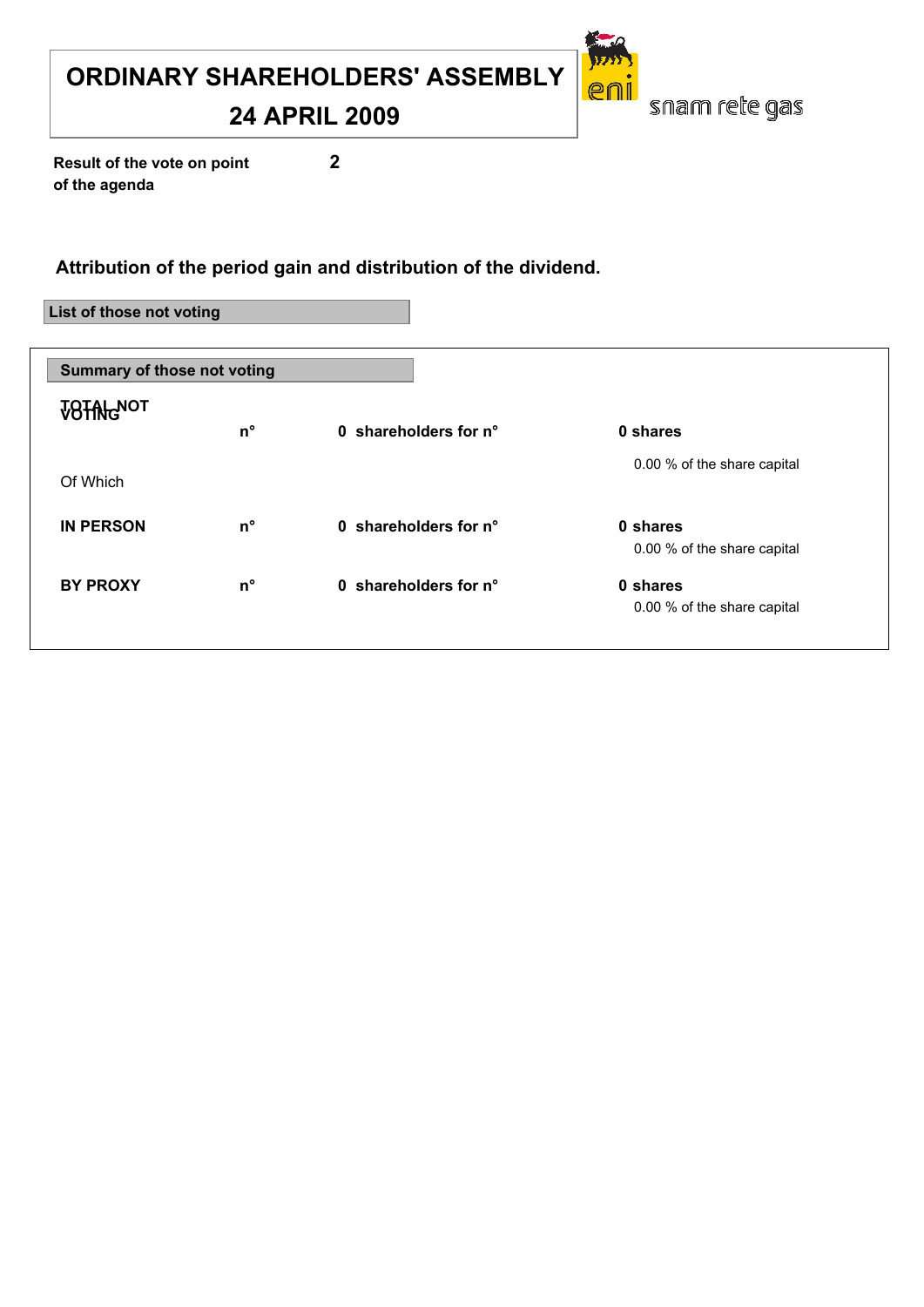#### **24 APRIL 2009**

![](_page_47_Picture_2.jpeg)

**Result of the vote on point 2 of the agenda**

| List in favour                                                                     |                                   |                          |                         |           |
|------------------------------------------------------------------------------------|-----------------------------------|--------------------------|-------------------------|-----------|
| <b>VOTE</b>                                                                        |                                   | <b>SHAREHOLDER NAMES</b> | <b>PROXY</b>            | Ν,        |
| OF SHARES WITH VOTING RIGHTS                                                       |                                   |                          | <b>TOTAL</b>            |           |
| 3 ARMENTANO FAUSTO                                                                 |                                   |                          | 10                      | 10        |
| <b>26 BORLENGHI FRANCO</b>                                                         |                                   |                          | 3,500                   | 3,500     |
| 645 COMPA' EMILIO                                                                  |                                   |                          | 2,200                   | 2,200     |
| 634 CROCE MARIO                                                                    |                                   |                          | 700                     | 700       |
| 642 DORI CARLO                                                                     |                                   |                          | 2,750                   | 2,750     |
| 381 FRANCESCATO FRANCO                                                             |                                   |                          | 30,000                  | 30,000    |
| 14 REALE DAVIDE GIORGIO                                                            |                                   |                          | 3                       | 3         |
| 5 SACCO ETTORE                                                                     |                                   |                          | 20,000                  | 20,000    |
| 605 A I DUPONT TESTAMENTARY TRUST                                                  |                                   | <b>ESPOSITO STEFANO</b>  | 37,723                  | 37,723    |
| 334 ALPHA ADVANTAGE EUROPE FUND LTD BARCLAYS GLOBAL INVESTORS NA                   |                                   | <b>ESPOSITO STEFANO</b>  | 43,344                  | 43,344    |
| 478 BARCLAYS GLOBAL INVESTORS N.A.TRUSST                                           |                                   | ESPOSITO STEFANO         | 1,221,806               | 1,221,806 |
| 474 BARCLAYS GLOBAL INVESTORS, NA INVESTEMENT FUNDS FOR EMPLOYEEB                  |                                   | <b>ESPOSITO STEFANO</b>  | 20,896                  | 20,896    |
| 472 BARCLAYS GLOBAL INVESTORS, NA INVESTEMENT FUNDS FOR EMPLOYEEB ESPOSITO STEFANO |                                   |                          | 74.743                  | 74,743    |
| 473 BARCLAYS GLOBAL INVESTORS, NA INVESTEMENT FUNDS FOR EMPLOYEEB ESPOSITO STEFANO |                                   |                          | 88,941                  | 88,941    |
| 471 BARCLAYS GLOBAL INVESTORS, NA INVESTEMENT FUNDS FOR EMPLOYEEB ESPOSITO STEFANO |                                   |                          | 98,987                  | 98,987    |
| 469 BARCLAYS GLOBAL INVESTORS, NA INVESTEMENT FUNDS FOR EMPLOYEEB ESPOSITO STEFANO |                                   |                          | 112,408                 | 112,408   |
| 475 BARCLAYS GLOBAL INVESTORS, NA INVESTEMENT FUNDS FOR EMPLOYEEB ESPOSITO STEFANO |                                   |                          | 116,286                 | 116,286   |
| 287 BGI AUSTRALIA LTD AS RESPONSIBLE<br>60,952                                     | ENTITY FOR THE BARCLAYS EUROPE EX |                          | <b>ESPOSITO STEFANO</b> | 60,952    |
| 467 BGICL DAILY EAFE EQUITY INDEX FUND                                             |                                   | <b>ESPOSITO STEFANO</b>  | 112,607                 | 112,607   |
| 470 Barclays Global Investors, NA Investement Funds for EmployeeBenefit Trusts     |                                   | <b>ESPOSITO STEFANO</b>  | 101,217                 | 101,217   |
| 476 Barclays Global Investors, NA Investement Funds for EmployeeBenefit Trusts     |                                   | <b>ESPOSITO STEFANO</b>  | 144,038                 | 144,038   |
| 468 Barclays Global Investors, NA Investement Funds for EmployeeBenefit Trusts     |                                   | <b>ESPOSITO STEFANO</b>  | 1,323,092               | 1,323,092 |
| 424 CONSOLIDATED EDISON RETIREMENT PLAN                                            |                                   | <b>ESPOSITO STEFANO</b>  | 1,631                   | 1,631     |
| 480 INTERNATIONAL EQUITY INDEX PLUS FUND B                                         |                                   | <b>ESPOSITO STEFANO</b>  | 22,183                  | 22,183    |
| 459 ISHARES MSCI ACWI INDEX FUND                                                   |                                   | <b>ESPOSITO STEFANO</b>  | 37,819                  | 37,819    |
| 462 ISHARES MSCI EAFE GROWTH INDEX FUND                                            |                                   | <b>ESPOSITO STEFANO</b>  | 112,896                 | 112,896   |
| 463 ISHARES MSCI EAFE INDEX FUND                                                   |                                   | <b>ESPOSITO STEFANO</b>  | 4,679,574               | 4,679,574 |
| 464 ISHARES MSCI EAFE VALUE INDEX FUND                                             |                                   | <b>ESPOSITO STEFANO</b>  | 135,877                 | 135,877   |
| 466 ISHARES MSCI EMU INDEX FUND                                                    |                                   | <b>ESPOSITO STEFANO</b>  | 206,737                 | 206,737   |
| 460 ISHARES MSCI KOKUSAI INDEX FUND                                                |                                   | <b>ESPOSITO STEFANO</b>  | 11,016                  | 11,016    |
| 461 ISHARES S&P EUROPE 350 INDEX FUND                                              |                                   | <b>ESPOSITO STEFANO</b>  | 228,586                 | 228,586   |
| 465 ISHARES S&P GLOBAL UTILITIES SECTOR INDEX FUND                                 |                                   | <b>ESPOSITO STEFANO</b>  | 151,108                 | 151,108   |
| 479 MULTI CURRENCY ALPHA TILTS SOCIAL SCREEN FUND B                                |                                   | <b>ESPOSITO STEFANO</b>  | 3,414                   | 3,414     |
| 289 STATE OF INDIANA PUBLIC EMPLOYEES'                                             | <b>RETIREMENT FUND</b>            | <b>ESPOSITO STEFANO</b>  | 30,169                  | 30,169    |
| 458 State Farm Variable Product Trust International Equity IndexFund               |                                   | <b>ESPOSITO STEFANO</b>  | 18,381                  | 18,381    |
| 72 THE BANK OF KOREA                                                               |                                   | <b>ESPOSITO STEFANO</b>  | 26,923                  | 26,923    |
| 316 AACHENER UND MUENCHNER                                                         | LEBENSVERSICHERUNG                | <b>RUISI IVANO</b>       | 546,800                 | 546,800   |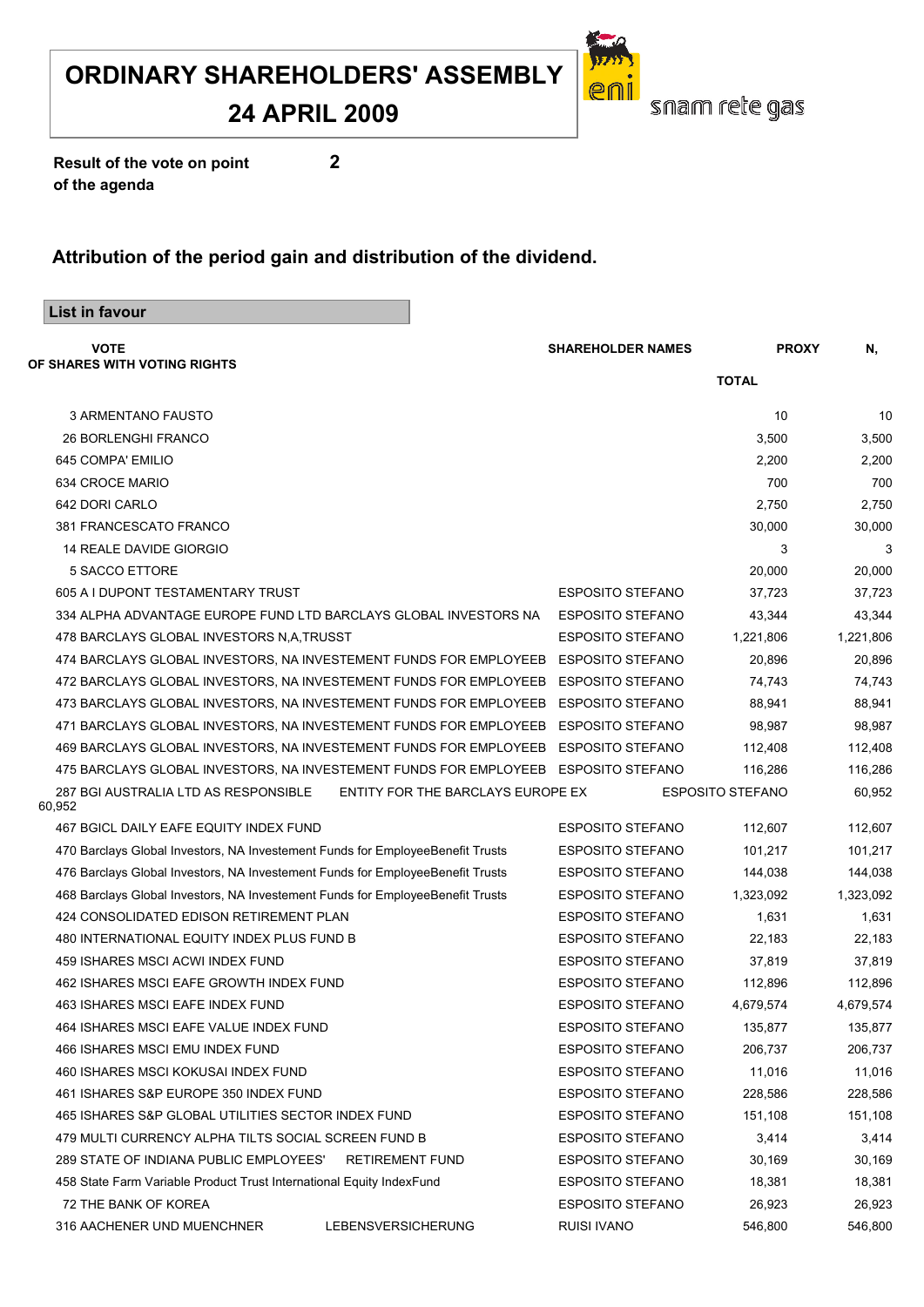**24 APRIL 2009**

![](_page_48_Picture_2.jpeg)

**Result of the vote on point 2 of the agenda**

| 15 ALLEANZA ASSICURAZIONI                            | RUISI IVANO             | 125,000   | 125,000   |
|------------------------------------------------------|-------------------------|-----------|-----------|
| 17 ALLEANZA ASSICURAZIONI                            | <b>RUISI IVANO</b>      | 1,146,649 | 1,146,649 |
| 16 ALLEANZA ASSICURAZIONI                            | RUISI IVANO             | 7,425,182 | 7,425,182 |
| 6 ASSICURAZIONI GENERALI - SOCIETA' PER AZIONI       | <b>RUISI IVANO</b>      | 46,301    | 46,301    |
| 8 ASSICURAZIONI GENERALI - SOCIETA' PER AZIONI       | <b>RUISI IVANO</b>      | 590,000   | 590,000   |
| 7 ASSICURAZIONI GENERALI - SOCIETA' PER AZIONI       | RUISI IVANO             | 767,950   | 767,950   |
| 20 COSMOS LEBENSVERSICHERUNG                         | <b>RUISI IVANO</b>      | 200,000   | 200,000   |
| 9 FATA ASSICURAZIONI DANNI                           | RUISI IVANO             | 120,000   | 120,000   |
| 19 GENERALI LEBENSVERSICHERUNG                       | <b>RUISI IVANO</b>      | 589,100   | 589,100   |
| 86 GENERTEL                                          | <b>RUISI IVANO</b>      | 510,000   | 510,000   |
| 337 GENERTELLIFE                                     | <b>RUISI IVANO</b>      | 20,361    | 20,361    |
| 338 GENERTELLIFE                                     | RUISI IVANO             | 51,059    | 51,059    |
| 4 INTESA VITA                                        | <b>RUISI IVANO</b>      | 905,101   | 905,101   |
| 600 ABU DHABI RETIREMENT PENSIONS FUND               | <b>VIANI ALESSANDRO</b> | 25,589    | 25,589    |
| 495 ALASKA ELECTRICAL PENSION PLAN                   | <b>VIANI ALESSANDRO</b> | 2,321     | 2,321     |
| 553 AMERICAN EXPRESS FUNDS I                         | <b>VIANI ALESSANDRO</b> | 68,712    | 68,712    |
| 608 AMERICAN HOME PRODUCTS CORP, MASTER              | <b>VIANI ALESSANDRO</b> | 49,425    | 49,425    |
| 419 AMONIS NV                                        | VIANI ALESSANDRO        | 37,618    | 37,618    |
| 523 ANDRA AP-FONDEN (AP2)                            | VIANI ALESSANDRO        | 547,992   | 547,992   |
| 385 ARKWRIGHT, LLC                                   | VIANI ALESSANDRO        | 2,894     | 2,894     |
| 382 ARMY AND AIR FORCE EXCHANGE SERVICE              | <b>VIANI ALESSANDRO</b> | 4,000     | 4,000     |
| 449 ASIAN DEVELOPMENT BANK                           | <b>VIANI ALESSANDRO</b> | 36,162    | 36,162    |
| 567 AUS-RARE SERIES VALUE - RIRSVL                   | <b>VIANI ALESSANDRO</b> | 750       | 750       |
| 447 BAERUM KOMMUNE                                   | VIANI ALESSANDRO        | 5,820     | 5,820     |
| 561 BOMBARDIER TRUST US MASTER                       | <b>VIANI ALESSANDRO</b> | 26,965    | 26,965    |
| 562 BOMBARDIER TRUST(CANADA) GLOBAL EQUIT FU         | VIANI ALESSANDRO        | 144,355   | 144,355   |
| 483 BOY SCOUTS OF AMERICA MASTER PENSION TRUST       | <b>VIANI ALESSANDRO</b> | 105,298   | 105,298   |
| 485 BP PENSION FUND                                  | VIANI ALESSANDRO        | 29,700    | 29,700    |
| 487 BRITISH AIRWAYS PENSIONS TRUSTEES LIMITED        | VIANI ALESSANDRO        | 11,300    | 11,300    |
| <b>486 BRITISH AIRWAYS PENSIONS TRUSTEES LIMITED</b> | VIANI ALESSANDRO        | 187,242   | 187,242   |
| 488 BRITISH AIRWAYS PENSIONS TRUSTEES LIMITED        | <b>VIANI ALESSANDRO</b> | 673,975   | 673,975   |
| 573 BRITISH COLUMBIA INV, MAN, CORPORATION           | VIANI ALESSANDRO        | 99,726    | 99,726    |
| 570 BRITISH COLUMBIA INV, MAN, CORPORATION           | <b>VIANI ALESSANDRO</b> | 125,009   | 125,009   |
| 571 BRITISH COLUMBIA INV, MAN, CORPORATION           | VIANI ALESSANDRO        | 219,094   | 219,094   |
| 563 BRITISH COLUMBIA INV, MAN, CORPORATION           | <b>VIANI ALESSANDRO</b> | 388,900   | 388,900   |
| 572 BRITISH COLUMBIA INV, MAN, CORPORATION           | <b>VIANI ALESSANDRO</b> | 763,853   | 763,853   |
| 507 BRUNEI INVESTMENT AGENCY                         | VIANI ALESSANDRO        | 558,053   | 558,053   |
| 413 CAISSE DE DEPOT ET PLACEMENT DU QUEBEC           | VIANI ALESSANDRO        | 457       | 457       |
| 412 CAISSE DE DEPOT ET PLACEMENT DU QUEBEC           | VIANI ALESSANDRO        | 204,408   | 204,408   |
| 414 CAISSE DE DEPOT ET PLACEMENT DU QUEBEC           | <b>VIANI ALESSANDRO</b> | 467,903   | 467,903   |
| 551 CAISSE DE PREVOYANCE C, E, H                     | <b>VIANI ALESSANDRO</b> | 66,500    | 66,500    |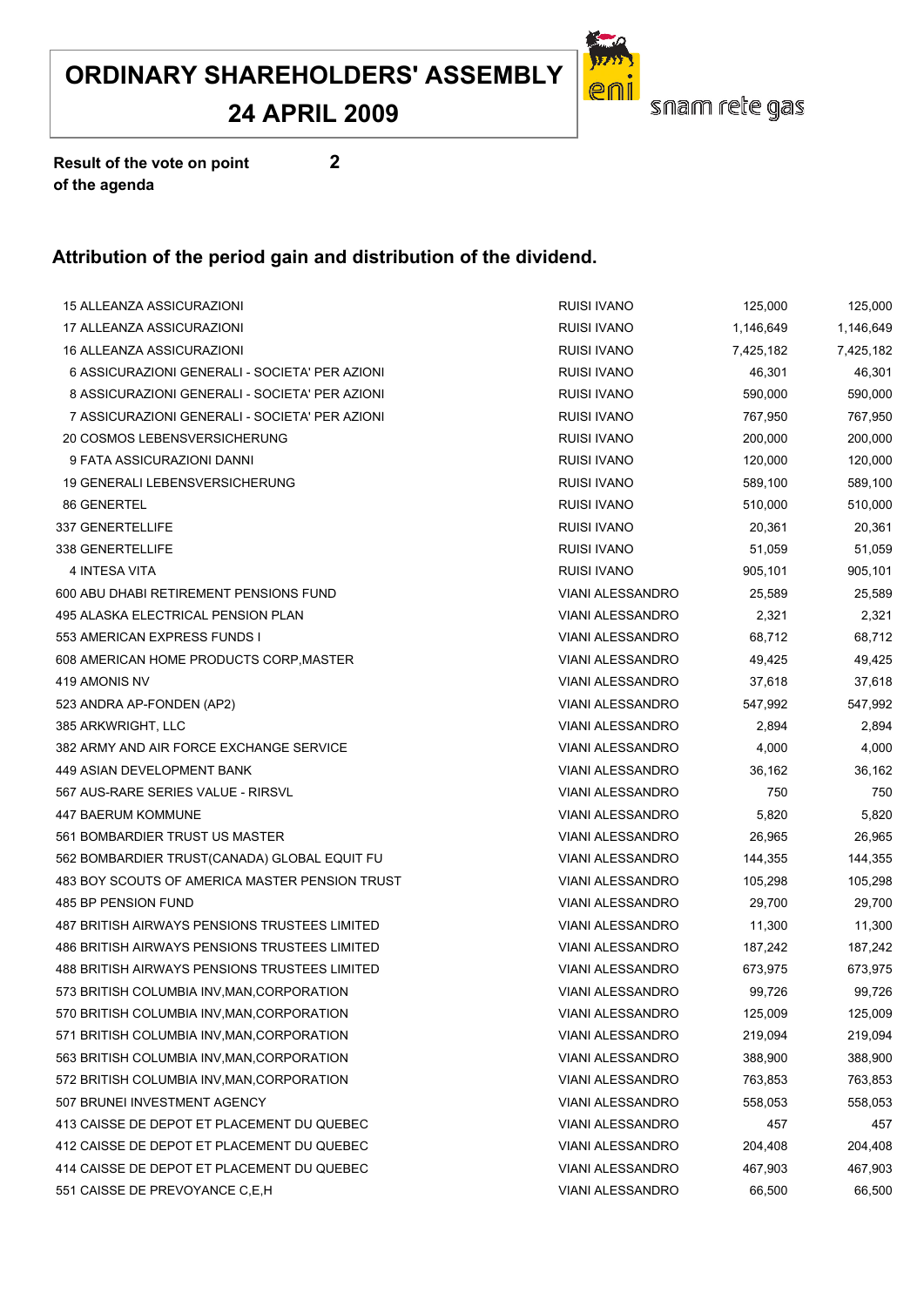**24 APRIL 2009**

![](_page_49_Picture_2.jpeg)

**Result of the vote on point 2 of the agenda**

| 444 CALIFORNIA PUBLIC EMPLOYEES RETIREMENT SYSTEM                                                                           | <b>VIANI ALESSANDRO</b> | 21,032    | 21,032       |
|-----------------------------------------------------------------------------------------------------------------------------|-------------------------|-----------|--------------|
| 443 CALIFORNIA PUBLIC EMPLOYEES RETIREMENT SYSTEM                                                                           | <b>VIANI ALESSANDRO</b> | 52,700    | 52,700       |
| 445 CALIFORNIA PUBLIC EMPLOYEES RETIREMENT SYSTEM                                                                           | <b>VIANI ALESSANDRO</b> | 67,901    | 67,901       |
| 442 CALIFORNIA PUBLIC EMPLOYEES RETIREMENT SYSTEM                                                                           | <b>VIANI ALESSANDRO</b> | 239,737   | 239,737      |
| 427 CALIFORNIA PUBLIC EMPLOYEES RETIREMENT SYSTEM                                                                           | <b>VIANI ALESSANDRO</b> | 7,070,748 | 7,070,748    |
| 513 CALIFORNIA STATE TEACHERS RETIREMENT SYSTEM                                                                             | <b>VIANI ALESSANDRO</b> | 221,143   | 221,143      |
| 446 CALIFORNIA STATE TEACHERS RETIREMENT SYSTEM                                                                             | <b>VIANI ALESSANDRO</b> | 391,357   | 391,357      |
| 512 CALIFORNIA STATE TEACHERS RETIREMENT SYSTEM                                                                             | VIANI ALESSANDRO        | 1,122,372 | 1,122,372    |
| 436 CANADA PENSION PLAN INVESTMENT BOARD                                                                                    | <b>VIANI ALESSANDRO</b> | 2,591,252 | 2,591,252    |
| 484 CELANESE AMERICAS RETIREMENT PENSION PLAN                                                                               | <b>VIANI ALESSANDRO</b> | 257,340   | 257,340      |
| 404 CHANG HWA COMMERCIAL BANK, LTD, IN IT'S CAPACITY AS MASTER CUSTODIAN OF ING CHB GLOBAL HIGH DIVIDEND FUND<br>ALESSANDRO | 47,778                  | 47,778    | <b>VIANI</b> |
| 594 CITY OF AUSTIN EMPLOYEES RETIR SYSTE                                                                                    | <b>VIANI ALESSANDRO</b> | 140,580   | 140,580      |
| 394 COHEN & STEERS GLOBAL INCOME BUILDER, INC,                                                                              | <b>VIANI ALESSANDRO</b> | 250,000   | 250,000      |
| 393 COHEN & STEERS UTILITY FUND, INC                                                                                        | <b>VIANI ALESSANDRO</b> | 87.000    | 87,000       |
| 632 COLLEGE RETIREMENT EQUITIES FUND                                                                                        | <b>VIANI ALESSANDRO</b> | 2,185     | 2,185        |
| 409 COLLEGE RETIREMENT EQUITIES FUND                                                                                        | <b>VIANI ALESSANDRO</b> | 10.000    | 10,000       |
| 631 COLLEGE RETIREMENT EQUITIES FUND                                                                                        | <b>VIANI ALESSANDRO</b> | 11,534    | 11,534       |
| 543 COMERICA BK FOR SDA INTERNATNAL EQUITY I                                                                                | <b>VIANI ALESSANDRO</b> | 13,883    | 13,883       |
| 489 CUMBRIA LOCAL GOVERNMENT PENSION SCHEME                                                                                 | <b>VIANI ALESSANDRO</b> | 55,789    | 55,789       |
| 579 DANSKE BANK A/S CLI, NET INVESTOR                                                                                       | <b>VIANI ALESSANDRO</b> | 674,566   | 674,566      |
| 568 EAFE EQUITY INDEX FD                                                                                                    | <b>VIANI ALESSANDRO</b> | 79,267    | 79,267       |
| 450 EAFE INDEX PLUS SECURITIES LENDING COMMON TRUST FUND                                                                    | <b>VIANI ALESSANDRO</b> | 30,959    | 30,959       |
| 597 ELI LILLY RETIREMENT PLAN MASTER                                                                                        | <b>VIANI ALESSANDRO</b> | 20,779    | 20,779       |
| 401 ENERGY INSURANCE MUTUAL LIMITED                                                                                         | VIANI ALESSANDRO        | 10,266    | 10,266       |
| 545 EPWORTH INVESTMENT FUND                                                                                                 | <b>VIANI ALESSANDRO</b> | 10,049    | 10,049       |
| 527 EUROPE INDEX PLUS COMMON TRUST FUND                                                                                     | <b>VIANI ALESSANDRO</b> | 276,251   | 276,251      |
| 558 EUROPE MID-CAP                                                                                                          | <b>VIANI ALESSANDRO</b> | 365       | 365          |
| 557 FCP BNP ACTION EUROPE                                                                                                   | VIANI ALESSANDRO        | 627       | 627          |
| 434 FIRST AMERICAN INVESTMENT FUNDS, INC,-GLOBAL INFRASTRUCTURE FU                                                          | <b>VIANI ALESSANDRO</b> | 3,676     | 3,676        |
| 433 FIRST AMERICAN INVESTMENT FUNDS, INC,-INTERNATIONAL FUND                                                                | <b>VIANI ALESSANDRO</b> | 2,894     | 2,894        |
| 606 FJARDE AP-FONDEN                                                                                                        | <b>VIANI ALESSANDRO</b> | 32.857    | 32,857       |
| 559 FONDATION J,A, BOMBARDIER                                                                                               | <b>VIANI ALESSANDRO</b> | 25,610    | 25,610       |
| 590 FORD MOTOR COMPANY DEFINED BENEFIT                                                                                      | VIANI ALESSANDRO        | 128,825   | 128,825      |
| 602 FORD UAW HOLDING LLC                                                                                                    | <b>VIANI ALESSANDRO</b> | 9,354     | 9,354        |
| 610 FUTURE FUND FOR BOARD OF GUARDIANS                                                                                      | VIANI ALESSANDRO        | 64,316    | 64,316       |
| 611 FUTURE FUND FOR BOARD OF GUARDIANS                                                                                      | <b>VIANI ALESSANDRO</b> | 66,165    | 66,165       |
| 550 Factum AG                                                                                                               | VIANI ALESSANDRO        | 4,400     | 4,400        |
| 547 Fdt Ethos                                                                                                               | <b>VIANI ALESSANDRO</b> | 5,000     | 5,000        |
| 548 Fdt Ethos                                                                                                               | <b>VIANI ALESSANDRO</b> | 11,700    | 11,700       |
| 549 Fdt Ethos                                                                                                               | <b>VIANI ALESSANDRO</b> | 12,400    | 12,400       |
| 564 GENERAL MOTORS CANADA DOMESTIC TRUST                                                                                    | VIANI ALESSANDRO        | 5,586     | 5,586        |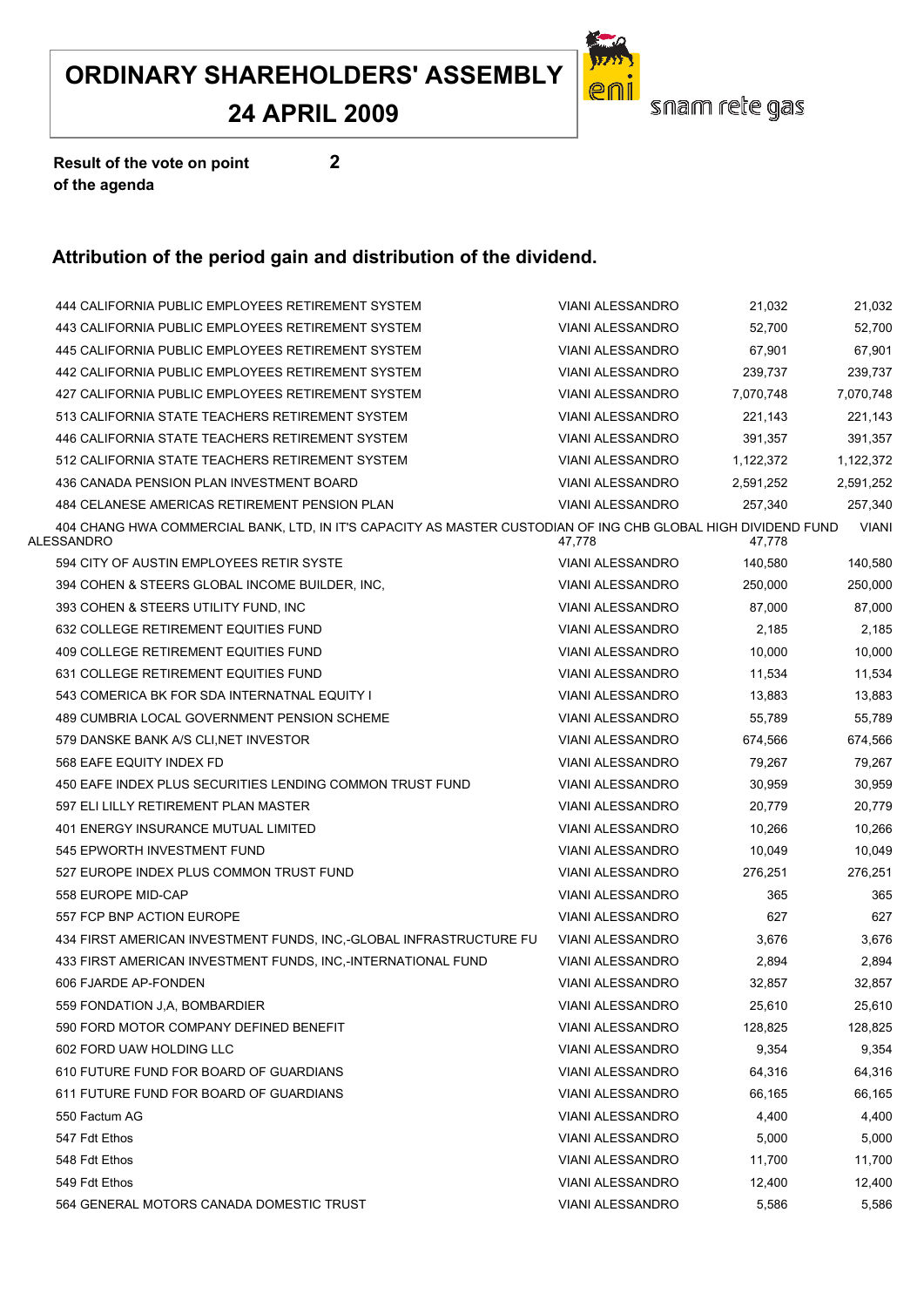**24 APRIL 2009**

![](_page_50_Picture_2.jpeg)

**Result of the vote on point 2 of the agenda**

| 415 GENERAL MOTORS WELFARE BENEFIT TRUST                                          | <b>VIANI ALESSANDRO</b> | 3,885     | 3,885     |
|-----------------------------------------------------------------------------------|-------------------------|-----------|-----------|
| 541 GMO ERISA POOL                                                                | <b>VIANI ALESSANDRO</b> | 343,200   | 343,200   |
| 539 GMO FOREIGN FUND                                                              | VIANI ALESSANDRO        | 431,600   | 431,600   |
| 609 GMO FUNDS PLC                                                                 | <b>VIANI ALESSANDRO</b> | 8,347     | 8,347     |
| 538 GMO INTERNATIONAL CORE EQUITY FUND                                            | <b>VIANI ALESSANDRO</b> | 389,955   | 389,955   |
| 540 GMO INTERNATIONAL INTRINSIC VALUE FUND                                        | <b>VIANI ALESSANDRO</b> | 1,776,739 | 1,776,739 |
| 420 GMO TAX-MANAGED GLOBAL BALANCED PORTFOLIO                                     | <b>VIANI ALESSANDRO</b> | 13,561    | 13,561    |
| 542 GMO TAX-MANAGED INTERNATIONAL EQUITIES F                                      | VIANI ALESSANDRO        | 109,640   | 109,640   |
| 396 GOVERNMENT OF THE REPUBLIC OF SINGAPORE                                       | <b>VIANI ALESSANDRO</b> | 5,163     | 5,163     |
| 593 HONEYWELL MASTER PENSION TRUST                                                | VIANI ALESSANDRO        | 60,573    | 60,573    |
| 607 HONG KONG BANK EUROPEAN FUND                                                  | <b>VIANI ALESSANDRO</b> | 93,471    | 93,471    |
| 440 HONG KONG HOUSING AUTHORITY                                                   | <b>VIANI ALESSANDRO</b> | 33,705    | 33,705    |
| 614 HONG KONG SPECIAL ADMIN EXCHANGE FD                                           | <b>VIANI ALESSANDRO</b> | 113,026   | 113,026   |
| 575 HSBC EUROPEAN INDEX FUND                                                      | VIANI ALESSANDRO        | 35,450    | 35,450    |
| 576 HSBC INVESOTRS (UK) LIMITED CLIENT ACC                                        | <b>VIANI ALESSANDRO</b> | 133,937   | 133,937   |
| 398 IAM NATIONAL PENSION FUND                                                     | <b>VIANI ALESSANDRO</b> | 295,749   | 295,749   |
| 599 IBM PENSION PLAN                                                              | <b>VIANI ALESSANDRO</b> | 85,212    | 85,212    |
| 491 IBM SAVINGS PLAN                                                              | <b>VIANI ALESSANDRO</b> | 146,363   | 146,363   |
| 591 INDIANA STATE TEACHERS RETIREMENT FD                                          | <b>VIANI ALESSANDRO</b> | 11,019    | 11,019    |
| 592 INDIANA STATE TEACHERS RETIREMENT FD                                          | VIANI ALESSANDRO        | 11,614    | 11,614    |
| 417 ING DIRECT STREETWISE BALANCED FUND                                           | <b>VIANI ALESSANDRO</b> | 1,435     | 1,435     |
| 418 ING DIRECT STREETWISE BALANCED GROWTH FUND                                    | <b>VIANI ALESSANDRO</b> | 5,690     | 5,690     |
| 416 ING DIRECT STREETWISE BALANCED INCOME FUND                                    | <b>VIANI ALESSANDRO</b> | 360       | 360       |
| 490 INTERNATIONAL PAPER COMPANY COMMINGLED INVESTMENT GROUP TRUSTVIANI ALESSANDRO |                         | 45,898    | 45,898    |
| 438 INTERNATIONAL STOCK MARKET PORTFOLIO                                          | <b>VIANI ALESSANDRO</b> | 1,616     | 1,616     |
| 391 JOHN HANCOCK FUNDS II INTERNATIONAL EQUITY INDEX FUND                         | <b>VIANI ALESSANDRO</b> | 29,485    | 29,485    |
| 390 JOHN HANCOCK FUNDS III INTERNATIONAL CORE FUND                                | <b>VIANI ALESSANDRO</b> | 359,600   | 359,600   |
| 387 JOHN HANCOCK TRUST INTERNATIONAL CORE TRUST                                   | <b>VIANI ALESSANDRO</b> | 246,605   | 246,605   |
| 389 JOHN HANCOCK TRUST INTERNATIONAL EQUITY INDEX TRUST A                         | <b>VIANI ALESSANDRO</b> | 99,309    | 99,309    |
| 388 JOHN HANCOCK TRUST INTERNATIONAL EQUITY INDEX TRUST B                         | VIANI ALESSANDRO        | 30,199    | 30,199    |
| 423 JOHNSON & JOHNSON PENSION & SAVINGS PLANS MASTER TRUST                        | <b>VIANI ALESSANDRO</b> | 30,900    | 30,900    |
| 431 KNIGHT VINKE INSTITUTIONAL PARTNERS I. L.P.                                   | VIANI ALESSANDRO        | 1,028,473 | 1,028,473 |
| 426 KNIGHT VINKE INSTITUTIONAL PARTNERS II. L.P.                                  | <b>VIANI ALESSANDRO</b> | 333,340   | 333,340   |
| 428 KNIGHT VINKE INSTITUTIONAL PARTNERS II. L.P.                                  | VIANI ALESSANDRO        | 1,509,715 | 1,509,715 |
| 425 KNIGHT VINKE INSTITUTIONAL PARTNERS II. L.P.                                  | <b>VIANI ALESSANDRO</b> | 1,824,511 | 1,824,511 |
| 429 KNIGHT VINKE INSTITUTIONAL PARTNERS II. L.P.                                  | <b>VIANI ALESSANDRO</b> | 1,833,851 | 1,833,851 |
| 430 KNIGHT VINKE INSTITUTIONAL PARTNERS II. L., P                                 | VIANI ALESSANDRO        | 3,949,709 | 3,949,709 |
| 584 LA C C D COM D REGIME DE CADRES                                               | VIANI ALESSANDRO        | 123,310   | 123,310   |
| 603 LANDROVER PENSION SCHEME                                                      | VIANI ALESSANDRO        | 10,173    | 10,173    |
| 613 LOMBARD ODIER DARIER HFM SA INSTITUTIONNEL-3D                                 | <b>VIANI ALESSANDRO</b> | 119,000   | 119,000   |
| 502 MANAGED PENSION FUNDS LIMITED                                                 | VIANI ALESSANDRO        | 432,260   | 432,260   |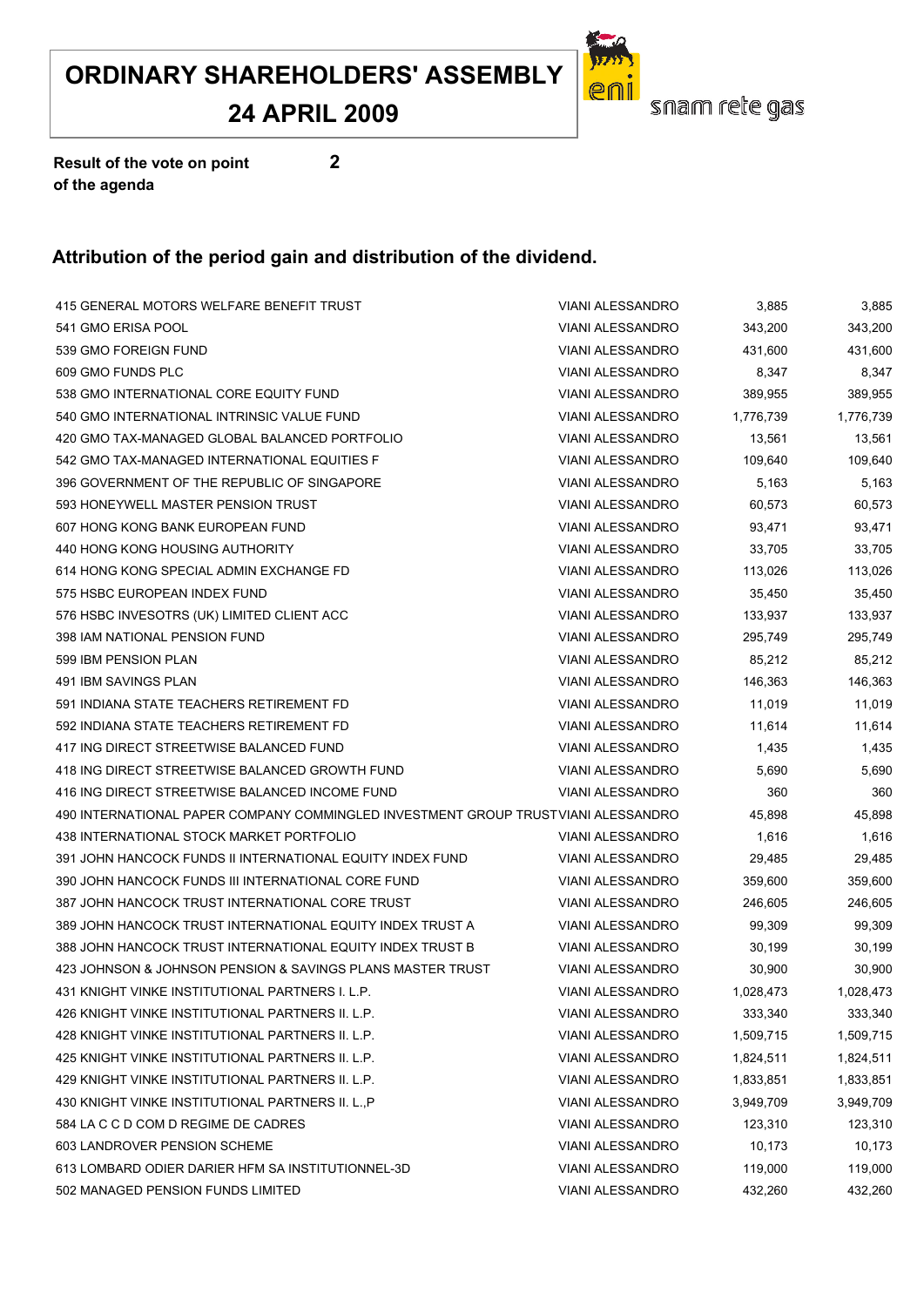#### **24 APRIL 2009**

![](_page_51_Picture_2.jpeg)

**Result of the vote on point 2 of the agenda**

| 501 MANAGED PENSION FUNDS LIMITED                                                                                      | <b>VIANI ALESSANDRO</b> | 836,693    | 836,693      |
|------------------------------------------------------------------------------------------------------------------------|-------------------------|------------|--------------|
| 455 MARCH FUND                                                                                                         | <b>VIANI ALESSANDRO</b> | 7,123      | 7,123        |
| 402 MEGA INTERNATIONAL COMMERCIAL BANK CO LTD IN ITS CAPACITY ASMASTER CUSTODIAN OF ABN AMRO GLOBAL FUND<br>ALESSANDRO | 20,440                  | 20,440     | <b>VIANI</b> |
| 506 MERSEYSIDE PENSION FUND                                                                                            | VIANI ALESSANDRO        | 111,132    | 111,132      |
| 503 MGI NON-US CORE EQUITY FUND                                                                                        | <b>VIANI ALESSANDRO</b> | 21,812     | 21,812       |
| 441 MINISTRY OF STRATEGY AND FINANCE                                                                                   | <b>VIANI ALESSANDRO</b> | 21,472     | 21,472       |
| 588 MIZUHO TRUST BKG-LUX                                                                                               | <b>VIANI ALESSANDRO</b> | 2,236      | 2,236        |
| 457 MONETARY AUTHORITY OF SINGAPORE                                                                                    | VIANI ALESSANDRO        | 23,571     | 23,571       |
| 612 Macquarie Global Infrastructure Total Return Fund Inc                                                              | <b>VIANI ALESSANDRO</b> | 1,215,799  | 1,215,799    |
| 403 NATIONAL PENSION SERVICE                                                                                           | VIANI ALESSANDRO        | 1,568      | 1,568        |
| 400 NORTH SLOPE BOROUGH                                                                                                | <b>VIANI ALESSANDRO</b> | 26,780     | 26,780       |
| 492 NORTHWEST AIRLINES INC, DEFINED BENEFIT PLAN MASTER TRUST                                                          | VIANI ALESSANDRO        | 104,000    | 104,000      |
| 544 NUCLEAR LIABILITIES FUND LIMITED                                                                                   | <b>VIANI ALESSANDRO</b> | 21,518     | 21,518       |
| 578 ODDO ET CIE ENTERPRISE D'INVETISS.                                                                                 | <b>VIANI ALESSANDRO</b> | 788,526    | 788,526      |
| 439 OMERS ADMINISTRATION CORPORATION                                                                                   | <b>VIANI ALESSANDRO</b> | 956,550    | 956,550      |
| 435 ONTARIO TEACHERS PENSION PLAN BOARD                                                                                | <b>VIANI ALESSANDRO</b> | 2,581,988  | 2,581,988    |
| 554 PARVEST                                                                                                            | <b>VIANI ALESSANDRO</b> | 60,895     | 60,895       |
| 555 PARVEST                                                                                                            | VIANI ALESSANDRO        | 100,125    | 100,125      |
| 556 PARWORLD                                                                                                           | <b>VIANI ALESSANDRO</b> | 20,801     | 20,801       |
| 493 PENSION FUND ASSOCIATION FOR LOCAL GOVERNMENT OFFICIALS                                                            | <b>VIANI ALESSANDRO</b> | 35.610     | 35,610       |
| 397 PENSION FUND OF SUMITOMO MITSUI BANKING CORPORATION                                                                | <b>VIANI ALESSANDRO</b> | 5,283      | 5,283        |
| 589 PICTET & Cie Europe SA                                                                                             | <b>VIANI ALESSANDRO</b> | 75,893,660 | 75,893,660   |
| 565 PREMIUM INVESTORS LTD                                                                                              | VIANI ALESSANDRO        | 132,527    | 132,527      |
| 601 PUBL EMPL RET ASSOCIAT OF NEW MEXICO                                                                               | VIANI ALESSANDRO        | 11,470     | 11,470       |
| 504 PUBLIC SCHOOL RETIREMENT SYSTEM OF MISSOURI                                                                        | VIANI ALESSANDRO        | 197,850    | 197,850      |
| 574 PYRFORD INTERNATIONAL EQUITY FUND                                                                                  | <b>VIANI ALESSANDRO</b> | 171,300    | 171,300      |
| 399 PYRFORD INTERNATIONAL TRUST                                                                                        | VIANI ALESSANDRO        | 154,700    | 154,700      |
| 566 RARE INFRASTRUCTURE VALUE FUND                                                                                     | <b>VIANI ALESSANDRO</b> | 491,429    | 491,429      |
| 406 RUSSELL INTERNATIONAL SHARES INDEX FUND-AUD HEDGED                                                                 | VIANI ALESSANDRO        | 13,868     | 13,868       |
| 537 SEI INST MANAG TR GLOBAL MANAG VOLAT FND                                                                           | <b>VIANI ALESSANDRO</b> | 115,907    | 115,907      |
| 456 SELECT INDEX SERIES                                                                                                | <b>VIANI ALESSANDRO</b> | 41.007     | 41,007       |
| 598 SHRINERS HOSPITALS FOR CHILDREN                                                                                    | <b>VIANI ALESSANDRO</b> | 109,100    | 109,100      |
| 421 SPDR FTSE/MACQUARIE GLOBAL INFRASTRUCTURE 100 ETF                                                                  | VIANI ALESSANDRO        | 62,102     | 62,102       |
| 422 SPDR S+P INTERNATIONAL UTILITIES SECTOR ETF                                                                        | <b>VIANI ALESSANDRO</b> | 7,082      | 7,082        |
| 586 SPRUCEGROVE INTL POOLED FUND                                                                                       | VIANI ALESSANDRO        | 4,174,910  | 4,174,910    |
| 585 SPRUCEGROVE SPECIAL GLOBAL POOLED F,                                                                               | VIANI ALESSANDRO        | 143,231    | 143,231      |
| 583 SPRUCEGROVE SPECIAL GLOBAL POOLED F.                                                                               | <b>VIANI ALESSANDRO</b> | 525,939    | 525,939      |
| 516 SSGA EMU INDEX EQUITY FUND                                                                                         | <b>VIANI ALESSANDRO</b> | 565,400    | 565,400      |
| 521 SSGA EUROPE INDEX EQUITY FUND                                                                                      | <b>VIANI ALESSANDRO</b> | 45,689     | 45,689       |
| 494 SSGA GLOBAL INDEX PLUS TRUST                                                                                       | <b>VIANI ALESSANDRO</b> | 469,677    | 469,677      |
| 505 SSGA INTERNATIONAL EQUITIES INDEX TRUST                                                                            | VIANI ALESSANDRO        | 27,811     | 27,811       |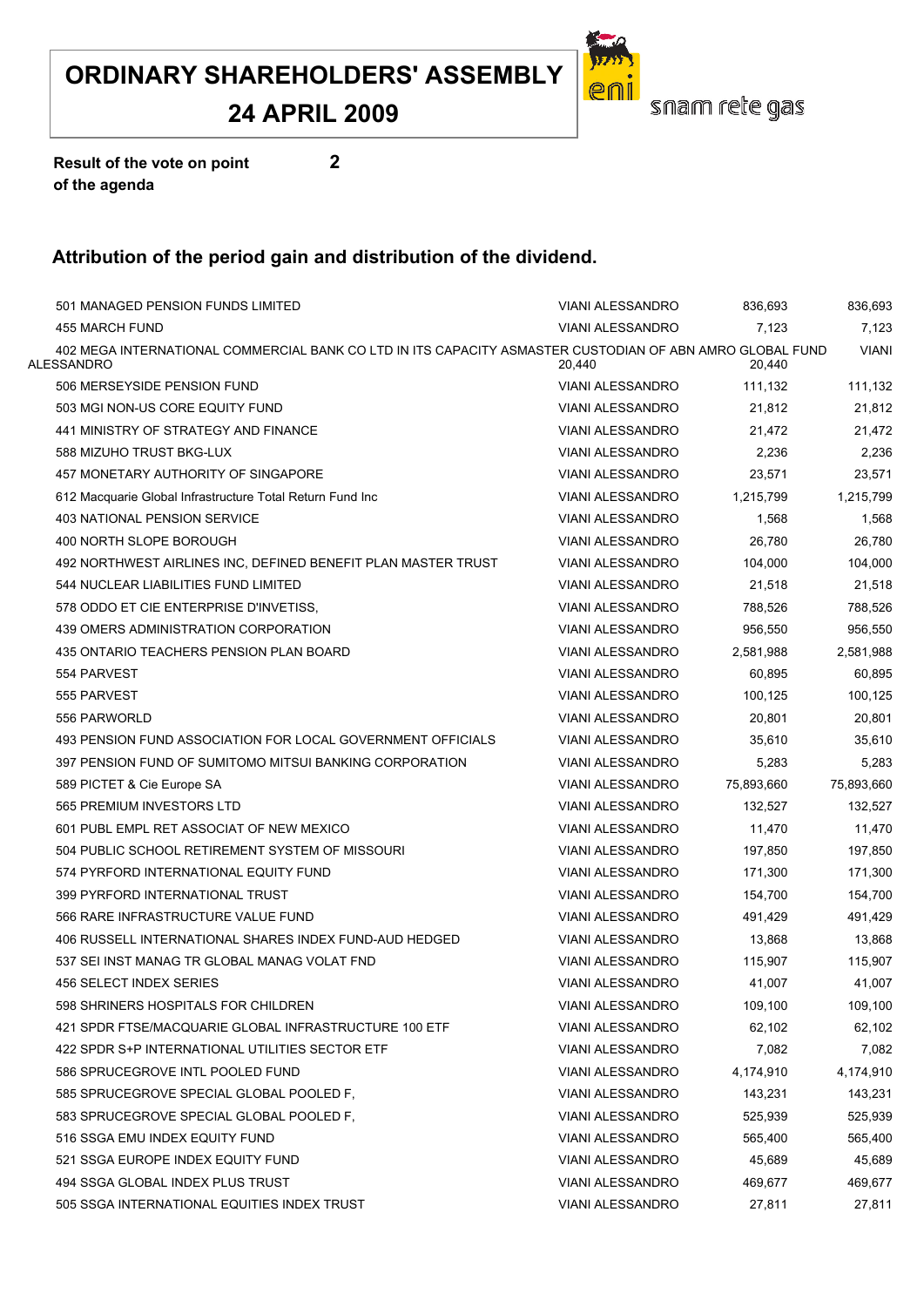#### **24 APRIL 2009**

![](_page_52_Picture_2.jpeg)

**Result of the vote on point 2 of the agenda**

| 515 SSGA ITALY INDEX EQUITY FUND                                                                                              | VIANI ALESSANDRO                  | 475,401                 | 475,401 |  |
|-------------------------------------------------------------------------------------------------------------------------------|-----------------------------------|-------------------------|---------|--|
| 508 SSGA ITALY INDEX FUND                                                                                                     | <b>VIANI ALESSANDRO</b><br>67,680 |                         |         |  |
| 509 SSGA MSCI EAFE INDEX FUND                                                                                                 | <b>VIANI ALESSANDRO</b>           | 45,046                  | 45,046  |  |
| 517 SSGA UTILITIES INDEX EQUITY FUND                                                                                          | <b>VIANI ALESSANDRO</b>           | 8,072                   | 8,072   |  |
| 514 SSGA WORLD INDEX EQUITY FUND                                                                                              | <b>VIANI ALESSANDRO</b>           | 61,023                  | 61,023  |  |
| 496 STATE OF ALASKA RETIREMENT AND BENEFITS PLANS                                                                             | <b>VIANI ALESSANDRO</b>           | 110,000                 | 110,000 |  |
| 511 STATE OF CONNECTICUT RETIREMENT PLANS & TRUST FUNDS                                                                       | <b>VIANI ALESSANDRO</b>           | 49,760                  | 49,760  |  |
| 510 STATE OF CONNECTICUT RETIREMENT PLANS & TRUST FUNDS                                                                       | <b>VIANI ALESSANDRO</b>           | 156,729                 | 156,729 |  |
| 500 STATE OF MINNESOTA                                                                                                        | <b>VIANI ALESSANDRO</b>           | 10,889                  | 10,889  |  |
| 453 STATE STREET BANK AND TRUST COMPANY INVESTMENT FUNDS FOR TAXEXEMPT RETIREMENT PLANSVIANI ALESSANDRO<br>2,031              |                                   |                         | 2,031   |  |
| 530 STATE STREET BANK AND TRUST COMPANY INVESTMENT FUNDS FOR TAXEXEMPT RETIREMENT PLANSVIANI ALESSANDRO<br>31,955             |                                   |                         | 31,955  |  |
| 452 STATE STREET BANK AND TRUST COMPANY INVESTMENT FUNDS FOR TAXEXEMPT RETIREMENT PLANSVIANI ALESSANDRO 224,066<br>224,066    |                                   |                         |         |  |
| 526 STATE STREET BANK AND TRUST COMPANY INVESTMENT FUNDS FOR TAXEXEMPT RETIREMENT PLANSVIANI ALESSANDRO 391.841<br>391.841    |                                   |                         |         |  |
| 525 STATE STREET BANK AND TRUST COMPANY INVESTMENT FUNDS FOR TAXEXEMPT RETIREMENT PLANSVIANI ALESSANDRO 735.382<br>735,382    |                                   |                         |         |  |
| 524 STATE STREET BANK AND TRUST COMPANY INVESTMENT FUNDS FOR TAXEXEMPT RETIREMENT PLANSVIANI ALESSANDRO1,108,022<br>1,108,022 |                                   |                         |         |  |
| 520 STATE STREET EUROPE ENHANCED                                                                                              | <b>VIANI ALESSANDRO</b>           | 260,850                 | 260,850 |  |
| 451 STATE STREET GLOBAL ADVISORS INC                                                                                          | <b>VIANI ALESSANDRO</b>           | 3,807                   | 3,807   |  |
| 522 STATE STREET SRI WORLD INDEX                                                                                              | <b>VIANI ALESSANDRO</b>           | 5,882                   | 5,882   |  |
| 518 STREETTRACKS MSCI EUROPE ETF                                                                                              | <b>VIANI ALESSANDRO</b>           | 637                     | 637     |  |
| 519 STREETTRACKS SM MSCI EUROPE UTILITIES SM ETF                                                                              | <b>VIANI ALESSANDRO</b>           | 75,502                  | 75,502  |  |
| 411 SUMMIT PINNACLE SERIES - EAFE INTERNATIONAL INDEX PORTFOLIO                                                               | <b>VIANI ALESSANDRO</b>           | 6,818                   | 6,818   |  |
| 546 Subvenimus Institutional Fund                                                                                             | <b>VIANI ALESSANDRO</b>           | 5,583                   | 5,583   |  |
| 448 TAIWAN BUSINESS BANK IN ITS CAPACITY AS MASTER CUSTODIAN OF ABN AMRO GLOBAL BALANCED FUNDVIANI ALESSANDRO6.400<br>6,400   |                                   |                         |         |  |
| 386 TEACHERS' RETIREMENT SYSTEM OF THE STATE OF ILLINOIS                                                                      | <b>VIANI ALESSANDRO</b>           | 5,033                   | 5,033   |  |
| 384 TEACHERS' RETIREMENT SYSTEM OF THE STATE OF ILLINOIS                                                                      | <b>VIANI ALESSANDRO</b>           | 6,953                   | 6,953   |  |
| 595 TEXAS MUTUAL INSURANCE COMPANY                                                                                            | <b>VIANI ALESSANDRO</b>           | 357,340                 | 357,340 |  |
| 552 TG INVESTMENT FUNDS PLC                                                                                                   | <b>VIANI ALESSANDRO</b>           | 17,239                  | 17,239  |  |
| 560 THE BOMBARDIER TRUST (UK)                                                                                                 | VIANI ALESSANDRO                  | 127,411                 | 127,411 |  |
| 604 THE INTEL IRELAND PENSION SCHEME                                                                                          | VIANI ALESSANDRO                  | 272,200                 | 272,200 |  |
| 383 THE JOHNS HOPKINS UNIVERSITY                                                                                              | <b>VIANI ALESSANDRO</b>           | 37,300                  | 37,300  |  |
| 392 THE MASTER TRUST BANK OF JAPAN LTD (RE NESTLE JAPAN HOLDI NG LIMITED)<br>3,485                                            |                                   | <b>VIANI ALESSANDRO</b> | 3,485   |  |
| 395 THE MASTER TRUST BANK OF JAPAN LTD RE: HITACHI FOREIGN EQUITY INDEX MOTHER FUND VIANI ALESSANDRO<br>29,140                |                                   |                         | 29,140  |  |
| 569 THE ONTARIO PUB SER EMPL UNI PEN T F                                                                                      | <b>VIANI ALESSANDRO</b>           | 160,937                 | 160,937 |  |
| 499 THE PUBLIC EDUCATION EMPLOYEE RETIREMENT SYSTEM OF MISSOURI                                                               | <b>VIANI ALESSANDRO</b>           | 38,101                  | 38,101  |  |
| 498 THE REGENTS OF THE UNIVERSITY OF CALIFORNIA                                                                               | <b>VIANI ALESSANDRO</b>           | 119,175                 | 119,175 |  |
| 482 THE RET, ANN, PLAN FOR EMPLYEES OF THE ARMY AND AIR FORCE EX, S                                                           | <b>VIANI ALESSANDRO</b>           | 46,000                  | 46,000  |  |
| 405 THE ROMAN CATHOLIC ARCHBISHOP OF LOS ANGELES A CORPORATION SOL VIANI ALESSANDRO                                           |                                   | 14,500                  | 14,500  |  |
| 407 TIIA - CREF INSTITUTIONAL MUTUAL FUNDS - ENHANCED INTERNATIONA                                                            | VIANI ALESSANDRO                  | 2,000                   | 2,000   |  |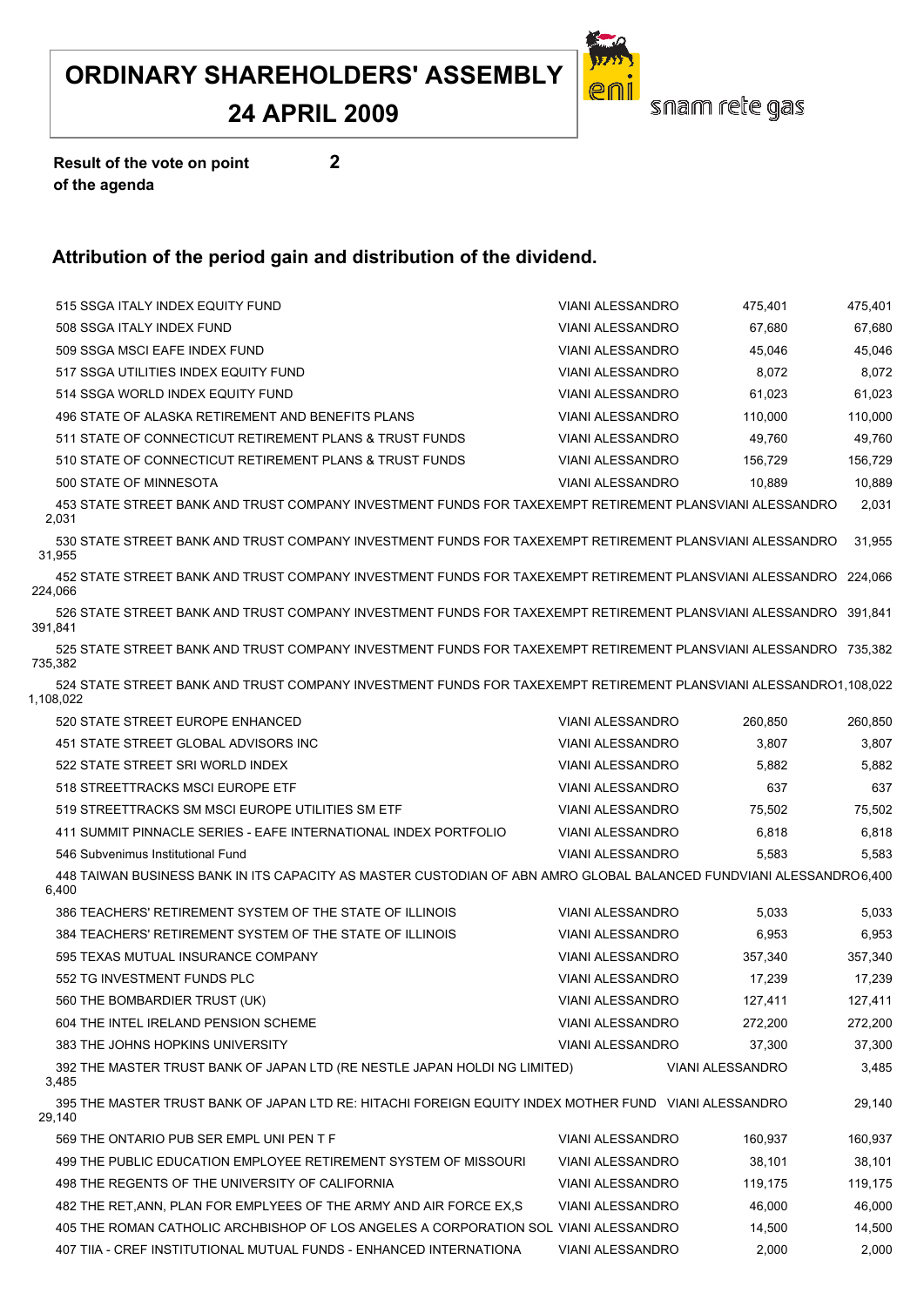| 497 TIIA-CREF INSTITUTIONAL MUTUAL FUNDS-INTERNATIONAL EQUITY INDE | VIANI ALESSANDRO | 10.000  | 10.000  |
|--------------------------------------------------------------------|------------------|---------|---------|
| 481 TRUST FOR RET. MED., DEN. AND LIFE INS. PLAN OF THE ARMY & AIR | VIANI ALESSANDRO | 26.000  | 26.000  |
| 587 UBS AG-OMNIBUS NON RESIDENT                                    | VIANI ALESSANDRO | 133.940 | 133.940 |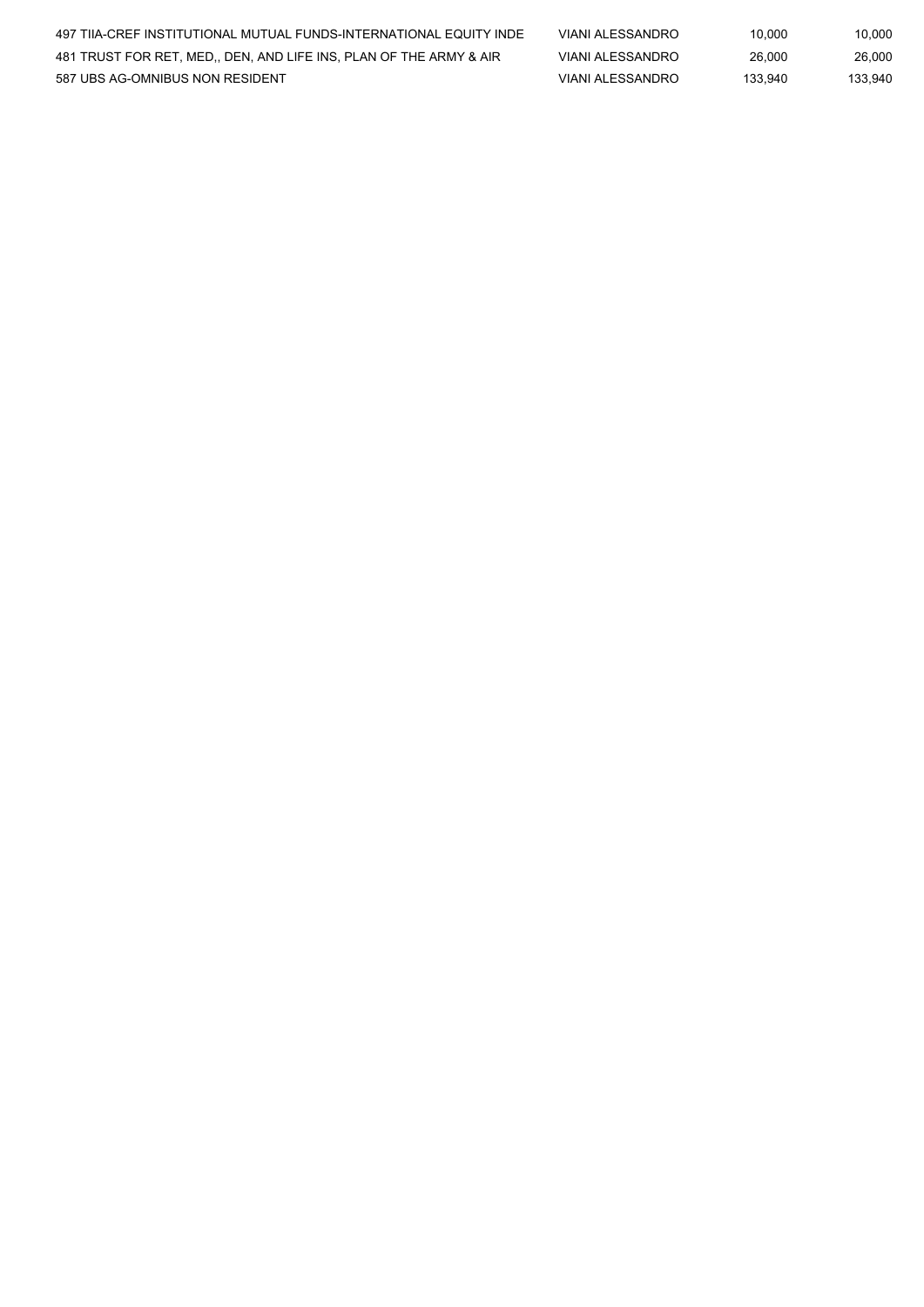#### **24 APRIL 2009**

![](_page_54_Picture_2.jpeg)

**Result of the vote on point 2 of the agenda**

| 582 UNITED CHURCH OF CANADA PENSION PLAN                                               | <b>VIANI ALESSANDRO</b> | 86,240                  | 86,240      |
|----------------------------------------------------------------------------------------|-------------------------|-------------------------|-------------|
|                                                                                        |                         |                         |             |
| 615 UNITED NATIONS RELIEF AND WORKS FOR PALESTINIAN REFUGEES IN THE NEAR EAST<br>3,960 |                         | <b>VIANI ALESSANDRO</b> | 3,960       |
| 454 UNIVERSAL SHIPOWNERS MARINE INSURANCE ASSOCIATION LTD EQUITYCLASS 3<br>8.008       |                         | <b>VIANI ALESSANDRO</b> | 8,008       |
| 437 WESTPAC INTERNATIONAL SHARE INDEX TRUST                                            | <b>VIANI ALESSANDRO</b> | 56,277                  | 56,277      |
| 596 WHEELS COMMON INVESTMENT FUND                                                      | <b>VIANI ALESSANDRO</b> | 25,972                  | 25,972      |
| 529 WORLD INDEX OLUS SECURITIES LENDING COMMON TRUST FUND                              | <b>VIANI ALESSANDRO</b> | 83,204                  | 83,204      |
| 432 XEROX PENSIONS LIMITED                                                             | <b>VIANI ALESSANDRO</b> | 33,000                  | 33,000      |
| 27 BANCA D'ITALIA                                                                      | MIGLIORATI PIER LUIGI   | 36,953,299              | 36,953,299  |
| 646 BECCHETTI LILIANA                                                                  | <b>COMPA' EMILIO</b>    | 1,000                   | 1,000       |
| 10 ENI SPA                                                                             | TONNARELLI STEFANIA     | 978,843,070             | 978,843,070 |
| 226 ADVANTAGE FUNDS INC - GLOBAL ALPHA FUND                                            | <b>CHILOIRO ANDREA</b>  | 2,901                   | 2,901       |
| 252 AEGON CUSTODY BV INZAKE AEGON BASISFONDS AANDELEN EUROPA                           | <b>CHILOIRO ANDREA</b>  | 578,268                 | 578,268     |
| 182 AIR CANADA PENSION MASTER TRUST FUND                                               | <b>CHILOIRO ANDREA</b>  | 154,900                 | 154,900     |
| 175 AIR CANADA PENSION MASTER TRUST FUND                                               | <b>CHILOIRO ANDREA</b>  | 423,430                 | 423,430     |
| 73 ALASKA PERMANENT FUND CORP.                                                         | <b>CHILOIRO ANDREA</b>  | 30,601                  | 30,601      |
| 64 ALASKA PERMANENT FUND CORP.                                                         | <b>CHILOIRO ANDREA</b>  | 58,089                  | 58,089      |
| 335 AMP CAPITAL GLOBAL LISTED INFRASTRUCTURE SECURITIES FUND                           | <b>CHILOIRO ANDREA</b>  | 72,811                  | 72,811      |
| 69 ARVINMERITOR INC, RETIREMENT PLAN                                                   | <b>CHILOIRO ANDREA</b>  | 63,300                  | 63,300      |
| 323 ASSURDIX                                                                           | <b>CHILOIRO ANDREA</b>  | 87,971                  | 87,971      |
| 284 AVIVA INVESTORS MANAGED FUNDS<br>ICVC MORLEY DIVERSIFIED STRATEGY FUND<br>2,400    |                         | <b>CHILOIRO ANDREA</b>  | 2,400       |
| 275 AXA INVESTMENT MANAGERS DEUTSCHLAND GMBHINNERE                                     | <b>CHILOIRO ANDREA</b>  | 422,800                 | 422,800     |
| 276 AXA INVESTMENT MANAGERS DEUTSCHLAND GMBHINNERE                                     | <b>CHILOIRO ANDREA</b>  | 1,072,378               | 1,072,378   |
| 299 AXA PREMIER VIP TRUST-MULTIMANAGER SMALLCAP GROWTH PORTFOLIO                       | <b>CHILOIRO ANDREA</b>  | 53,344                  | 53,344      |
| 272 BARCLAYS GLOBAL INVESTORS<br>PENSIONS MANAGEMENT LTD                               | <b>CHILOIRO ANDREA</b>  | 76,066                  | 76,066      |
| 271 BARCLAYS GLOBAL INVESTORS<br>PENSIONS MANAGEMENT LTD                               | <b>CHILOIRO ANDREA</b>  | 541,190                 | 541,190     |
| 273 BARCLAYS LIFE ASSURANCE COMPANY LTD                                                | <b>CHILOIRO ANDREA</b>  | 120,986                 | 120,986     |
| 376 BELL ATLANTIC MASTER TRUST                                                         | <b>CHILOIRO ANDREA</b>  | 26,780                  | 26,780      |
| 206 BELLSOUTH CORP REP EMPLOYEES HEALTH  CARE TRUST-RETIREES                           | <b>CHILOIRO ANDREA</b>  | 14,331                  | 14,331      |
| 270 BGI INDEX SELECTION FUND                                                           | <b>CHILOIRO ANDREA</b>  | 38,216                  | 38,216      |
| 353 BJC GROUP PENSION TRUST,                                                           | CHILOIRO ANDREA         | 5,100                   | 5,100       |
| 351 BJC HEALTH SYSTEM,                                                                 | <b>CHILOIRO ANDREA</b>  | 14,596                  | 14,596      |
| 75 BMO HARRIS INTERNATIONAL EQUITY<br>PORTFOLIO                                        | <b>CHILOIRO ANDREA</b>  | 187,400                 | 187,400     |
| 171 BMO INTERNATIONAL VALUE CLASS                                                      | <b>CHILOIRO ANDREA</b>  | 2,000                   | 2,000       |
| 212 BMO NESBITT BURNS INTERNATIONAL EQUITY FUND                                        | <b>CHILOIRO ANDREA</b>  | 3,100                   | 3,100       |
| 312 CAAM DYNALION EUROPE (CA) - L025                                                   | CHILOIRO ANDREA         | 278,503                 | 278,503     |
| 305 CAAM FUNDS                                                                         | <b>CHILOIRO ANDREA</b>  | 134,775                 | 134,775     |
| 319 CAAM INDEX EUROPE                                                                  | <b>CHILOIRO ANDREA</b>  | 34,448                  | 34,448      |
| 326 CAAM INDEXED EUROPE PLUS                                                           | <b>CHILOIRO ANDREA</b>  | 29,705                  | 29,705      |
| 318 CAAM LABEL DYNAMIQUE                                                               | <b>CHILOIRO ANDREA</b>  | 25,269                  | 25,269      |
| 315 CAAM LABEL EQUILIBRE                                                               | <b>CHILOIRO ANDREA</b>  | 93,236                  | 93,236      |
| 317 CAAM LABEL PRUDENCE                                                                | <b>CHILOIRO ANDREA</b>  | 21,715                  | 21,715      |
|                                                                                        |                         |                         |             |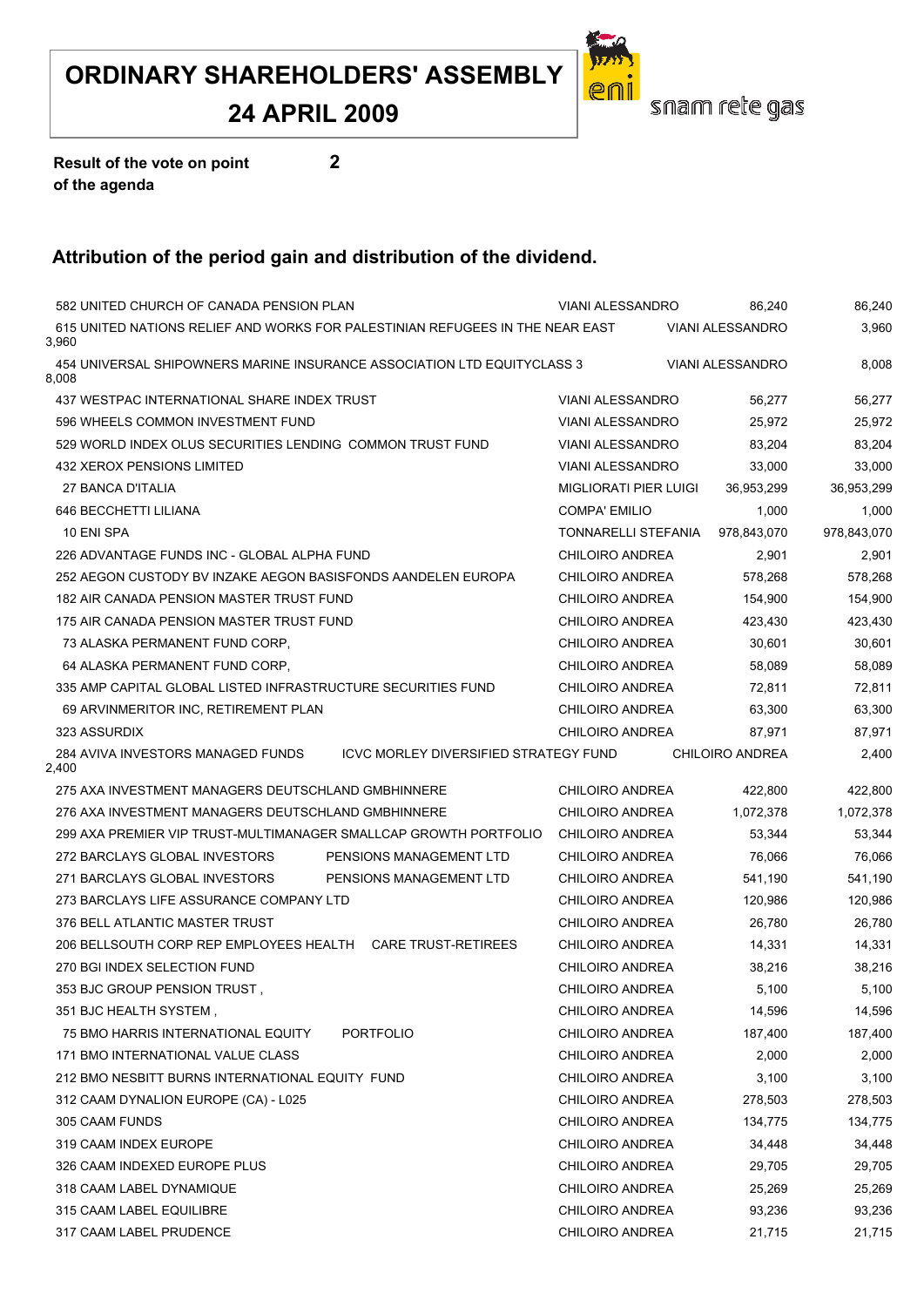**24 APRIL 2009**

![](_page_55_Picture_2.jpeg)

**Result of the vote on point 2 of the agenda**

| 320 CAAM MONETAIRE PEA                                        | <b>CHILOIRO ANDREA</b> | 88,871  | 88,871  |
|---------------------------------------------------------------|------------------------|---------|---------|
| 325 CAAM RESA ESG ACTIONS EURO                                | <b>CHILOIRO ANDREA</b> | 124,150 | 124,150 |
| 77 CACEIS BANK                                                | CHILOIRO ANDREA        | 395,768 | 395,768 |
| 355 CARGILL INC, & ASSOCIATED COMPANIES<br><b>MASTER PEN</b>  | CHILOIRO ANDREA        | 4,200   | 4,200   |
| 176 CATHOLIC HEALTH EAST                                      | <b>CHILOIRO ANDREA</b> | 1,898   | 1,898   |
| 214 CF INTERNATIONAL STOCK INDEX FUND                         | <b>CHILOIRO ANDREA</b> | 57,589  | 57,589  |
| 68 CF MACQUARIE GLOBAL INFRASTRUCTURE SECURITIES FUND         | CHILOIRO ANDREA        | 237,657 | 237,657 |
| 243 CIBC EUROPEAN INDEX FUND,                                 | <b>CHILOIRO ANDREA</b> | 7,775   | 7,775   |
| 242 CIBC INTERNATIONAL INDEX FUND,                            | CHILOIRO ANDREA        | 15,814  | 15,814  |
| 85 CITY OF NEW YORK GROUP TRUST                               | CHILOIRO ANDREA        | 56,000  | 56,000  |
| 80 CITY OF NEW YORK GROUP TRUST                               | CHILOIRO ANDREA        | 201,676 | 201,676 |
| 83 CITY OF NEW YORK GROUP TRUST                               | CHILOIRO ANDREA        | 239,723 | 239,723 |
| 84 CITY OF NEW YORK GROUP TRUST                               | CHILOIRO ANDREA        | 587,794 | 587,794 |
| 327 CLUB MINIMUM VARIANCE                                     | <b>CHILOIRO ANDREA</b> | 80,847  | 80,847  |
| 250 COLONIAL FIRST STATE INVESTEMENT LIMITED                  | <b>CHILOIRO ANDREA</b> | 41,200  | 41,200  |
| 234 COUNTY EMPLOYEES ANNUITY AND BENEFIT FUND OF COOK COUNTY  | CHILOIRO ANDREA        | 16,180  | 16,180  |
| 79 COX ENTERPRISE INC MASTER TRUST                            | <b>CHILOIRO ANDREA</b> | 31,000  | 31,000  |
| 236 CRITERION GLOBAL CLEAN ENERGY FUND                        | <b>CHILOIRO ANDREA</b> | 16,600  | 16,600  |
| 219 CURATORS OF UNV MO AS TRUSTEE UNV MO RET DSBLTY &         | CHILOIRO ANDREA        | 32,000  | 32,000  |
| 209 CURATORS OF UNV MO AS TRUSTEE UNV MO RET DSBLTY &         | CHILOIRO ANDREA        | 71,000  | 71,000  |
| 228 DREYFUS INDEX FUNDS INC DREYFUS<br>INTERNATIONAL STC      | CHILOIRO ANDREA        | 38,806  | 38,806  |
| 357 DT INTERNATIONAL STOCK INDEX FUND                         | <b>CHILOIRO ANDREA</b> | 16,470  | 16,470  |
| 324 DYNALION EUROPE NON CYCLIQUE                              | CHILOIRO ANDREA        | 422,058 | 422,058 |
| 301 EMPLOYEES RETIREMENT SYSTEM OF TEXAS,                     | CHILOIRO ANDREA        | 512,055 | 512,055 |
| 298 EQ ADVISORS TRUST-EQ/INTERNATIONAL<br>CORE PLUS PORTFOLIO | CHILOIRO ANDREA        | 103,700 | 103,700 |
| 321 EQUILIBRE PROTEGE ARBITRAGE ACTIFS                        | CHILOIRO ANDREA        | 46,469  | 46,469  |
| 213 EQUIPSUPER                                                | CHILOIRO ANDREA        | 19,402  | 19,402  |
| 314 FCP CAAM AGRO-SANTE MONDE                                 | <b>CHILOIRO ANDREA</b> | 48,193  | 48,193  |
| 257 FCP ERAFP ACTIONS EUROS1 EDEAM                            | CHILOIRO ANDREA        | 192,000 | 192,000 |
| 256 FCP ERAFP ACTIONS EUROS4 BTF P                            | <b>CHILOIRO ANDREA</b> | 220,900 | 220,900 |
| 329 FCP GRD 20                                                | CHILOIRO ANDREA        | 14,900  | 14,900  |
| 311 FCP PORTFOLIO ACTIONS EUROPE                              | CHILOIRO ANDREA        | 166,407 | 166,407 |
| 330 FCP SARASIN EURO MID CAPS EXPANSION<br><b>DURABLE</b>     | <b>CHILOIRO ANDREA</b> | 115,000 | 115,000 |
| 322 FEDERSTOCKS                                               | CHILOIRO ANDREA        | 3,535   | 3,535   |
| 259 FONDS DE RESERVE POUR LES RETRAITES                       | <b>CHILOIRO ANDREA</b> | 19,600  | 19,600  |
| 261 FONDS DE RESERVE POUR LES RETRAITES                       | <b>CHILOIRO ANDREA</b> | 119,169 | 119,169 |
| 263 FONDS DE RESERVE POUR LES RETRAITES                       | CHILOIRO ANDREA        | 459,239 | 459,239 |
| 258 FONDS DE RESERVE POUR LES RETRAITES                       | <b>CHILOIRO ANDREA</b> | 480,295 | 480,295 |
| 260 FONDS DE RESERVE POUR LES RETRAITES                       | CHILOIRO ANDREA        | 715,079 | 715,079 |
| 262 FONDS DE RESERVE POUR LES RETRAITES                       | CHILOIRO ANDREA        | 748,562 | 748,562 |
| 190 FORSTA AP-FONDEN,                                         | CHILOIRO ANDREA        | 399,924 | 399,924 |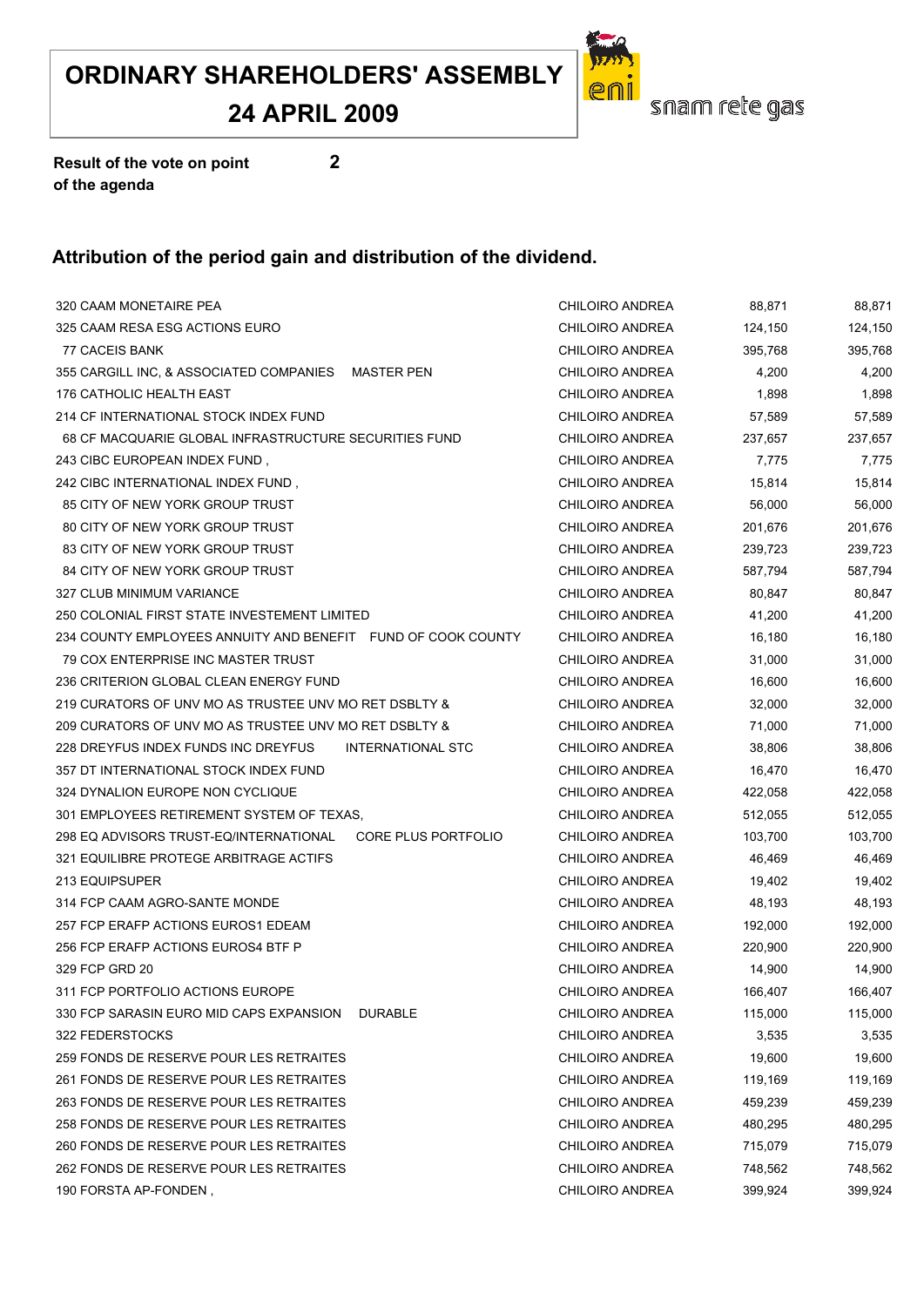#### **24 APRIL 2009**

![](_page_56_Picture_2.jpeg)

**Result of the vote on point 2 of the agenda**

| 308 FORTIS B EQ UTILIT, EUROPE                                                                               | CHILOIRO ANDREA        | 77,123                 | 77,123    |
|--------------------------------------------------------------------------------------------------------------|------------------------|------------------------|-----------|
| 306 FORTIS L, EQ, UTILIT, EUROPE                                                                             | CHILOIRO ANDREA        | 131,732                | 131,732   |
| 621 Ford Motor Company of Canada, Limited Master Trust                                                       | CHILOIRO ANDREA        | 12,844                 | 12,844    |
| 307 G,A,FD B EQ,BROAD EURO P                                                                                 | CHILOIRO ANDREA        | 46,320                 | 46,320    |
| 285 GAMLA LIVFORSAKRINGS AB SEB TRYGG<br>LIV (PUBI)                                                          | CHILOIRO ANDREA        | 43,328                 | 43,328    |
| 277 GARTMORE NVIT GLOBAL UTILITIES                                                                           | CHILOIRO ANDREA        | 13,875                 | 13,875    |
| 297 H,E,S,T, AUSTRALIA LIMITED                                                                               | CHILOIRO ANDREA        | 1,400                  | 1,400     |
| 296 H,E,S,T, AUSTRALIA LIMITED                                                                               | CHILOIRO ANDREA        | 6,407                  | 6,407     |
| 279 HEALTH SUPER FUND                                                                                        | CHILOIRO ANDREA        | 865,808                | 865,808   |
| 179 HEALTHCARE EMPLOYEES' PENSION PLAN - MANIT                                                               | CHILOIRO ANDREA        | 54,799                 | 54,799    |
| 269 HORIZON INVESTMENTS SA                                                                                   | CHILOIRO ANDREA        | 2,300                  | 2,300     |
| 620 HOSPITALS ONTARIO PENSION PLAN FUND                                                                      | CHILOIRO ANDREA        | 493,490                | 493,490   |
| 336 HOURGLASS INDEXED INTERNATIONAL SHARE SECTOR TRUST                                                       | CHILOIRO ANDREA        | 13,760                 | 13,760    |
| 328 I, P, I, E, E, S,                                                                                        | CHILOIRO ANDREA        | 9,117                  | 9,117     |
| 196 IMPERIAL INTERNATIONAL EQUITY POOL                                                                       | <b>CHILOIRO ANDREA</b> | 23,044                 | 23,044    |
| 333 ING BEWAAR MAATSCHAPPIJ 1 BV                                                                             | CHILOIRO ANDREA        | 32,063                 | 32,063    |
| 374 ING BEWAAR MAATSCHAPPIJ 1 BV                                                                             | CHILOIRO ANDREA        | 108,105                | 108,105   |
| 63 INTERNATIONAL BANK FOR RECONSTRUCTION AND DEVELOPMENT                                                     | CHILOIRO ANDREA        | 16,000                 | 16,000    |
| 205 INTERPOLIS & VAN SPAENDONCK AANDELEN EUROPA POOL                                                         | CHILOIRO ANDREA        | 11,298                 | 11,298    |
| 71 IOWA PUBLIC EMPLOYEES RETIREMENT SYSTEM                                                                   | CHILOIRO ANDREA        | 1,350,403              | 1,350,403 |
| 187 JACKSON PERSPECTIVE EUROPEAN 30 FUND                                                                     | CHILOIRO ANDREA        | 11,658                 | 11,658    |
| 186 JACKSON PERSPECTIVE INDEX 5 FUND                                                                         | CHILOIRO ANDREA        | 955                    | 955       |
| 292 JEFFREY COMPANY                                                                                          | CHILOIRO ANDREA        | 32,500                 | 32,500    |
| INTERNATIONAL INDEX FUND<br>340 JNL/MELLON CAPITAL MANAGEMENT                                                | CHILOIRO ANDREA        | 11,784                 | 11,784    |
| 222 KAS DEPOSITARY TRUST COMPANY                                                                             | CHILOIRO ANDREA        | 156,112                | 156,112   |
| 249 LEGAL AND GENERAL ASSURANCE (PENSIONS MANAGEMENT) LTD                                                    | CHILOIRO ANDREA        | 62,098                 | 62,098    |
| 283 LEGAL GENERAL WORLDWIDE TRUST THE ROYAL BANK OF SCOTLAND TRUSTEE DEPOSITARY SERVCHILOIRO ANDREA<br>1,804 |                        |                        | 1,804     |
| 348 LOUISIANA STATE EMPLOYEES' RETIREMENT SYSTEM                                                             | CHILOIRO ANDREA        | 2,760                  | 2,760     |
| 188 LUCENT TECHNOLOGIES INC, DC PLAN MASTER TRUST                                                            | CHILOIRO ANDREA        | 32,253                 | 32,253    |
| 343 LUCENT TECHNOLOGIES INC, MASTER PENSION TRUST                                                            | CHILOIRO ANDREA        | 8,420                  | 8,420     |
| 344 LUCENT TECHNOLOGIES INC, MASTER PENSION TRUST                                                            | <b>CHILOIRO ANDREA</b> | 19,685                 | 19,685    |
| 346 LVIP SSGA INTERNATIONAL INDEX FUND                                                                       | <b>CHILOIRO ANDREA</b> | 11,662                 | 11,662    |
| <b>TRUST</b><br>76 MANVILLE PERSONAL INJURY SETTLEMENT                                                       | <b>CHILOIRO ANDREA</b> | 8,867                  | 8,867     |
| 201 MARS GMBH,                                                                                               | <b>CHILOIRO ANDREA</b> | 228,861                | 228,861   |
| 274 MASTER TRUST BANK OF JAPAN, LTD AS<br>TRUSTEE FOR ELPIDA MEMORY, INC<br>85,873                           |                        | CHILOIRO ANDREA        | 85,873    |
| 290 MASTER TRUST BANK OF JAPAN, LTD AS<br>TRUSTEE FOR ELPIDA MEMORY, INC<br>268,106                          |                        | <b>CHILOIRO ANDREA</b> | 268,106   |
| 293 MASTER TRUST BANK OF JAPAN, LTD AS<br>TRUSTEE FOR ELPIDA MEMORY, INC<br>705,083                          |                        | <b>CHILOIRO ANDREA</b> | 705,083   |
| 180 MBC INVESTMENTS-MEA SYSTEMATIC GLOBAL EQ                                                                 | <b>CHILOIRO ANDREA</b> | 2,100                  | 2,100     |
| 223 MELLON BANK EMPLOYEE BENEFIT COLLECTIVE INVESTMEN                                                        | <b>CHILOIRO ANDREA</b> | 63,650                 | 63,650    |
| 177 MELLON BANK N,A,                                                                                         | CHILOIRO ANDREA        | 200                    | 200       |
| 231 MELLON BANK NA EMP BENEF COL INV PLN - EB SYS INT                                                        | CHILOIRO ANDREA        | 9,400                  | 9,400     |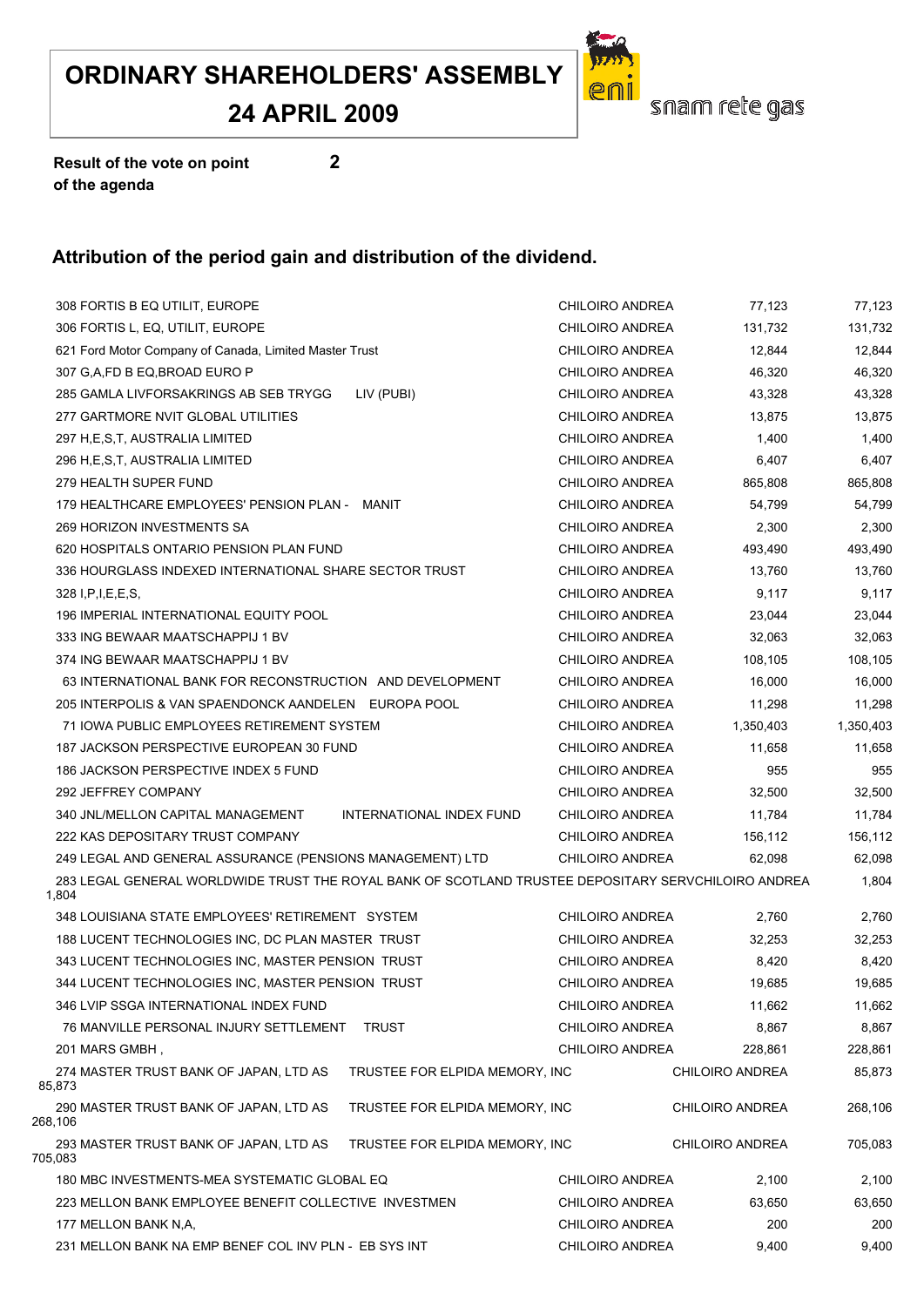**24 APRIL 2009**

![](_page_57_Picture_2.jpeg)

**Result of the vote on point 2 of the agenda**

| <b>COLLECTIVE INVES</b><br>359 MELLON BANK NA EMPLOYEE BENE FIT                                                       | <b>CHILOIRO ANDREA</b> | 38,153                 | 38,153          |
|-----------------------------------------------------------------------------------------------------------------------|------------------------|------------------------|-----------------|
| 221 MELLON BANK NA EMPLOYEE BENE FIT<br><b>COLLECTIVE INVES</b>                                                       | <b>CHILOIRO ANDREA</b> | 51,552                 | 51,552          |
| 185 MELLON GLOBAL FUNDS PLC,                                                                                          | <b>CHILOIRO ANDREA</b> | 2,416                  | 2,416           |
| 369 MTAA SUPERANNUATION FUND                                                                                          | <b>CHILOIRO ANDREA</b> | 42,776                 | 42,776          |
| 364 NATIONAL PENSIONS RESERVE FUNDCOMMISSION                                                                          | CHILOIRO ANDREA        | 343,708                | 343,708         |
| 365 NATIONAL PENSIONS RESERVE FUNDCOMMISSION                                                                          | CHILOIRO ANDREA        | 1,884,896              | 1,884,896       |
| 82 NON-US EQUITY MANAGERS PORTFOLIO 1 SERIES                                                                          | <b>CHILOIRO ANDREA</b> | 93,550                 | 93,550          |
| 619 NORTHEN IRELAND LOCAL GOVERNMENT OFF                                                                              | CHILOIRO ANDREA        | 436,598                | 436,598         |
| 253 NORWICH UNION INVESTMENT FUND ICVC                                                                                | <b>CHILOIRO ANDREA</b> | 21,500                 | 21,500          |
| 280 NORWICH UNION LIFE AUSTRALIA LIMITED                                                                              | <b>CHILOIRO ANDREA</b> | 3,000                  | 3,000           |
| 281 NORWICH UNION LIFE AUSTRALIA LIMITED                                                                              | <b>CHILOIRO ANDREA</b> | 5,100                  | 5,100           |
| 207 ONTARIO POWER GENERATION INC,                                                                                     | <b>CHILOIRO ANDREA</b> | 55,286                 | 55,286          |
| 217 ONTARIO POWER GENERATION INC,                                                                                     | CHILOIRO ANDREA        | 68,719                 | 68,719          |
| 640 PARVEST                                                                                                           | <b>CHILOIRO ANDREA</b> | 10,000                 | 10,000          |
| 641 PARVEST                                                                                                           | <b>CHILOIRO ANDREA</b> | 57,776                 | 57,776          |
| 291 PENN SERIES DEVELOPED INTERNATIONAL<br><b>INDEX FUND</b>                                                          | <b>CHILOIRO ANDREA</b> | 2,214                  | 2,214           |
| 162 PENSION FUND SOCIETY OF THE BANK OF<br>MONTREAL                                                                   | CHILOIRO ANDREA        | 33,000                 | 33,000          |
| 617 PEPSICO MASTER RETIREMENT TRUST                                                                                   | CHILOIRO ANDREA        | 51,751                 | 51,751          |
| 265 PETERCAM B FUND                                                                                                   | <b>CHILOIRO ANDREA</b> | 300,000                | 300,000         |
| 268 PETERCAM B FUND                                                                                                   | <b>CHILOIRO ANDREA</b> | 300,000                | 300,000         |
| 267 PETERCAM B FUND                                                                                                   | CHILOIRO ANDREA        | 1,000,000              | 1,000,000       |
| 266 PETERCAM B FUND                                                                                                   | CHILOIRO ANDREA        | 1,400,000              | 1,400,000       |
| 251 PGGM (STICHTING PENSIOENFONDS VOOR DE GEZONDHELD, GEESTELIJKEEN MAATSCHAPPELIJKE BELANGEN, ZEIST)<br>ANDREA13,976 | 13,976                 |                        | <b>CHILOIRO</b> |
| 248 PNC PFPC TRUST                                                                                                    | <b>CHILOIRO ANDREA</b> | 727,939                | 727,939         |
| 163 PSEG NUCLEAR LLC MASTER DECOMMISSIONING TRUS                                                                      | CHILOIRO ANDREA        | 39,399                 | 39,399          |
| 164 PUBLIC EMPLOYEE RETIREMENT SYSTEM OF IDAHO                                                                        | <b>CHILOIRO ANDREA</b> | 43,829                 | 43,829          |
| 361 PUBLIC EMPLOYEES RETIREMENT SYSTEM<br>OF MISSISSIPI                                                               | <b>CHILOIRO ANDREA</b> | 17,499                 | 17,499          |
| 367 PUBLIC EMPLOYEES RETIREMENT SYSTEM OF NEVADA                                                                      | <b>CHILOIRO ANDREA</b> | 128,407                | 128,407         |
| 368 QUEENSLAND INVESTMENT CORPORATION                                                                                 | <b>CHILOIRO ANDREA</b> | 22,390                 | 22,390          |
| 380 QWEST OCCUPATIONAL HEALTH TRUST                                                                                   | <b>CHILOIRO ANDREA</b> | 3,417                  | 3,417           |
| 233 QWEST PENSION TRUST,                                                                                              | CHILOIRO ANDREA        | 64,000                 | 64,000          |
| 66 RAILWAYS PENSION TRUSTEE COMPANY LIMITEDAS TRUSTEE FOR THE PENSION SCHEME<br>63,480                                |                        | <b>CHILOIRO ANDREA</b> | 63,480          |
| 67 RAILWAYS PENSION TRUSTEE COMPANY LIMITEDAS TRUSTEE FOR THE PENSION SCHEME<br>214,919                               |                        | <b>CHILOIRO ANDREA</b> | 214,919         |
| 639 RARE INFRASTRUCTURE VALUE FUND                                                                                    | <b>CHILOIRO ANDREA</b> | 72,080                 | 72,080          |
| 165 RENAISSANCE GLOBAL INFRASTRUCTURE FUND                                                                            | <b>CHILOIRO ANDREA</b> | 435,272                | 435,272         |
| 303 RETIREMENT INCOME PLAN OF SAUDI ARABIAN OIL COMPANY                                                               | <b>CHILOIRO ANDREA</b> | 28,500                 | 28,500          |
| 309 REUNICA CAAM ACTIONS                                                                                              | <b>CHILOIRO ANDREA</b> | 49,465                 | 49,465          |
| 378 ROBERT WOOD JOHNSON FOUNDATION                                                                                    | <b>CHILOIRO ANDREA</b> | 4,151                  | 4,151           |
| 286 ROCKEFELLER CO, INC                                                                                               | <b>CHILOIRO ANDREA</b> | 64,991                 | 64,991          |
| 216 ROGERSCASEY TARGET SOLUTIONS LLC,                                                                                 | CHILOIRO ANDREA        | 9,877                  | 9,877           |
| 170 SAN DIEGO GAS&ELEC CO NUCLEAR FACILITIES QUAL DEC                                                                 | CHILOIRO ANDREA        | 4,023                  | 4,023           |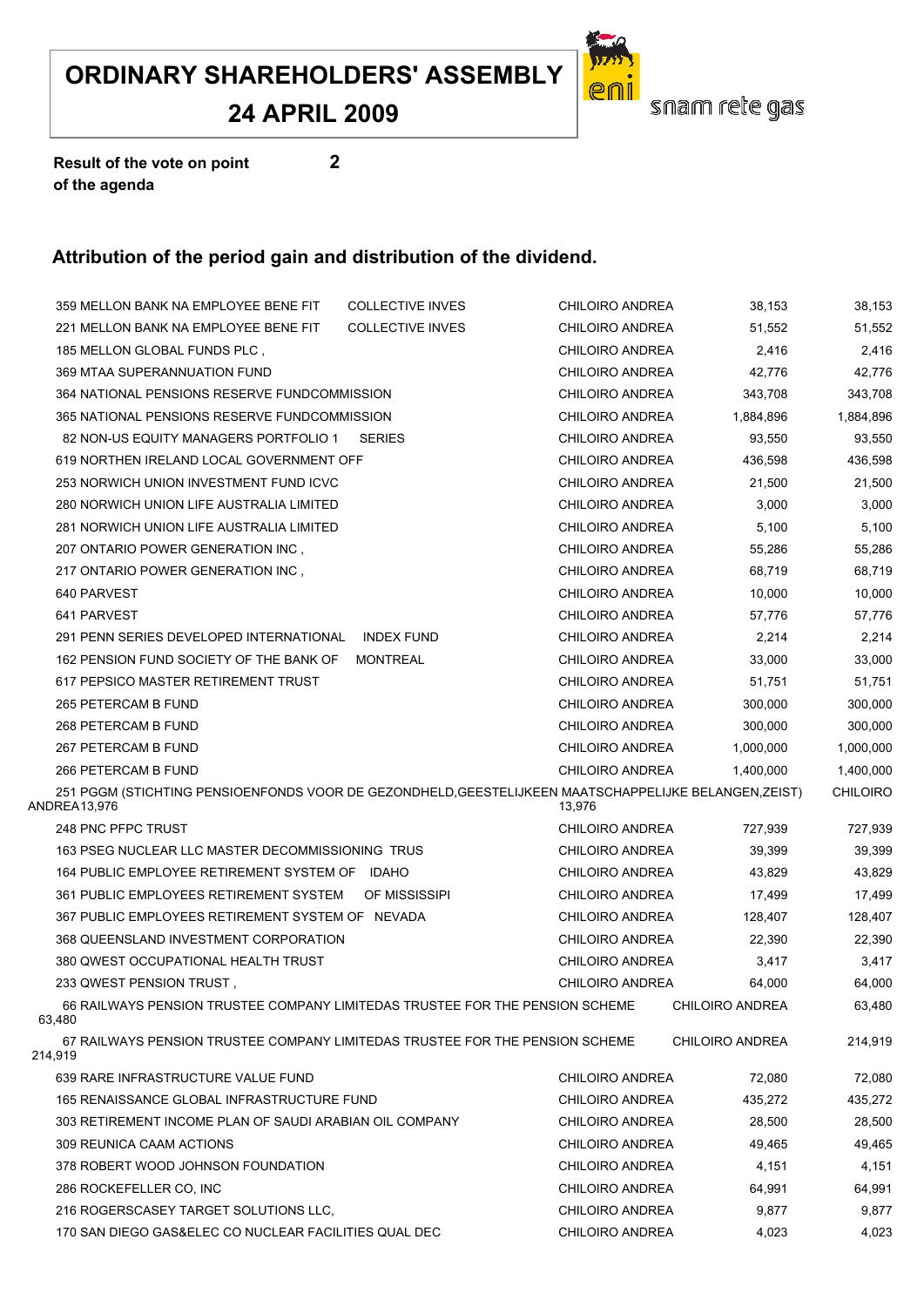#### **24 APRIL 2009**

![](_page_58_Picture_2.jpeg)

**Result of the vote on point 2 of the agenda**

| 294 SAS TRUSTEE CORPORATION                                                                        | CHILOIRO ANDREA        | 37,352                 | 37,352     |
|----------------------------------------------------------------------------------------------------|------------------------|------------------------|------------|
| 295 SAS TRUSTEE CORPORATION                                                                        | <b>CHILOIRO ANDREA</b> | 137,911                | 137,911    |
| 618 SCHLUMBERGER LTD MASTER PENS TRUST                                                             | <b>CHILOIRO ANDREA</b> | 50,000                 | 50,000     |
| 194 SCHOOL EMPLOYEES RETIREMENT SYSTEM OF OHIO                                                     | <b>CHILOIRO ANDREA</b> | 7,130                  | 7,130      |
| 169 SEMPRA ENERGY PENSION MASTER TRUST                                                             | <b>CHILOIRO ANDREA</b> | 24,128                 | 24,128     |
| 245 SNS RESPONSIBLE INDEX FUND EQUITY EUROPE (INVESTMENT FUND)                                     | <b>CHILOIRO ANDREA</b> | 74,542                 | 74,542     |
| 300 SPRUCEGROVE GROUP TRUST                                                                        | <b>CHILOIRO ANDREA</b> | 396,010                | 396,010    |
| 81 SPRUCEGROVE NON-US EQUITY LLC                                                                   | CHILOIRO ANDREA        | 73,970                 | 73,970     |
| 302 STATE OF WYOMING STATE TREASUREN                                                               | CHILOIRO ANDREA        | 164,005                | 164,005    |
| 313 STE LYONNAISE DINVESTISSEMENT EN<br><b>VALEURS MOBILIERES</b>                                  | CHILOIRO ANDREA        | 14,767                 | 14,767     |
| 331 STEP PEA                                                                                       | CHILOIRO ANDREA        | 1,241,874              | 1,241,874  |
| 174 STICHTING PENSIOENFONDS VAN DEABN AMRO BANK N.V.                                               | CHILOIRO ANDREA        | 106,100                | 106,100    |
| 630 STICHTING PENSIOENFONDS VOOR<br><b>DIERENARTSEN</b>                                            | CHILOIRO ANDREA        | 2,735                  | 2,735      |
| 264 STICHTING SHELL PENSIOENFONDS                                                                  | CHILOIRO ANDREA        | 30,000                 | 30,000     |
| 255 STICHTING TOT BEWARING CORDARES SUBFONDSAANDELEN EUROPA PASSIEF<br>19,710                      |                        | <b>CHILOIRO ANDREA</b> | 19,710     |
| 199 STICHTING TOT BEWARING CORDARES SUBFUNDSAANDELEN EUROPA ACTIEF BEHEER<br>315,000               |                        | <b>CHILOIRO ANDREA</b> | 315,000    |
| 202 STICHTING TOT BEWARING CORDARES SUBFUNDSAANDELEN EUROPA ACTIEF BEHEER<br>1,291,895             |                        | CHILOIRO ANDREA        | 1,291,895  |
| 204 STICHTING TOT BEWARING CORDARES SUBFUNDSAANDELEN EUROPA ENHANCED BEHEER<br>24,976              |                        | <b>CHILOIRO ANDREA</b> | 24,976     |
| 70 STRATEGIC FUNDS INC<br>SYSTEMATIC INTERNATIONAL EQUITY FUND<br>4,535                            |                        | CHILOIRO ANDREA        | 4,535      |
| 178 TD EMERALD GLOBAL EQUITY POOLEFUND TRUST                                                       | CHILOIRO ANDREA        | 8,564                  | 8,564      |
| 172 TD EMERALD INTERNATIONAL EQUITY INDEX FUND                                                     | CHILOIRO ANDREA        | 69,375                 | 69,375     |
| 173 TD EMERALD INTERNATIONAL EQUITY INDEX FUND                                                     | CHILOIRO ANDREA        | 69,375                 | 69,375     |
| 192 TD EUROPEAN INDEX FUND,                                                                        | CHILOIRO ANDREA        | 5,933                  | 5,933      |
| 181 TD INTERNATIONAL INDEX FUND,                                                                   | CHILOIRO ANDREA        | 13,567                 | 13,567     |
| 350 TEACHERS' RETIREMENT SYSTEM OF LOUISIANA                                                       | CHILOIRO ANDREA        | 300                    | 300        |
| 372 TELSTRA SUPERANNUATION SCHEME                                                                  | CHILOIRO ANDREA        | 356,573                | 356,573    |
| 74 THE BANK OF KOREA                                                                               | <b>CHILOIRO ANDREA</b> | 11,528                 | 11,528     |
| 78 THE BANK OF NEW YORK MELLON                                                                     | <b>CHILOIRO ANDREA</b> | 2,076                  | 2,076      |
| 240 THE BOSTON COMMON INTNL SOCIAL INDEX FUND L                                                    | CHILOIRO ANDREA        | 14,947                 | 14,947     |
| 278 THE INCOME FUND OF AMERICA INC                                                                 | CHILOIRO ANDREA        | 15,500,000             | 15,500,000 |
| 239 THE NORANDA PENSION FUNDS TRUST<br>INTERNATIONAL EQUITYFD                                      | <b>CHILOIRO ANDREA</b> | 236,366                | 236,366    |
| 168 THE SALVATION ARMY OFFICERS' RETIREMENT TRUST FUN                                              | <b>CHILOIRO ANDREA</b> | 12,690                 | 12,690     |
| 167 THE SALVATION ARMY TERRITORIAL HEADQUAR                                                        | CHILOIRO ANDREA        | 67,920                 | 67,920     |
| 288 THE SPRUCEGROVE DELAWARE TRUST                                                                 | CHILOIRO ANDREA        | 212,760                | 212,760    |
| 282 THREADNEEDLE SPECIALIST INVESTMENT FUNDSICVC GLOBAL EMERGINGMARKETS EQUITY FUNDCHILOIRO ANDREA |                        |                        | 21,686     |
| 21,686                                                                                             |                        |                        |            |
| 215 TREASURER OF THE STATE OF NORTH CAROLINAEQUITY INVESTMENT FUND POOLED<br>125,600               |                        | <b>CHILOIRO ANDREA</b> | 125,600    |
| 200 TREASURER STATE OF MISSISSIPPI,                                                                | CHILOIRO ANDREA        | 48,500                 | 48,500     |
| 371 UNISUPER                                                                                       | CHILOIRO ANDREA        | 141,123                | 141,123    |
| 208 UNITED MINE WORKERS OF AMERICA 1974 PENSION PLAN                                               | CHILOIRO ANDREA        | 70,619                 | 70,619     |
| 304 VANTAGEPOINT OVERSEAS EQUITY INDEX FUND                                                        | CHILOIRO ANDREA        | 14,205                 | 14,205     |